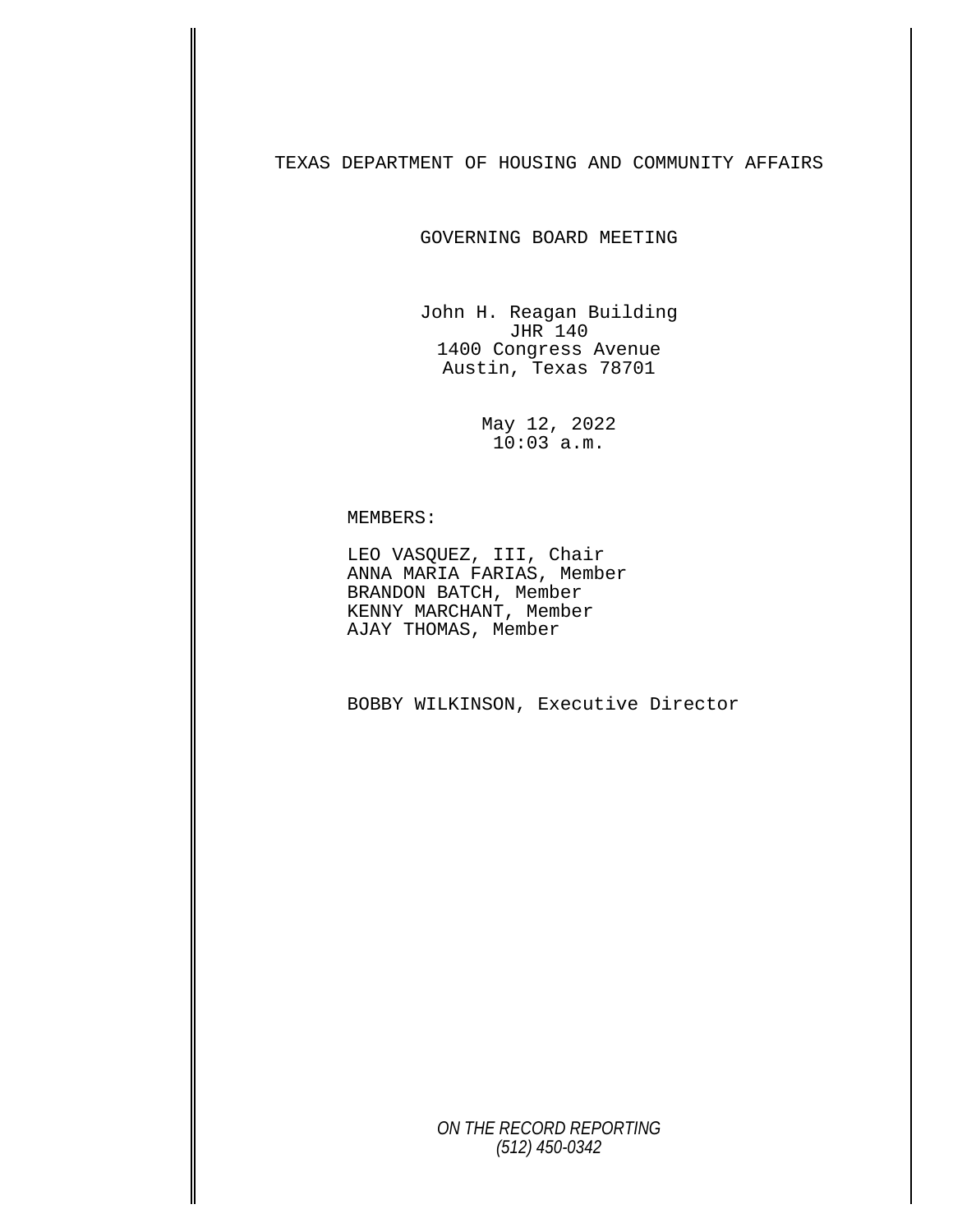|           | INDEX                                                                                                                                                                           |      |
|-----------|---------------------------------------------------------------------------------------------------------------------------------------------------------------------------------|------|
|           | AGENDA ITEM                                                                                                                                                                     | PAGE |
|           | CALL TO ORDER<br>ROLL CALL<br>CERTIFICATION OF QUORUM                                                                                                                           | 6    |
|           | CONSENT AGENDA<br>ITEM 1: APPROVAL OF THE FOLLOWING ITEMS PRESENTED<br>IN THE BOARD MATERIALS:                                                                                  | 8    |
| a)        | <b>EXECUTIVE</b><br>Presentation, discussion, and possible action<br>on Board meeting minutes summary for<br>April 14, 2022                                                     |      |
| b)        | ASSET MANAGEMENT<br>Presentation, discussion, and possible action<br>regarding a Material Amendment to the<br>Housing Tax Credit Application                                    |      |
|           | 18126 Caldwell Heights Caldwell<br>18084 Artisan at Ruiz San Antonio<br>99126 Villages at Westlake Abilene                                                                      |      |
| $\circ$ ) | HOUSING RESOURCE CENTER<br>Presentation, Discussion, and Possible Action<br>on the draft 2022 State of Texas Consolidated<br>Plan: One-Year Action Plan                         |      |
|           | CONSENT AGENDA REPORT ITEMS<br>ITEM 2: THE BOARD ACCEPTS THE FOLLOWING REPORTS:<br>a) Media Analysis and Outreach Report (March 2022)                                           | 8    |
| b)        | Report on TDHCA One-Time or Temporary Allocations B<br>Pandemic Response and Other Initiatives                                                                                  |      |
|           | <b>ACTION ITEMS</b>                                                                                                                                                             |      |
|           | Executive Session: the Chair may call an Executive<br>Session at this point in the agenda in accordance<br>with the below-cited provisions                                      | 8    |
|           | ITEM 3: EXECUTIVE<br>Executive Director's Report                                                                                                                                | 9    |
|           | ITEM 4: COMMUNITY AFFAIRS<br>a) Presentation, discussion, and possible action<br>on a recommendation to the Governor to select<br>Eligible Entities to administer the Community | 14   |
|           | ON THE RECORD REPORTING<br>$(512)$ 450-0342                                                                                                                                     |      |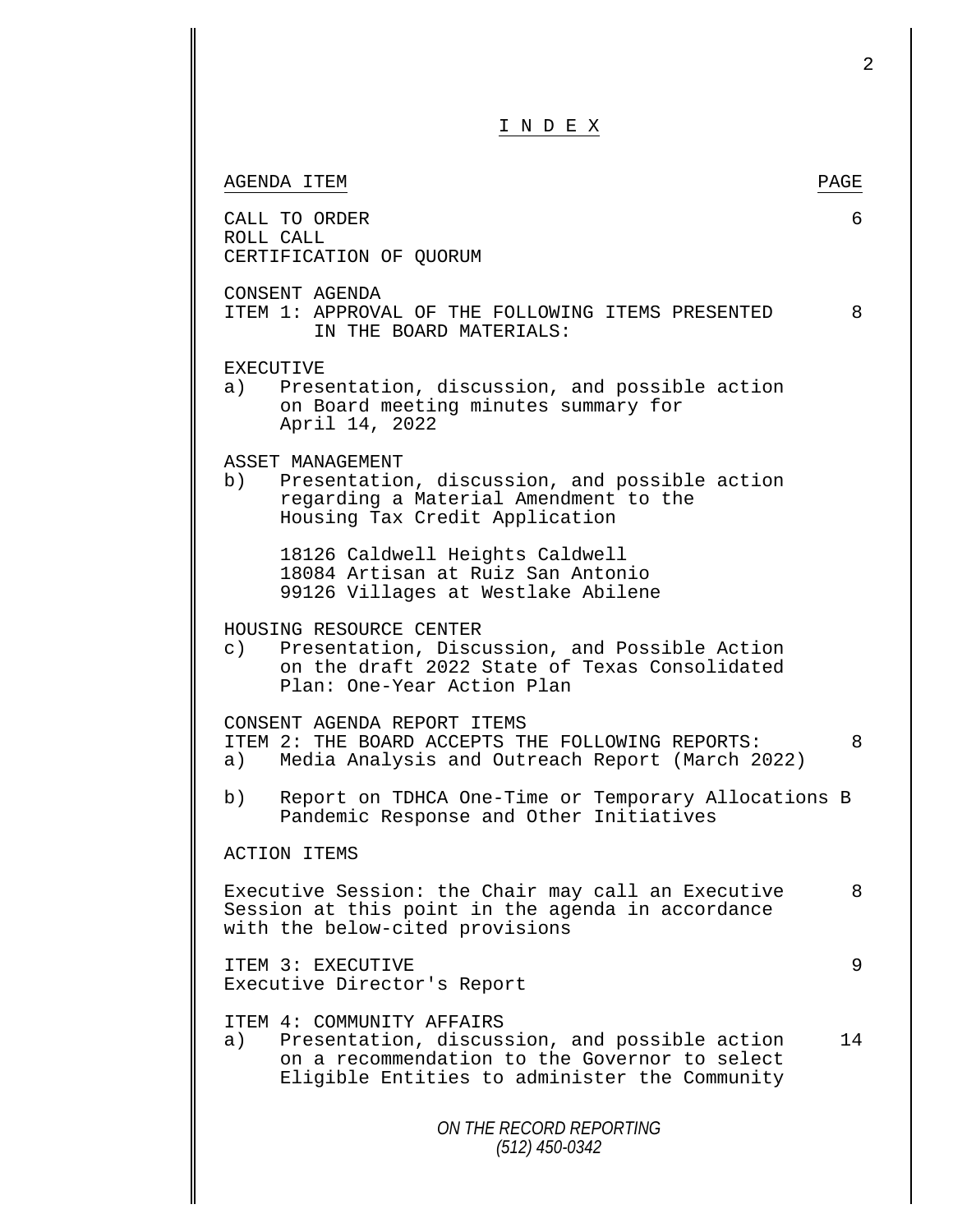Services Block Grant in Brazoria, Fort Bend, Galveston, and Wharton counties (the service area previously served by Galveston County Community Action Council, Inc.)

b) Presentation, discussion and possible action 20 on the programming of Department of Energy weatherization funds available to Texas through the Bipartisan Infrastructure Law including the authorization to take the necessary steps to develop and submit the Department of Energy B Bipartisan Infrastructure Law State Plan and award such funds

ITEM 5: ASSET MANAGEMENT<br>a) Presentation, discu

Presentation, discussion, and possible action 29 regarding a Material Amendment to the Housing Tax Credit Application

20190 Nuestra Senora El Paso

b) Presentation, discussion, and possible action 46 regarding a Material Amendment to the Housing Tax Credit Application and Land Use Restriction Agreement

98008 Reed Parque Townhomes Houston

c) Presentation, discussion, and possible action 50 regarding an increase to the Housing Tax Credit amount

16414 Father Carlos Pinto Memorial Apartments El Paso

ITEM 6: MULTIFAMILY BOND<br>a) Presentation, discus

- Presentation, discussion, and possible action 58 regarding the Issuance of Multifamily Housing Mortgage Revenue Bonds (Torrington Arcadia Trails Project) Series 2022 Resolution No. 22-023, and a Determination Notice of Housing Tax Credits
- b) Presentation, discussion, and possible action 64 regarding the Issuance of Multifamily Housing Mortgage Revenue Bonds (Union Acres Project) Series 2022 Resolution No. 22-024, and a Determination Notice of Housing Tax Credits
- c) Presentation, discussion and possible action 67 regarding eligibility under 10 TAC §11.101(a)(3)(B)(ii) related to Undesirable Neighborhood Characteristics for Sunset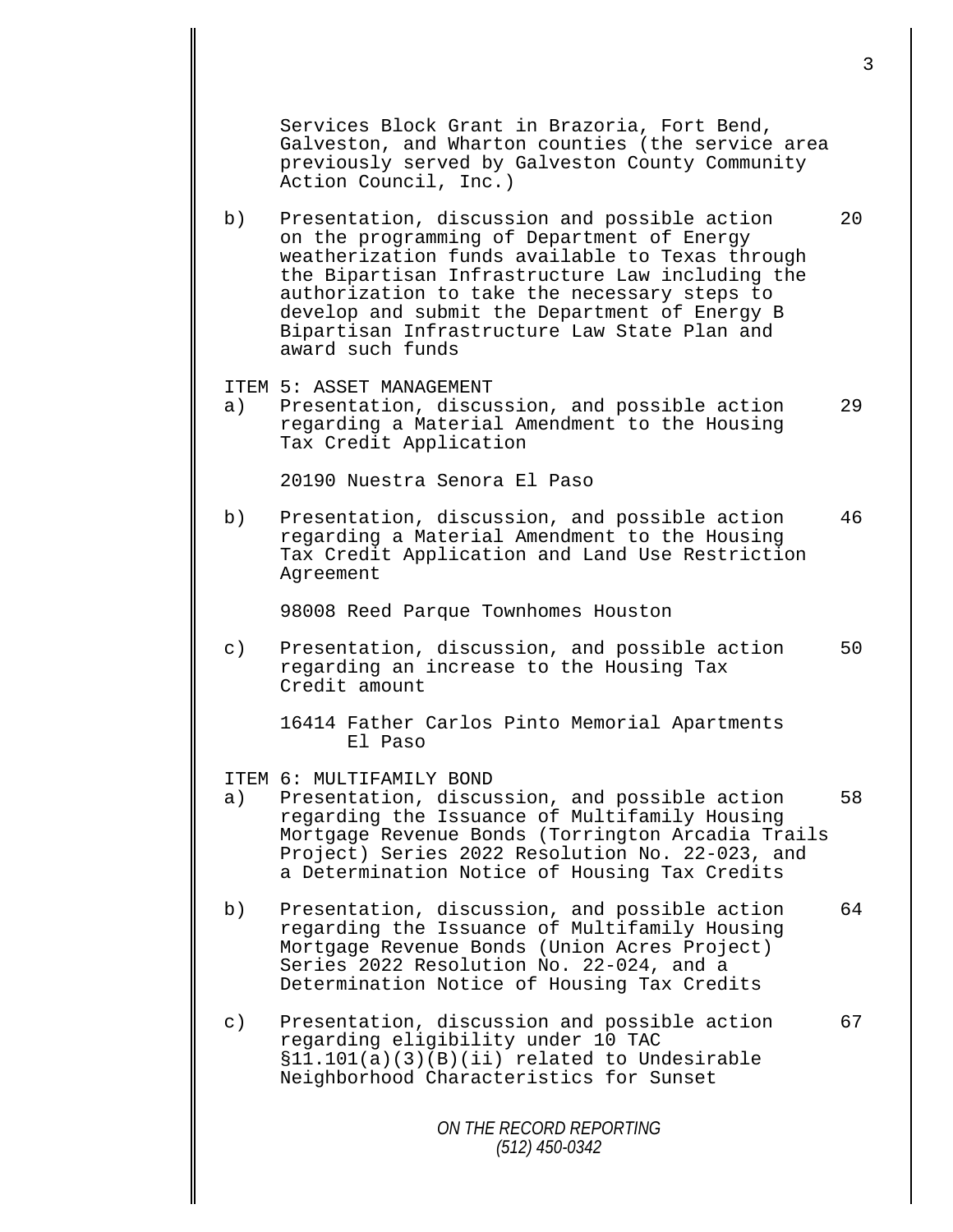Gardens (#22445)

ITEM 7: MULTIFAMILY FINANCE<br>a) Presentation, discussi

- Presentation, discussion, and possible action 106 regarding a waiver of 10 TAC §13.2(14) and awards from the Multifamily Direct Loan (MFDL) 2021 Notices of Funding Availability (NOFA)
- b) Presentation, discussion, and possible action 114 on permitting the Executive Director to make necessary amendments to the 2022-1 Multifamily Direct Loan Notice of Funding Availability
- c) Presentation, discussion, and possible action 118 on timely appeal of termination of HTC application 22062, Country Villa, under the Department's Multifamily Program Rules
- d) Presentation, discussion, and possible action N/A on timely filed scoring appeal under the Department's Multifamily Program Rules for Application Country Villa (22062)
- e) Presentation, discussion, and possible action 123 on timely appeal of termination of MFDL application 22500, Freedom's Path at Waco, under the Department's Multifamily Program Rules
- f) Presentation, discussion, and possible action 150 on a request for return and reallocation of tax credits under 10 TAC §11.6(5) related to Credit Returns Resulting from Force Majeure Events for Boulevard 61 (#21131) in Houston
- g) Presentation, discussion, and possible action 154 on a request for return and reallocation of tax credits under 10 TAC §11.6(5) related to Credit Returns Resulting from Force Majeure Events for Longview Square (#21220) in Longview
- h) Presentation, discussion, and possible action 159 on a request for return and reallocation of tax credits under 10 TAC §11.6(5) related to Credit Returns Resulting from Force Majeure Events for Providence on Park (#21221) in Lumberton
- I) Presentation, discussion, and possible action 160 on a request for return and reallocation of tax credits under 10 TAC §11.6(5) related to Credit Returns Resulting from Force Majeure Events for 3300 Caroline Street (#20114) in Houston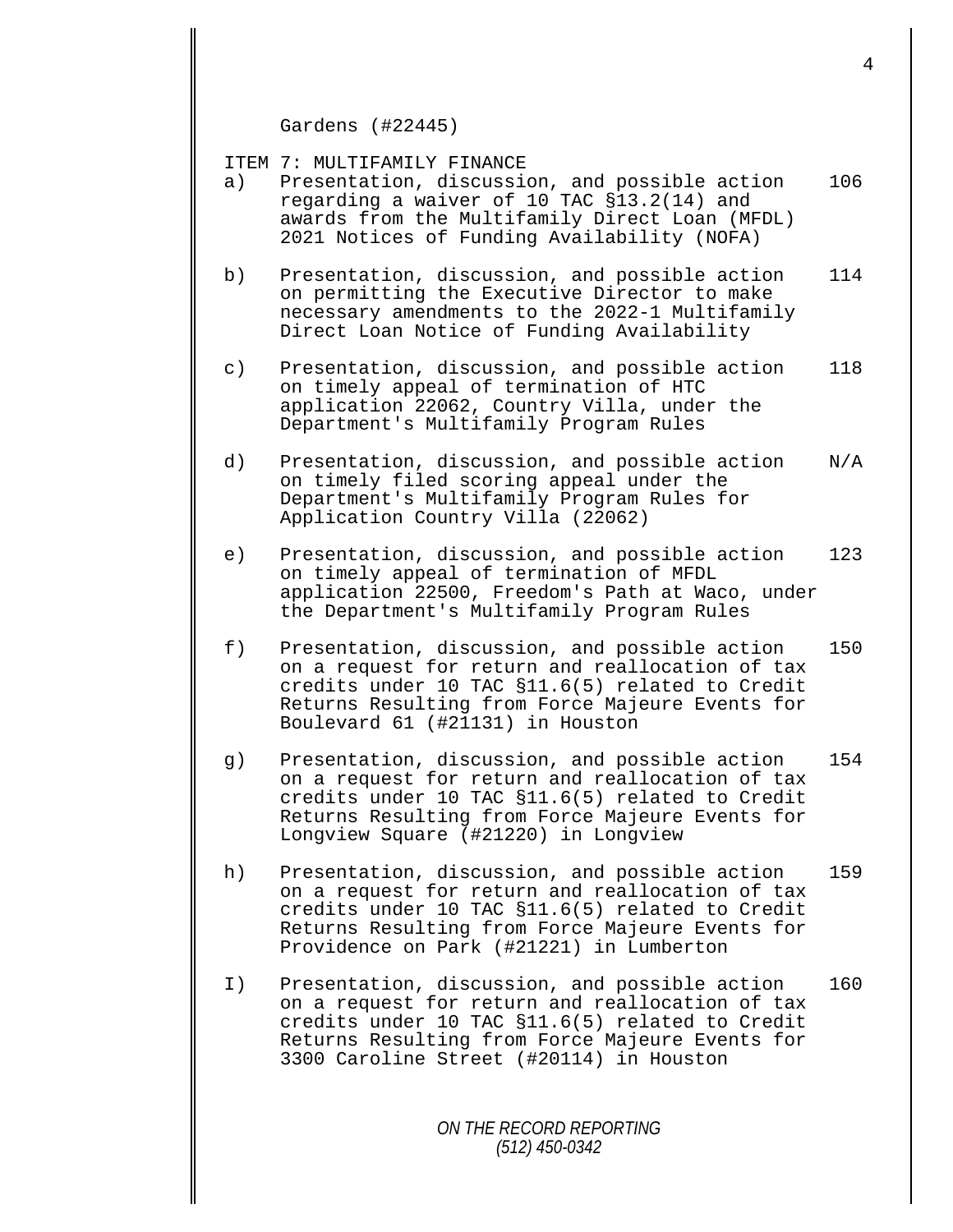PUBLIC COMMENT ON MATTERS OTHER THAN ITEMS NONE FOR WHICH THERE WERE POSTED AGENDA ITEMS

The Board may go into Executive Session Pursuant to Tex. Gov't Code §551.074 for the purposes of discussing personnel matters including to deliberate the appointment, employment, evaluation, reassignment, duties, discipline, or dismissal of a public officer or employee; Pursuant to Tex. Gov't Code §551.071(1) to seek the advice of its attorney about pending or contemplated litigation or a settlement offer; Pursuant to Tex. Gov't Code §551.071(2) for the purpose of seeking the advice of its attorney about a matter in which the duty of the attorney to the governmental body under the Texas Disciplinary Rules of Professional Conduct of the State Bar of Texas clearly conflicts with Tex. Gov't Code Chapter 551; including seeking legal advice in connection with a posted agenda item; Pursuant to Tex. Gov't Code §551.072 to deliberate the possible purchase, sale, exchange, or lease of real estate because it would have a material detrimental effect on the Department's ability to negotiate with a third person; and/or Pursuant to Tex. Gov't Code §2306.039(c) the Department's internal auditor, fraud prevention coordinator or ethics advisor may meet in an executive session of the Board to discuss issues related to fraud, waste or abuse.

OPEN SESSION 9

ADJOURN 165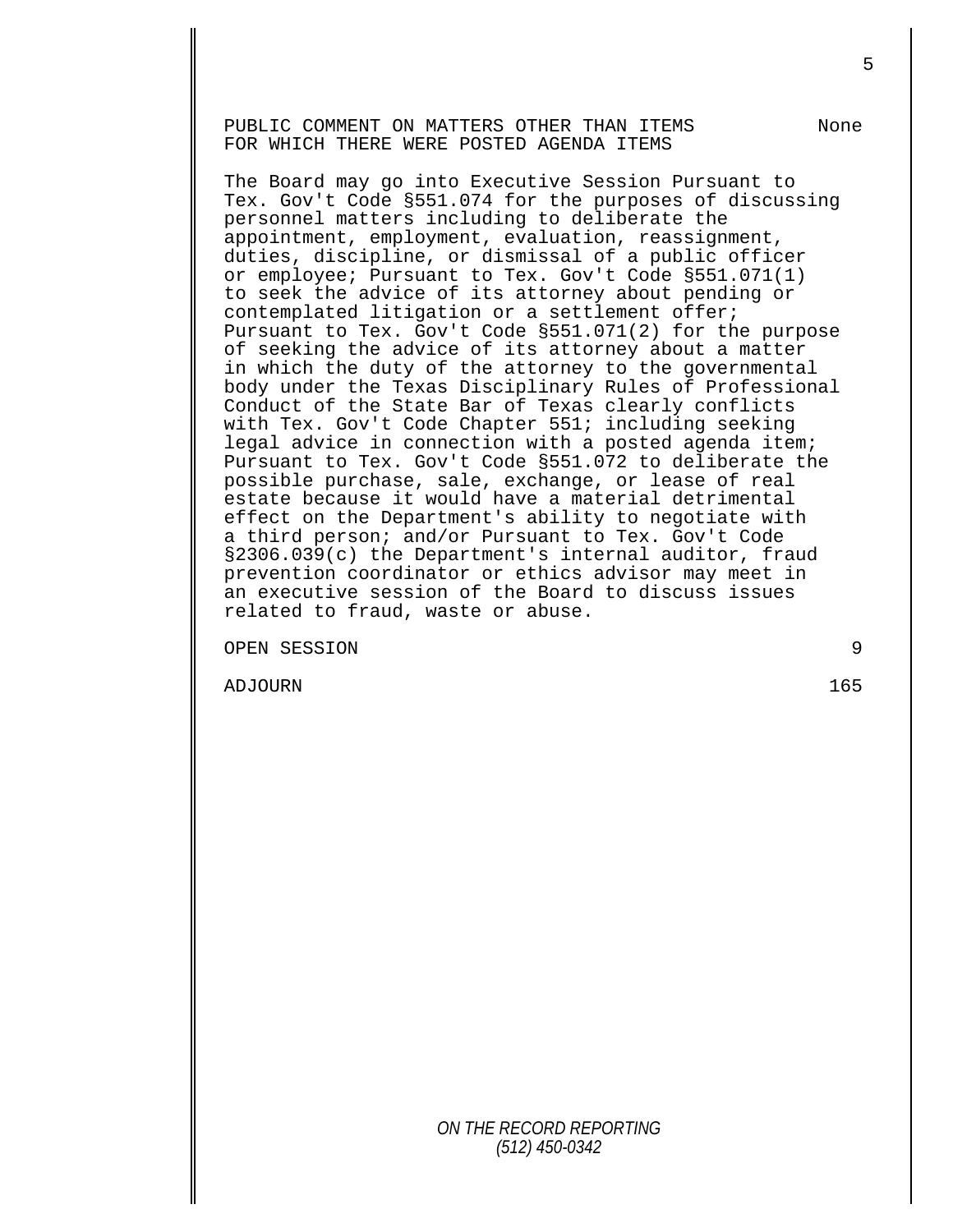| $\mathbf 1$    | P R O C E E D I N G S                                       |
|----------------|-------------------------------------------------------------|
| $\overline{2}$ | MR. VASQUEZ: I'd like to call to order the                  |
| 3              | meeting of the Governing Board of the Texas Department of   |
| 4              | Housing and Community Affairs. It is 10:03 in the morning   |
| 5              | on May 12, 2022.                                            |
| 6              | Before we begin, I regret to officially inform              |
| 7              | everyone that the Board Member Paul Braden has submitted    |
| 8              | his resignation from this Governing Board of TDHCA. With    |
| 9              | that news, I'd like to take a moment of personal privilege  |
| 10             | to make a short personal statement regarding Mr. Braden's   |
| 11             | service. This is my personal opinion and not an official    |
| 12             | statement made on behalf of TDHCA or Governor Abbott's      |
| 13             | office.                                                     |
| 14             | That said, I will sincerely miss Mr. Braden's               |
| 15             | participation on this Board. He is a gentleman of the       |
| 16             | highest integrity, and his wisdom and knowledge were great  |
| 17             | assets to this Board and our Department. I personally       |
| 18             | valued and appreciated his input, analysis, and             |
| 19             | perspectives. This Board, the Department, and the State of  |
| 20             | Texas are better places due to Paul Braden's efforts and he |
| 21             | will be missed.                                             |
| 22             | With that, we'll go into roll call.                         |
| 23             | Mr. Batch?                                                  |
| 24             | MR. BATCH: Here.                                            |
| 25             | MR. VASQUEZ: Ms. Farias?                                    |
|                | ON THE RECORD REPORTING<br>$(512)$ 450-0342                 |

Ш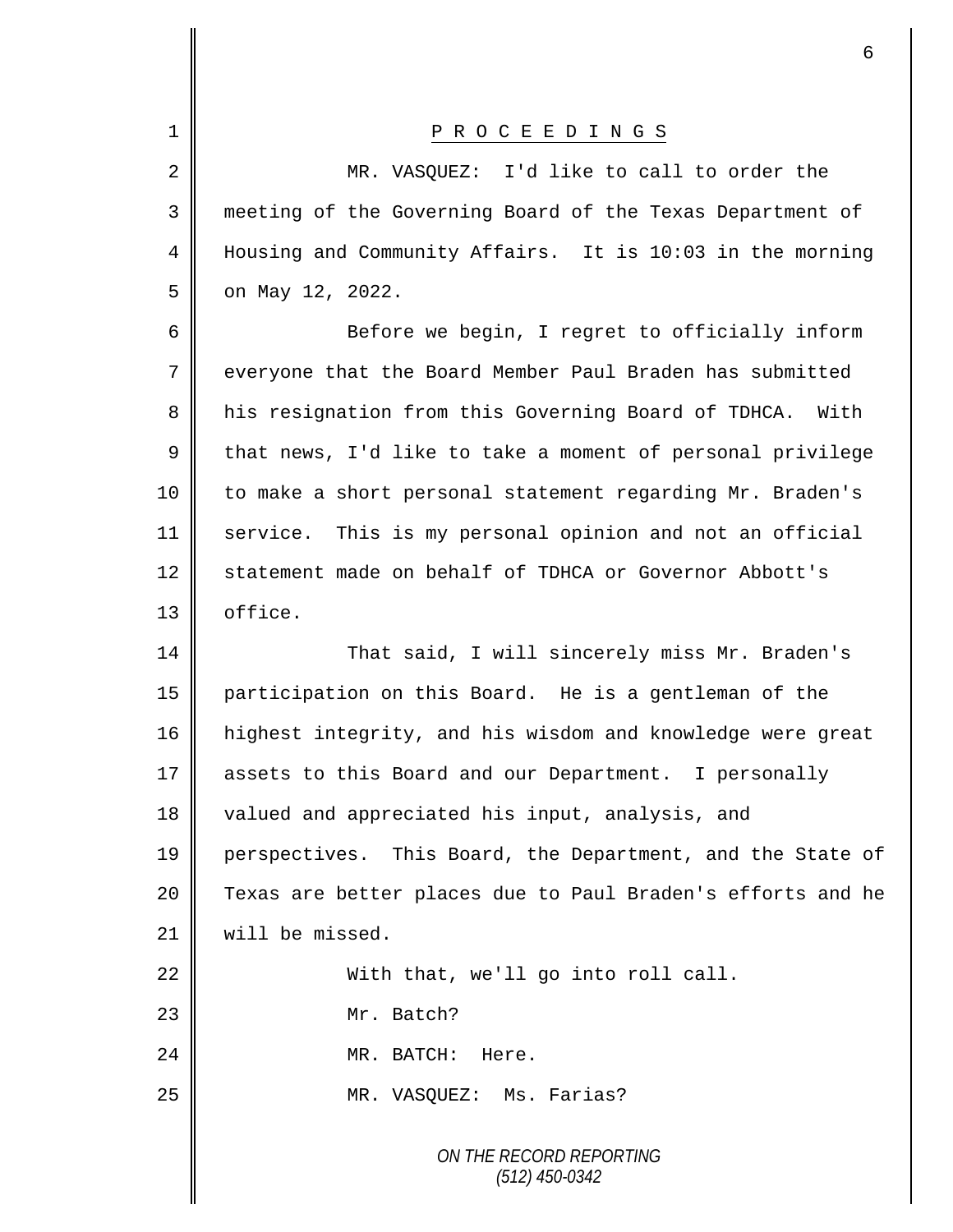*ON THE RECORD REPORTING (512) 450-0342* 1 MS. FARIAS: Here. 2 MR. VASOUEZ: Mr. Marchant? 3 || MR. MARCHANT: Here. 4 | MR. VASQUEZ: Mr. Thomas? 5 MR. THOMAS: Present. 6 MR. VASQUEZ: And myself, so we do have a 7 quorum. 8 As usual, we'll start the meeting with Bobby 9 Wilkinson leading us in the Pledges of Allegiance. 10 (The Pledge of Allegiance and the Texas 11 Allegiance were recited.) 12 MR. VASQUEZ: We also have some resolutions that 13 Mr. Lyttle will read into the record, one recognizing May 14 as Community Action Month and a second recognizing May as 15 | National Mobility Awareness Month. 16 || MR. LYTTLE: Those were actually last meeting. 17 || MR. VASQUEZ: You know, I thought that was 18 actually really --19 MR. LYTTLE: Thank you, sir. 20 MR. VASQUEZ: Let the record reflect that Mr. 21 Eccles gave me an out-of-date resolution. I seriously 22 thought when I saw that  $-$  okay, anyway. But Beau is never  $23$  | wrong, so I went with it. 24 | Ceneral laughter.) 25 MR. VASQUEZ: We have the consent agenda up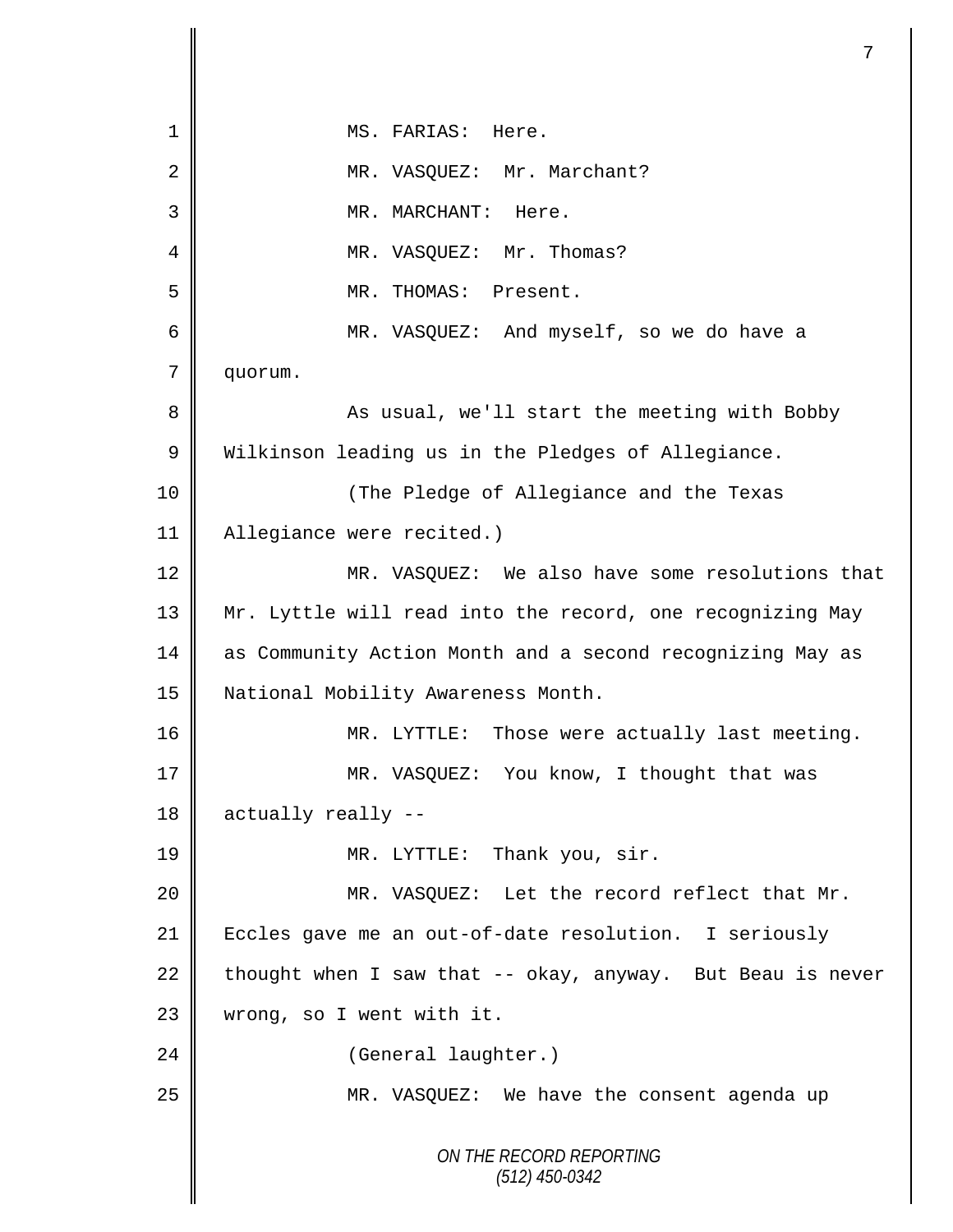| $\mathbf{1}$ | next. Are there any items that a Board member or member of  |
|--------------|-------------------------------------------------------------|
| 2            | the public would like us to remove from the consent and     |
| $\mathsf{3}$ | move to action?                                             |
| 4            | (No response.)                                              |
| 5            | MR. VASQUEZ: Hearing none, I'll entertain a                 |
| 6            | motion regarding adoption of the consent agenda.            |
| 7            | MR. BATCH: Mr. Chairman, I make a motion that               |
| 8            | the Board adopt the consent agenda.                         |
| 9            | MR. VASQUEZ: Motion made by Mr. Batch. Is                   |
| 10           | there a second?                                             |
| 11           | MS. FARIAS: I second.                                       |
| 12           | MR. VASQUEZ: Seconded by Ms. Farias. All in                 |
| 13           | favor say aye.                                              |
| 14           | (A chorus of ayes.)                                         |
| 15           | MR. VASQUEZ: Any opposed?                                   |
| 16           | (No response.)                                              |
| 17           | MR. VASQUEZ: Hearing none, motion carries.                  |
| 18           | Now that we have everyone settled, before we get            |
| 19           | going into the main body action of the agenda today, we are |
| 20           | going to have a short executive session.                    |
| 21           | So the Governing Board of the Texas Department              |
| 22           | of Housing and Community Affairs will go into closed or     |
| 23           | executive session at this time, pursuant to Texas           |
| 24           | Government Code, Section 551.071, to seek and receive the   |
| 25           | legal advice of its attorney or discuss pending or          |
|              | ON THE RECORD REPORTING<br>$(512)$ 450-0342                 |

 $\begin{array}{c} \hline \end{array}$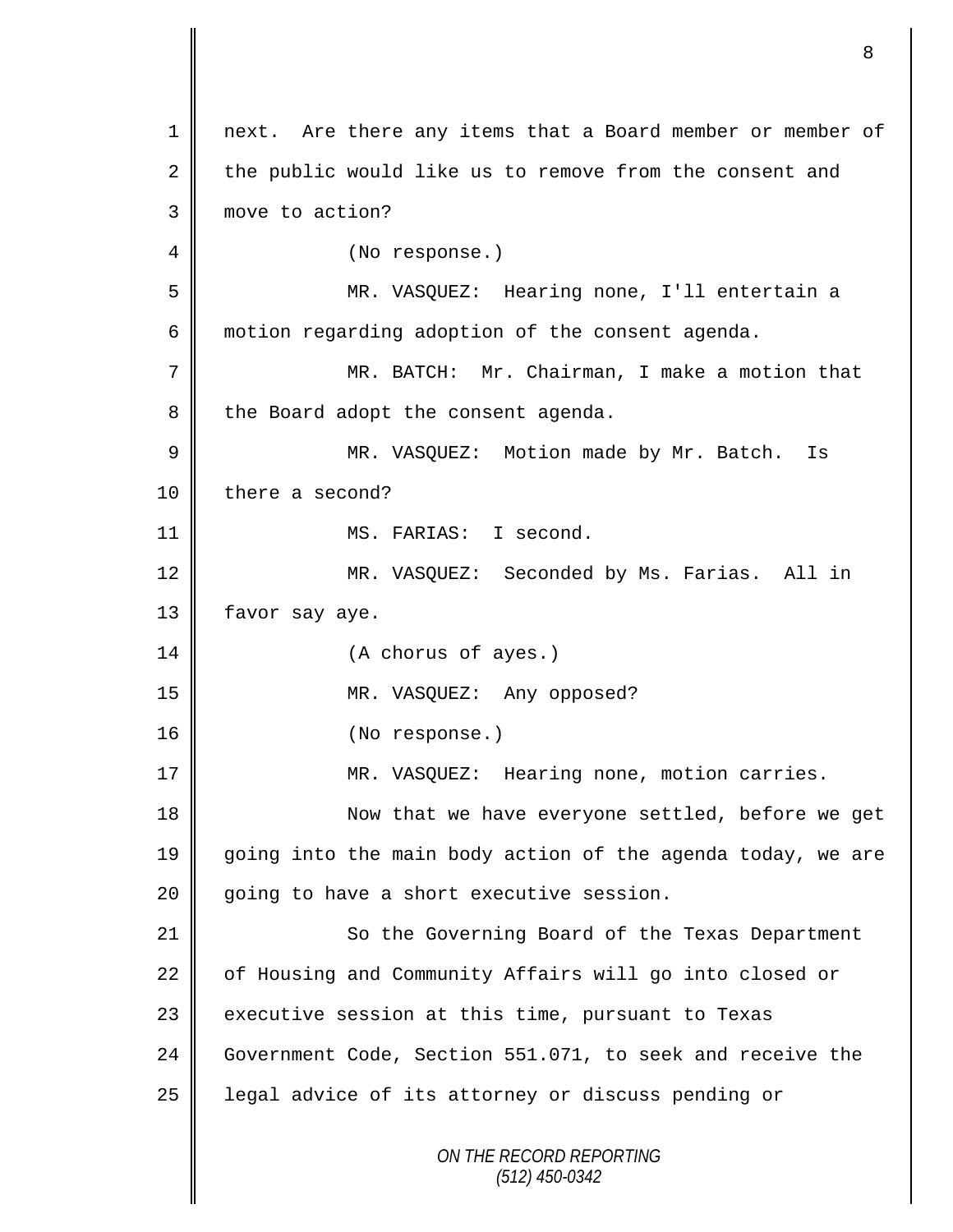1 | contemplated litigation.

2 So with that, we will stand in recess. It's  $3 \parallel 10:07$ .

4 || (Whereupon, at 10:07 a.m., the meeting was 5 Tecessed, to reconvene this same day, Thursday, May 12, 6 | 2022, following conclusion of the executive session.) 7 MR. VASQUEZ: The Board is now reconvened in 8 | open session, it is 10:40. During the executive session 9 the Board did not adopt any policy, position, resolution, 10 | rule, regulation, or take any formal action or vote on any 11 item.

12 We will continue on with the agenda, and I think 13 | we've come to the executive director's report.

14 Mr. Wilkinson.

15 || MR. WILKINSON: Thank you, Chairman.

16 || The Homeowners Assistance Fund kind of remains 17 the new biggest thing we're doing as far as, you know, new 18 for us and high profile. It's gaining momentum. So far 19 we've disbursed around \$24.7 million in assistance, serving  $20$  | over 3,500 households. There's another \$560,000 in 21 process, and there's \$11.3 million that's reserved for loan 22 modifications when a simple reinstatement isn't enough. 23 These loan mods require servicer participation, and they  $24$  take a little longer to achieve.

25 Just as a reminder, it's \$40,000 cap max to help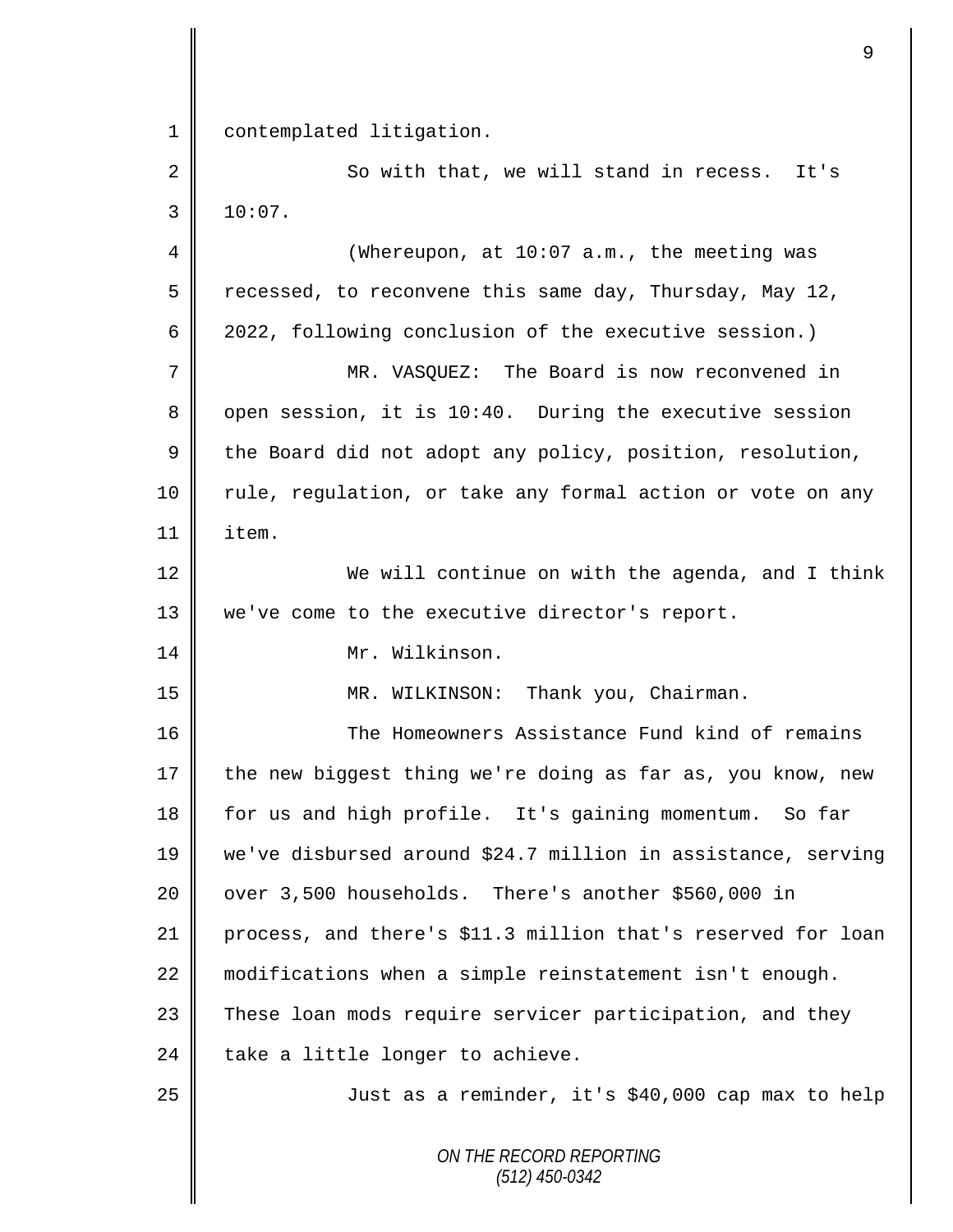1 || with the mortgage; either reinstatement, which is catch-up; 2  $\parallel$  or towards a loan mod to lower their payment going forward;  $3 \parallel$  \$25,000 max for what we call property charges which 4 includes property tax, HOA, insurance; and so that's a  $5 \parallel$  \$65,000 max benefit per household.

6 They need to demonstrate that they can pay the 7 mortgage after reinstatement. Someone with zero income, 8 for instance, we wouldn't catch them up just so that they 9 | fell behind again immediately. There's lots more details 10 || to the program, of course, and you can read about it on our 11 website texashomeownersassistance.com.

12 | Some interesting geographic information: Most 13 || of the applications are from Hidalgo, Bexar, Harris, Dallas 14 and Tarrant counties, and the average age of an applicant 15 is 50 years old. Hidalgo being in that list because they 16 were a pilot program for us, it started before the main 17  $\parallel$  program.

18 || I'm excited to announce that we have Clear 19 Channel Communications have placed billboards advertising 20 the program along major roads and highways in Houston, San 21 | Antonio, Dallas-Fort Worth, and El Paso.

22 || As of recently we have a marketing vendor 23  $\parallel$  onboard, the same one that we used for Texas Rent Relief, 24 so Christina and staff won't have to figure out Google ads 25  $\parallel$  on the fly, like I made them do a few weeks ago.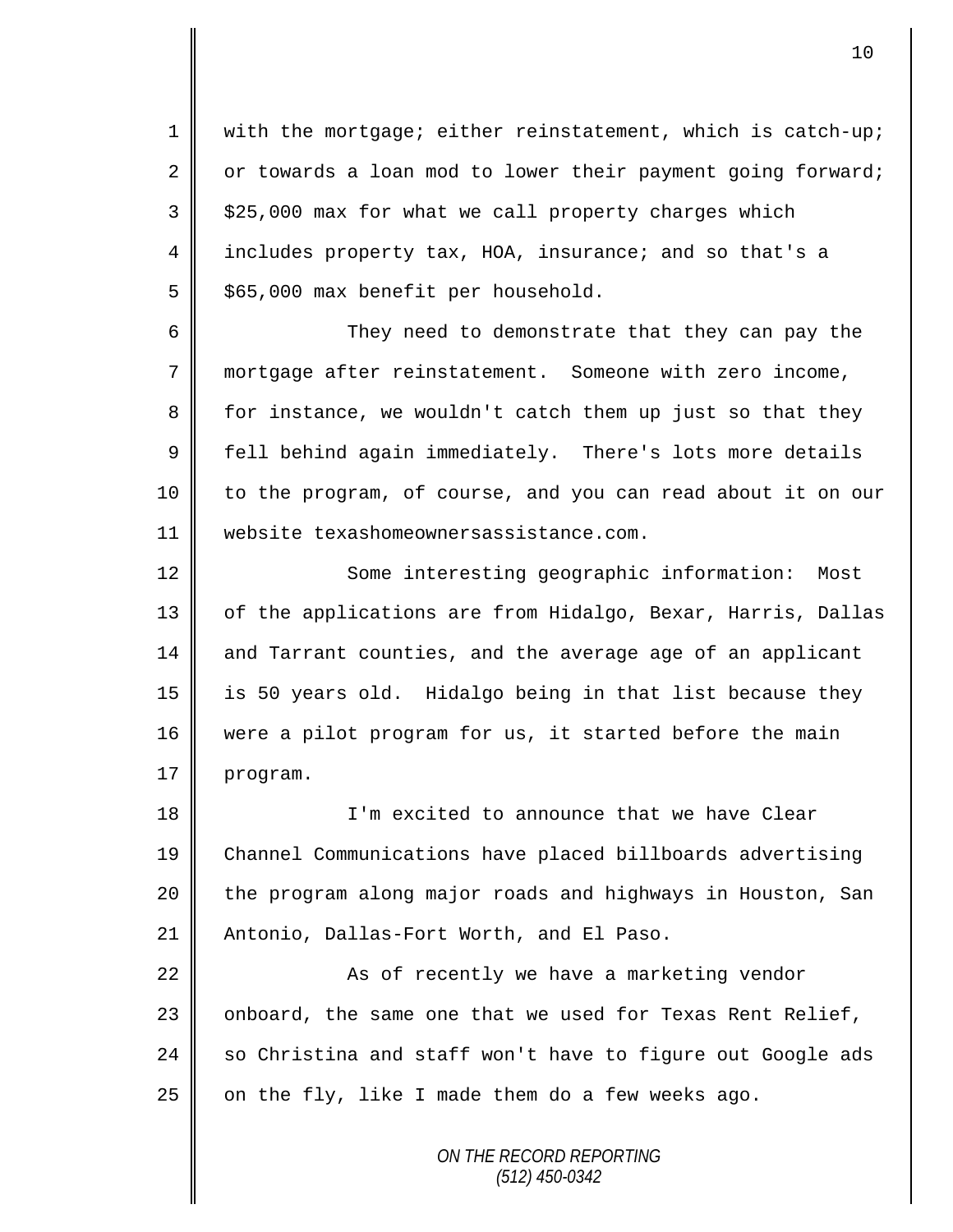*ON THE RECORD REPORTING (512) 450-0342* 1 As we were waiting for the RFP responses, we 2 decided we needed to do some stuff to get the money out, 3 thus the billboards, our own Google ads. That's all going 4 to go to the experts, and like Rent Relief, there will be 5 || radio, direct mail, earned media, and we're having the same 6 vendor help with our statewide energy and water assistance. 7 We've gotten a lot more of that kind of money 8 from the various COVID packages, and we're going to do what  $9 \parallel$  we can to push it out the door, not just relying on our 10 || local partners but vendor-driven and making sure that we 11 don't give a dollar back to the feds. 12 || I gave you the address: 13 Texashomeownersassistance.com. Also, if anyone is 14 listening: 833-651-3874. Unlike Rent Relief, so far the 15 phone gets picked up in a minute, everyone is helped within 16 ten minutes or so, Spanish speakers, et cetera, so customer 17 service we've been very pleased with the vendor and staff 18 | on HAF. 19 There's a dashboard link at the top of that 20 page. You can see money paid, geographic, demographic 21 data. Just for the Board's benefit, HAF is going to move a 22  $\parallel$  little slower than Rent Relief; you know, we're not going  $23$  | to have \$20 million days like we did at the peak of Rent 24 Relief. 25 || The ball is often in the mortgage servicer's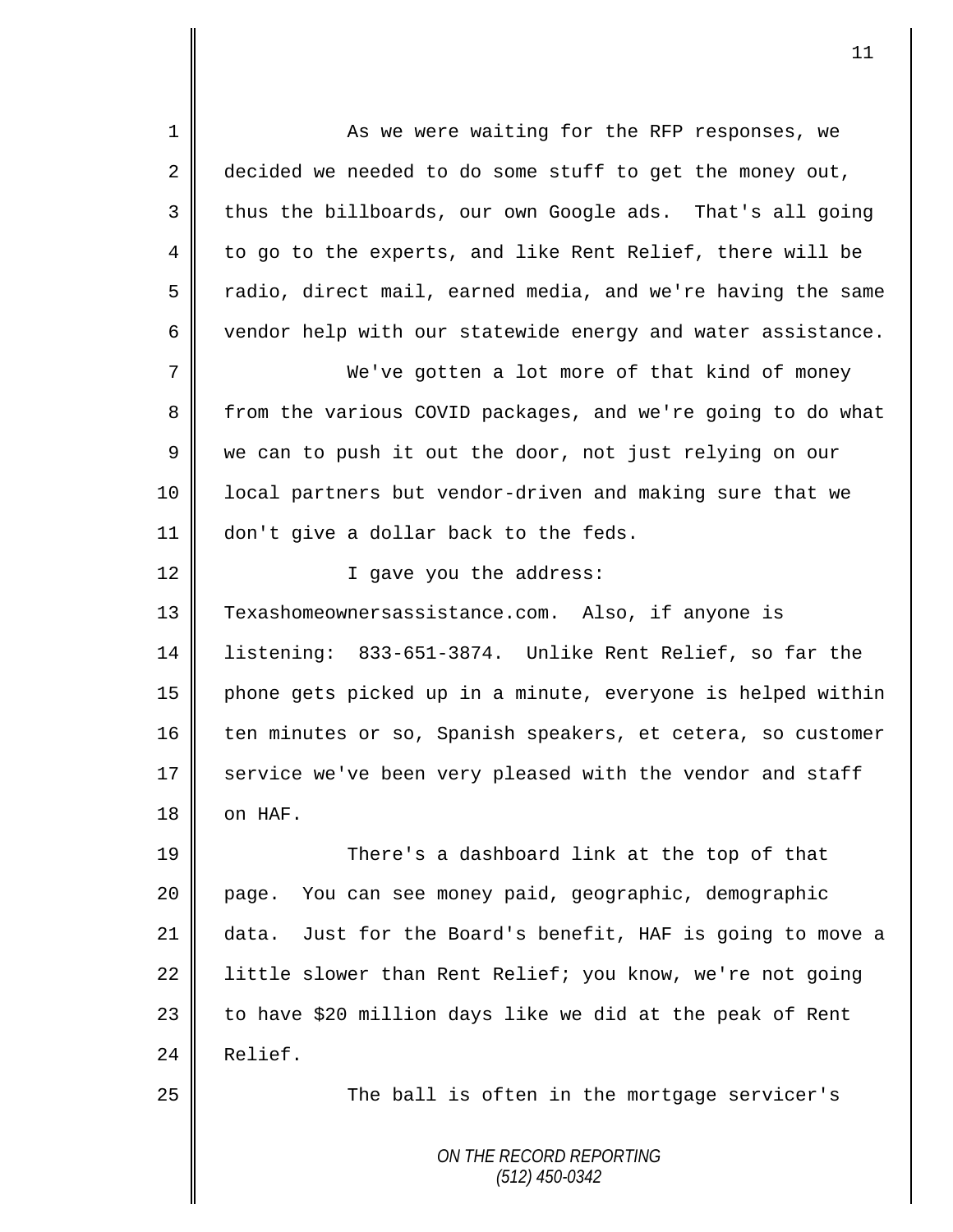1 court, and so things take a little longer. Foreclosure is 2  $\parallel$  a little slower process than eviction as well, so I think 3 we're in a good spot.

4 No payments go directly to the homeowner. Unlike 5 | Rent Relief, where sometimes checks would be sent to the 6 T renter, everything is paid to the tax collection entity,  $7$  the mortgage servicer, et cetera.

8 Going back to Rent Relief, which is not over  $9 \parallel$  even though we closed the portal in November, we've 10 distributed over \$2 billion in rent and utility assistance 11 to over 310,000 households. This is 700,000 Texans, so a 12 significant chunk of our population, and we significantly 13 prevented evictions for over 21,000 households.

14 There's some reallocations happening federally 15 with some slower moving states, et cetera. Some states, 16 they had too few renters for their small state; there was 17 no way they were ever going to spend the money -- looking 18 at you, Wyoming.

 In March we got another \$47.8 million in reallocated funds. With the new funding, the program is 21 | reviewing and processing applications that are already on file until all remaining funds are allocated.

23 The Texas Supreme Court emergency order  $24$  establishing the eviction diversion program is currently 25  $\parallel$  extended through July 1, 2022. We have a lot a more people

> *ON THE RECORD REPORTING (512) 450-0342*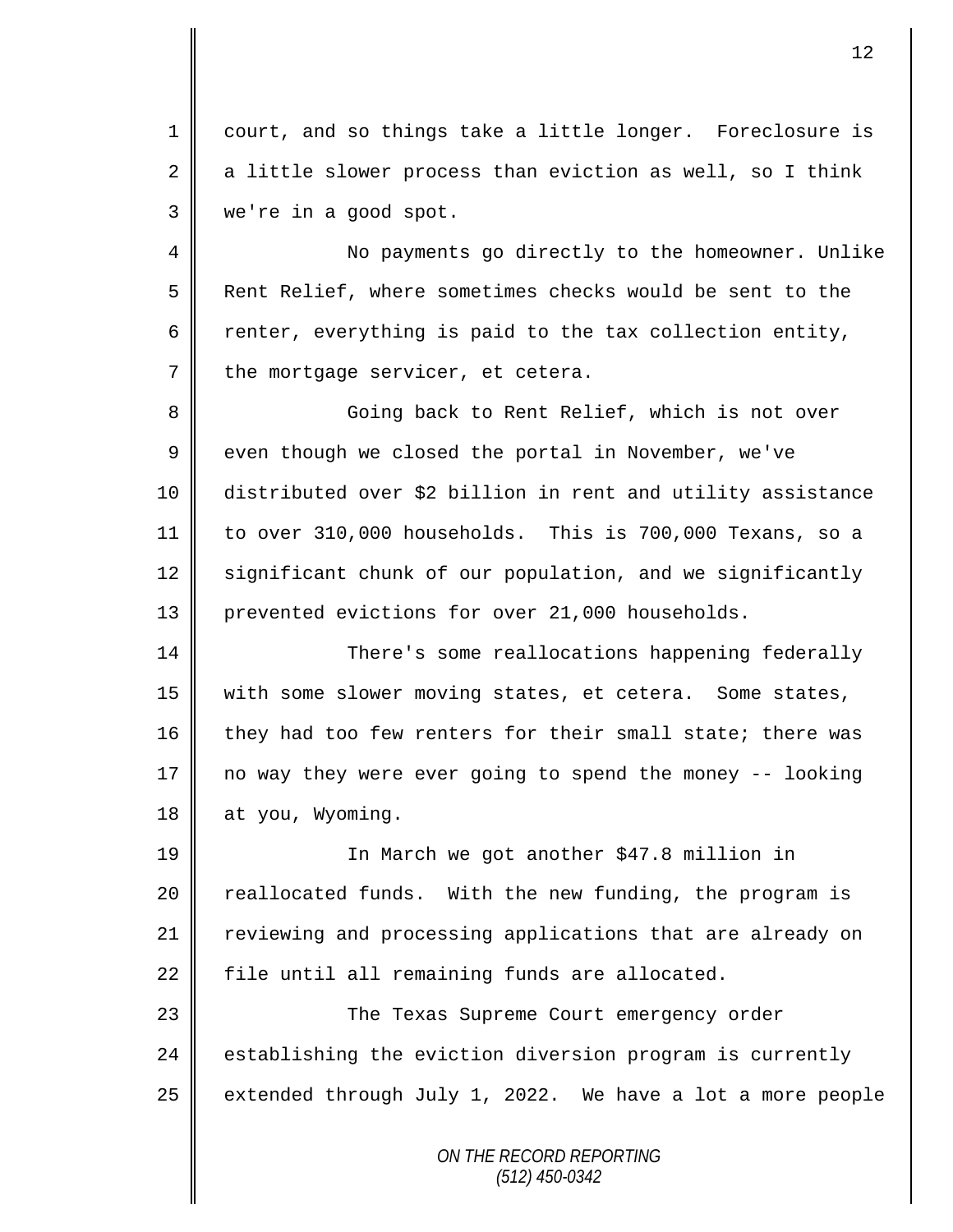*ON THE RECORD REPORTING* 1 | that had applied than we're going to be able to serve with  $2 \parallel$  that \$47.8 million. We might get another allocation this 3 Summer. Timing is unknown, but even then there will not be 4 a reopening of the portal; there's just so many people that 5 | have already applied and that are in line. 6 Compliance Division fund, we have the annual 7 | owners compliance report was due on April 30 for all our 8 multifamily properties. We only had about 200 properties  $9 \parallel$  that did not report, which is good in a portfolio of 10 14,000. If any of you were late with your report in the 11 | audience, please raise your hand. 12 | (General laughter.) 13 MR. WILKINSON: HUD released the new income 14 limits several weeks ago for multifamily properties. We 15 took the new information and updated our project income and 16 rent tool for our housing partners to use. It's on the 17 TDHCA website under the Compliance area. 18 We still have several vacancies in the 19 Compliance area, and we're grateful to TAAHP for allowing 20 || us to post those vacancies on their website, and we're 21 | hoping to get some good candidates. 22 Under Single Family and Homelessness programs,  $23$  as you know from last month, we submitted our HOME ARP  $-$ -24 that was from the American Rescue Plan -- to HUD last 25 month, and HUD returned our plan and requested some

*(512) 450-0342*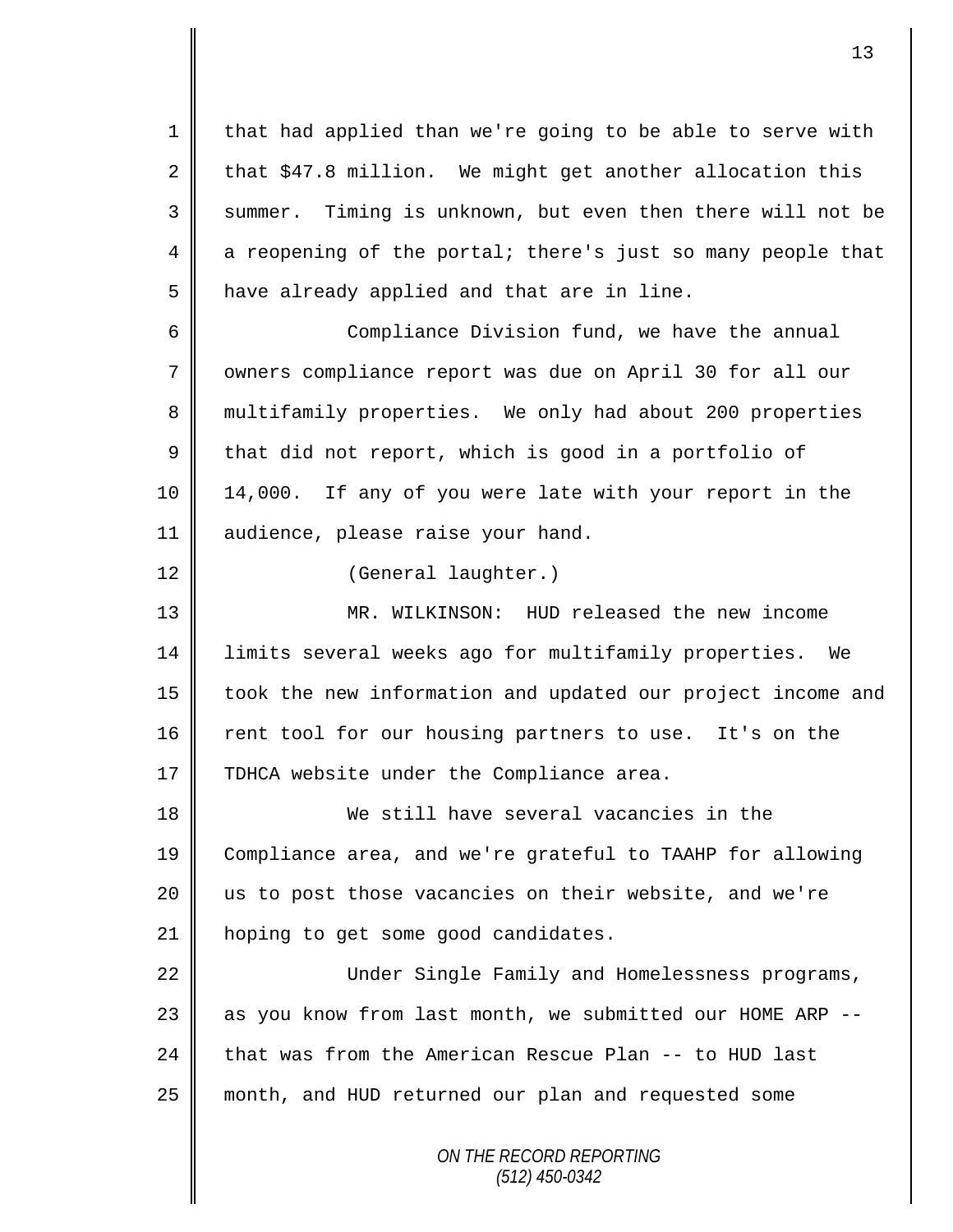1 additional information in the needs assessment and gaps 2 analysis section and clarification on some items in the 3 activities section.

4 We've made those changes, we're sending them 5 back, shouldn't be an issue. No budget changes were made 6 | in the resubmitted version, just some extra detail. So as 7 a reminder, this is money we can spend on actual sticks and 8 bricks for homeless activities, not just services, so we're  $9 \parallel$  excited about that.

10 || And that concludes my prepared remarks. I'm 11 willing to entertain any questions from the Board.

12 MR. VASQUEZ: Do any Board members have 13 questions on the executive director's report?

14 || (No response.)

15 MR. VASQUEZ: Hearing none, let's move on. 16 Thank you for the report. Let's move on to item 4 of the 17 agenda, Presentation, discussion, and possible action on a 18 Tecommendation to the governor to select eligible entities 19 to administer the Community Services Block Grant in 20 | Brazoria, Fort Bend, Galveston and Wharton counties. 21 | Mr. De Young. 22 || MR. DE YOUNG: Good morning. Michael De Young, 23 director of Community Affairs. 24 || Item 4(a) is a recommendation from staff that 25 does not come before this Board very often. Community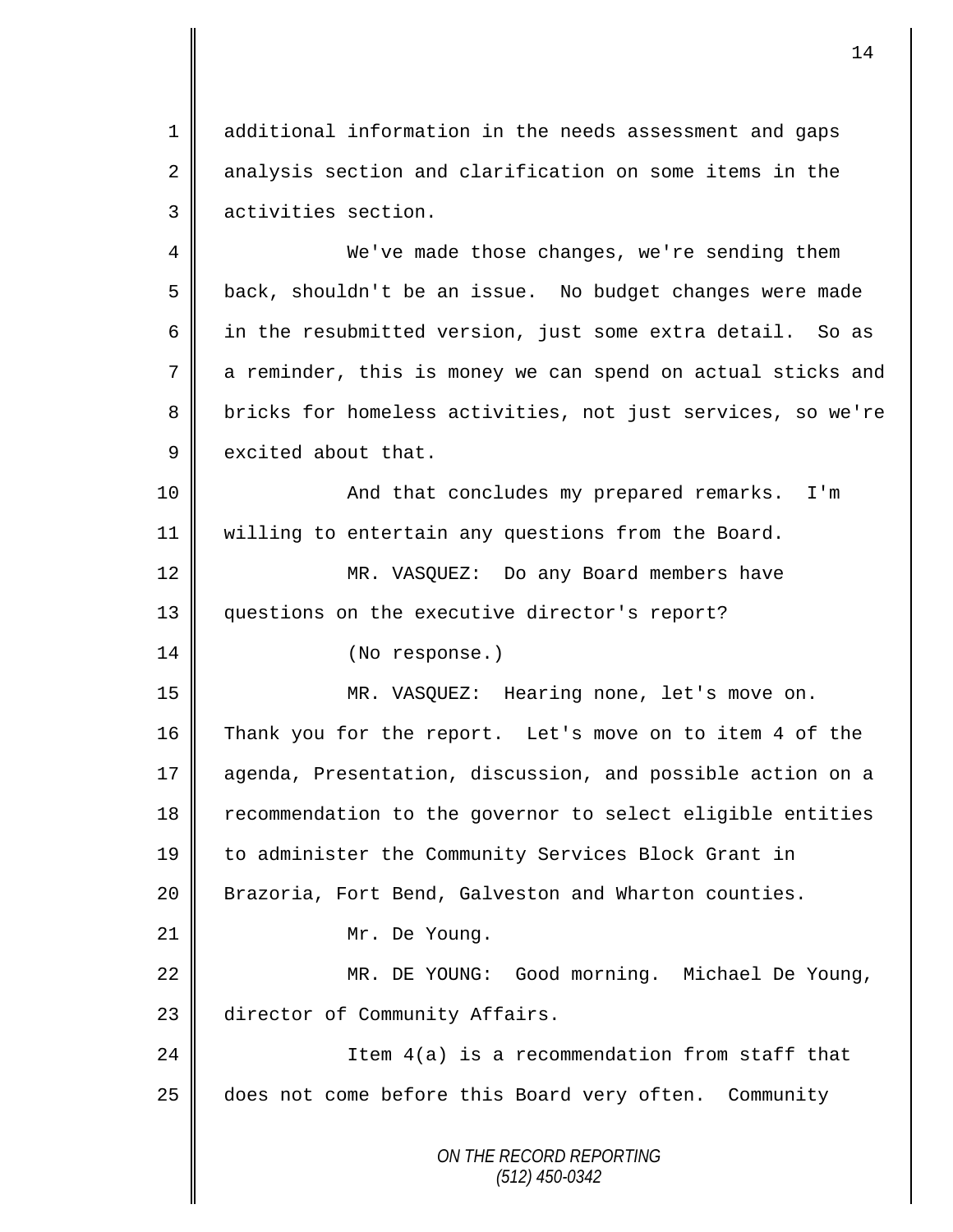1 || Affairs staff is recommending to the Board that they concur  $2 \parallel$  with our recommendation on providing two existing eligible 3 || entities that they be awarded eligible entity status for 4 new counties that they serve. These are the counties that 5 were served by Galveston County Community Action.

 To go back a little bit in history, about four 7 | or five years ago we started working with Galveston County 8 Community Action, and ultimately back in late 2021 the **Board approved staff to go out for an RFA for new**  providers, in anticipation of a decision from HHS on whether or not Galveston County could continue.

12 We received in late April -- excuse me -- mid-13 April of '22, this year, HHS concurred with our decision 14 and the State Office of Administrative Hearings that 15 Galveston County would no longer be an eligible entity.

16 We had already been approved by you all to go 17 | out with an RFA and take applications. This is the result 18 | of those applications.

19 We had two entities apply to serve the four 20 | counties. The first entity is Combined Community Action, 21 and they're the agency located in Giddings, Texas, just  $22$  east of here. They applied for Fort Bend and Wharton 23 | counties, and if you'll remember, they were the recipient  $24$  | of the CEAP awards that you did back in December when we  $25$  reassigned the Galveston area.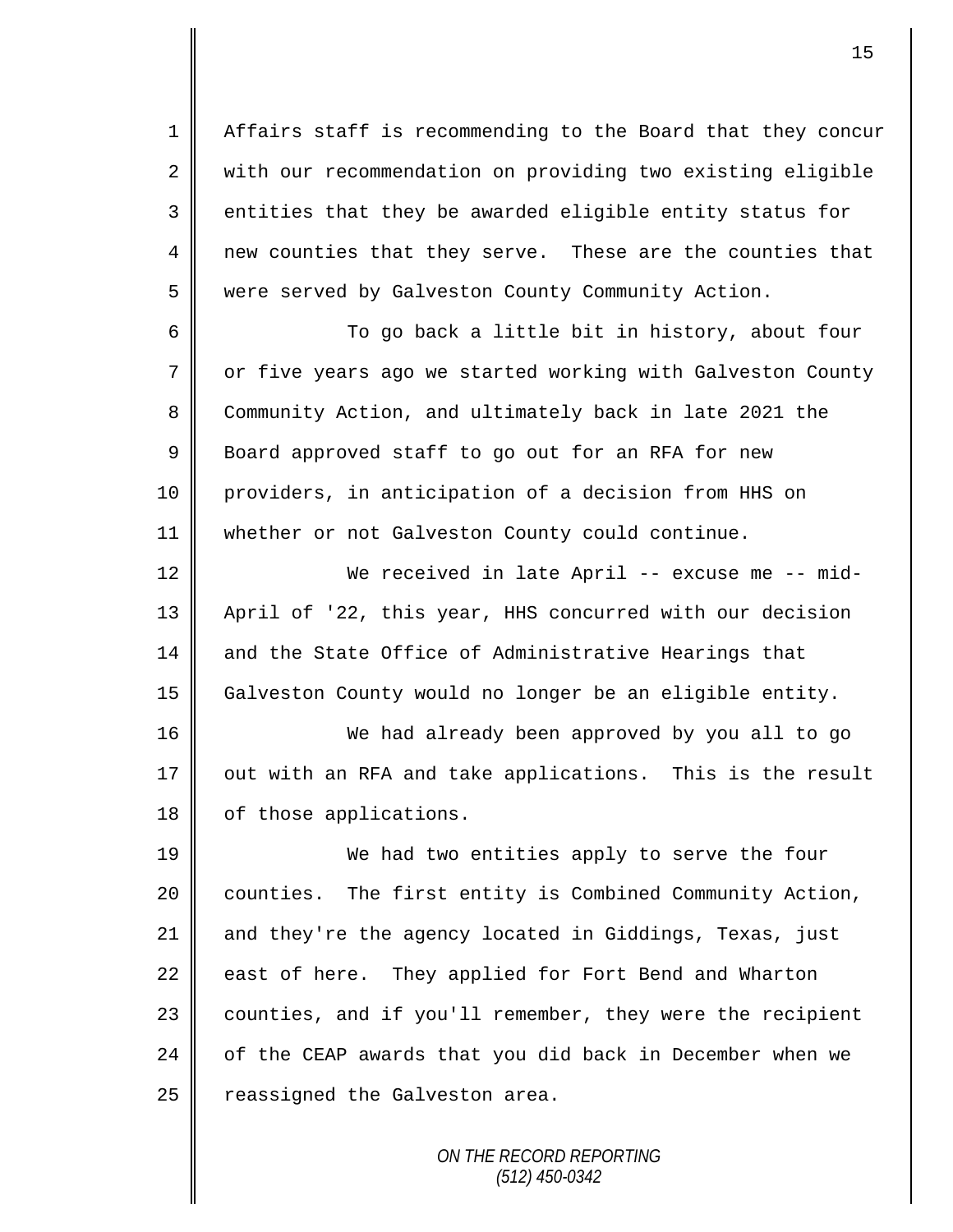*ON THE RECORD REPORTING (512) 450-0342* 1 || The other entity that applied is Gulf Coast 2 Community Action out of Harris County. This is a huge 3 community action agency that serves all of Harris County. 4 They applied for Brazoria and Galveston counties. 5 So with your approval, we will ask Governor 6 Abbott's Office for authorization, and each entity will 7 T receive the balance of the 2022 CSBG funds that remain from 8 the old Galveston contract, and then ultimately, this will  $9 \parallel$  result in them being the permanent providers for those 10 | counties in future years. 11 | So as we get CSBG funds, they will now receive 12 that allocation of funds. Those funds are distributed 13 based on poverty, 98 percent poverty, so money follows the 14 poverty. And they will be deemed the permanent providers 15 | for those counties. 16 With that, I can entertain questions. We have a 17 representative from one of those agencies here today, Ms. 18 | Kelly Franke. She's the executive director of Combined 19 Community Action in Giddings, Texas, and is willing to get 20  $\parallel$  up and introduce herself if y'all would like. 21 MR. VASQUEZ: Great. Thank you, Mr. De Young. 22 || Ms. Franke, would you care to just briefly 23 | introduce yourself and organization? 24 MS. FRANKE: I'm Kelly Franke, I'm the executive 25 director at Combined Community Action in Giddings. And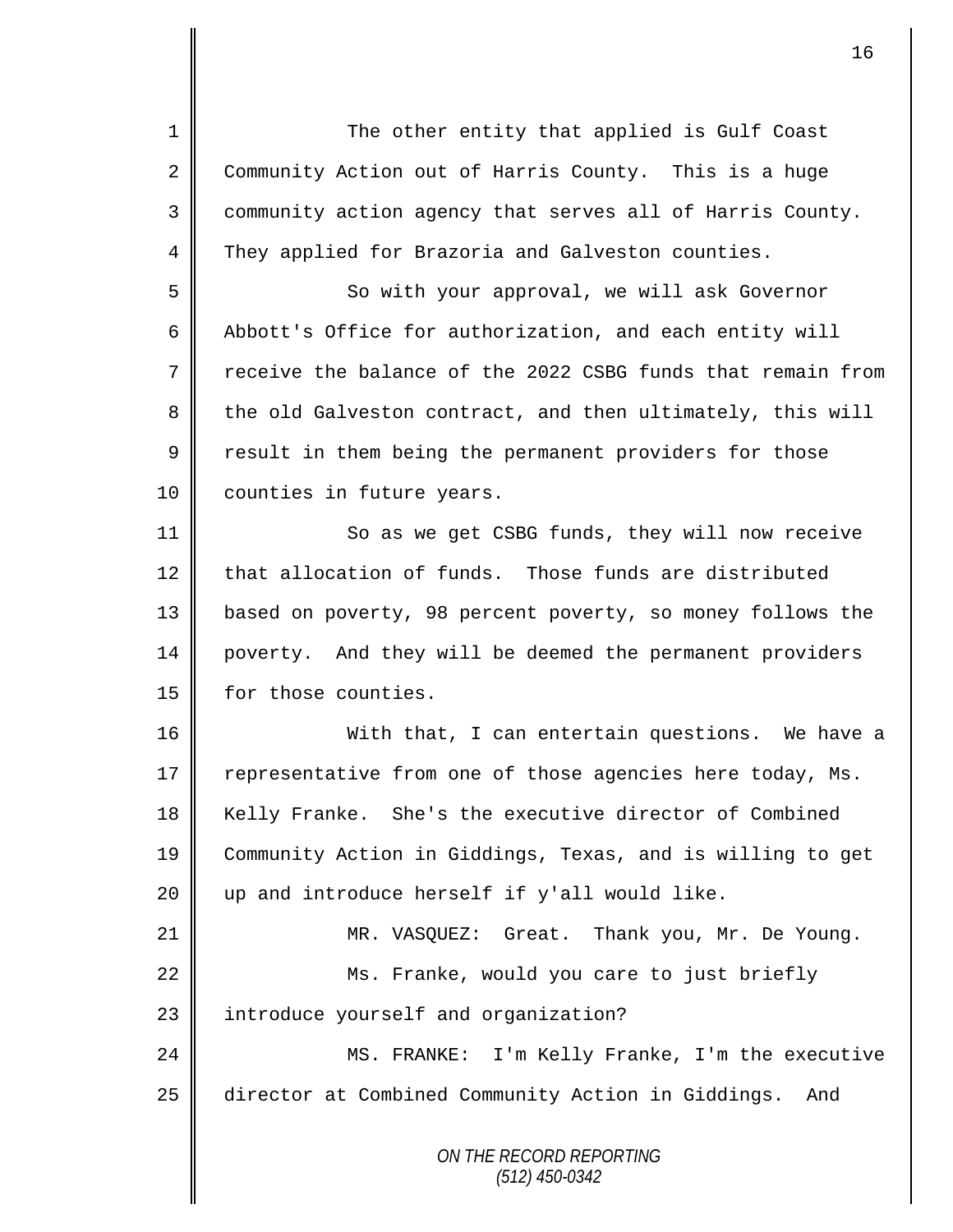1 like Michael said, we have been administering the CEAP 2 program initially temporarily last summer, and then we were 3 awarded the contract.

*ON THE RECORD REPORTING (512) 450-0342* 4 We've opened an office in Rosenberg, Texas. 5 We've hired four new staff that hit the ground in March and 6  $\parallel$  are currently assisting clients in Fort Bend County. We 7 will move into Wharton County doing outreach as soon as  $8 \parallel$  these contracts are awarded to us, but we have definitely 9 | hit the ground running and are excited to serve the 10 Tesidents of Fort Bend County that have gone unserved for 11 | so many years. 12 We thank you for your vote of confidence in us 13 and we hope to serve the public. 14 MR. VASQUEZ: Great. Thank you, Ms. Franke, and 15 | welcome aboard. 16 || MS. FRANKE: Thank you. 17 MR. VASQUEZ: Do any Board members have 18 questions for Mr. De Young on this item? 19 MR. BATCH: I just had one quick question. You 20 mentioned the balance of funds. Do we know exactly how 21 much money we're talking about that's going to be split 22 between these two entities? 23 MR. DE YOUNG: Would you take a rough 24 approximation? 25 MR. BATCH: Oh, yeah, absolutely. I just want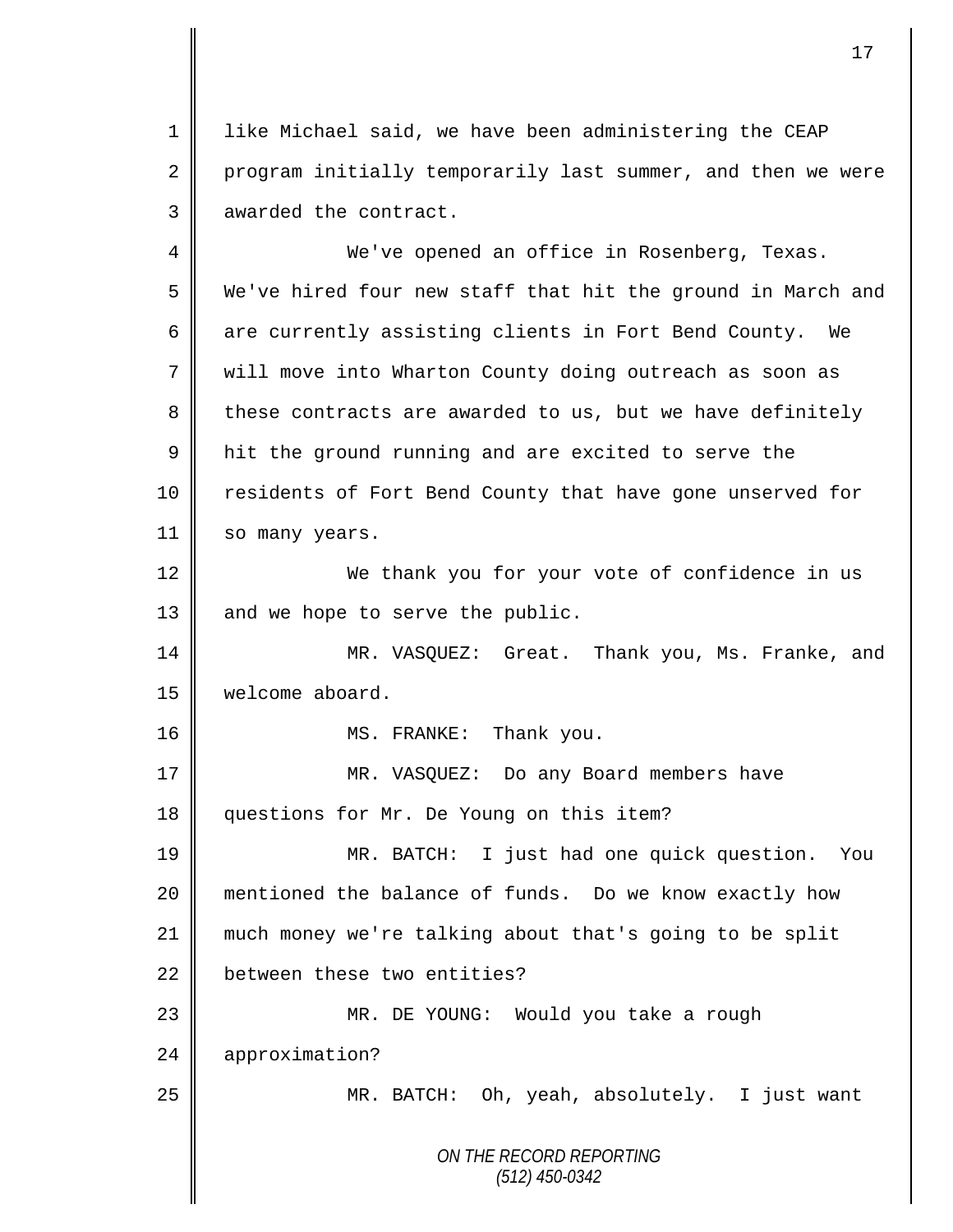*ON THE RECORD REPORTING (512) 450-0342* 1 | to get some idea. 2 MR. DE YOUNG: Boy. 3 MR. BATCH: I did not mean to put you on the  $4 \parallel$  spot like that. I apologize. 5 MR. DE YOUNG: I'm going off of memory. I 6 believe for CSBG they received around \$900,000 for the four 7 counties. You have one small county, which is Wharton 8 County, that is very small, and then three counties that  $9 \parallel$  are pretty sizable in population. 10 || Galveston spent the first quarter of the funds, 11 so we have approximately three-quarters of that \$900,000 12 I left to distribute to the two entities for the remainder of 13 this year. And that is all on my memory so I reserve the 14 | right to revise those numbers. 15 (General laughter.) 16 MR. BATCH: Thank you. 17 || MR. DE YOUNG: Did I say that right, Beau? 18 || MR. ECCLES: Sure. 19 MR. DE YOUNG: Mr. Batch, if you'd like I can 20 give you the actual figures; when we get back to the  $21$  | office, we can get you those figures. 22  $\parallel$  MR. BATCH: Sure, that would be great. Thank 23 you so much. 24 MR. VASQUEZ: Okay, great. So at the end of 25 | this long journey, I will entertain a motion on item  $4(a)$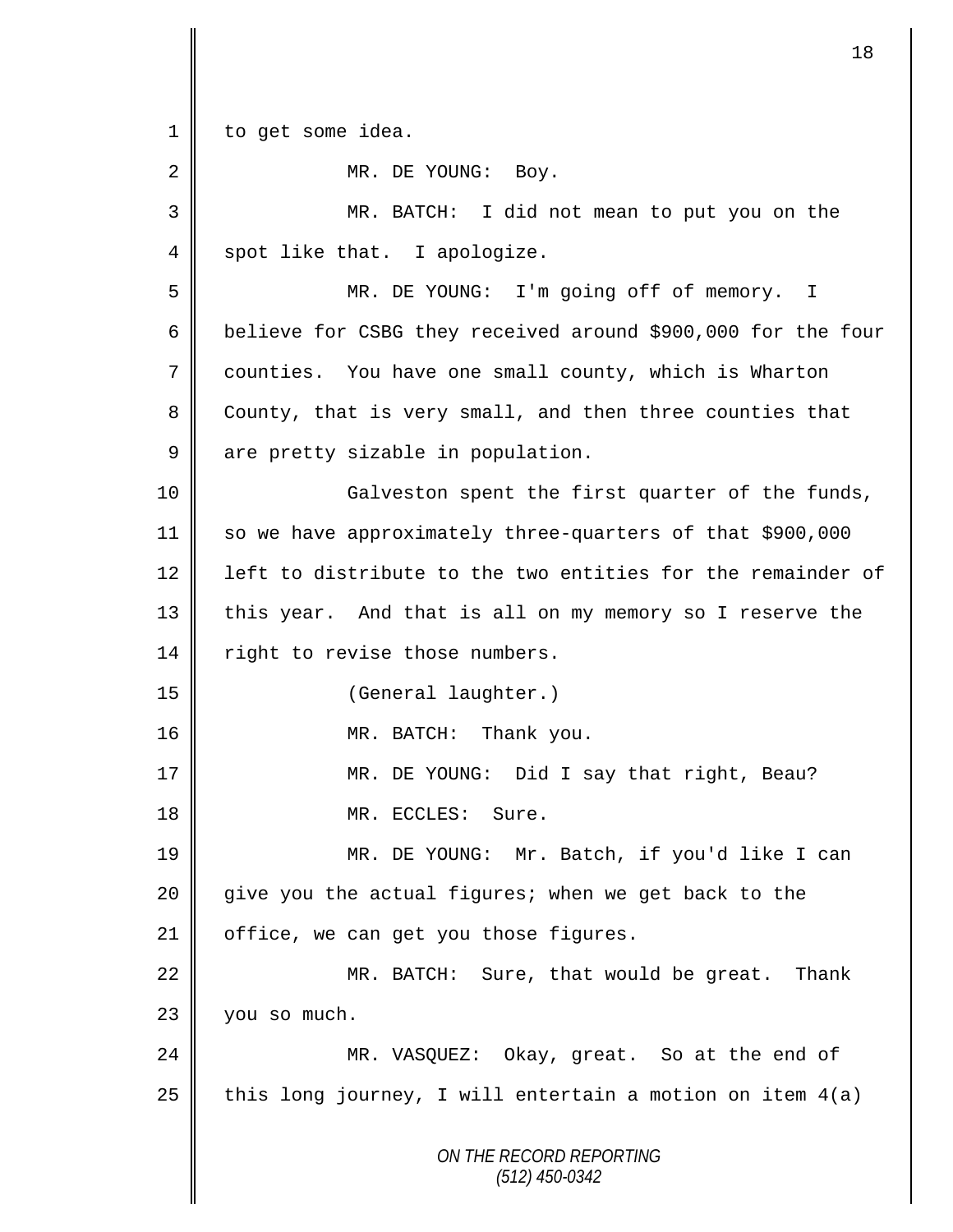$1 \parallel$  of the agenda.

| $\overline{2}$ | MR. THOMAS: Mr. Chairman, I move the Board                 |
|----------------|------------------------------------------------------------|
| 3              | grant the authority to staff to request the governor       |
| 4              | designate the expansion of the CSBG eligible entity status |
| 5              | of the Gulf Coast Community Services Association and       |
| 6              | Combined Community Action to include henceforth serving    |
| 7              | Brazoria, Fort Bend, Galveston, and Wharton counties, and  |
| 8              | to award the remaining 2022 CSBG for the respective        |
| 9              | counties to these entities, all as described in the Board  |
| 10             | action request on this item.                               |
| 11             | MR. VASQUEZ: Thank you.                                    |
| 12             | Motion made by Mr. Thomas. Is there a second?              |
| 13             | MR. BATCH: Second, Mr. Chairman.                           |
| 14             | MR. VASQUEZ: Seconded by Mr. Batch. All those              |
| 15             | in favor say aye.                                          |
| 16             | (A chorus of ayes.)                                        |
| 17             | MR. VASQUEZ: Any opposed?                                  |
| 18             | (No response.)                                             |
| 19             | MR. VASQUEZ: Hearing none, motion carries.                 |
| 20             | Moving on to item 4(b), Presentation,                      |
| 21             | discussion, and possible action on the programming of      |
| 22             | Department of Energy Weatherization funds available to     |
| 23             | Texas through the Bipartisan Infrastructure Law, including |
| 24             | the authorization to take necessary steps to develop and   |
| 25             | submit to the Department of Energy Bipartisan              |
|                | ON THE RECORD REPORTING<br>$(512)$ 450-0342                |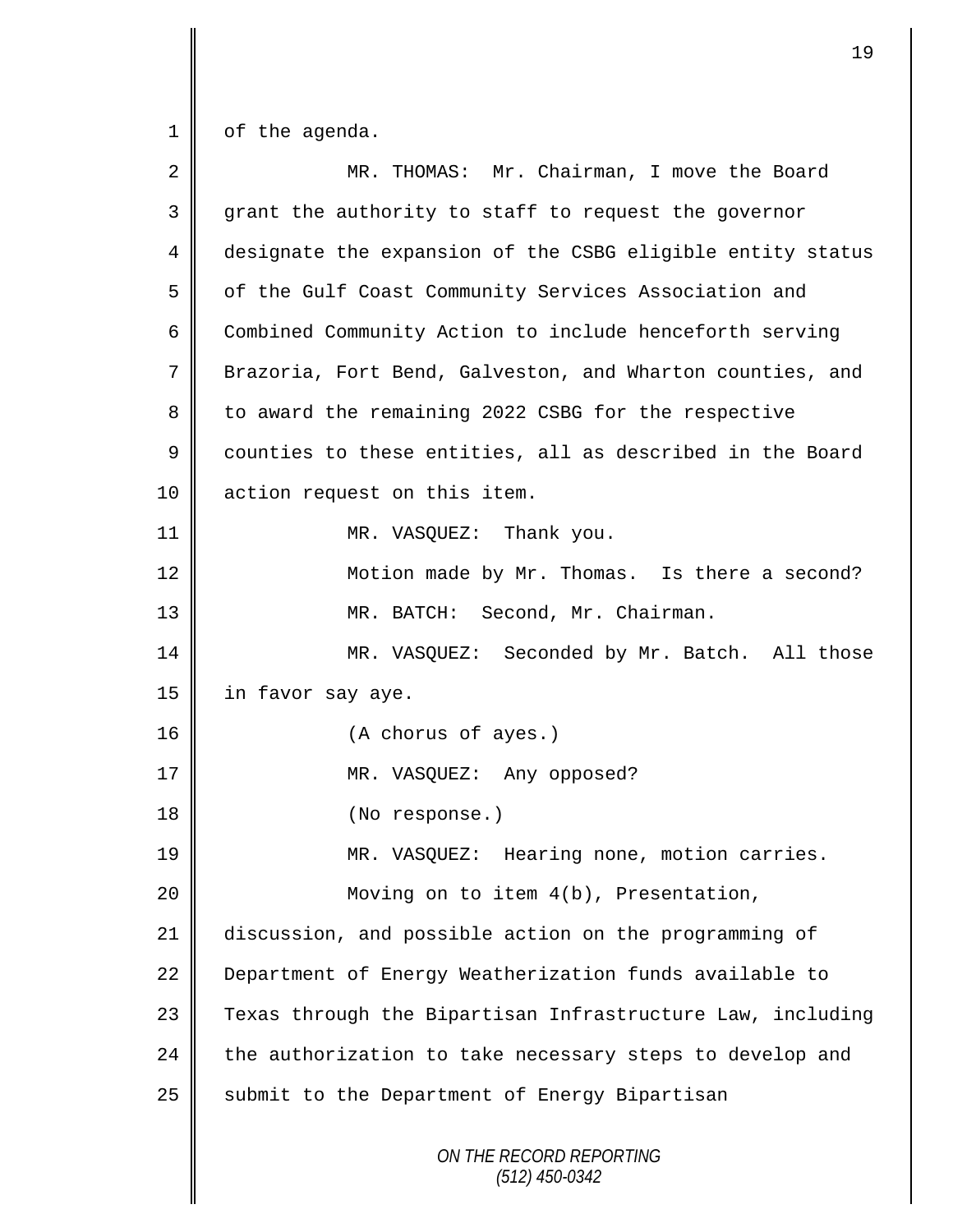| $\mathbf{1}$ | Infrastructure Law state plan and award such funds.          |
|--------------|--------------------------------------------------------------|
| 2            | Mr. De Young again.                                          |
| 3            | MR. DE YOUNG: Thank you, Mr. Chairman.                       |
| 4            | This item is a preliminary view of the new                   |
| 5            | weatherization funding appropriated in -- I'm going to say   |
| 6            | the bill, the Bipartisan Infrastructure Law. Texas           |
| 7            | received approximately \$173 million, and that's about a 25- |
| 8            | times increase from our regular DOE funding, so this is a    |
| $\mathsf 9$  | significant investment in this program.                      |
| 10           | This represents approximately 50 percent of what             |
| 11           | we got during ARA back in 2009; the state got \$327 million. |
| 12           | The difference between the two is back then we had 37        |
| 13           | Weatherization subrecipients, we gave money to 40            |
| 14           | additional communities for a total of 77 different           |
| 15           | weatherization services across the state of Texas.           |
| 16           | Needless to say, that was a significant effort to try and    |
| 17           | train and keep track of 77 different contracts.              |
| 18           | This program is a longstanding program, and it's             |
| 19           | U.S. Department of Energy, it is annually funded about \$8   |
| 20           | million. We also take some LIHEAP money, usually we add      |
| 21           | about \$15 million more from LIHEAP, so we have about \$23   |
| 22           | million annually that goes to weatherization, and all of a   |
| 23           | sudden now \$173 million. The program primarily does         |
| 24           | weatherization measures. It's designed to increase the       |
| 25           | energy efficiency of low income households.                  |
|              |                                                              |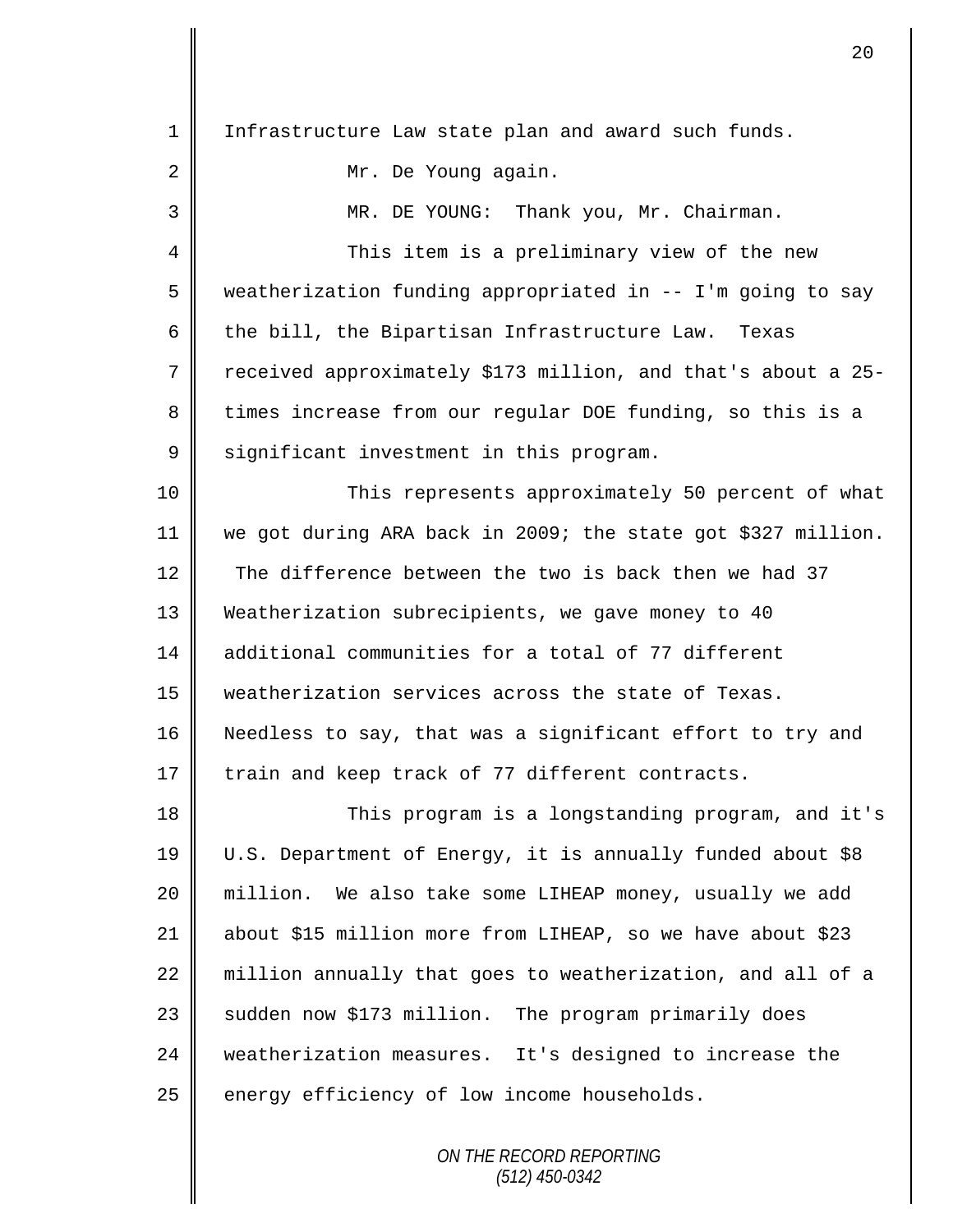1 So this item basically starts the process of us 2 developing the plan and submittal to DOE. Now, I will tell 3 || you that with all the money that went through the 4 Bipartisan Infrastructure Law, many of the federal 5 agencies, but especially DOE, is very slow right now in 6 getting out guidance, so it's trickling out.

7 || We will be developing the plan as they give us 8 more and more guidance. I suspect you'll see this back 9 later in the summer when we have much more detail from DOE 10 about what they want to see.

11 || This item also discusses a statewide provider of 12 weatherization services to help us supplement those 21 13 agencies that now do it. Again, 2009 we had 37; that has 14 dwindled to 21, so we have much larger service areas, so 15 we're going to look into getting a statewide provider for 16 services to help supplement those 21 agencies, and you will  $17$  see more about this as we get that guidance. I can't tell 18 vou when that is.

19 || I will tell you all the deadlines that they put  $20$  | out just a month and a half ago have been bumped back by  $21$  | two to three months already, so I anticipate that this 22 process will be slow and by September-October, these 23 | contracts will come into play, so we'll come back to you  $24$  with that plan and with those contract recommendations when  $25$  the time comes.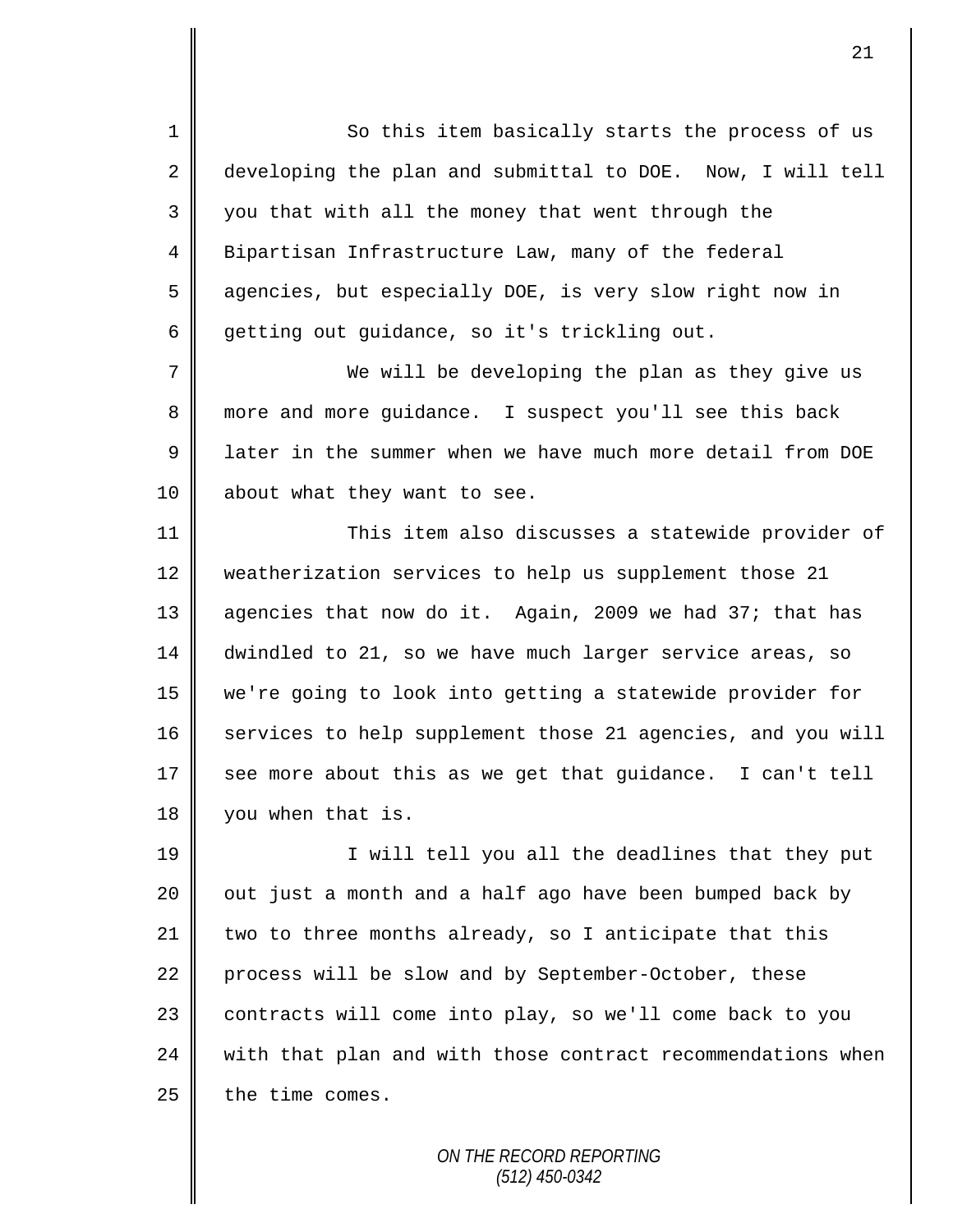*ON THE RECORD REPORTING* 1 MR. VASQUEZ: Great. That sounds fantastic. 2 We'll look forward to detailed reporting on this increased 3 volume. 4 MR. DE YOUNG: I believe there is one public 5 | comment from the Sierra Club. 6 MR. VASQUEZ: Okay. And we'll impose the Eccles  $7 \parallel$  rule. We'll entertain a motion to have public comment on  $8$  | this item. 9 | MR. MARCHANT: So moved. 10 MR. BATCH: Second. 11 | MR. VASQUEZ: Moved by Mr. Marchant, second by 12 || Mr. Batch. All those in favor aye. 13 || (A chorus of ayes.) 14 || MR. VASQUEZ: Any opposed, none. 15 || And anyone that's going to speak in the future 16 | here on an item that comes up on the agenda, please come up  $17$  to the first two rows so we'll kind of get that prepared, 18 || and when you come up, please sign in and identify which 19 | organization you're with, and you'll get three minutes to  $20$  | talk. 21 MR. REED: Thank you. I can do it in less than 22 three minutes, I think. Cyrus Reed, C-Y-R-U-S, R-E-E-D, 23 | I'm the conservation director of the Lone Star Sierra Club. 24 I am not a frequent participant at TDHCA, but this is a  $25$  really important issue.

22

*(512) 450-0342*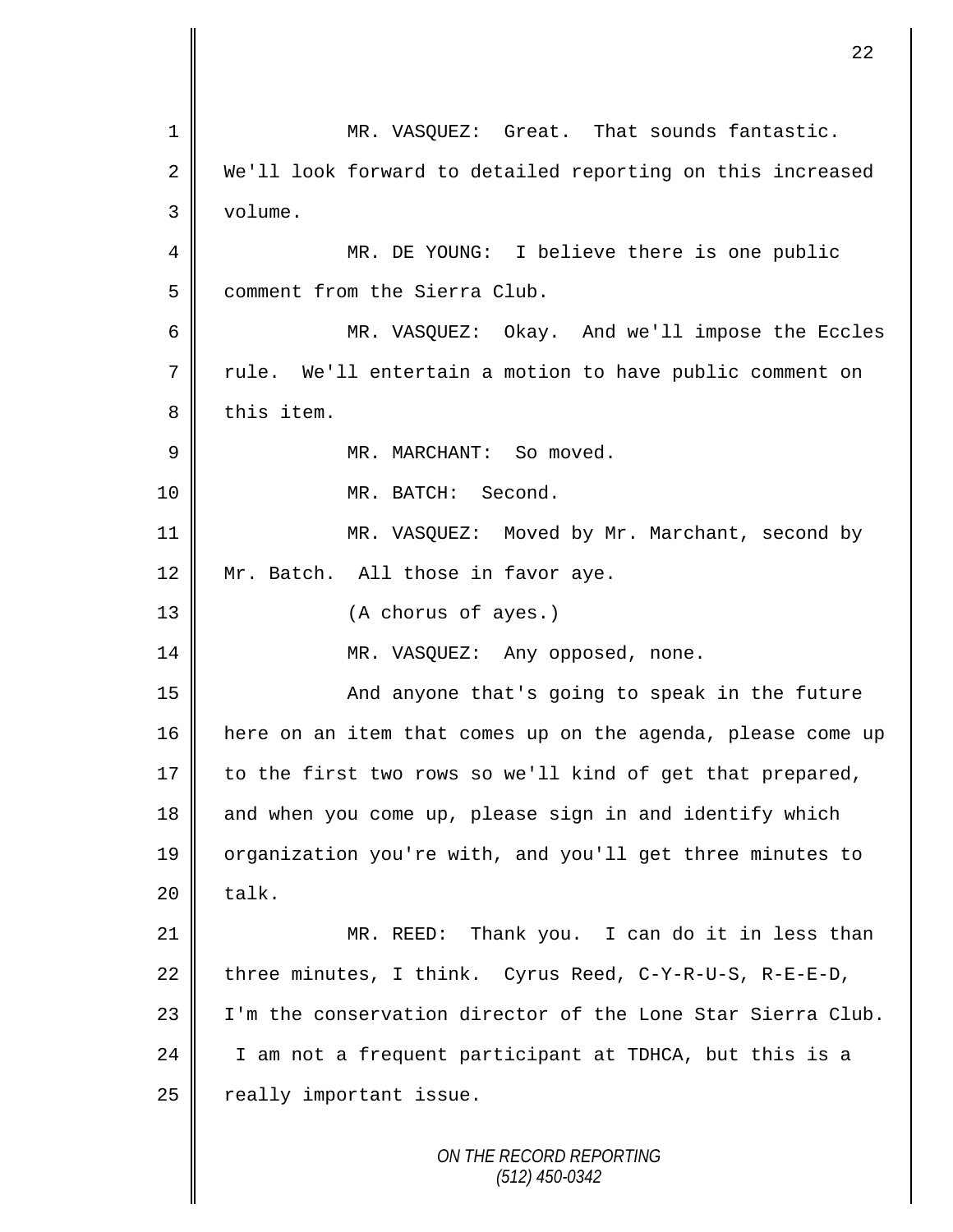1 Why is it important? Because we lived through 2 Winter Storm Uri, we saw the impacts particularly on low 3 || and moderate income people who live in housing that may not 4 be insulated correctly or have other features that make  $5$  | their homes more energy efficient.

 Unfortunately, we haven't seen a lot of action at the Public Utility Commission to increase the utility 8 energy efficient programs, which would be an obvious thing  $9 \parallel$  to do, so this is somewhat of a godsend for \$173 million, but we learned from the last time we got a big chunk of money that we need to do this carefully and smartly; we shouldn't try to spend all the money in one year, we should 13 | spend it wisely.

14 || And we very much support the approach of not 15 | only giving money to the traditional community action 16 networks, agency agencies -- which do a great job -- but 17 also looking at either a statewide program or perhaps 18 regional programs, and in particular to focus on 19 | multifamily housing.

 We've got a lot of experience on homes, weatherizing homes, we don't have as many programs in the 22 state for multifamily housing. That's a way to stretch | those dollars and meet a lot of need.

24 || I happen to sit on the Electric Utility 25 Commission for the City of Austin. Austin Energy recently,

> *ON THE RECORD REPORTING (512) 450-0342*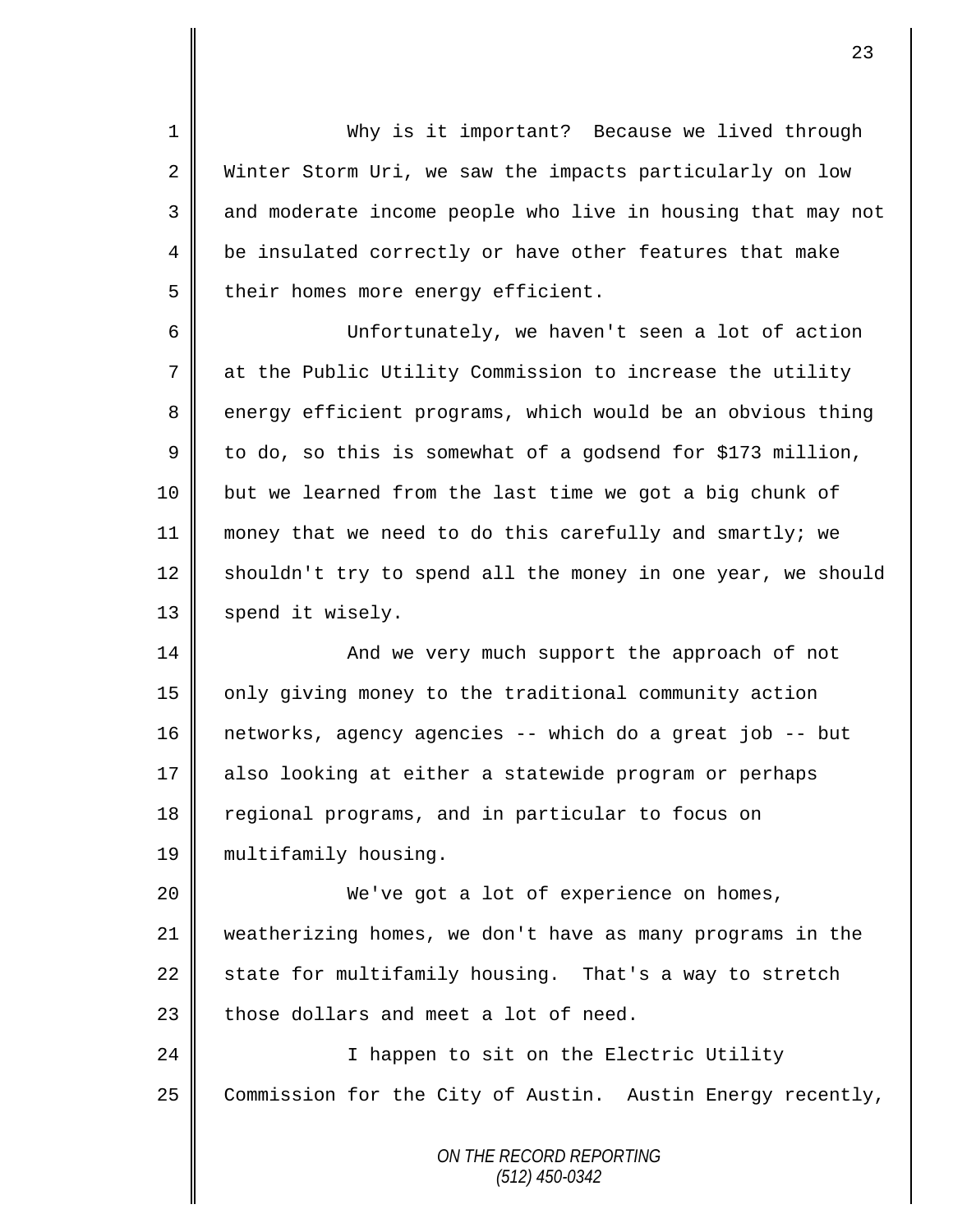*ON THE RECORD REPORTING (512) 450-0342* 1 a couple, three or four years, ago began to expand their 2 weatherization programs to take on multifamily housing. 3 It's been a huge success, and it's been less costly. We've 4 Teached more people with the same amount of money. 5 So very much support the resolution, look 6 forward to the detailed plan, but I'm here in support, and 7 with that, I'm happy to answer any questions or be quiet. 8 MR. VASQUEZ: Any questions for Mr. Reed? 9 || (No response.) 10 MR. VASQUEZ: We appreciate your coming here and 11 Sharing your thoughts, and look forward to the Sierra 12 | Club's continued input. 13 || Is there anything else, Mr. De Young? 14 MR. DE YOUNG: No. 15 MR. VASQUEZ: Okay. So Mr. Marchant, without 16 his microphone, has a motion. He hates the microphone. 17 MR. MARCHANT: When we get these big inputs of 18 money, do you expand the infrastructure or do you do all of 19 the extra spending through subcontractors or through 20 contracts so that when the money doesn't continue or it 21 goes back to a normal process, you don't have to fire a 22 bunch of people, you just pull your contracts back? 23 MR. DE YOUNG: The way we're proposing dealing 24 with the \$173 million is that a chunk will go to the 25 community action agencies. They actually subcontract in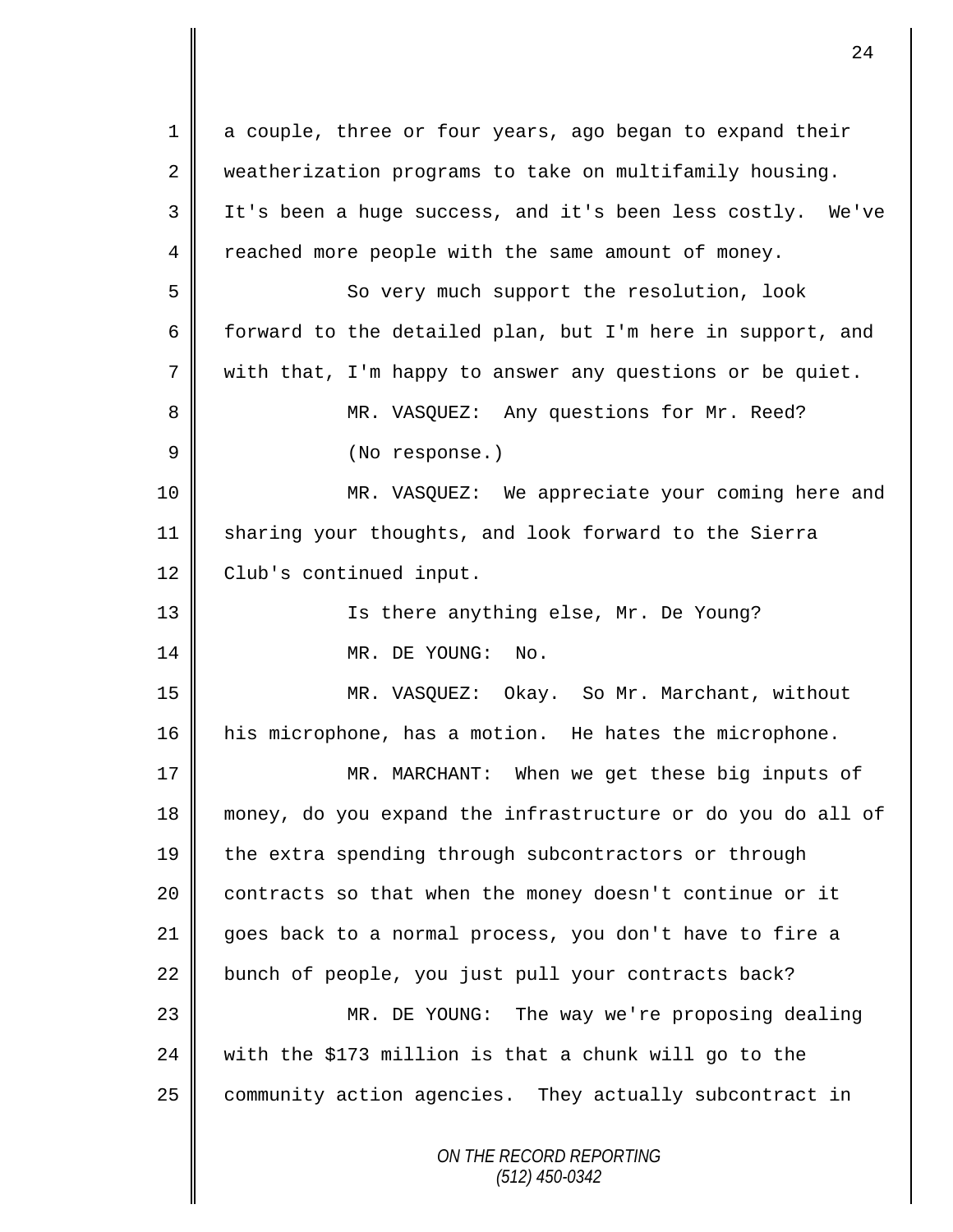*ON THE RECORD REPORTING (512) 450-0342* 1 most instances with just subcontractors to do the work. 2  $\parallel$  2 They actually do the energy audit in-house, and 3 | there's a DOE-mandated energy audit. They hire a 4 contractor to do the work, they go back in and do 5 | inspections and test out on the house to make sure that it 6  $\parallel$  truly did receive all the benefit it should have received, 7 a lot of data measurements on how much the house leaks air  $8 \parallel$  and how much we sealed it up. 9 || So there is expansion at the community action 10 agency level on some level. The real expansion is the 11 number of contractors they'll hire to do all this work. 12 That's where most of the expansion is. 13 We'll hire a few people to deal with this over 14 the next few years. We've already begun that process of 15 hiring, and we have in multiple programs, the CEAP funds, 16 we expand a little bit here staff-wise, but it's not just 17 because we went up 55 times. We're going to hire four, 18 five people maybe to help us with this influx of money. 19 MR. MARCHANT: Okay. So you treat it as it's a 20 | special funding. 21 || MR. DE YOUNG: Yes, sir. 22 | MR. MARCHANT: Okay. Thank you. 23 MR. DE YOUNG: And anyone that's hired is told 24 that this is based on a one-time grant funded program, and  $25$  the position will continue as long as there are grant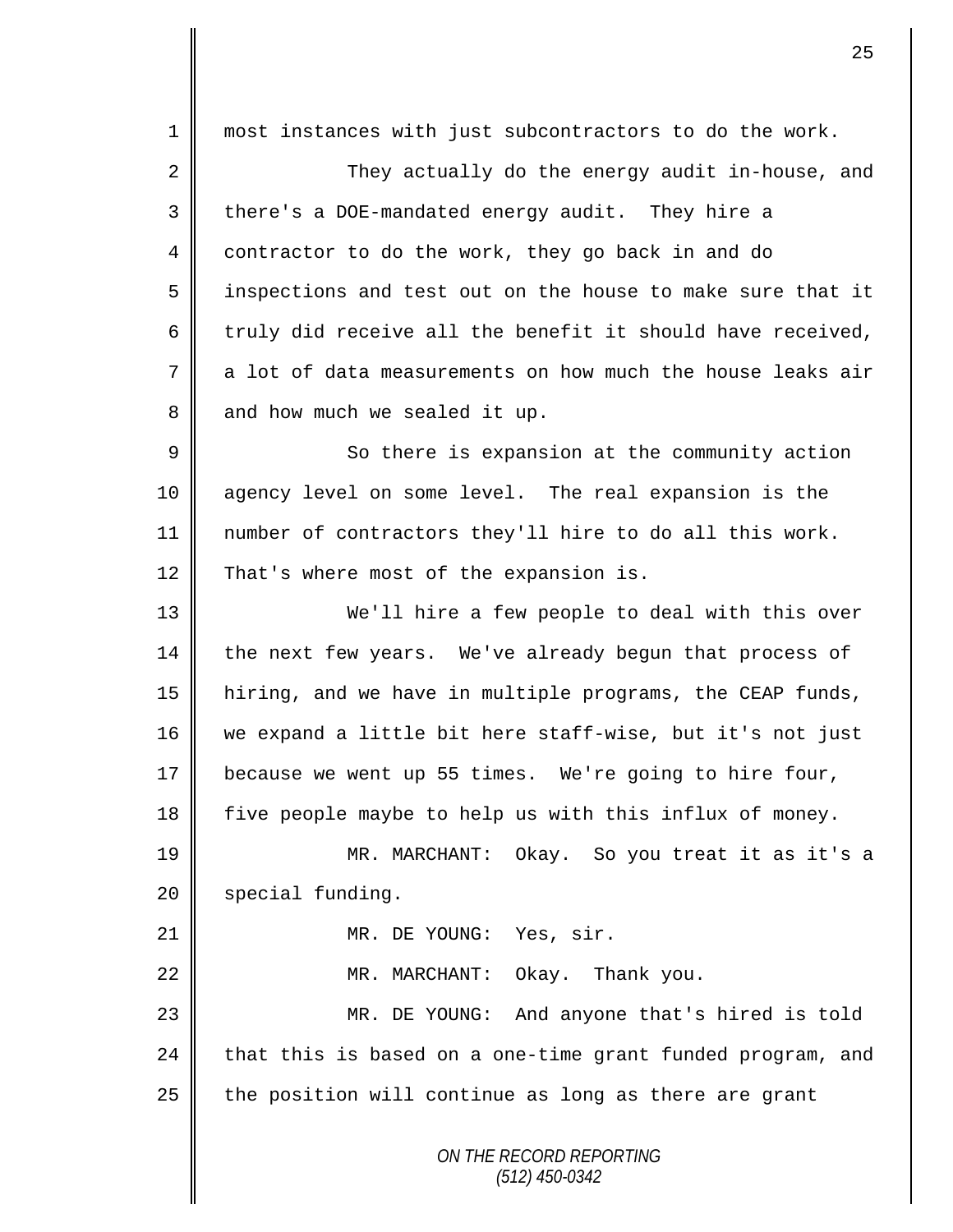*ON THE RECORD REPORTING (512) 450-0342* 1 || funds, so if we spend this money in three years, those 2 positions expire at the end of three years. If it takes us  $3 \parallel$  five years, they stay on five years. 4 A lot of times it happens after, like ARA, some 5 | of those people moved into permanent positions here at 6 TDHCA and some of them are still here. 7 || MR. VASOUEZ: Great. 8 Ms. Farias, do you have anything? 9 MS. FARIAS: No. 10 || MR. VASQUEZ: Okay. 11 MS. FARIAS: Yes, I do. 12 | My experience after 25 years in the federal 13 government -- of which 18 years were spent working for six 14 different cabinet secretaries -- is that whenever billions 15 || and billions of money descend, the first one having been 16 Katrina, then the pandemic, the states don't know what to 17 do, because the feds don't know what to do, because 18 Congress, they're not always clear about what they want, 19 and the feds who are supposed to write the regs and tell 20 || you how to compete, they go what does Congress want, and  $21$  | that's always the bottleneck. 22  $\parallel$  and all this money that you're talking about, 23 | it's wonderful, it is extremely needed, and I want to echo 24 what Board Member Marchant said. I just hope that we don't 25 | read about a lot of scandals. Those monies must go to the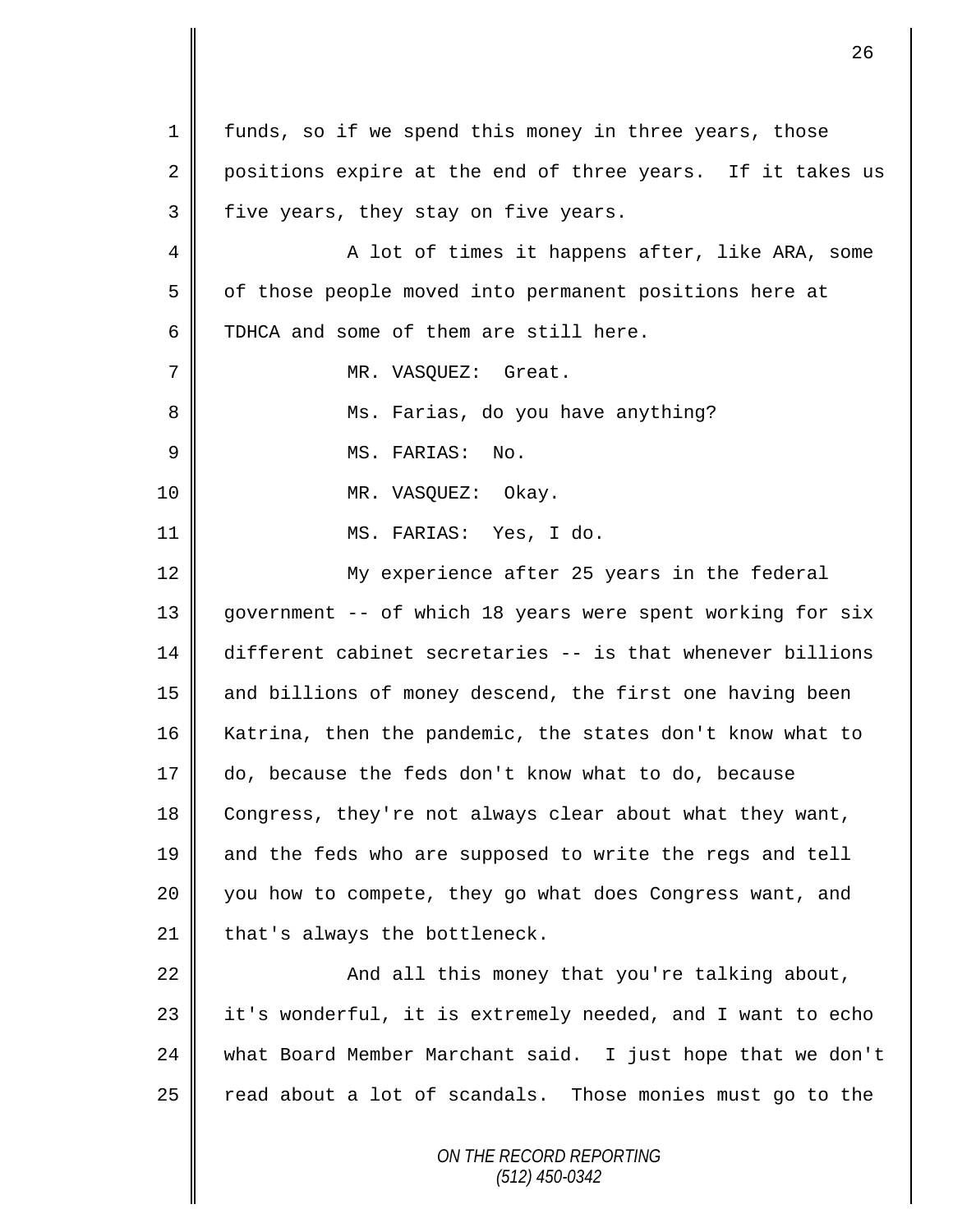1 people that need it the most because that is the intention.  $2 \parallel$  Congress can tell you that much, that is the intention, 3 || but how do we get it from point A to point B, because we 4 will be looking at it. You know, we don't want to be 5 | reading scandal stories. Thank you.

 MR. DE YOUNG: Absolutely. During ARA we learned quickly that having a lot of contracts is very difficult to manage, and that's kind of why we're taking 9 the approach we are. We have these 21 providers, they do it, they've been doing it for years, let's continue to 11 work.

12 | Ms. Franke has weatherization for how many  $13$  counties -- nine counties, she has a staff that has already 14 done this. We're going to up her contract. We're going to 15 push them. She's going to probably hire more contractors.

16 || And we'd like to get the funds out as quickly as 17 possible because we want to benefit low income households 18 quickly, but we also want to be measured, as Cyrus was 19 talking about, and not just dumping it out there.

20 I think we learned some lessons during ARA, and 21 those will come to bear on how this plan develops, and  $22$  we'll come back to you with that detail. 23 || MS. FARIAS: Thank you.

24 MR. VASQUEZ: Great. Thank you, Mr. De Young.  $25$   $\parallel$  Okay. We are prepared for a motion on item  $4(b)$ 

> *ON THE RECORD REPORTING (512) 450-0342*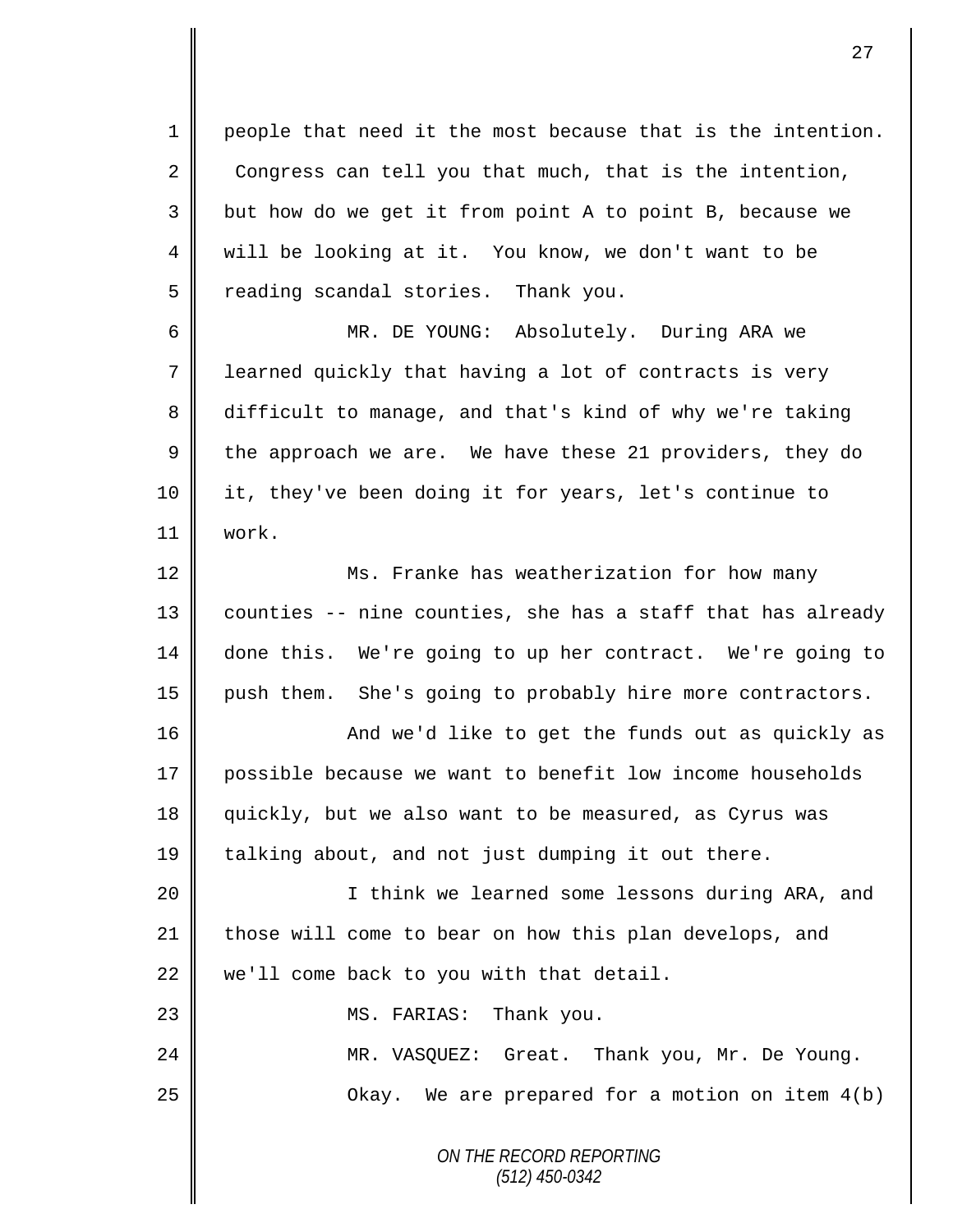$1 \parallel$  of the agenda.

| $\overline{2}$ | MS. FARIAS: Mr. Chairman, I move the Board                   |
|----------------|--------------------------------------------------------------|
| 3              | grant the executive dire3ctor and his designees the          |
| 4              | authority to effectuate plans, amendments, guidance and      |
| 5              | utilize flexibilities to make and manage the awards of       |
| 6              | Department of Energy Weatherization funds, all as described  |
| 7              | and expressed in the Board action request and proposed       |
| 8              | resolution on this item.                                     |
| $\mathsf 9$    | MR. VASQUEZ: Thank you.                                      |
| 10             | Motion made by Ms. Farias. Is there a second?                |
| 11             | MR. MARCHANT: Second.                                        |
| 12             | MR. VASQUEZ: Seconded by Mr. Marchant. All                   |
| 13             | those in favor say aye.                                      |
| 14             | (A chorus of ayes.)                                          |
| 15             | MR. VASQUEZ: Any opposed?                                    |
| 16             | (No response.)                                               |
| 17             | MR. VASQUEZ: Hearing none, motion carries.                   |
| 18             | Continuing to 5(a), Presentation, discussion,                |
| 19             | and possible action regarding a material amendment to the    |
| 20             | housing tax credit application for project 20190 in El       |
| 21             | Paso.                                                        |
| 22             | And Mr. Banuelos is going to be on for a while.              |
| 23             | MR. BANUELOS: Good morning, members of the                   |
| 24             | Rosalio Banuelos, director of Asset Management for<br>Board. |
| 25             | the Department.                                              |
|                | ON THE RECORD REPORTING<br>$(512)$ 450-0342                  |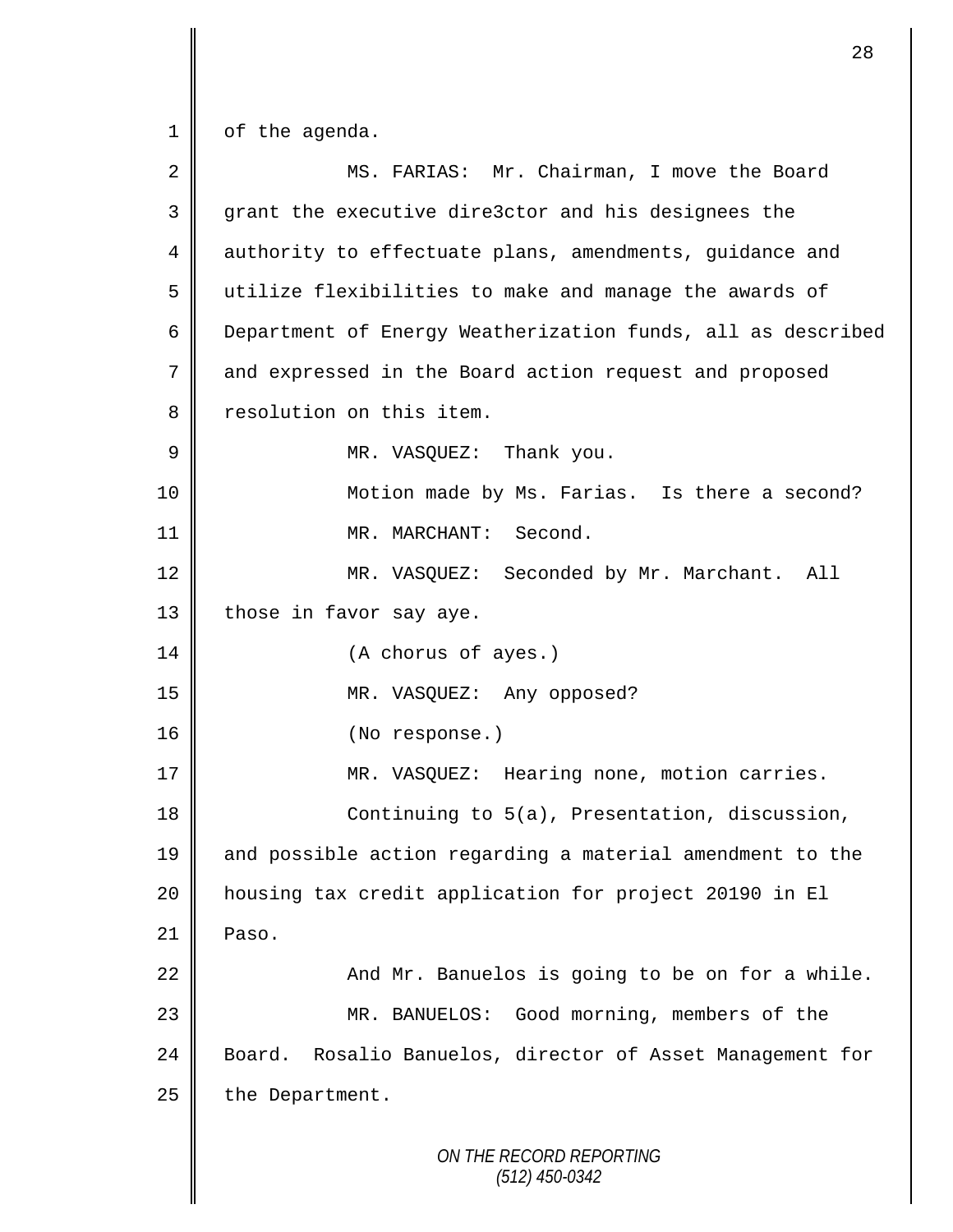You are correct, I'm here to present the next 2 three items, and the first one is for an application amendment for Nuestra Senora Apartments, which received a 9 percent housing tax credit award in 2020 to construct 80 units in El Paso.

6 || At initial application the development was 7 anticipated to be on a .72 acre site and would consist of a 8 single building that had two stories of podium parking and 9 Five floors of residential units above.

10 || However, in order to reduce construction costs, 11 the development owner is requesting approval for several 12 changes to the design, which include increasing the 13 development site to 1.55 acres, eliminating the podium 14 parking, and reducing the building height from five stories 15 | to four stories.

16 || The proposed changes result in the elimination 17 | of 63 of the 130 parking spaces that were proposed at 18 application, but the owner provided ordinances adopted by 19 the City of El Paso granting variances and also provided a 20 parking analysis conducted for the site in support of the 21 | proposed parking reduction.

22 || It's indicated that the street parking around  $\parallel$  the site would be sufficient for the resident needs, in  $\parallel$  addition to the 67 parking spaces onsite. These changes do  $\parallel$  not modify the number of units, the bedroom mix, or change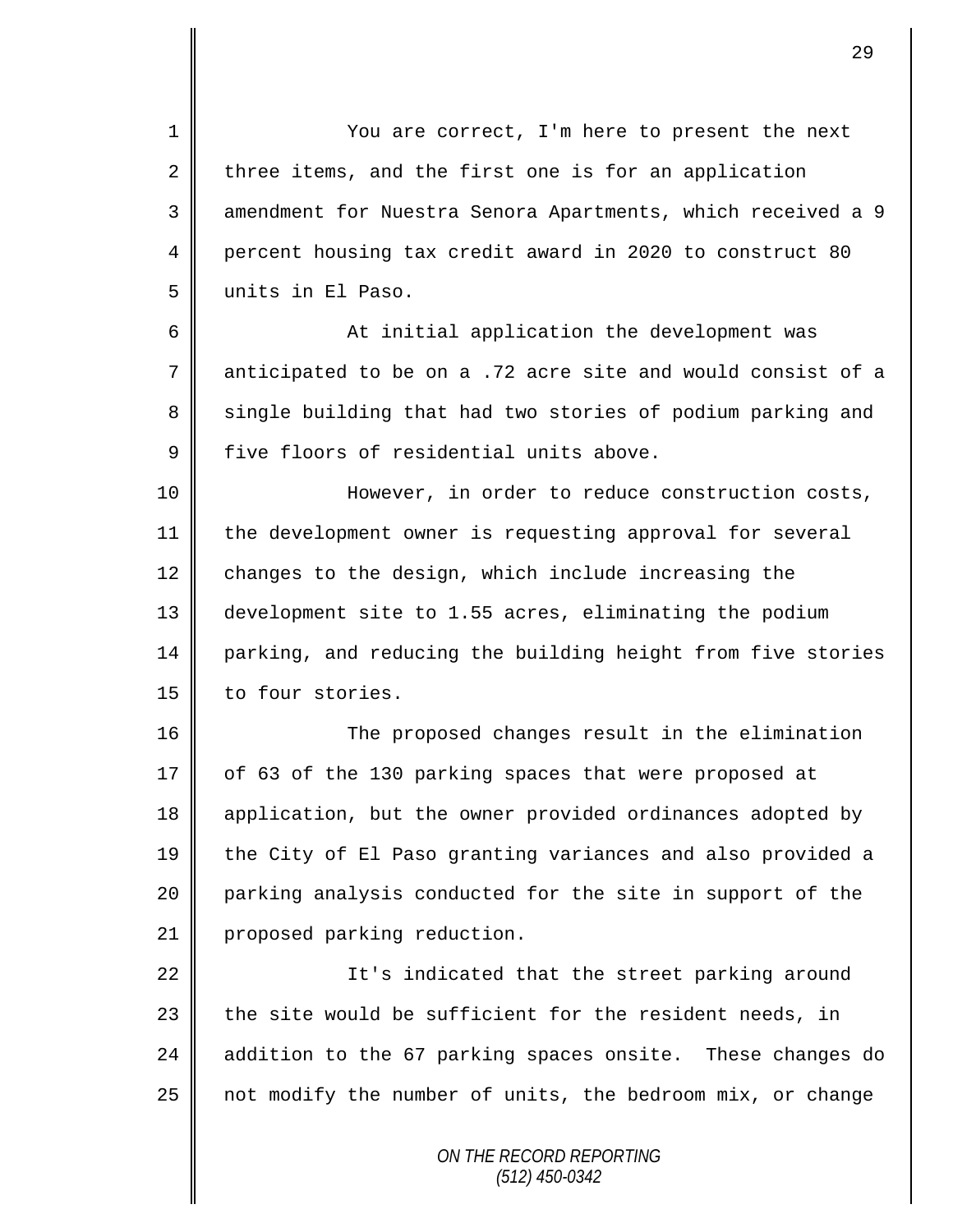*ON THE RECORD REPORTING (512) 450-0342*  $1 \parallel$  the square footage of the units significantly. 2 As part of the amendment analysis, the 3 development was re-underwritten, including an increase to  $4 \parallel$  the tax credit amount due to supplemental tax credits. 5 That request was previously approved, and the analysis 6 dindicates cost increase of approximately \$6 million or 38 7 percent, and the credit increase is 15 percent, or \$184,917 8 | in annual credits. 9 || With those changes the development is still 10 | feasible, and staff recommends approval of the amendment. 11 MR. VASQUEZ: Do any Board members have 12 questions? I have a couple, and I'm sure we'll have some 13 | folks speaking on it. 14 || So we significantly increased the square footage  $15$  | of the whole development -- I mean the land mass. 16 MR. BANUELOS: It's approximately doubled. 17 MR. VASQUEZ: Okay. But we cut the parking in  $18$  half. 19 MR. BANUELOS: Yes. So the reason for that is 20  $\parallel$  that they had two stories of parking in the initial design, 21  $\parallel$  so it was a smaller tract of land with two stories. 22 With this new design, that parking garage is 23 being eliminated, and they're providing parking on the  $24$  excess land, but it's not enough land to accommodate the 25 || 130 parking spaces that they had initially proposed.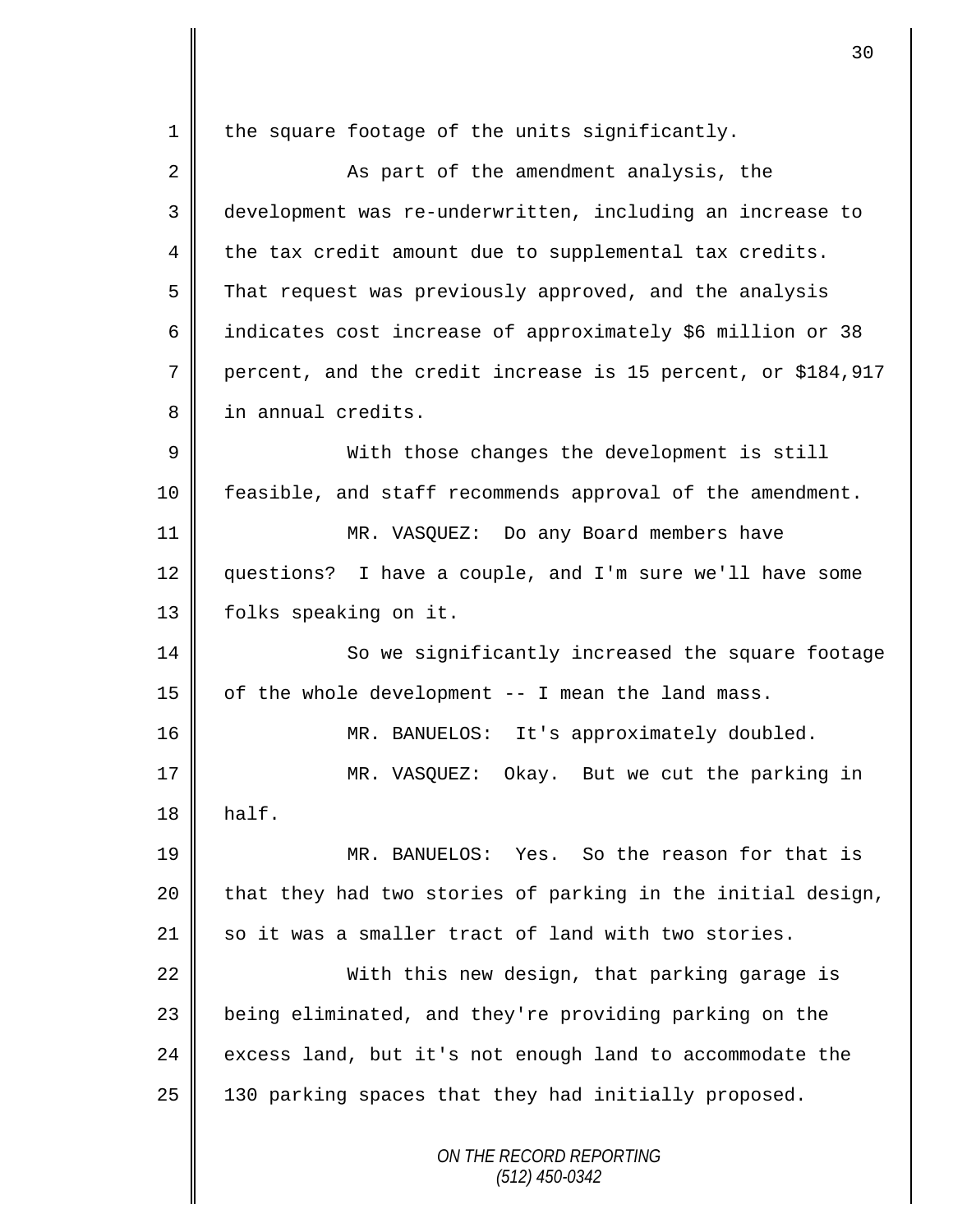*ON THE RECORD REPORTING (512) 450-0342* 1 MR. VASQUEZ: And it is fewer than one parking 2 space per unit? 3 MR. BANUELOS: Yes, that is correct. It is 67 4 parking spaces for 80 units. 5 MR. VASQUEZ: And El Paso agreed to this? 6 MR. BANUELOS: The city approved ordinances 7 | approving that reduction. 8 MR. VASQUEZ: That just seems like an extreme 9 drop, not even having one per -- is this a senior facility? 10 MR. BANUELOS: It's not a senior facility. We 11 did discuss this with the development owner, and it was 12 | brought to our attention that where this site is located 13 | it's close to the downtown area and they have other 14 developments with a similar -- well, it has a parking 15 garage and the needs for that other development have not 16 been as significant as initially proposed at application,  $17$  so by using that as a comparison, they feel that the 18 resident population for these developments would be served 19 with the proposed parking. 20 MR. VASQUEZ: I'd like to hear some explanation 21 | of this from staff or from the developers. 22 || MR. MARCHANT: If you want to hear from them 23 | first, that would be fine. 24 MR. VASQUEZ: Okay. Do you want to make a 25 motion that we hear from them?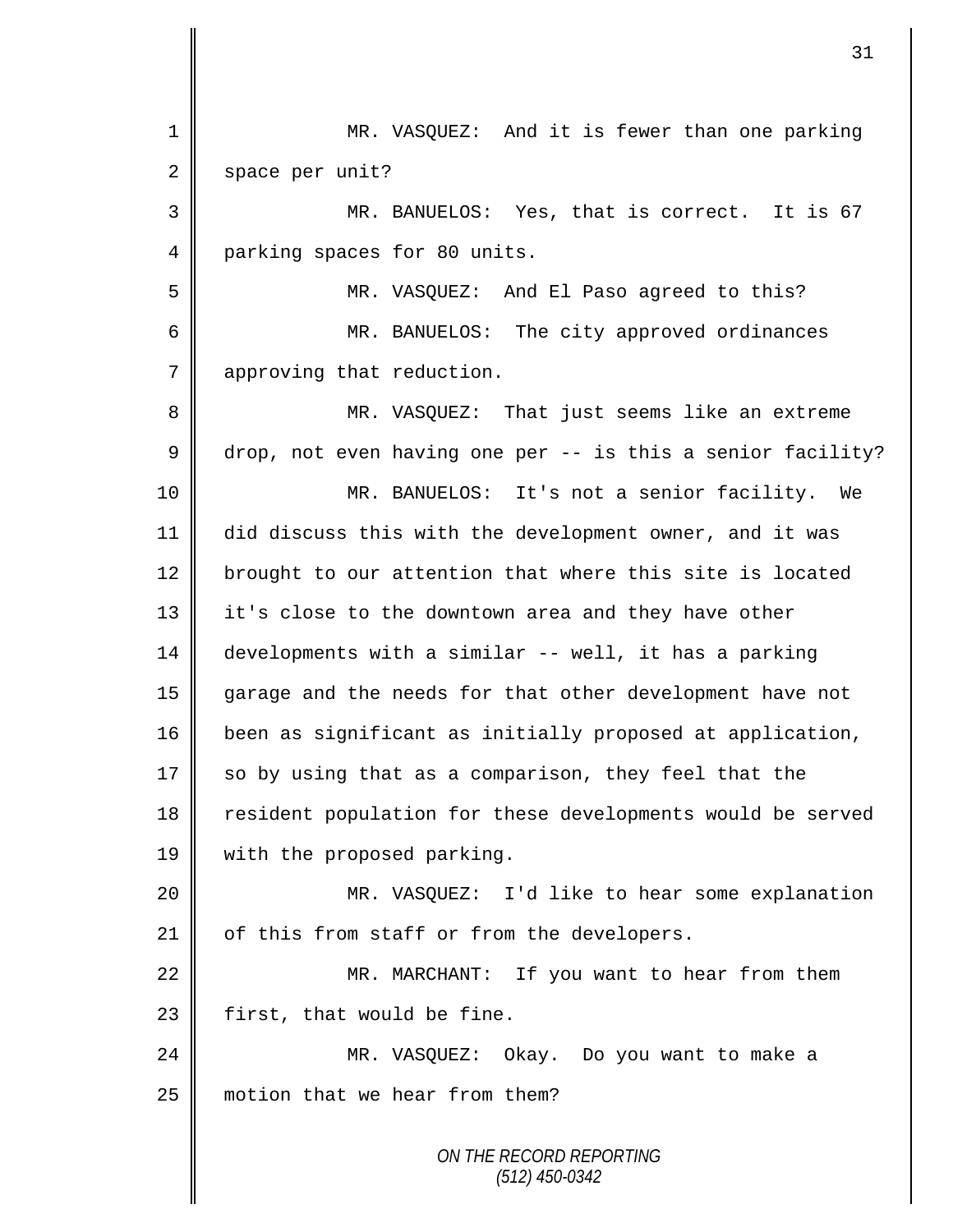|    | 32                                                          |
|----|-------------------------------------------------------------|
| 1  | MR. MARCHANT: Yeah, I make a motion.                        |
| 2  | MR. BATCH:<br>I second.                                     |
| 3  |                                                             |
| 4  | MR. VASQUEZ: Motion made by Mr. Marchant,                   |
|    | seconded by Mr. Batch. All those in favor say aye.          |
| 5  | (A chorus of ayes.)                                         |
| 6  | MR. VASQUEZ: Motion carries, let's speak.                   |
| 7  | Come up and identify yourself and sign in,                  |
| 8  | please, and explain where are we going to park.             |
| 9  | MR. WILSON:<br>Excuse me, Board. Let me sign in             |
| 10 | real quick. I'm Ryan Wilson with Franklin Companies, and I  |
| 11 | will sign in.                                               |
| 12 | So Chairman, thanks for the question. Yeah, I               |
| 13 | can see from your chair where changes like this might need  |
| 14 | an explanation, but what you're seeing before you guys is a |
| 15 | culmination of a year's worth of effort to balance what's   |
| 16 | going on with feasibility as well as what we need to        |
| 17 | provide for our residents.                                  |
| 18 | I think what Rosalio was referring to earlier is            |
| 19 | this is a Housing Authority of El Paso project. They're     |
| 20 | the owners; I'm just the developer.                         |
| 21 | One of their projects downtown is the Blue Flame            |
| 22 | Building, which I think you guys are probably familiar      |
| 23 | with, and there was 120 units there, and we segregated 120  |
| 24 | parking spaces in a nearby adjacent garage, and so far      |
| 25 | about 56 spaces are being used by residents.                |
|    | ON THE RECORD REPORTING<br>$(512)$ 450-0342                 |

 $\mathbf l$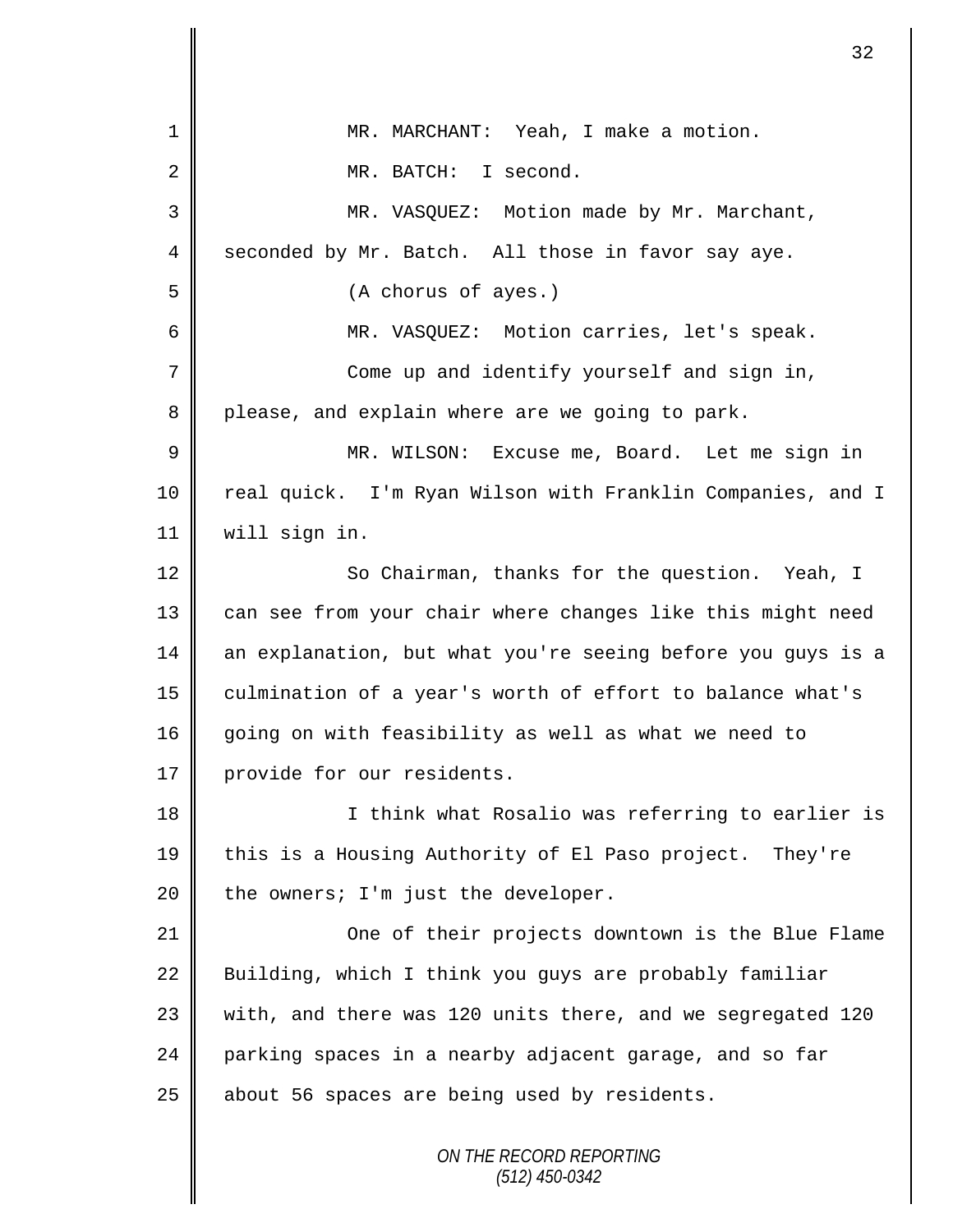1 So in the El Paso Housing portfolio of units, 2 they're not requiring the normal amount of parking I think 3 you would see in a suburban plan or suburban San Antonio 4 development. The amount of cars required are actually much  $5 \parallel$  less.

6 So the result of this culmination was engagement 7 with the City of El Paso, which you heard before. They're 8 coutinely granting 100 percent parking reductions, 50 9 percent parking reductions in the downtown core, because 10 | they are trying to facilitate both pedestrian traffic, bus 11 traffic, et cetera, so they're quite amenable to having 12 parking reductions.

13 | Chink Rosalio also mentioned the most 14 important part of that analysis that we did middle part of 15 || last year was conduct a parking study around there, because 16 there are surface parking areas available adjacent to the 17 site that are free for public, and we identified about 93 18 spaces in the adjacent area, according to the parking  $19 \parallel$  study.

20 || So in our estimation the tradeoff between the 21 podium, which was no longer feasible in terms of cost, 22 going seven stories up essentially, that's why the site 23 | increased, because now we needed to get rid of that podium 24 to save on cost, make it a four-story building, and put the  $25$  surface parking next to it.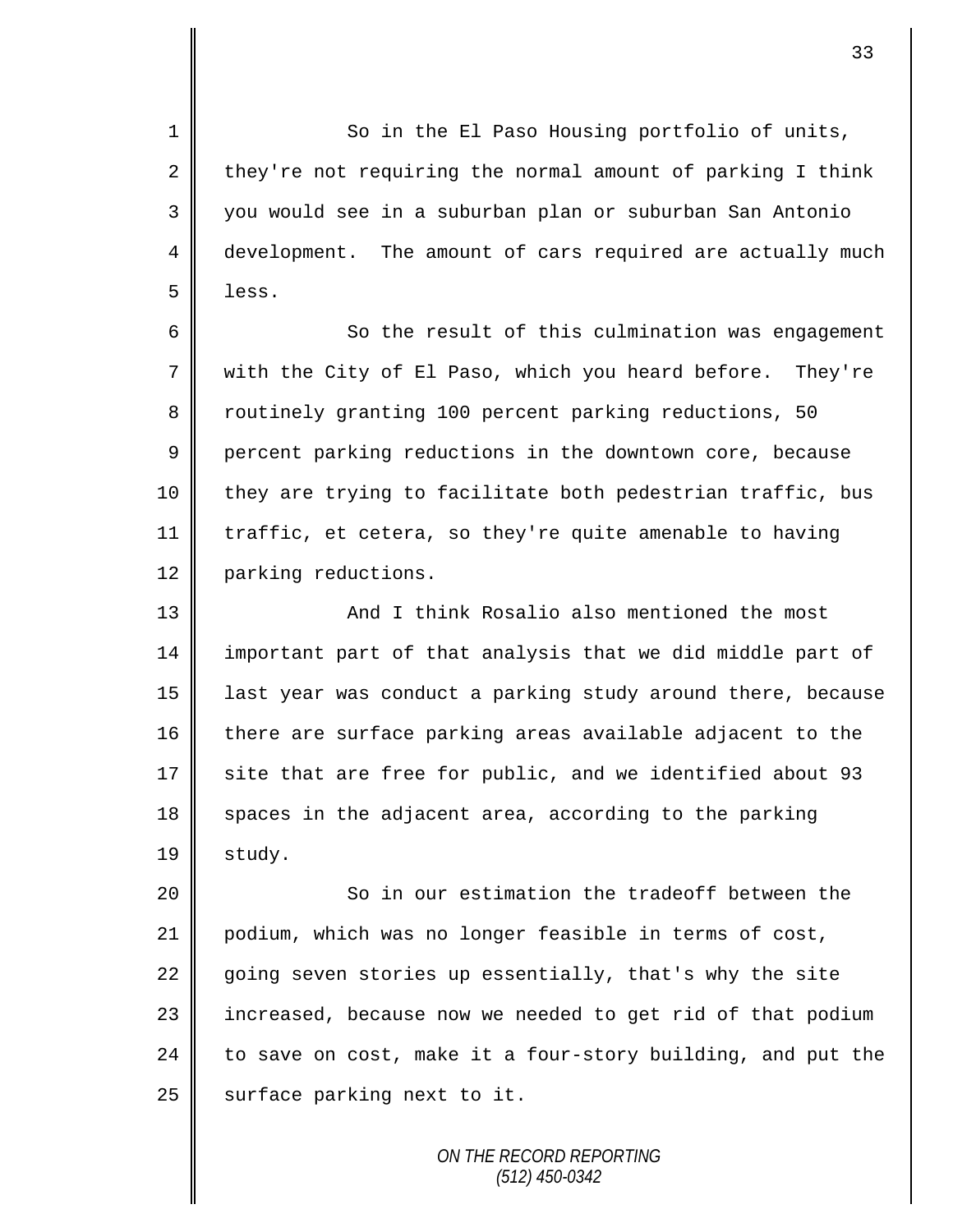*ON THE RECORD REPORTING* 1 So the housing authority agreed to put the 2 entire block as part of the land, which is why the land 3 || increased, and the surface parking ended up being about 67 4 spaces which is about 80 percent, 85 percent ratio, it's 5 not quite one-to-one. 6 The Blue Flame that I mentioned earlier, that's 7 about a 35 or 40 percent ratio in terms of cars that are 8 actually parking at that project versus units total that  $9 \parallel$  are at that project. 10 || So the combination of those two, including, 11 again as we discussed earlier, meeting with the City of El 12 Paso, we are meeting their code, we do have that zoning in 13 || place now that is fully supported by the stakeholders and 14 the City of El Paso, so that was sort of the genesis of why 15 | we're here today. 16 MR. VASQUEZ: Would you characterize this 17 | location as a downtown location? 18 MR. WILSON: Yes. It's adjacent to downtown. 19 There's actual zoning districts called Downtown El Paso, 20 but it's very, very small. But this is part of the 21 downtown core, this is literally two and a half, three, 22  $\parallel$  four blocks away from city hall, essentially. But yeah, it 23 | is the downtown corridor. 24 MR. VASQUEZ: And there's plenty of access to 25 | public transportation?

34

*(512) 450-0342*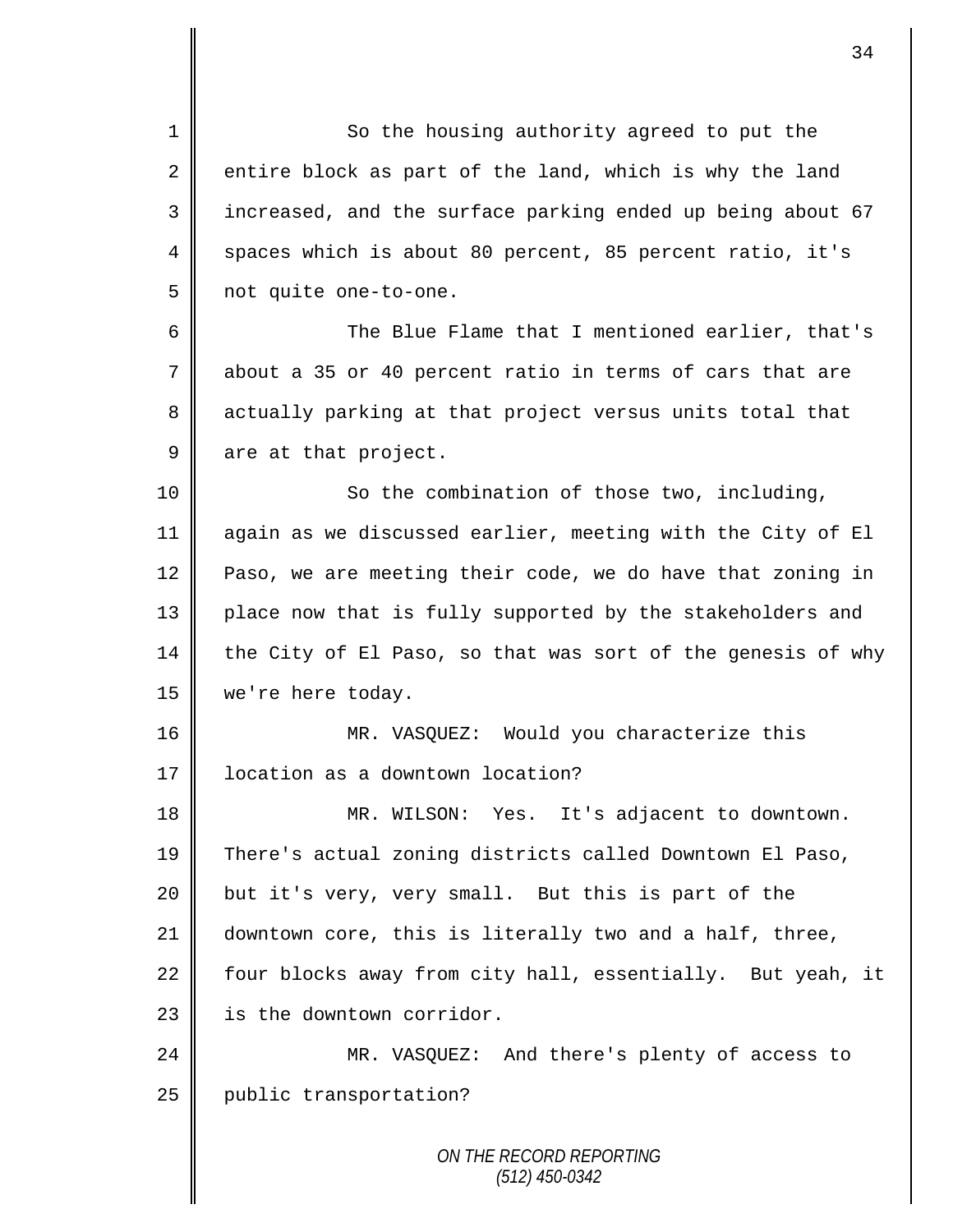| $\mathbf 1$ | MR. WILSON: In fact, yeah, El Paso's famous                 |
|-------------|-------------------------------------------------------------|
| 2           | streetcar is literally adjacent to it, so there's an El     |
| 3           | Paso north-south, which is really to the north of is where  |
| 4           | sort of the shopping is, and we're adjacent to that         |
| 5           | streetcar that goes from north -- if you're familiar with   |
| 6           | El Paso, sort of the top of the hill -- down towards        |
| 7           | downtown, there's a streetcar adjacent one street over      |
| 8           | access to public transportation.                            |
| 9           | MR. VASQUEZ: Is there a stop nearby?                        |
| 10          | That thing stops every block.<br>MR. WILSON:                |
| 11          | MR. VASQUEZ:<br>Okay.                                       |
| 12          | MS. FARIAS: Mr. Chair, I just have a question.              |
| 13          | MR. VASQUEZ:<br>Yes.                                        |
| 14          | MS. FARIAS: I spent seven years running a                   |
| 15          | housing authority in Crystal City, and I can tell you       |
| 16          | that -- maybe this is the exception, and I hope this is the |
| 17          | exception because you have a big downtown; I have been to   |
| 18          | El Paso many times -- every executive director that runs a  |
| 19          | housing authority has three major headaches on a daily      |
| 20          | basis. Lack of parking is one of them.                      |
| 21          | So if you're telling us that this is an                     |
| 22          | exception, that this is not happening with the rest of El   |
| 23          | Paso Housing Authority, I might consider it, but you know,  |
| 24          | to come back to us and say we're cutting parking by almost  |
| 25          | 50 percent, that's a lot. So talk to me some more.          |
|             | ON THE RECORD REPORTING<br>$(512)$ 450-0342                 |

 $\overline{\mathbf{I}}$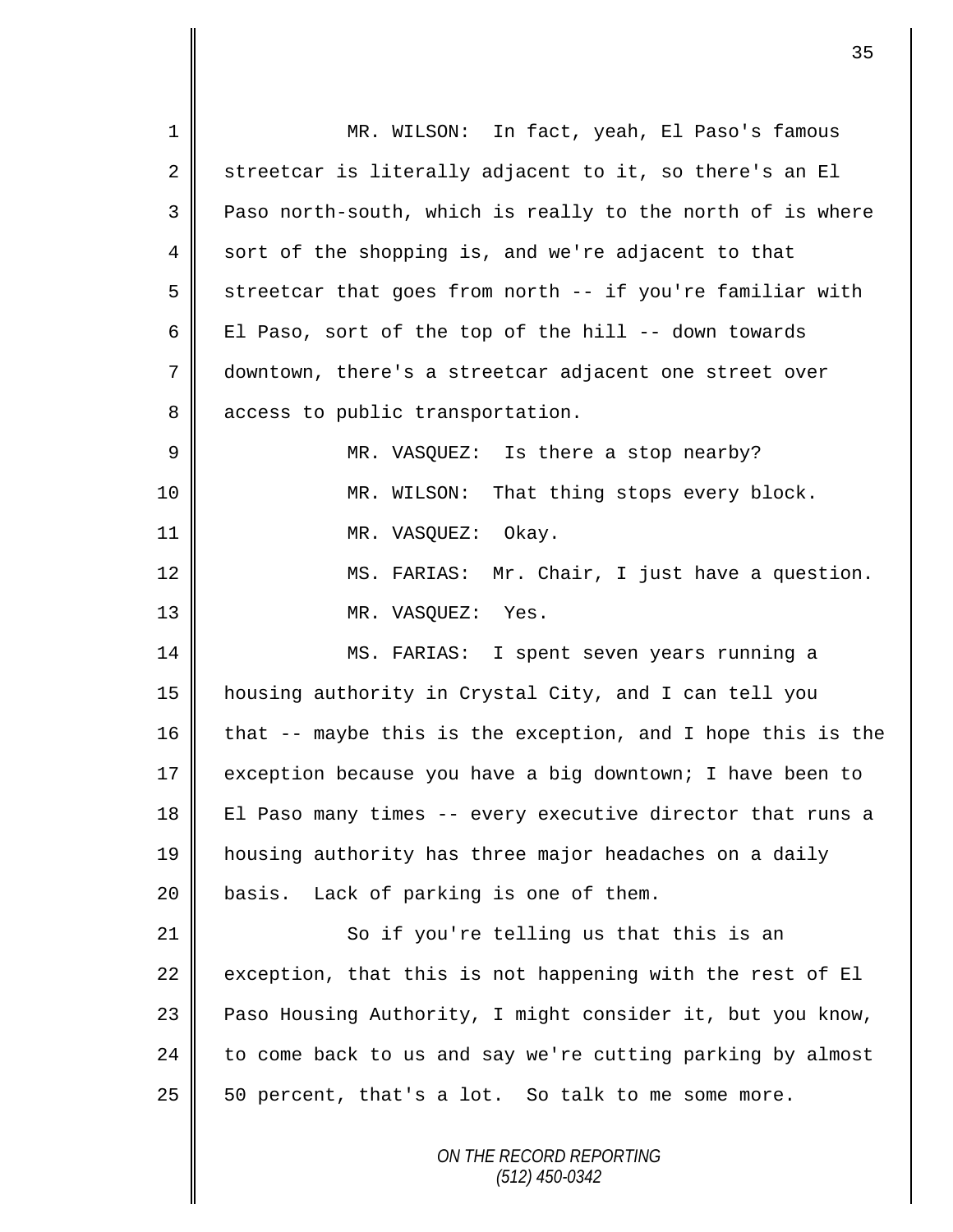*ON THE RECORD REPORTING* 1 || MR. WILSON: Ms. Farias, we have the El Paso 2 | Housing Authority with us today. 3 MS. FARIAS: Good. Are you the executive 4 director? 5 || MR. CICHON: I am. 6 MS. FARIAS: Thank you. I like executive 7 directors. 8 MR. CICHON: Good afternoon, Board members, 9 Chairman, Mr. Wilkinson. Ms. Farias, it's great to see you 10 again, and congratulations on your appointment. 11 MS. FARIAS: Absolutely. Thank you, and 12 | congratulations to you. 13 MR. CICHON: Thank you very much. I'm Gerry 14 Cichon, CEO of the Housing Authority of the City of El 15 **Paso**, now called HOME. 16 | So as you know, we've done a massive 17 | redevelopment, over 6,000 plus units that were public 18 housing into multifamily, and we've been trying to look for 19 great sites that have great opportunity. 20 El Paso has a major revitalization going in the 21 downtown, which the housing authority piloted with the Blue 22 Flame. We house almost 3,000 families of elderly, and we  $23$  | have quite a few sites across the city that are elderly  $24$  | only. We have mixed sites like Blue Flame, and we've been 25  $\parallel$  able to take a look at what we need for parking.

36

*(512) 450-0342*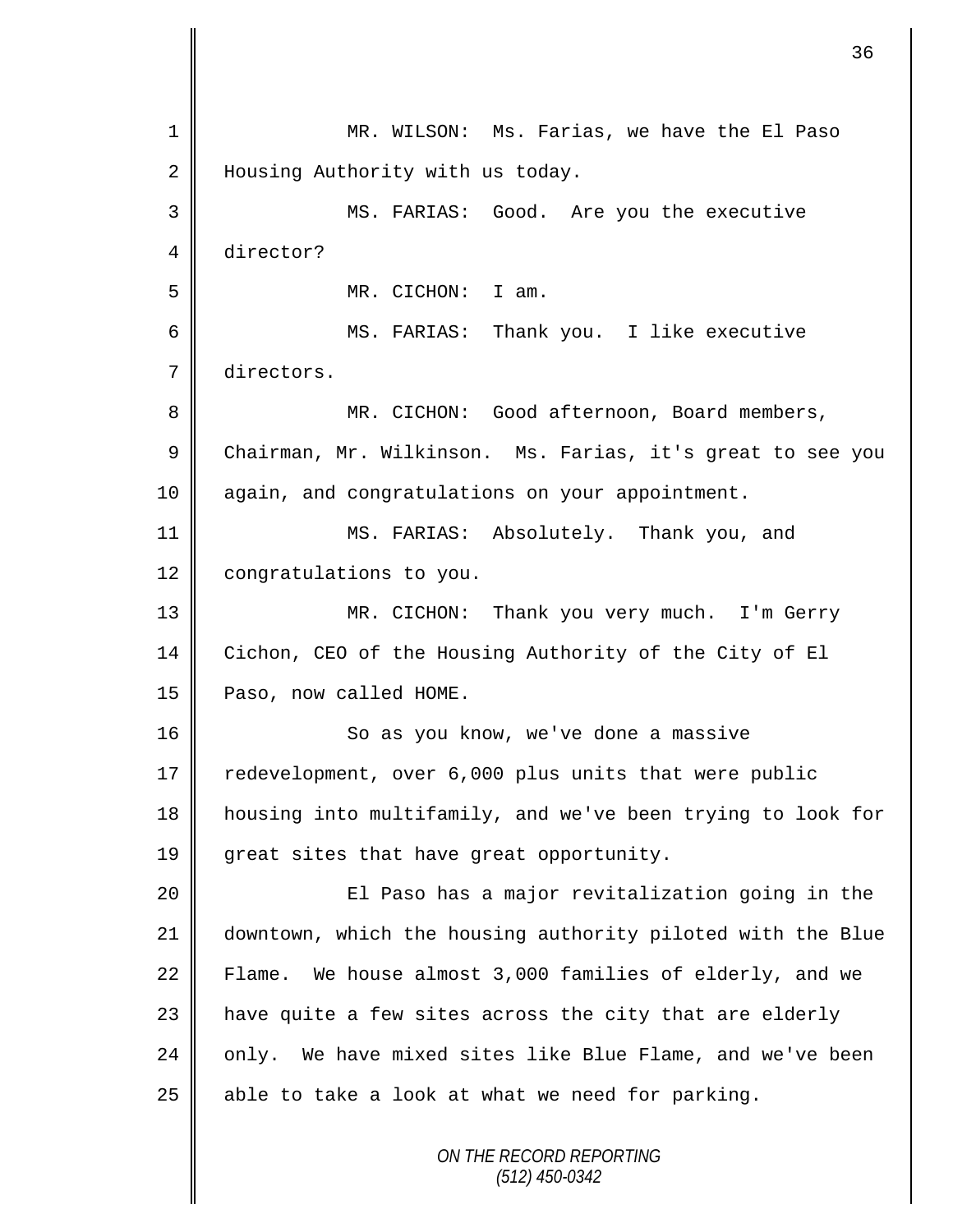*ON THE RECORD REPORTING* 1 || You are absolutely correct; parking is one of 2 the critical things that we look at. Unfortunately, with 3 some of our sites we're trapped, but this isn't one of  $4 \parallel$  them. Because we acquired the site, we looked at it, there 5 was an old Ford dealership that was there that had a 6 parking garage that only had one way up, one way down, with 7 a really steep slope that we were trying to save to 8 maximize parking in the area if we could make it happen. 9 Unfortunately, it was impossible. 10 The area just in the uptown, which is about five 11 blocks from the Blue Flame Building, about three blocks  $12$  from city hall, has had a lot of investment in the 13 || infrastructure, and the street parking that's out there 14 doesn't even have meters, so the demand for the street 15 || parking isn't even there. 16 | The city, upon having conversations not only 17 || with the local community leaders, with ourselves, with a 18 deep examination of what our needs were, we still think 19  $\parallel$  even the 67 parking stalls that we'll have onsite are still 20  $\parallel$  in excess of what will be utilized. And so we are, 21 unfortunately, needing to cut down the parking garage, but 22 we do believe that this is something that is good for El 23  $\parallel$  Paso and will more than satisfy the needs of the residents. 24 MS. FARIAS: Thank you. 25 || MR. VASQUEZ: Thank you.

*(512) 450-0342*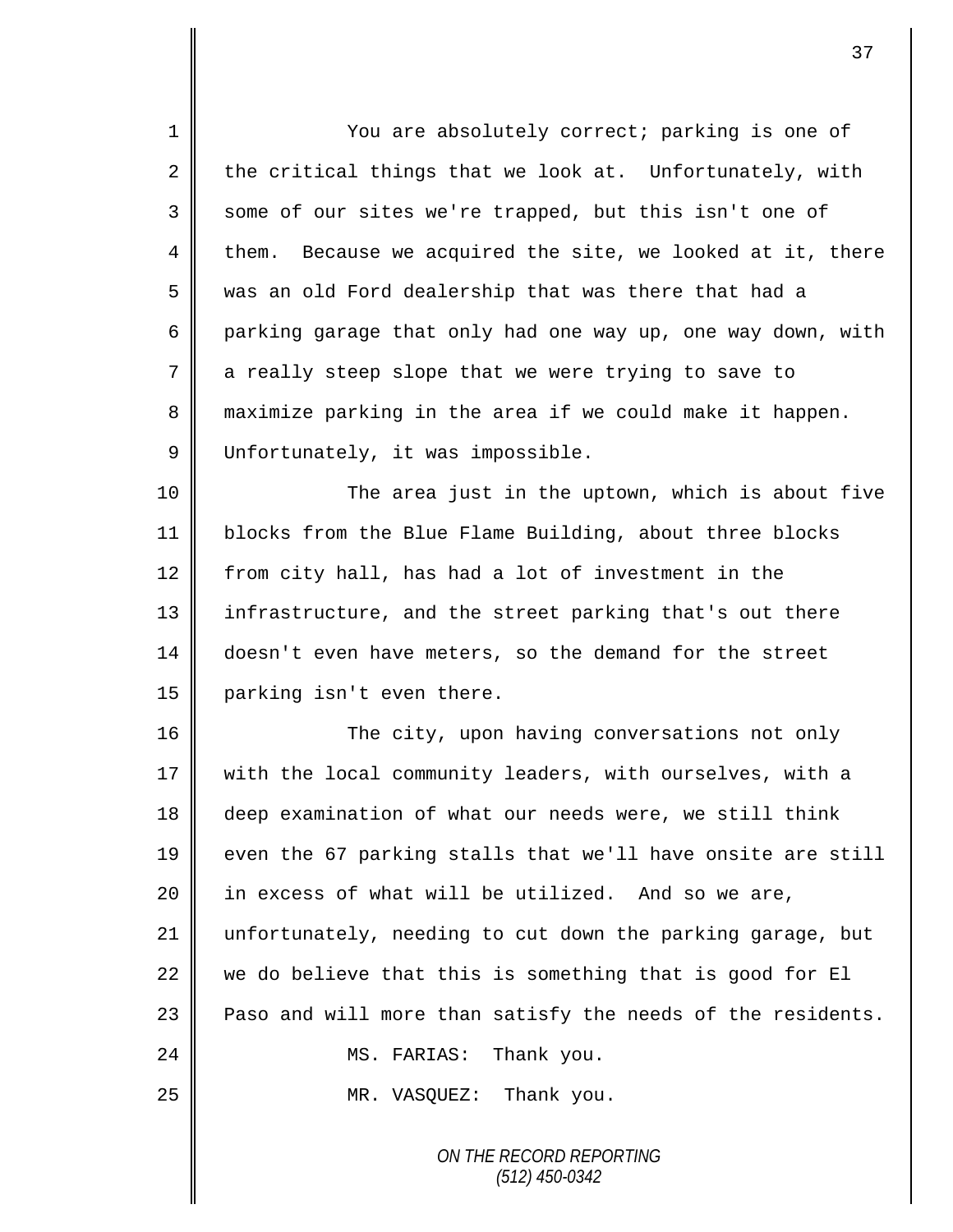| $\mathbf 1$ | MR. PALMER: Hi. Barry Palmer with Coats Rose,               |
|-------------|-------------------------------------------------------------|
| 2           | represent the housing authority on this.                    |
| 3           | Just a couple of points in addition on this is              |
| 4           | although this isn't an elderly facility, half the tenants   |
| 5           | or more will be elderly. This is a 100 percent              |
| 6           | project-based voucher project, and the tenants are          |
| 7           | primarily at 30 percent AMI or under.                       |
| 8           | Many of them, a large number of them do not have            |
| 9           | cars, a large number of them are elderly, and based on the  |
| 10          | experience that the housing authority has had at the Blue   |
| 11          | Flame Building downtown, which is just six blocks away,     |
| 12          | they've seen that the number of parking spaces that they    |
| 13          | have there are twice as many as what are being utilized, so |
| 14          | they believe that this will be adequate parking for the     |
| 15          | tenants.                                                    |
| 16          | MR. VASQUEZ: Thank you, Mr. Palmer.                         |
| 17          | Mr. Marchant, you have a question?                          |
| 18          | MR. MARCHANT: I do, sir. Thank you.                         |
| 19          | I don't know who to ask this question to, but               |
| 20          | what was the cost savings in going to surface parking       |
| 21          | versus that parking structure?                              |
| 22          | MR. WILSON: That's an excellent question. When              |
| 23          | we first started this analysis back basically sometime      |
| 24          | right after award sometime in August of 2020, the parking   |
| 25          | garage at that time was shooting us about 4- or \$5 million |
|             | ON THE RECORD REPORTING<br>$(512)$ 450-0342                 |

 $\mathsf{I}$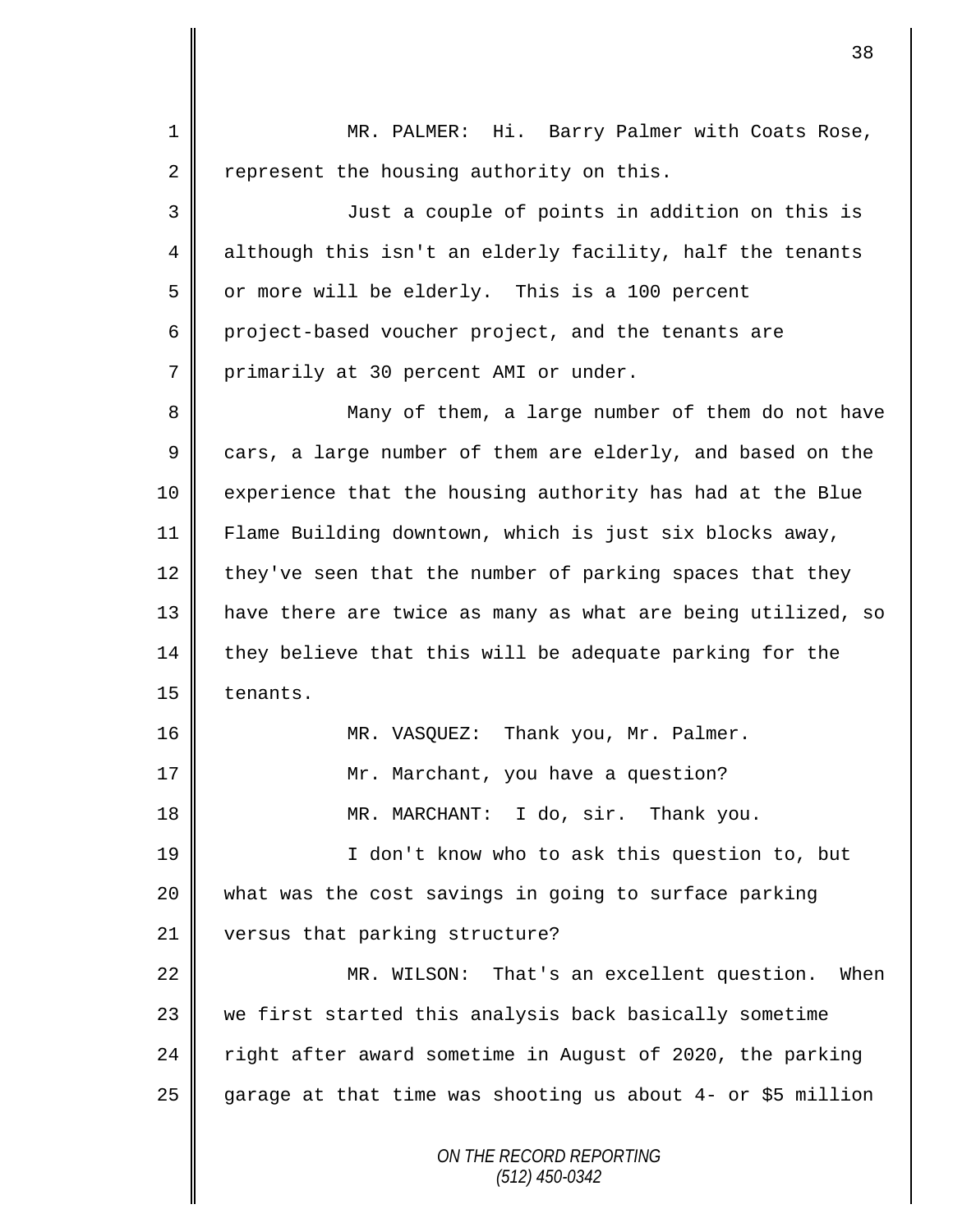1 | over budget.

2 When we're doing apples-to-apples comparison the 3 || only way to sort of keep this feasibility in the ballpark  $4 \parallel$  was to get rid of that structured parking, which was very,  $5 \parallel$  very expensive, and including El Paso is extremely  $6 \parallel$  expensive concrete-wise.

7 So going to basically a slab on grade and then 8 surface parking was approximately a 4- to \$6 million, if I 9 Temember correctly -- please don't quote me, but something 10  $\parallel$  around that order -- that allowed us to move forward in the 11 feasibility.

12 | At the same time we were having those questions 13 | with the housing authority, with the city about the 14 parking: do we have enough, what's our plan for parking. 15  $\parallel$  So we think we've addressed that, and we feel very 16 comfortable and confident we've addressed that issue and 17 still trying to maintain feasibility and keep these units 18 on the ground.

 MR. MARCHANT: Okay. So you took that savings, 20 plugged it back in over here to make the whole project work, but that was not what drove the decision? The 22 decision was driven by the fact that the city said you  $\parallel$  could go to surface and you could go to the reduced number,  $\parallel$  and then that enabled you to do away with the parking structure. Which logic drove the conclusion?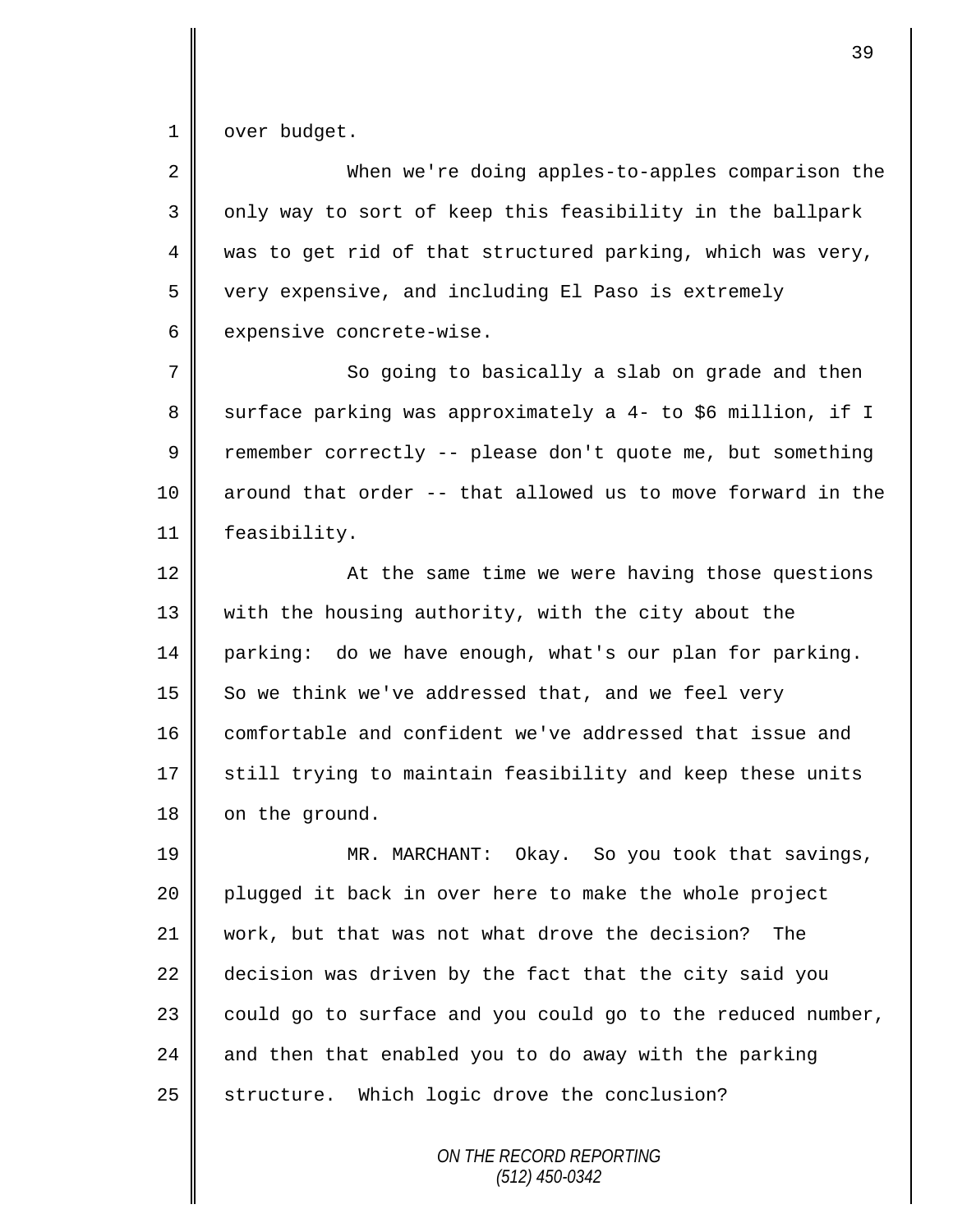*ON THE RECORD REPORTING (512) 450-0342* 1 MR. WILSON: I think it all started first with 2 costs, so when there's a huge cost overrun like we 3 || experienced during the COVID years -- which we're still 4 experiencing; you're probably going to hear other folks say 5 | in the past 90 days it's going through the roof again  $-$ - $6 \parallel$  but the point is that first started the conversation.  $7 \parallel$  So we went back to the drawing board as a team, 8 the city, our stakeholders, the housing authority, how do  $9 \parallel$  we attempt to keep this in a feasible realm. And we went 10 through, as Mr. Cichon said, there was an existing parking 11 garage onsite that we were hoping to be able to rehab and 12 maintain that and then somehow fit these buildings around 13 | that somehow. 14 || And after three or four months of analysis on 15  $\parallel$  that, it was more expensive to rehab that parking garage 16 because it was so old and falling down, and repairs on that 17 were almost as much as the podium. 18 || So you know, we wasted a few months with that 19 analysis, so finally when we came to this particular  $20$  solution, it was starting to check the boxes of not only  $21$  | our city but the requirements the housing authority has. 22 MR. MARCHANT: Did you keep the same number of  $23$   $\parallel$  units? 24 MR. WILSON: Same number of units, same square  $25$   $\parallel$  foot. We actually added a few amenities, we added a couple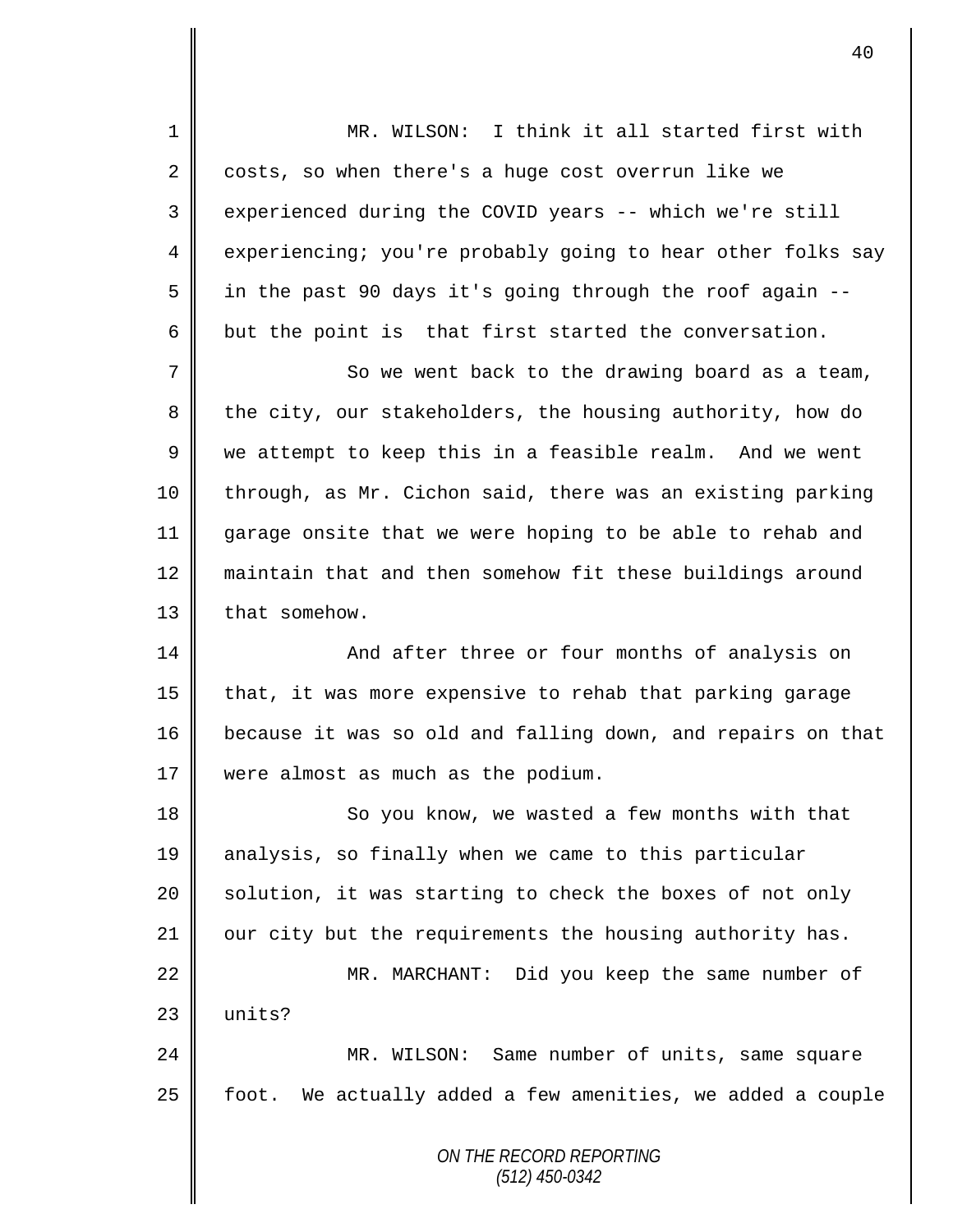*ON THE RECORD REPORTING (512) 450-0342* 1 | of amenities we were able to put in, like a playground. We 2 d added some covered balconies that were not available before 3 | because of the design of the site. So we added a couple 4 amenities, but no amenities were taken away, and the square  $5 \parallel$  footage in each unit remains exactly the same from initial 6  $\parallel$  application way back when. 7 MR. MARCHANT: Thank you, Mr. Chairman. 8 MR. VASQUEZ: Thank you. Thank you, Mr. Wilson. 9 || So Mr. Banuelos, just to recap, the staff is 10 comfortable with this amendment and is recommending 11 adoption, acceptance? 12 || MR. BANUELOS: Yes, staff is recommending 13 | approval of this amendment to the application. 14 MR. LYTTLE: Mr. Chairman, I have two letters  $15$  | that need to be read into the record on this item. 16 || MR. VASQUEZ: Please. Mr. Lyttle, please. 17 || MR. LYTTLE: Thank you. These were submitted to 18 us by state elected officials. 19 || The first letter reads: 20 "I am writing to reaffirm my support for the 21 Housing Authority of the City of El Paso's application to  $22$  allocate 9 percent Low Income Housing Tax Credits to the 23 | Nuestra Senora project in El Paso. 24 **||** This you are aware, the Housing Authority of the 25 City of El Paso, which now goes by HOME, is an active and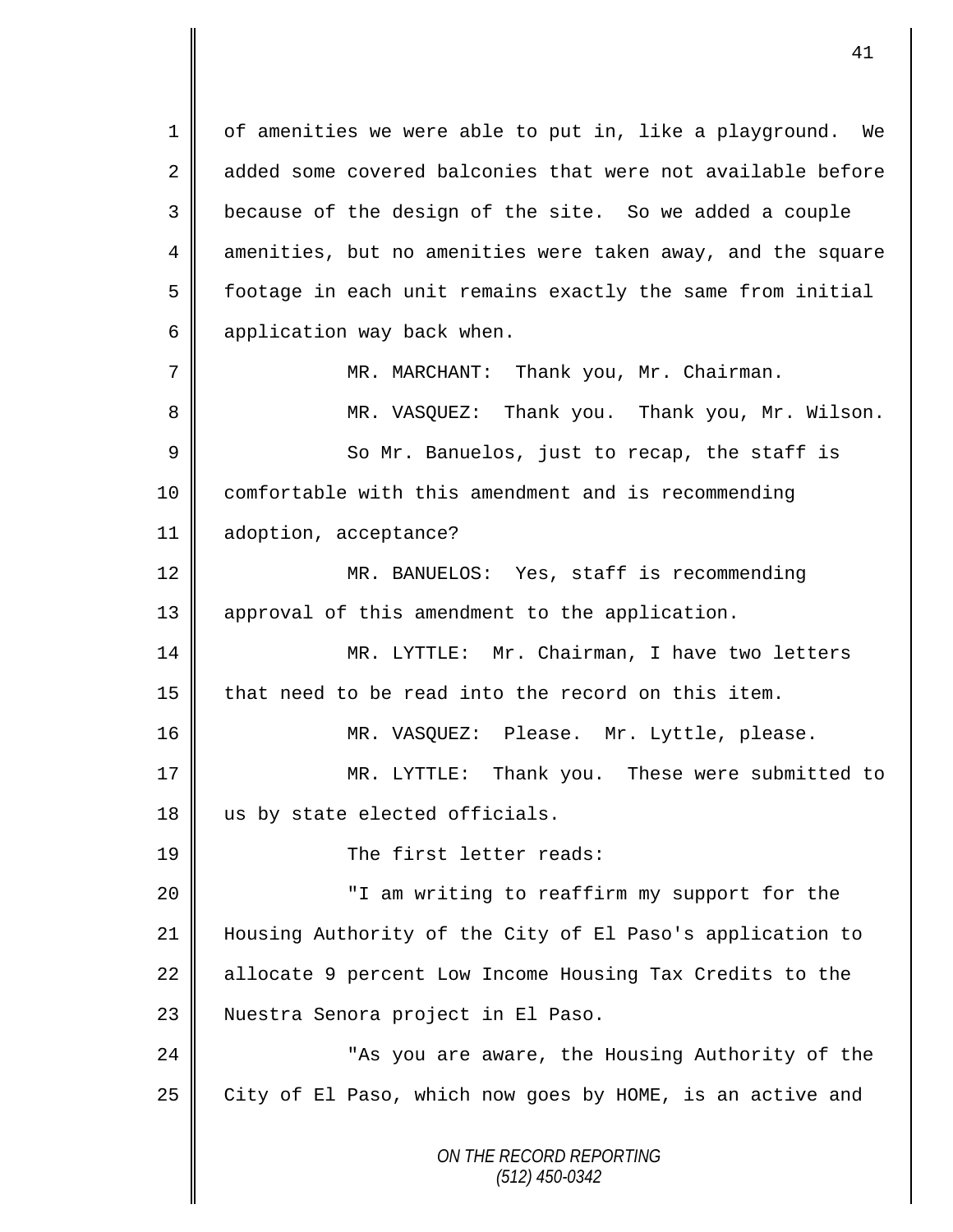*ON THE RECORD REPORTING* 1 | innovative developer of affordable housing in my district, 2 Texas State Senate District 29. 3 "HOME and its development partners have 4 explained to me that they are asking TDHCA for permission  $5 \parallel$  to amend their application for the Nuestra Senora project, 6 which is proposed to be an 80-unit apartment in the uptown 7 area of El Paso. 8 || "The site to be developed is a longtime blighted 9 || urban city block which this project will revitalize. This 10 project will be for residents who want to live near 11 downtown and its amenities to have safe, new, and decent 12 apartments. 13 "As I understand it, the proposed amendment 14 deals with site density and parking and it does not affect 15 the application's competitiveness at issue versus any other 16 | applicants. 17  $\parallel$  extempt of the main issues with the amendment deals 18 with reallocating the vehicle parking at the site. My 19 office understands that the issue of parking for the 20 proposed complex has been carefully vetted and discussed 21 with local stakeholders, including the nearby large  $22$  churches, a nonprofit, and other members of the 23 | neighborhood. 24 "This discussion occurred before the number of 25 | parking spaces for the proposed project was presented to

*(512) 450-0342*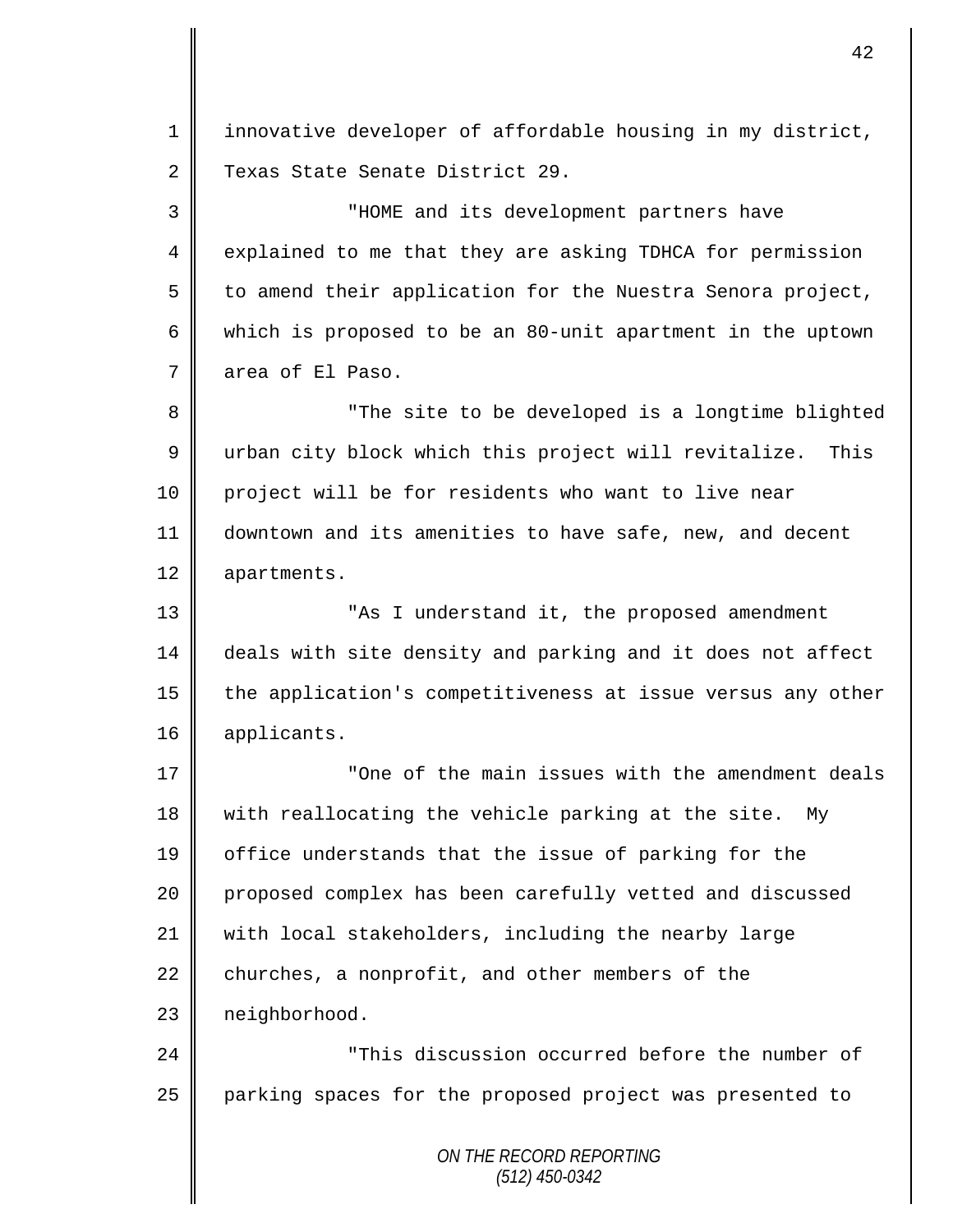*ON THE RECORD REPORTING (512) 450-0342* 1 and approved by the City of El Paso through an open and 2 public review process. This process resulted in a waiver 3 passed by El Paso City Council in November 2021, granting a 4 50 percent reduction in parking per city parking ordinance. 5 "In summary, the local community is generally in 6 consensus and the City of El Paso is supportive of the 7 proposal of 67 onsite parking spots to be utilized, with 8 the availability of street parking for the proposed project  $9 \parallel$  once it is completed. Accordingly, I continue to support 10 HOME's application for 9 percent Low Income Housing Tax 11 | Credits for the Nuestra Senora project. 12 **||** The spectfully request that you accept this 13 || letter as part of the record when your Board reviews and 14 takes appropriate action on this proposed amendment when it 15 | comes before you. 16 | The Sincerely, Cesar J. Blanco, Texas State 17 | Senator, District 29." 18 The second letter is from State Representative 19 | Lina Ortega. It reads as follows: 20 "I am writing as the Texas State Representative 21 for District 77, where the Housing Authority of the City of 22 | El Paso's planned 80-unit affordable housing apartments 23 called Nuestra Senora is located. 24 **||** The project is proposed to be built near 25 downtown El Paso in an area that has seen little recent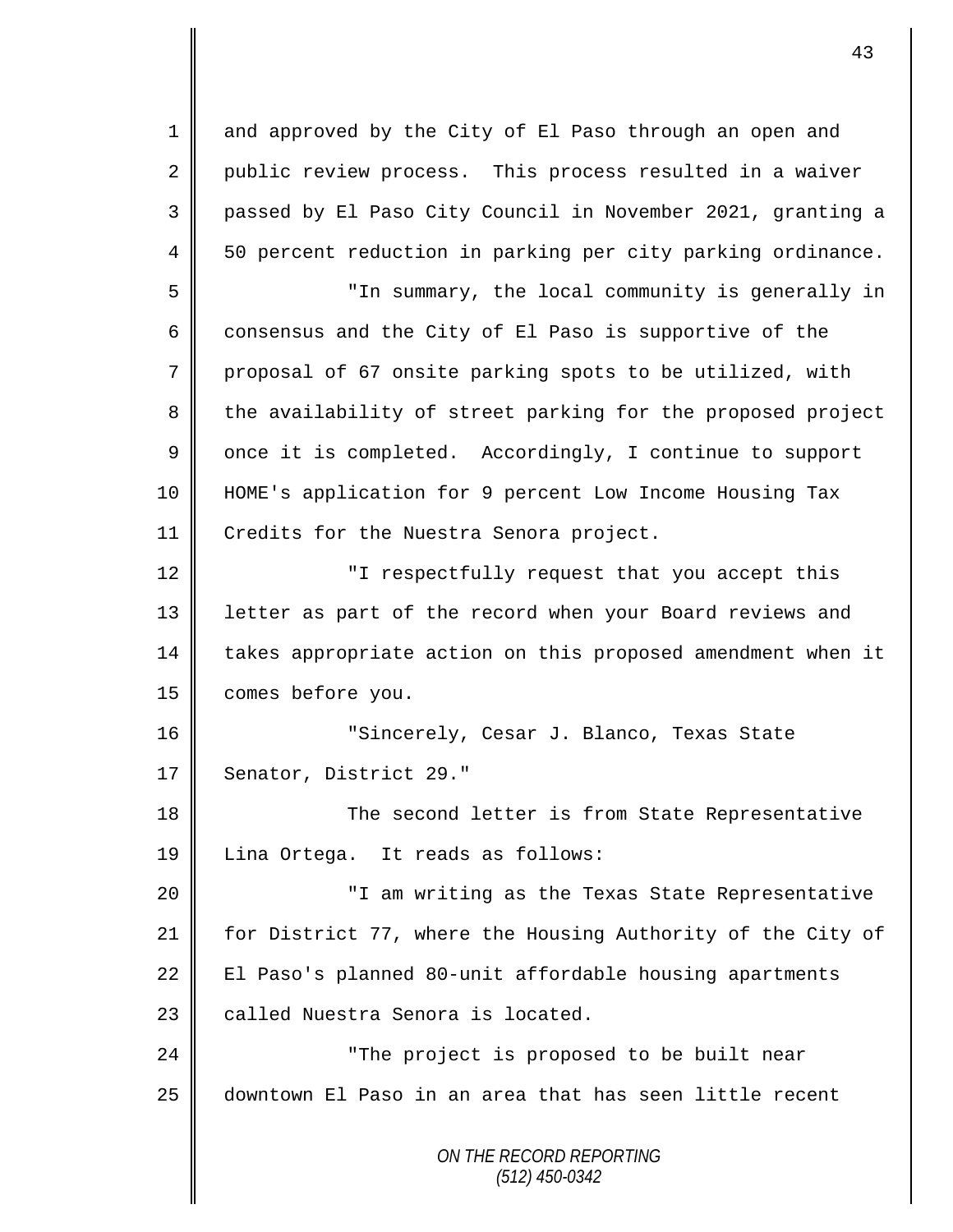1 | investment in quality new apartments for our local  $2 \parallel$  community. The Housing Authority of the City of El Paso, 3 doing business now as HOME, and its development team are 4 asking for permission to include a reduced number of 5 parking spaces for the planned Nuestra Senora site, a 6 cequest that requires your Board's review and permission. 7 || "HOME shared information with me that projects 8 the population of residents at the Nuestra Senora project 9 We will be similar to the demographics of the residents of 10 | other affordable housing projects developed and operated by 11 HOME, which primarily attract and house elderly residents. 12 ||<br>
"As these other properties show, the utilization 13 | of parking is far less than other types of multifamily 14 housing. The other affordable housing complexes with

15 majority elderly populations operate without any 16 significant parking issues with about one-third the number 17 | of vehicles as compared to a typical market rate apartment 18 | complex of the same size.

19 "Based on the utilization of parking spaces 20 || anticipated for the future residents of Nuestra Senora, 21 HOME and its development partners anticipate that the 22 proposed 67 onsite parking spots, along with the 90-plus 23 units of street parking, will be sufficient for the 24 residents and surrounding churches, schools, nonprofits,  $25$  and businesses. The specific issue of parking at the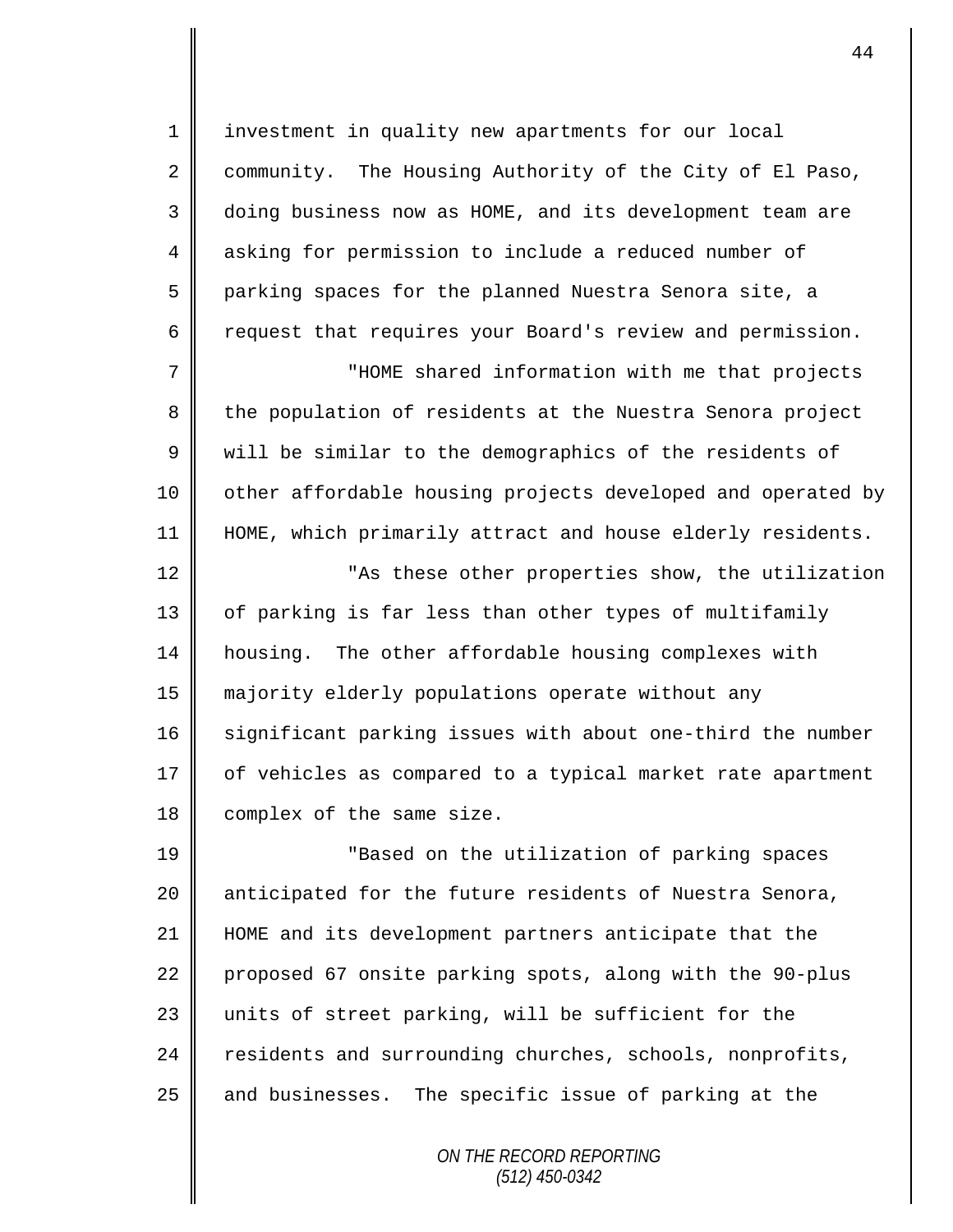*ON THE RECORD REPORTING (512) 450-0342* 1 | project has been discussed and debated locally among the 2 | neighbors of the site, and it was approved, after a public 3 | process, by the City of El Paso. 4 "For this reason, I support the application for 5 an allocation of 9 percent Low Income Housing Tax Credits 6  $\parallel$  for the Nuestra Senora project and respectfully request 7 that the Board take my comments under consideration for the 8 Tequest seeking an amendment to the application for the 9 project. 10 "Thank you, Lina Ortega." 11 || MR. VASQUEZ: Thank you, Mr. Lyttle. 12 The comments and letters from the state 13 | representative and state senator will be noted. 14 MS. FARIAS: Mr. Chairman, I'm ready to make a 15 motion. 16 MR. VASQUEZ: I'm ready to accept a motion. 17 MS. FARIAS: Very well. I move the Board 18 | approve the material amendment to the application number 19 20190 Nuestra Senora in El Paso, all as described and 20 expressed in the Board action request on this item. 21 MR. VASQUEZ: Motion made by Ms. Farias. Is  $22$  there a second? 23 | MR. THOMAS: Second, Mr. Chairman. 24 MR. VASQUEZ: Seconded by Mr. Thomas. All those  $25$  | in favor say aye.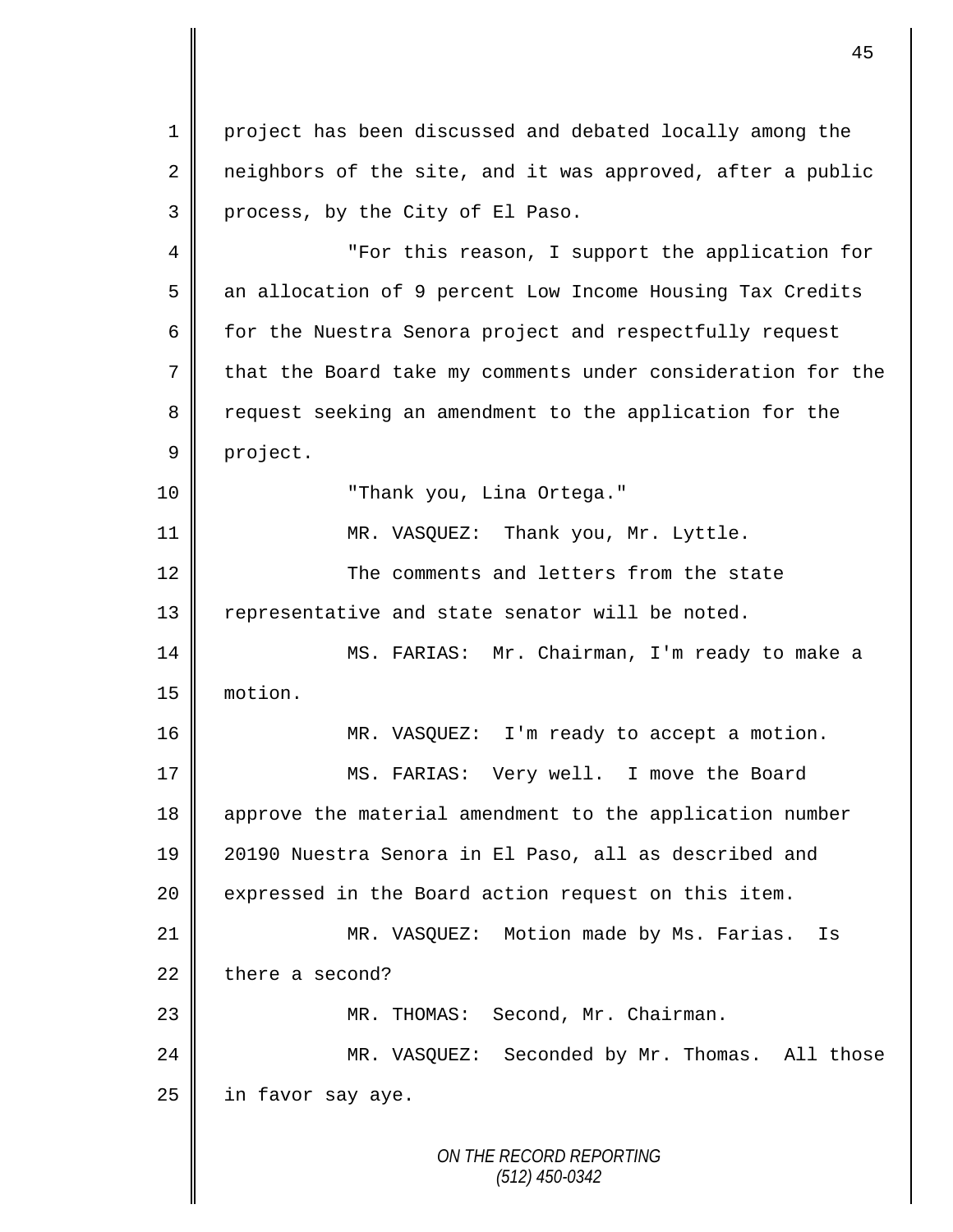| 1  | (A chorus of ayes.)                                        |
|----|------------------------------------------------------------|
| 2  | MR. VASQUEZ: Any opposed?                                  |
| 3  | (No response.)                                             |
| 4  | MR. VASQUEZ: Hearing none, motion carries.                 |
| 5  | Moving right along to item 5(b), Presentation,             |
| 6  | discussion, and possible action regarding a material       |
| 7  | amendment to the Housing Tax Credit application and land   |
| 8  | use restriction agreement for project 98008, Reed Parque   |
| 9  | Townhomes.                                                 |
| 10 | MR. BANUELOS: Yes, thank you.                              |
| 11 | So Reed Parque Townhomes received an award of 9            |
| 12 | percent housing tax credits in 1998 for the new            |
| 13 | construction of 192 units in Houston. The owner is now     |
| 14 | requesting approval to change the supportive services      |
| 15 | required under the LURA, and to point out, the requirement |
| 16 | under the LURA for supportive services goes until December |
| 17 | 31, 2024, so they have two years and a half left of that   |
| 18 | requirement.                                               |
| 19 | The LURA, as previously amended, currently                 |
| 20 | requires an onsite daycare center, educational and job     |
| 21 | training services, and an onsite Boy Scout troop.<br>The   |
| 22 | development owner stated that in recent years, due to      |
| 23 | personnel issues within the Boy Scouts and the lack of     |
| 24 | interest in urban scouting, the development has terminated |
| 25 | the service.                                               |
|    | ON TUE DECODO DEDODTING                                    |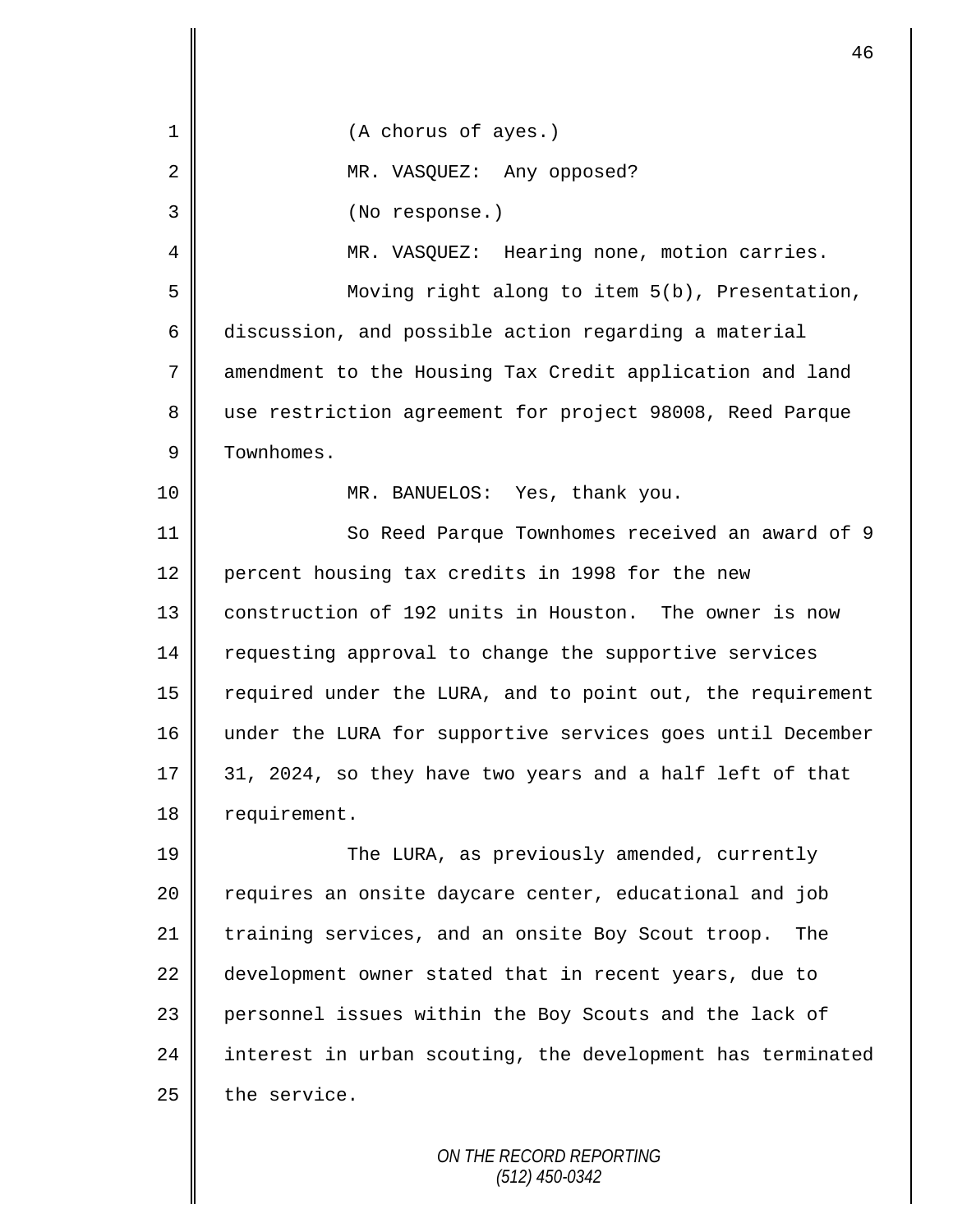1 The onsite daycare and the educational and job 2 training services will continue to be provided, but the job 3 || training services will be provided through Workforce 4 Solutions. 5 In addition, the owner proposes to replace the 6  $\parallel$  Boy Scout troop with a mobile library facilitated through 7 the Harris County Public Library. This is an after-school 8 program and will make weekly visits using the development's 9 community room to provide materials and instruction to 10 | promote early reading for resident children. 11 || The owner indicated that the mobile early 12 reading program has already started as of March '22, and 13 | the program already has had more participation than the Boy  $14 \parallel$  Scout troop had in the time that it was there. 15 || Staff recommends approval of the requested 16 material amendment to the application and the LURA for this 17 development. 18 MR. VASQUEZ: So in summary, they want to 19 replace the Boy Scout troop that was not getting 20 participation, and they'll instead kind of substitute the 21 || mobile library facility. 22 MR. BANUELOS: Yes, that is correct. 23 MR. VASQUEZ: Periodically comes in. 24 | MR. BANUELOS: Weekly. 25 MR. VASQUEZ: Doesn't necessarily sound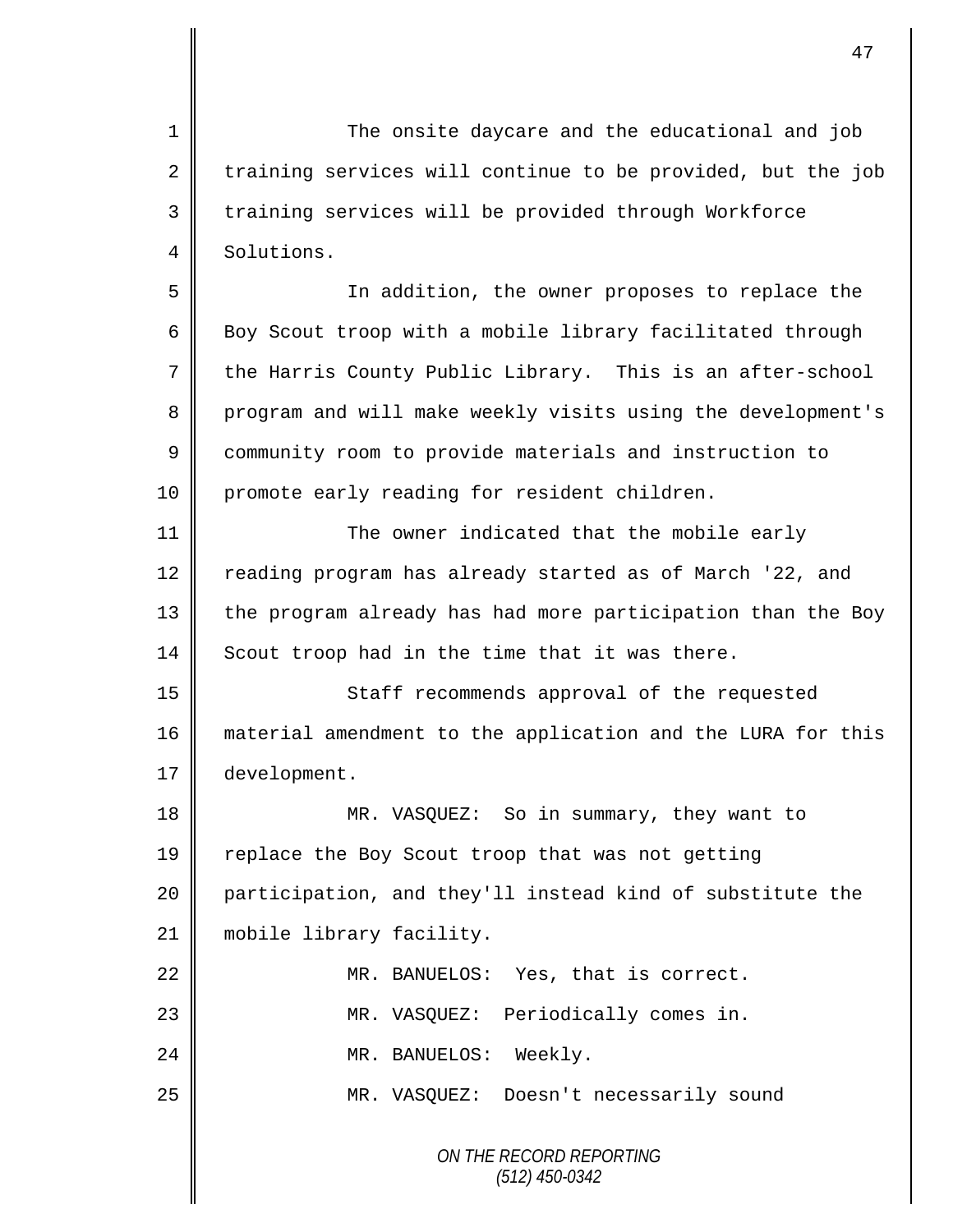*ON THE RECORD REPORTING (512) 450-0342* 1 | one-to-one for me, but I guess it is something. 2 || Do any Board members have questions on this 3 item? 4 || (No response.) 5 MR. VASQUEZ: We'll discuss with our executive 6 director the lack of scouting, our Eagle Scout executive 7 director. 8 MR. WILKINSON: Beau is also. 9 MR. VASQUEZ: Beau is an Eagle Scout also? 10 MR. WILKINSON: Beau was also an Eagle Scout, 11 | yeah. I'll show you some knots later. 12 | (General laughter.) 13 MR. VASQUEZ: We need to do something about 14 | improving interest in Scouting. 15 Are there any questions or commenters on this 16 item? 17 MS. FARIAS: Quick question, just a very quick 18 question. On the weekly library, do they have any 19 experience on how many attend, even if in other libraries? 20 MR. BANUELOS: I don't know about other 21 | libraries, but that was a question that we asked for this 22 particular site. As I indicated, the program started in 23 || March, and according to the owner, participation has been 24 | averaging about seven children per session. 25 | MS. FARIAS: Well, Mr. Chairman, considering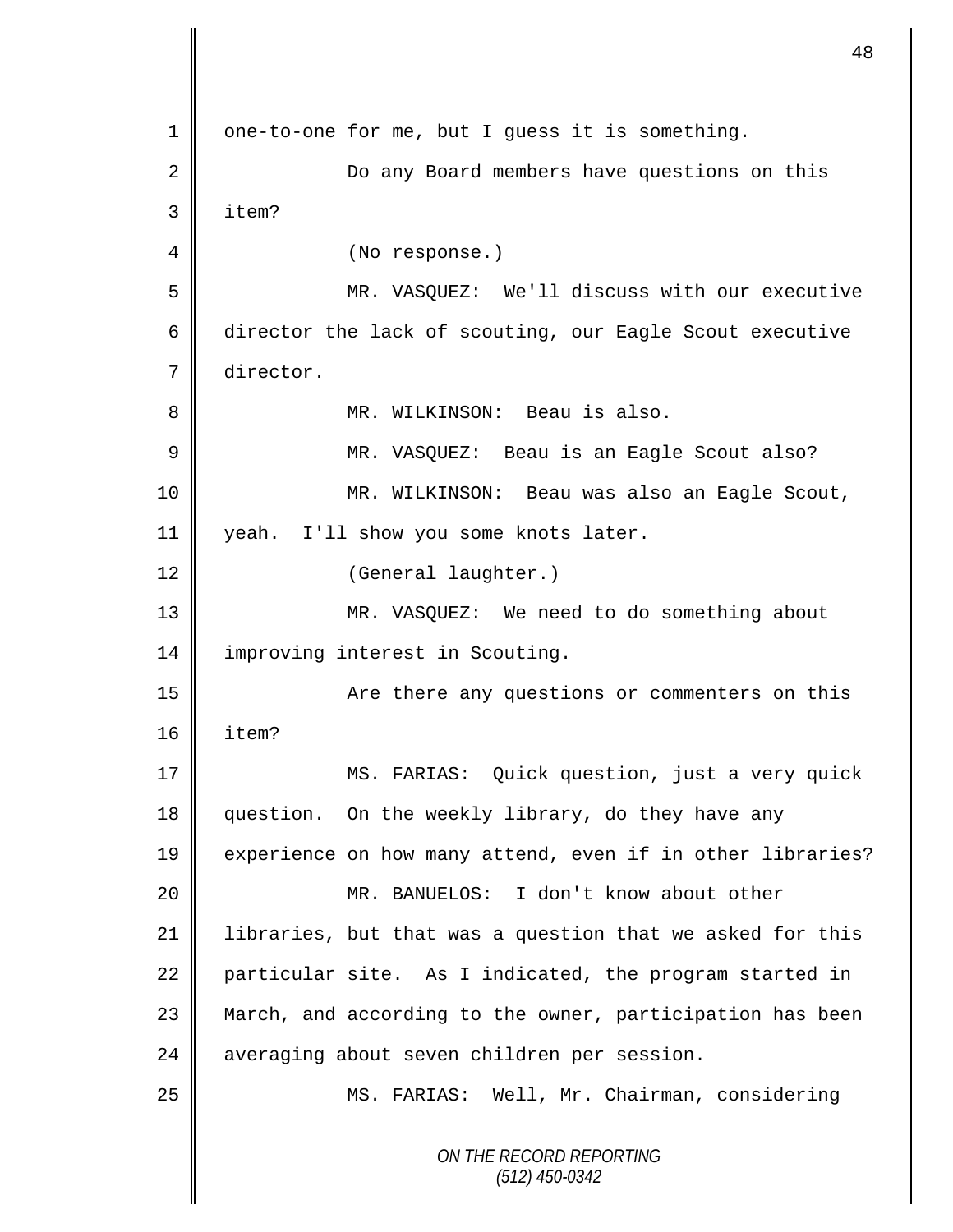*ON THE RECORD REPORTING (512) 450-0342* 1 | that nowadays children, a lot of them don't even read 2 because they always have a tablet or whatever it is that  $3 \parallel$  they do, the fact that somebody wants to have a library,  $4 \parallel$  that's good, that's very good. 5 MR. VASQUEZ: Out of curiosity, so is this 6 asking for permission or asking for forgiveness. 7 || MR. BANUELOS: More forgiveness. 8 || MR. VASQUEZ: That's what I thought. Sounds  $9$  like a fine opportunity to me. 10 | (General laughter.) 11 MR. VASQUEZ: All right. I'll entertain a 12 motion on item 5(b) of the agenda. 13 MR. BATCH: Mr. Chairman, I move that the Board 14 approve the material amendment to the application 98008, 15 Reed Parque Town homes in Houston, all as described and 16 expressed in the Board action request on this item. 17 | MS. FARIAS: I second. 18 WR. VASQUEZ: Motion made by Mr. Batch, seconded 19 by Ms. Farias. All those in favor say aye. 20 || (A chorus of ayes.) 21 || MR. VASQUEZ: Any opposed? 22 | (No response.) 23 MR. VASQUEZ: Hearing none, motion carries. 24 | Moving on to item 5(c), Presentation, 25 discussion, and possible action regarding an increase to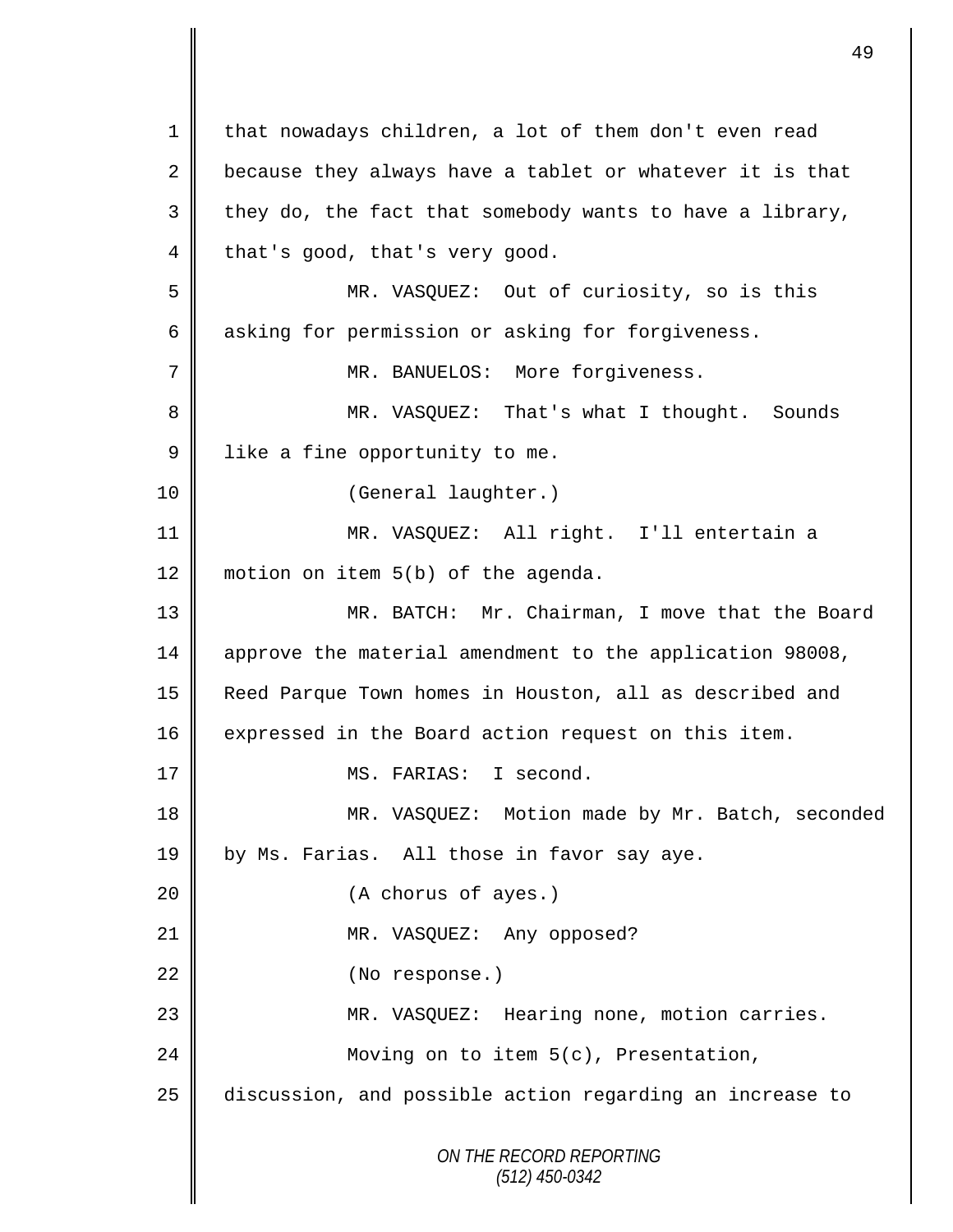*ON THE RECORD REPORTING (512) 450-0342* 1 the Housing Tax Credit amount on project 16414, Father 2 Carlos Pinto Memorial Apartments, with El Paso again. 3 MR. BANUELOS: This development received a 4 4 percent Housing Tax Credit award in 2016 to acquire and  $5 \parallel$  rehabilitate 113 units in El Paso. The development 6 consists of one single building of eight stories that was 7 | originally built in 1975. 8 **8** Rehabilitation of the building has been 9 completed, and the development is going through the cost 10 certification process at this time. As part of this 11 process, and due to increased costs that were incurred 12 during construction, the owner has requested an annual tax 13 | credit amount of \$665,031, which due to staff's review was 14 adjusted down to \$657,918, and this adjusted amount 15 Tepresents an increase of \$236,533, or 56.13 percent, from 16 the amount reflected in the determination notice. 17 || The comparison of the development costs from the 18 time of application to cost certification indicates that 19 development the costs increased almost \$7.6 million, or 70 20 percent, from approximately \$10.6 million to \$18.2 million. 21 | Cut of that increase, \$4.4 million was due to 22 direct construction costs, and the owner explained that  $23$  this increase in the direct construction costs was 24 primarily due to unforeseen preconstruction conditions  $25$  which resulted in a change in the scope of work.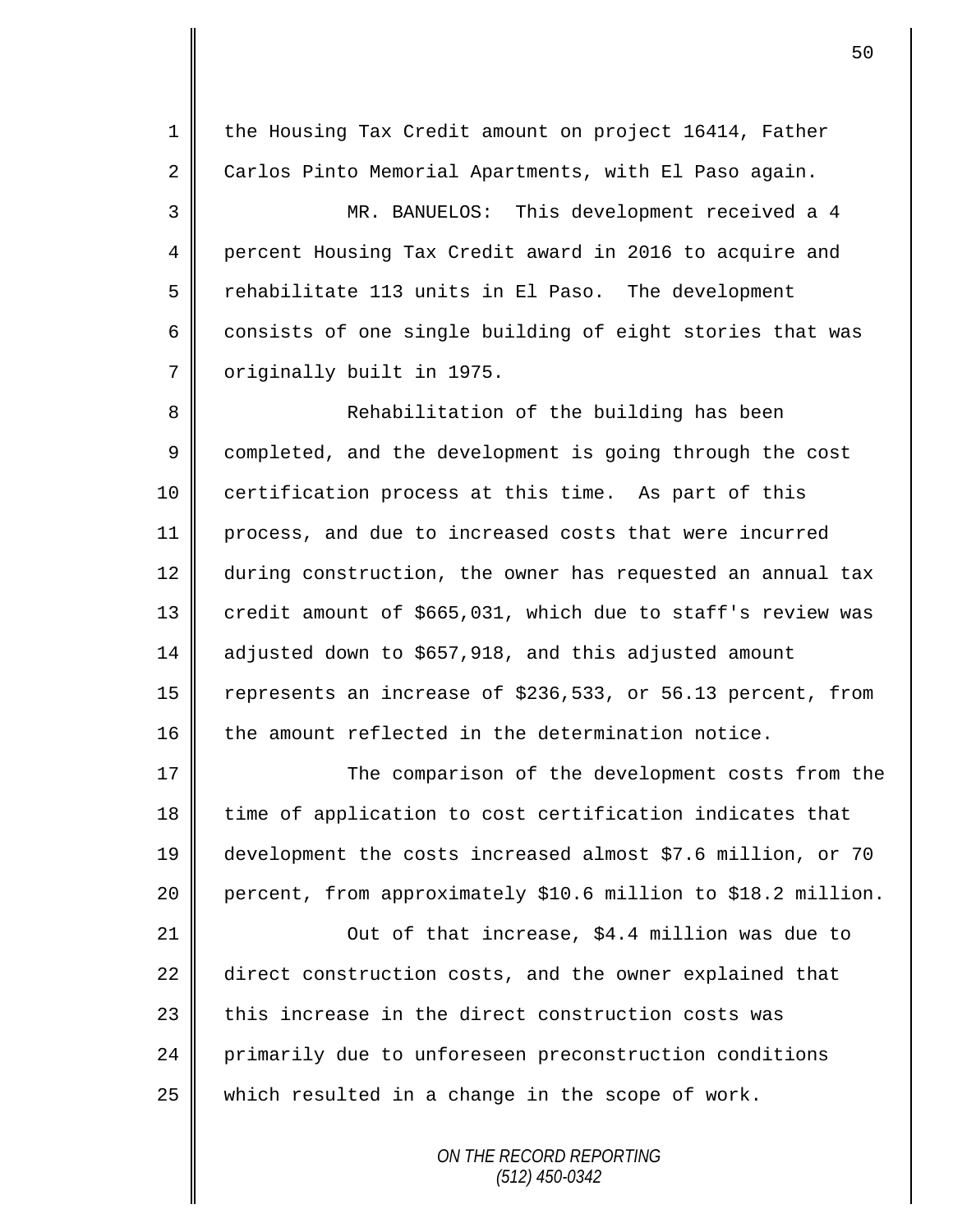1 Those items included asbestos abatement in 2 interior walls, ceilings and drywall, complete electrical 3 Tewiring, ventilation replacement of waste and vent piping, 4 water copper piping, demolition replacement of windows, and  $5 \parallel$  an extension of the contract time for construction, 6 architectural design costs increased, and there was an 7 || increase to the construction interest expense and title and 8 | recording fees. 9 || Due to the increased costs, the developer fee 10 and contractor fee increased. Under the Tax Credit 11 Program, those costs are driven for contractor fees by hard  $12$  costs, a percentage of the hard costs, and developer fee is 13 || a percentage of overall eligible costs, not including 14 developer fee. 15 Contractor fees increased \$783,000, or 102 16 percent, from the estimate at application, but were 17 adjusted in staff's analysis due to limitations, and 18 developer fee increased \$600,743, or 44 percent, from the 19 | estimate at application. 20 || Staff's analysis of this transaction at cost 21 certification has concluded the development supports an 22  $\parallel$  annual tax credit allocation of \$657,918, which exceeds the 23 || 20 percent threshold for administrative approval. 24 || Board approval is required for that increase,  $25$  | and staff recommends approval.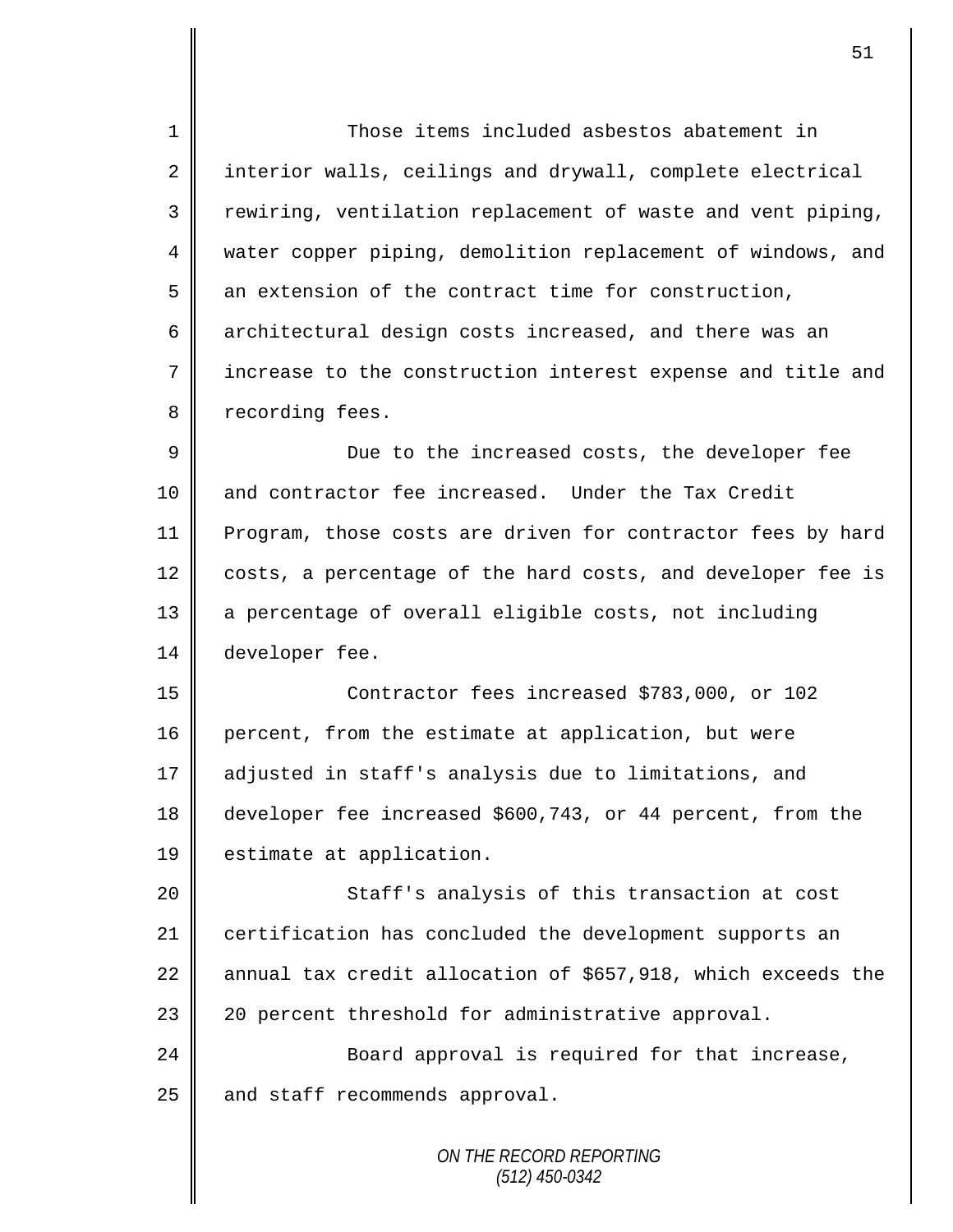*ON THE RECORD REPORTING (512) 450-0342* 1 MR. VASQUEZ: Could you recap the timeline 2 again? When did we first start the 4 percent process with  $3 \parallel$  them? 4 || MR. BANUELOS: The application is a 2016 5 development. They went through construction I believe 6 through 2018. Then in 2020 they submitted the cost 7 certification package, which has been under review by 8 staff. 9 We have gone back and forth with the owner 10 | clearing up questions. We are now at the point where we 11 have finalized our review, but we have not issued 8609s, 12 which is the form that allows them to claim credits. 13 MR. VASQUEZ: So this certification process took 14 | two years? 15 MR. BANUELOS: Yes. 16 MR. VASQUEZ: I mean, they started the process 17 and then once they finished the construction then they 18 submitted. So this wasn't pandemic related or anything 19 **l** like that. 20 MR. BANUELOS: No. This was prior to the 21 pandemic. It's all a change in the scope of work, as I 22 understand it. 23 MR. VASQUEZ: Okay. You said the cost increase 24 went up about \$7.5 million? 25 || MR. BANUELOS: 7.6- overall.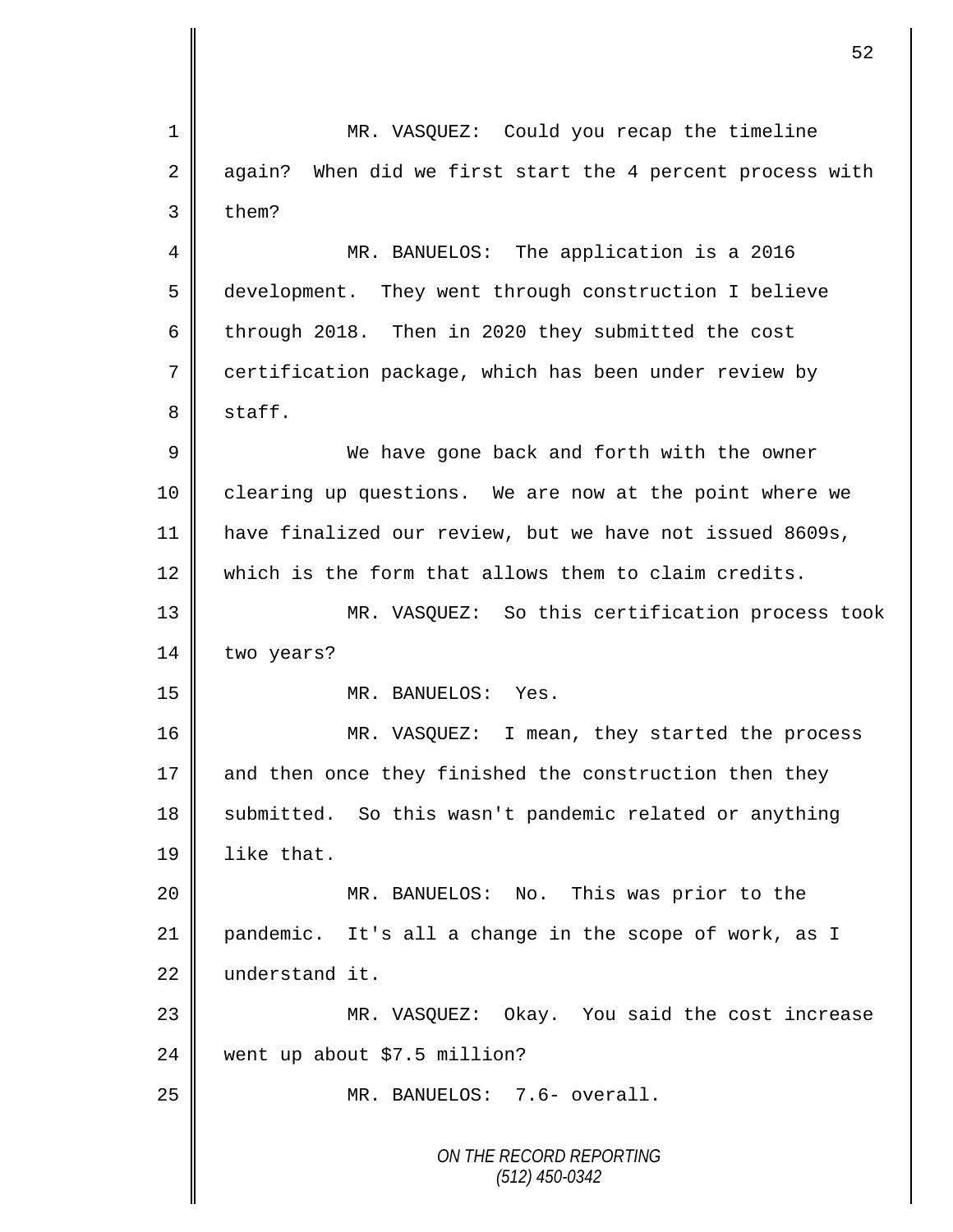| $\mathbf{1}$ | MR. VASQUEZ: Were there increases in the bonds,           |
|--------------|-----------------------------------------------------------|
| 2            | the private activity bonds, or how does the financing get |
| 3            | in the request?                                           |
| 4            | MR. BANUELOS: So this is a housing authority              |
| 5            | development, and they provided their own debt for this    |
| 6            | development. The tax credit amount will result in         |
| 7            | additional equity as well, so that's how this increase is |
| 8            | being financed.                                           |
| $\mathsf 9$  | MR. WILKINSON: I think he means did they still            |
| 10           | meet their 50 percent test. How close was it?             |
| 11           | MR. VASQUEZ: Yeah, that too.                              |
| 12           | MR. BANUELOS: They did meet that. The cost                |
| 13           | certification indicates that they're at 50.95 percent.    |
| 14           | MR. VASQUEZ: It meets it. All right.                      |
| 15           | Do Board members have questions on this item?             |
| 16           | Mr. Marchant?                                             |
| 17           | MR. MARCHANT: Help me understand giving this              |
| 18           | additional tax credits comes from what pool?              |
| 19           | MR. BANUELOS: So this is a 4 percent                      |
| 20           | transaction. As opposed to 9 percent developments, the 4  |
| 21           | percent credits are not limited, so it's really what the  |
| 22           | project can support and still meeting the program         |
| 23           | requirements, so it's just money that's available under   |
| 24           | that program.                                             |
| 25           | MR. MARCHANT: And is that money that's                    |
|              | ON THE RECORD REPORTING<br>$(512)$ 450-0342               |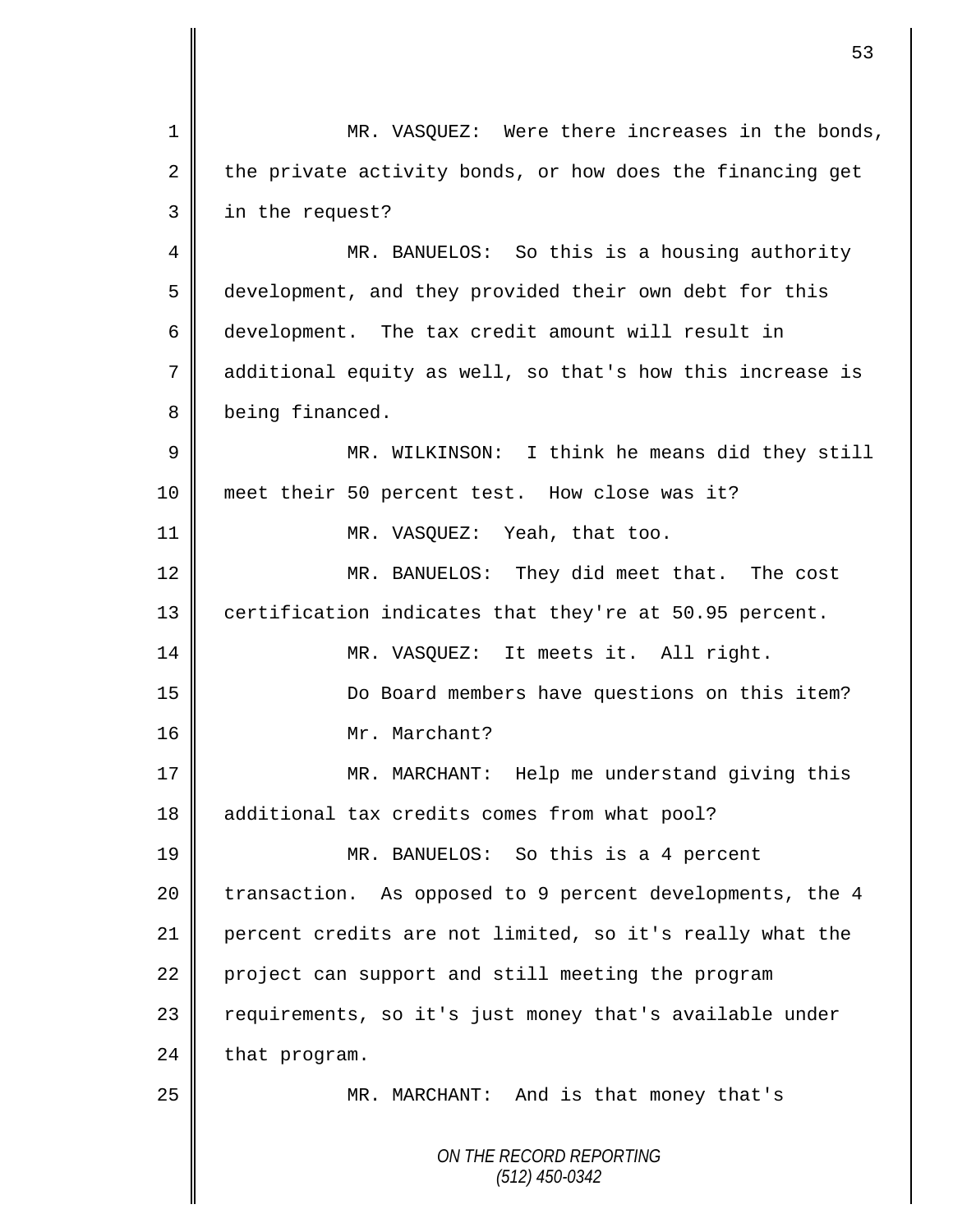*ON THE RECORD REPORTING (512) 450-0342* 1 available -- I mean, this was awarded back in '16, did you  $2 \parallel$  say? 3 || MR. BANUELOS: Correct. 4 || MR. MARCHANT: So if it's not used it goes back, 5 it just never was used? 6 MR. BANUELOS: Correct. 7 MR. MARCHANT: And it can't benefit anybody 8 else? 9 MR. BANUELOS: No, no. This is not like the 9 10 || percent program where there's a limited supply; it's just 11 money that they can get in the form of credits, but if it's 12 not used, it doesn't go away, or if it's increased it  $13 \parallel$  doesn't --14 WR. MARCHANT: So if the concrete was \$3 million 15  $\parallel$  and then the developer fee that was associated with a \$3 16 million concrete bill, and then all of a sudden the 17 concrete bill went to \$4 million, the developer fee goes up 18 because the prices went up? 19 MR. BANUELOS: They have the ability to claim a 20 || higher developer fee because of higher costs. 21 | MR. MARCHANT: And when you say they have the 22 ability to, there's no extra effort that goes into that 23  $\parallel$  except writing a larger amount on the check. 24 MR. BANUELOS: Correct. 25 MR. MARCHANT: Okay. Thank you.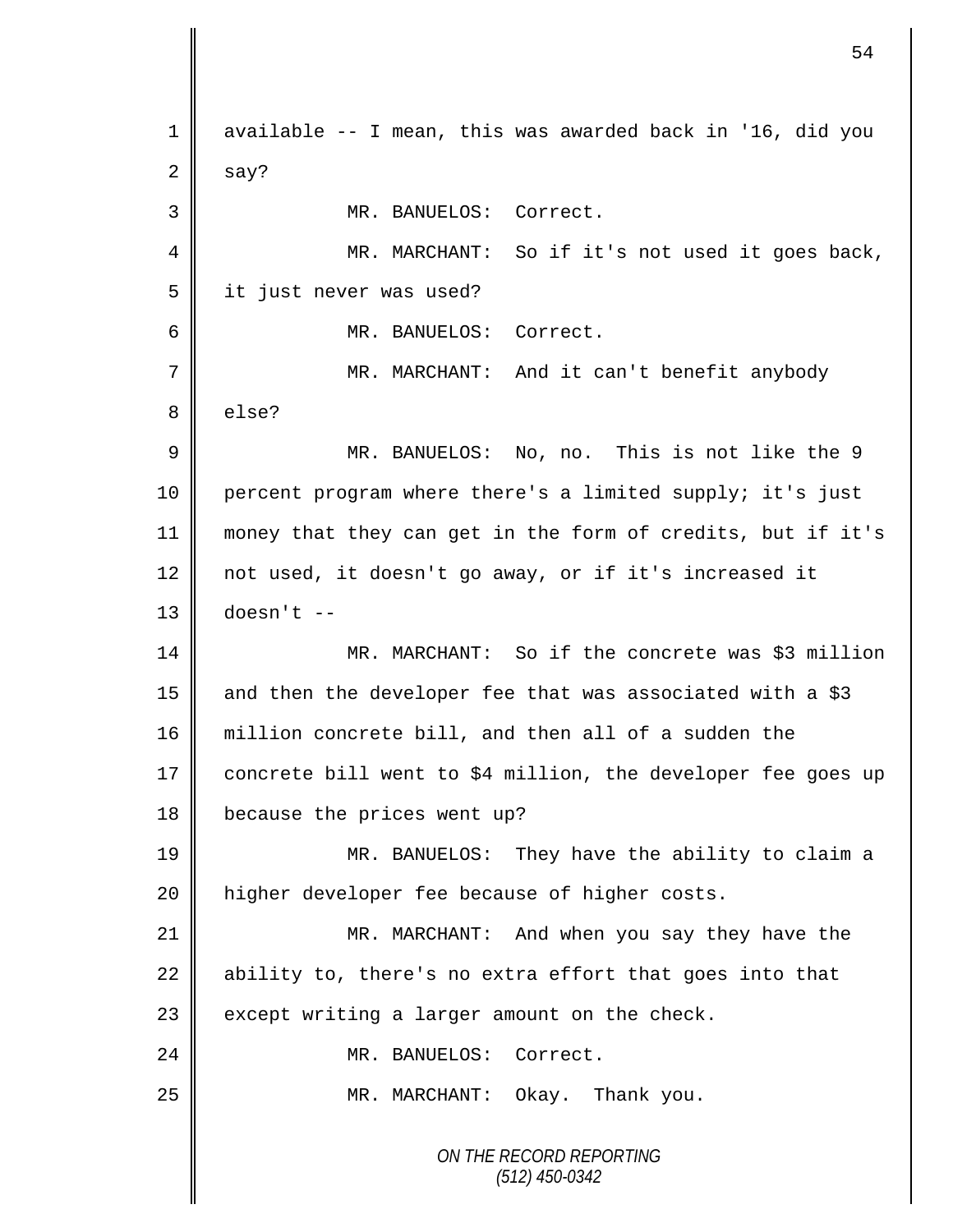| $\mathbf 1$ | MR. VASQUEZ: But just to clarify, that                      |
|-------------|-------------------------------------------------------------|
| 2           | developer fee is the same percentage; it's just that what   |
| 3           | it's being based off of -- I mean, whatever that cost is    |
| 4           | increased, so it's just the ratio. The number gets bigger   |
| 5           | but the ratio stays the same.                               |
| 6           | MR. BANUELOS: Yes.                                          |
| 7           | MR. THOMAS: Question, Mr. Chairman.                         |
| 8           | MR. VASQUEZ: Mr. Thomas.                                    |
| $\mathsf 9$ | MR. THOMAS: In situations like this where you               |
| 10          | have such substantial cost overruns or claims for the       |
| 11          | reason the scope of work expanded -- which some of the      |
| 12          | items, clearly like asbestos removal is quite expensive --  |
| 13          | what are the agency's obligations to verify or have a       |
| 14          | direct submit, like for the developer to submit and say     |
| 15          | these were the actual cost overruns; we've gone through and |
| 16          | verified the copper piping has been put in and all these    |
| 17          | things have been done so that you can justify the developer |
| 18          | fee increase and the cost adjustments?                      |
| 19          | MR. BANUELOS: As part of the cost certification             |
| 20          | review we obtain a third-party CPA's statement to the       |
| 21          | validity of the costs, so the CPA has reviewed the costs.   |
| 22          | As far as verifying the construction, we do send out and do |
| 23          | a final inspection, but obviously that's limited based on   |
| 24          | what's visible for the site. We don't typically go beyond   |
| 25          | that.                                                       |
|             |                                                             |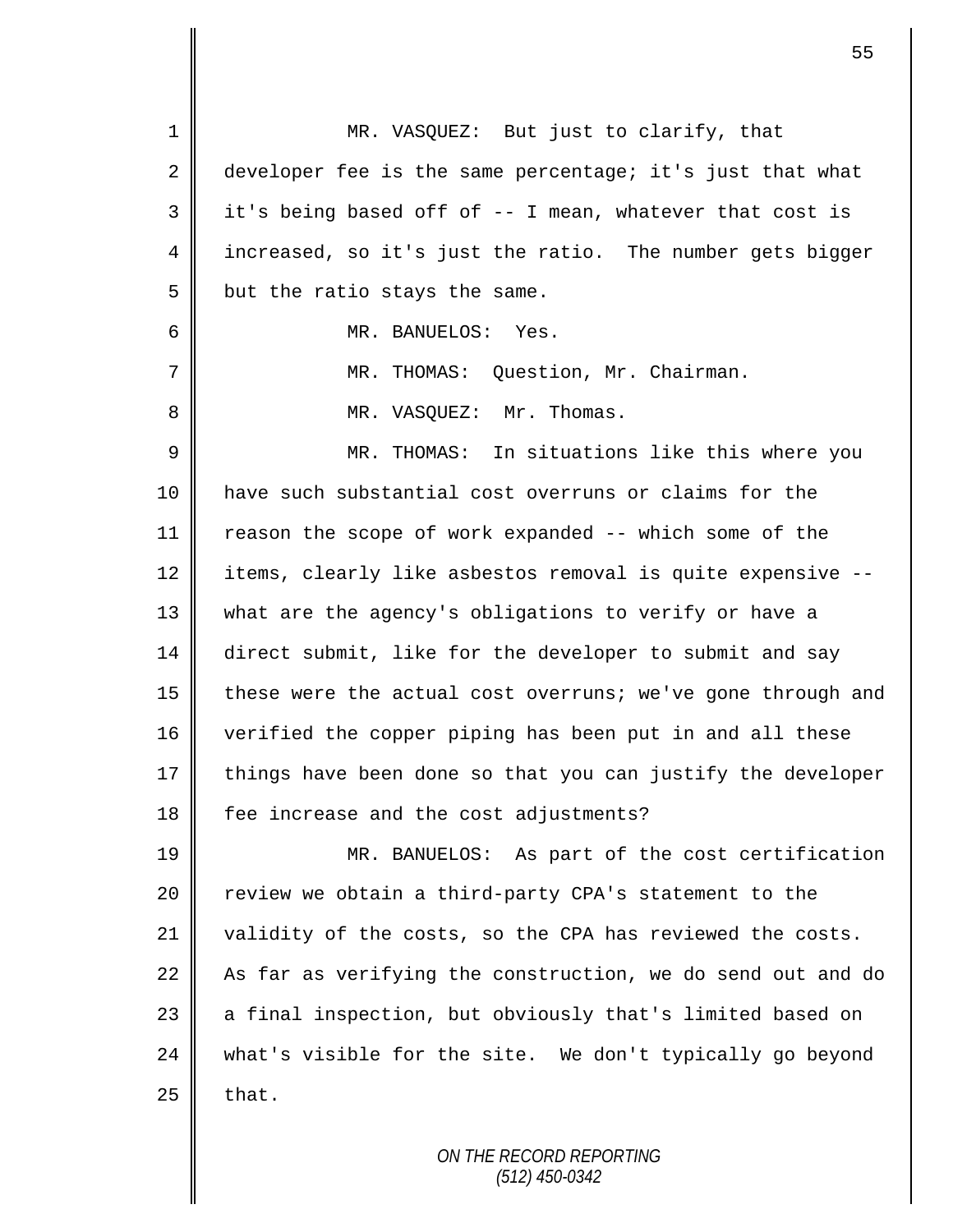*ON THE RECORD REPORTING* 1 We review the construction documents, so we look 2 at the contractor's final draw to determine that that is  $3 \parallel$  the amount that they drew, and that's the extent of our 4 review. 5 | MR. THOMAS: Thank you. 6 MR. VASQUEZ: And I just have one more 7 clarification. Well, in the face of this missing by so 8 much, it just seems outrageous, but if at the very 9 Beginning in 2016 they had come to us with a \$17.5 million 10 || total cost, here are all the numbers, odds are likely we 11 would have just approved it as a matter of course. 12 || MR. BANUELOS: Correct. At the time they had 13 | submitted a scope and cost review or just the property 14 condition report. Typically that's what we use as the 15 basis for the credit recommendation up front for rehab 16 developments. 17 || I can't speak as to what happened there in terms 18 of that not being covered. It might be just a function of 19 | once the work started they realized that there were bigger 20 | issues at the building than they had realized. But if 21 everything that was provided at application supported that 22 | larger construction cost amount, we would have moved  $23$  | forward with the development at that time. 24 MR. VASQUEZ: Okay. We'll accept a motion. 25  $\parallel$  Before we take that vote on that motion, if you want to

*(512) 450-0342*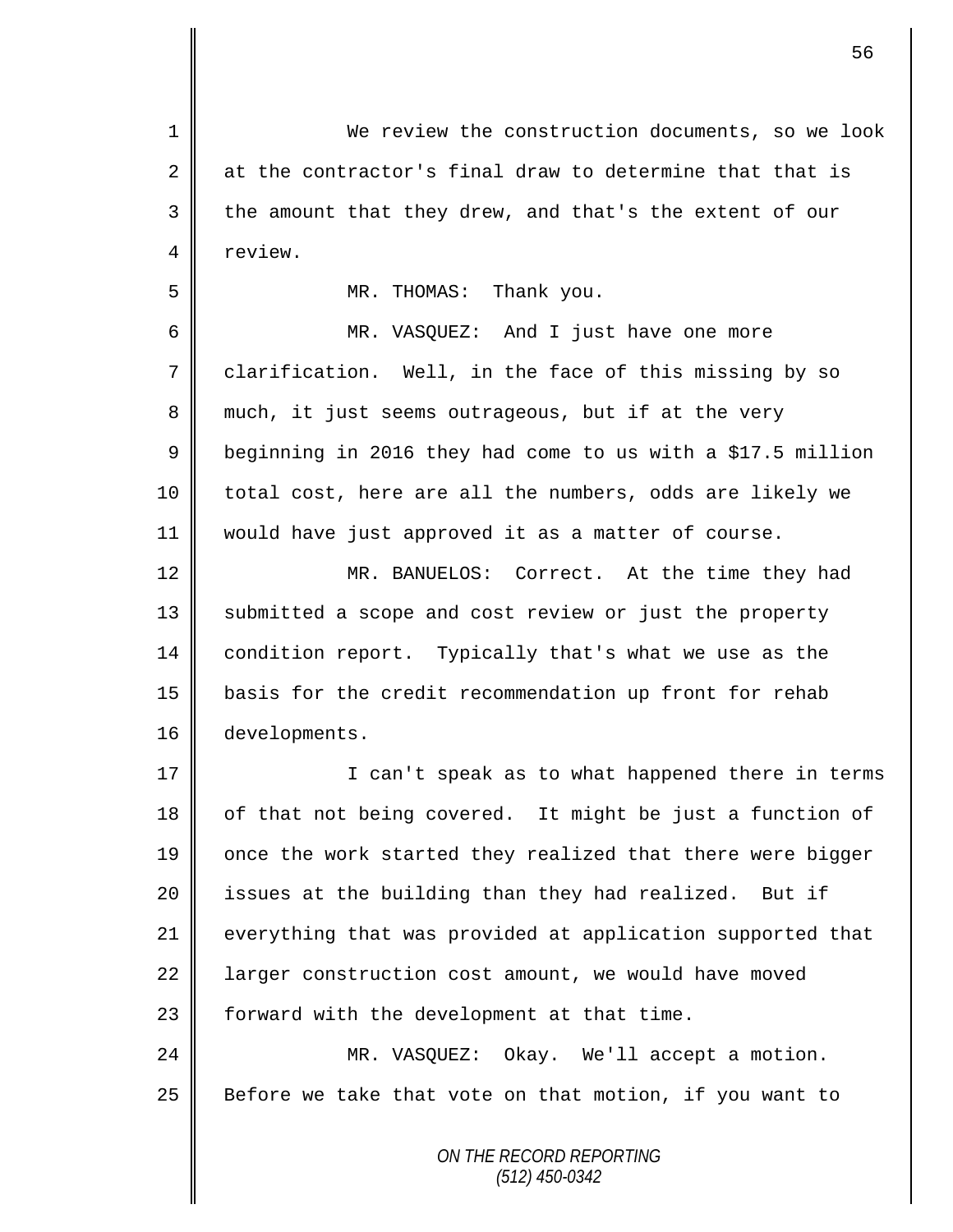*ON THE RECORD REPORTING (512) 450-0342* 1 | talk, we can still talk. 2  $\parallel$  So on 5(c), does anyone have a motion on 5(c)? 3 MR. MARCHANT: Mr. Chairman, I move the Board 4 | approve the material -- I move that I turn my mic on -- I 5 | move the Board amendment to the application --6 MR. VASQUEZ: No, next one, 5(c). 7 MR. MARCHANT: 5(c). I move that the Board 8 approve the increase in 4 percent tax credits for 9 | application number 16141 Father Carlos Pinto Memorial 10 Apartments in El Paso, all as described and subject to the 11 conditions expressed in the Board action request on this  $12 \parallel$  item. 13 MS. FARIAS: I second. 14 || MR. VASQUEZ: Motion made by Mr. Marchant, 15 | seconded by Ms. Farias. 16 | Does anyone need to make another comment on this 17 before we vote? 18 || (No response.) 19 MR. VASQUEZ: All right. All those in favor say  $20$  | aye. 21 (A chorus of ayes.) 22 MR. VASQUEZ: Any opposed? 23 || (No response.) 24 MR. VASQUEZ: Hearing none, motion carries.  $25$  Thank you.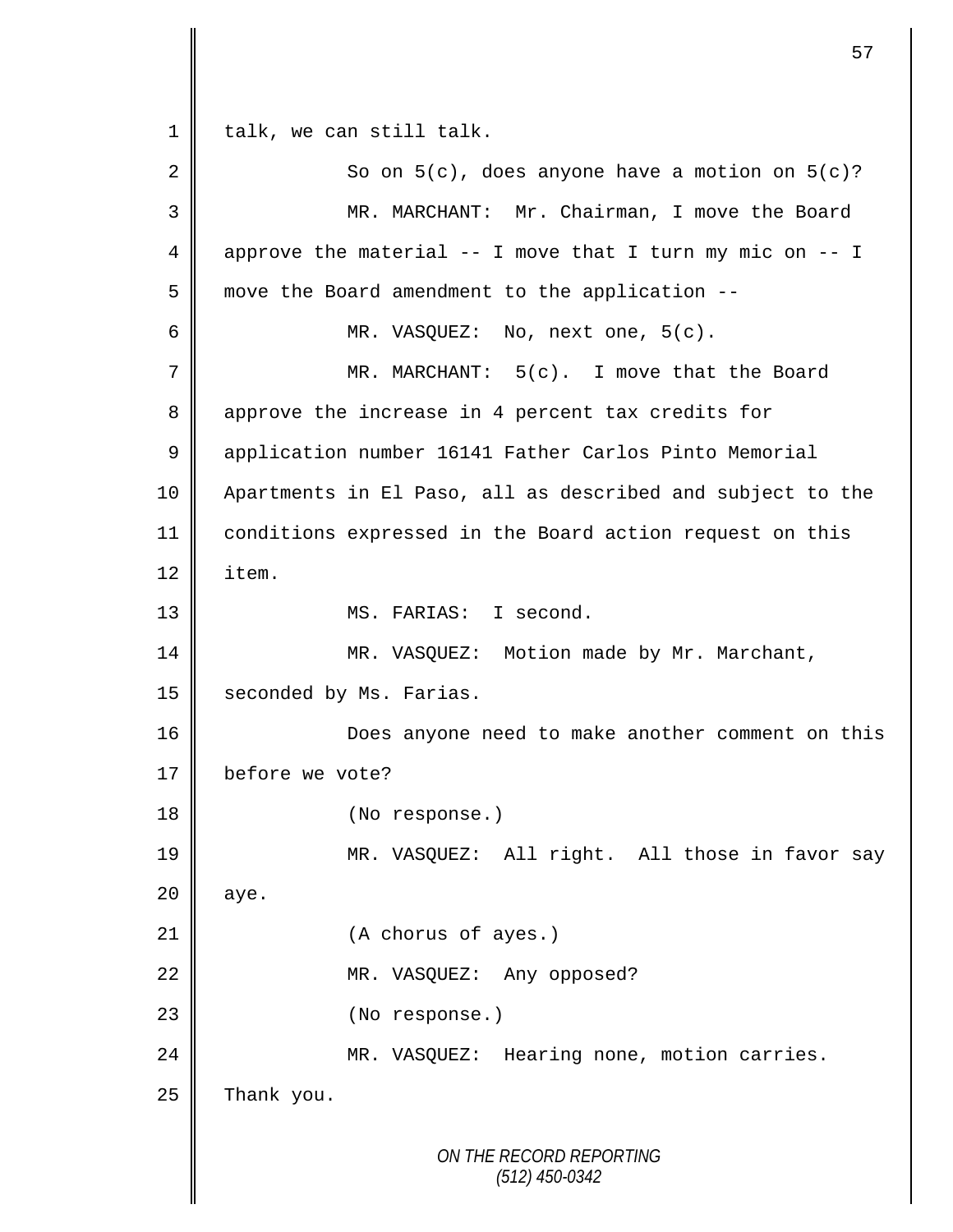*ON THE RECORD REPORTING (512) 450-0342* 1 | Thank you, Mr. Banuelos. 2 || Moving on to item 6(a), Presentation, 3 discussion, and possible action regarding the issuance of 4 Multifamily Housing Mortgage Revenue Bonds Series 2022, 5 Resolution No. 22-023, and a determination notice of 6 | housing tax credits. 7 | Ms. Morales. 8 || MS. MORALES: Good morning. Teresa Morales, 9 director of Multifamily Bonds. 10 || Item 6(a) involves the multifamily bond issuance 11 for the new construction of 250 units in Balch Springs, 12 | located in Dallas County. 13 || A little background on how the Multifamily Bond 14 Program works, for the benefit of some of our newer Board 15 members. The Department has a set-aside of private 16 activity bond authority beginning in January and runs  $17$  through August every year. 18 || Our set-aside is a percentage that is prescribed 19 in state statute. The bond financing allows an applicant 20 | to access the 4 percent Housing Tax Credit, which helps to 21  $\parallel$  offset the debt that the bonds carry on the project. 22 | An applicant puts the deal together, determines 23 | who will be the lender and equity investor and what 24 financing platform provides for the best execution. Once 25  $\parallel$  that has been determined, it is submitted to the Department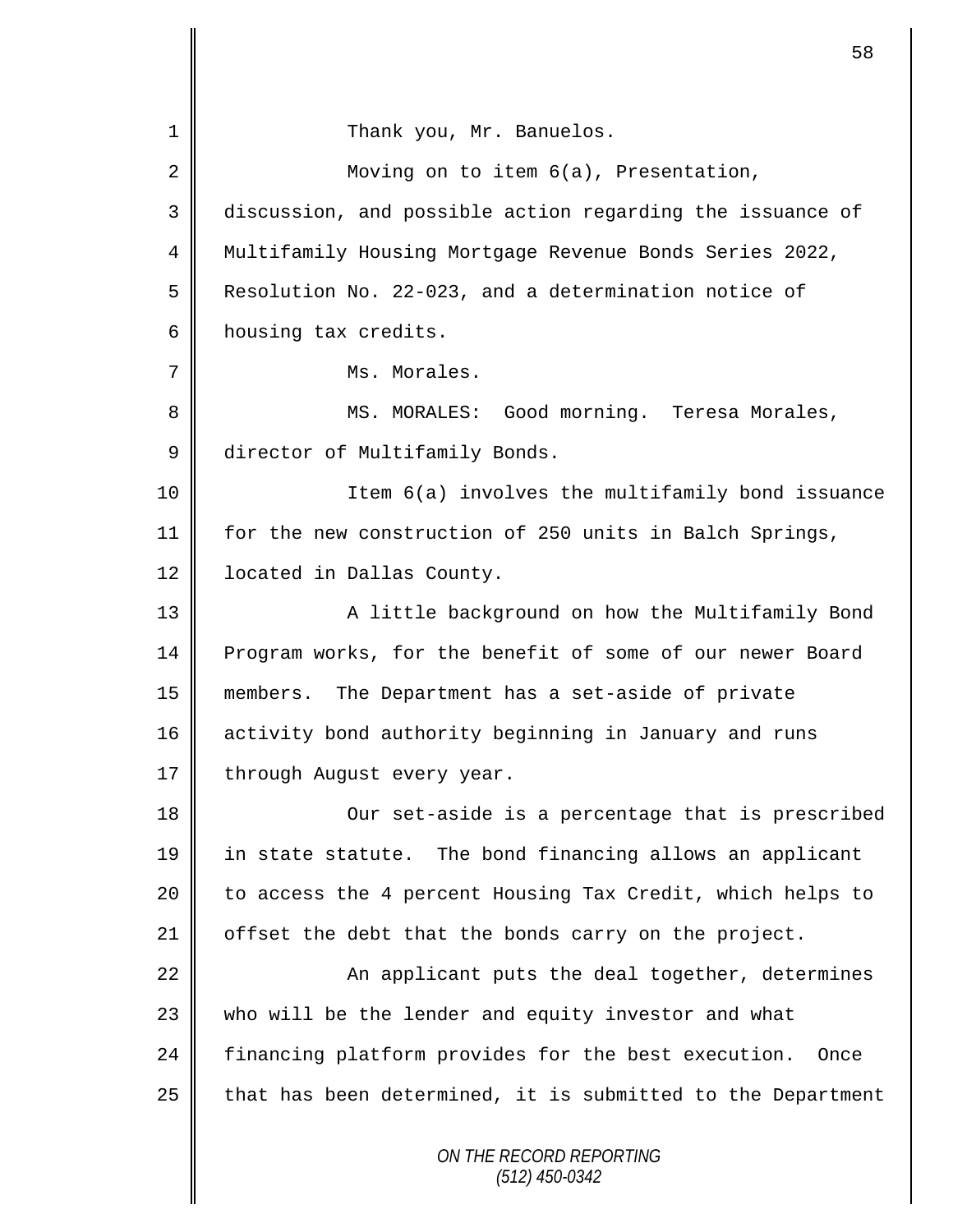| 1  | for review and then ultimately to the Board for             |
|----|-------------------------------------------------------------|
| 2  | consideration in the form of a bond resolution.             |
| 3  | The Torrington Arcadia transaction involves the             |
| 4  | issuance of \$31 million in tax-exempt bonds that will be   |
| 5  | privately placed with Community Bank of Texas, who will     |
| 6  | serve as the construction and permanent lender. The terms   |
| 7  | are referenced under Section 1.2 of the bond resolution     |
| 8  | that's included in your packet. Specifically, the bonds     |
| 9  | will carry a 3.75 percent interest rate and have a maturity |
| 10 | date of June 1, 2040.                                       |
| 11 | There will be several more bond transactions                |
| 12 | coming before you over the next few months, and the         |
| 13 | resolutions that you'll adopt authorizing the bond issuance |
| 14 | will differ slightly based on the financing structure used. |
| 15 | To provide some context for this, in the case of            |
| 16 | publicly offered bonds, which are rated debt obligations,   |
| 17 | because the issuance meets the requirements of another      |
| 18 | statute, we can use the delegation authority found in that  |
| 19 | statute.                                                    |
| 20 | The resolution for these transactions is                    |
| 21 | considered a parameters resolution that provides just that, |
| 22 | parameters around the principal amount, interest rate and   |
| 23 | maturity date that cannot be exceeded at the time of        |
| 24 | closing.                                                    |
| 25 | The Board is approving the terms but in the                 |
|    |                                                             |
|    | ON THE RECORD REPORTING<br>$(512)$ 450-0342                 |
|    |                                                             |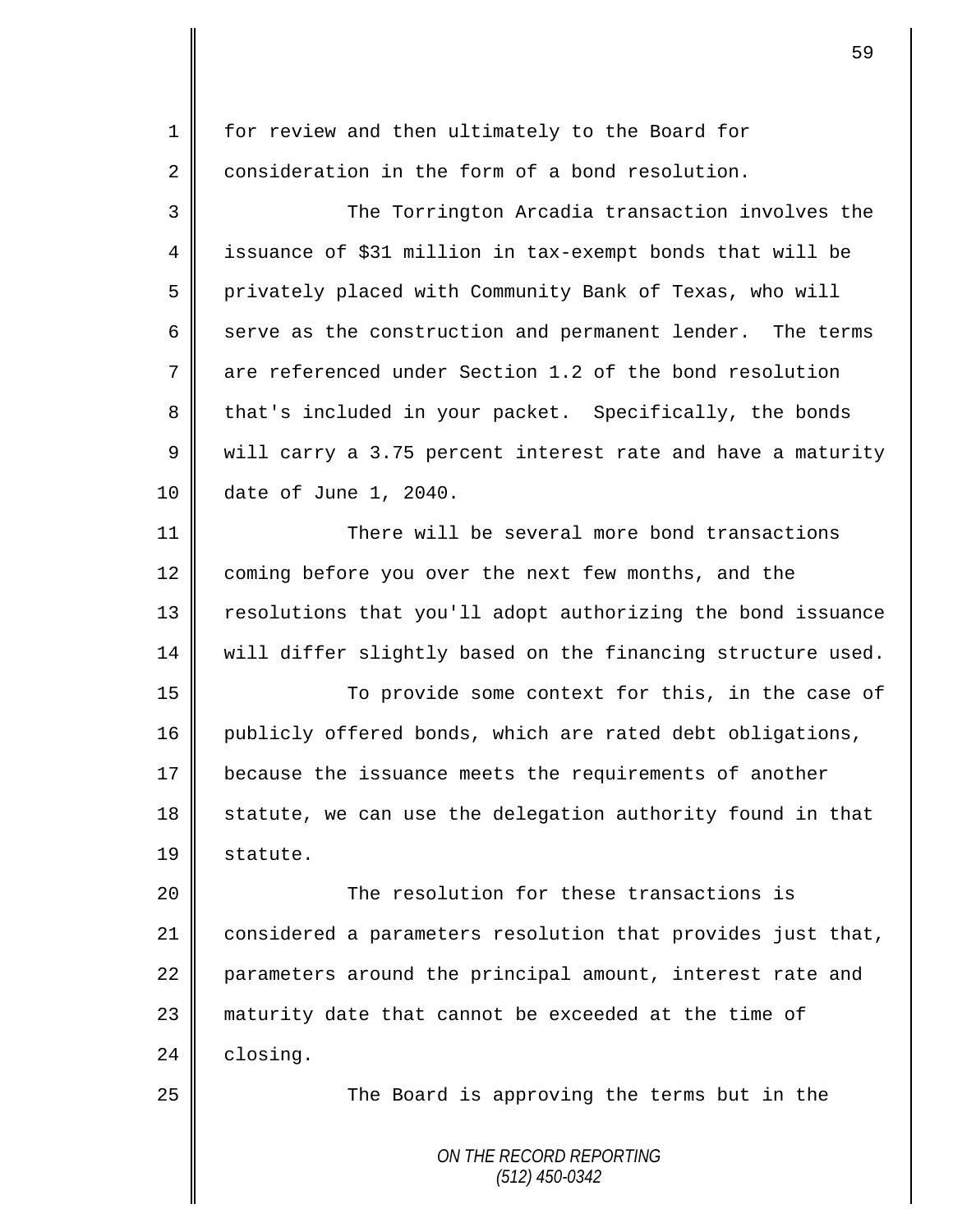1 approval is the delegation to staff to close a transaction  $2 \parallel$  that may have different terms so long as those terms do not 3 || exceed the parameters adopted and the transaction remains 4 financially feasible.

5 In the case of Torrington Arcadia, which is a 6 private placement, meaning the bonds are unrated and will 7 be placed with Community Bank of Texas at closing, we  $8 \parallel$  cannot use the delegation authority from another statute. 9 These types of transactions require the Board to approve 10 | the specific amount to be issued, the specific interest 11  $\parallel$  rate, or a formula by which that interest rate will be 12 determined, and the specific maturity date. What is 13 | approved by the Board is the only deal that we can close.

14 The recent volatility in the market creates 15 pressure for lenders to solidify business points before 16 they're ready or before they have all of the due diligence 17 || required to do so. If there are changes that need to be 18 made to what the Board previously approved, it would 19 | necessitate a new resolution be adopted.

20 || Considering the statutory six-month closing 21 deadline, getting to another Board meeting isn't always an 22 | option. Despite the challenge that this creates, we've 23 been collaboratively working with lenders and their 24 counsels navigating this limitation that other state FHAs 25 across the country and even local issuers do not have.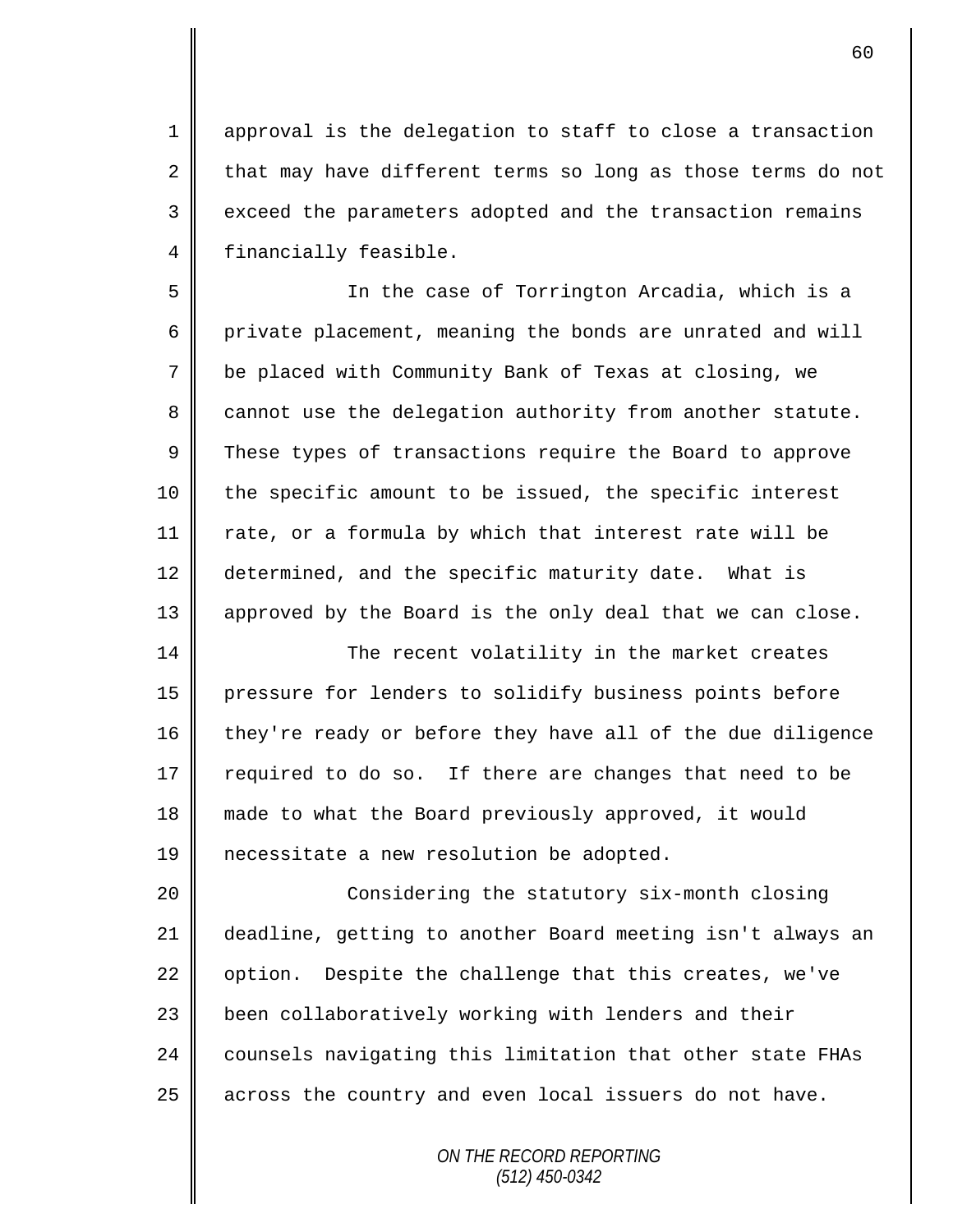| $\mathbf 1$ | I think I've shared more about our process and              |
|-------------|-------------------------------------------------------------|
| 2           | the program than the actual deal, but I do believe it is    |
| 3           | important to share with the Board some of the constraints   |
| 4           | that our multifamily bond transactions have when there's    |
| 5           | market volatility or increase in rates.                     |
| 6           | With respect to Torrington Arcadia, staff                   |
| 7           | recommends approval of Bond Resolution No. 22-023 for \$31  |
| 8           | million and a determination notice of 4 percent Housing Tax |
| 9           | Credits in the amount of \$2,726,740.                       |
| 10          | MR. VASQUEZ: Great. Thank you, Ms. Morales,                 |
| 11          | and you preempted my question about the changing interest   |
| 12          | rate environment and how that might impact.                 |
| 13          | MS. MORALES: Excellent.                                     |
| 14          | MR. VASQUEZ: But this one is going to be locked             |
| 15          | in.                                                         |
| 16          | MS. MORALES: Correct. This particular private               |
| 17          | placement is a little bit different from some of the        |
| 18          | others, primarily with respect to the lender that's         |
| 19          | involved, Community Bank of Texas. Because they carry the   |
| 20          | bonds on their own balance sheet and don't securitize them  |
| 21          | with other agency executions, they're able to hold to a     |
| 22          | specific interest rate. So given the increase that we've    |
| 23          | seen over the last few weeks, this particular transaction,  |
| 24          | as well as the next, will not be affected.                  |
| 25          | MR. VASQUEZ: Great. Good for them.                          |
|             | ON THE RECORD REPORTING<br>$(512)$ 450-0342                 |

 $\overline{\mathsf{I}}$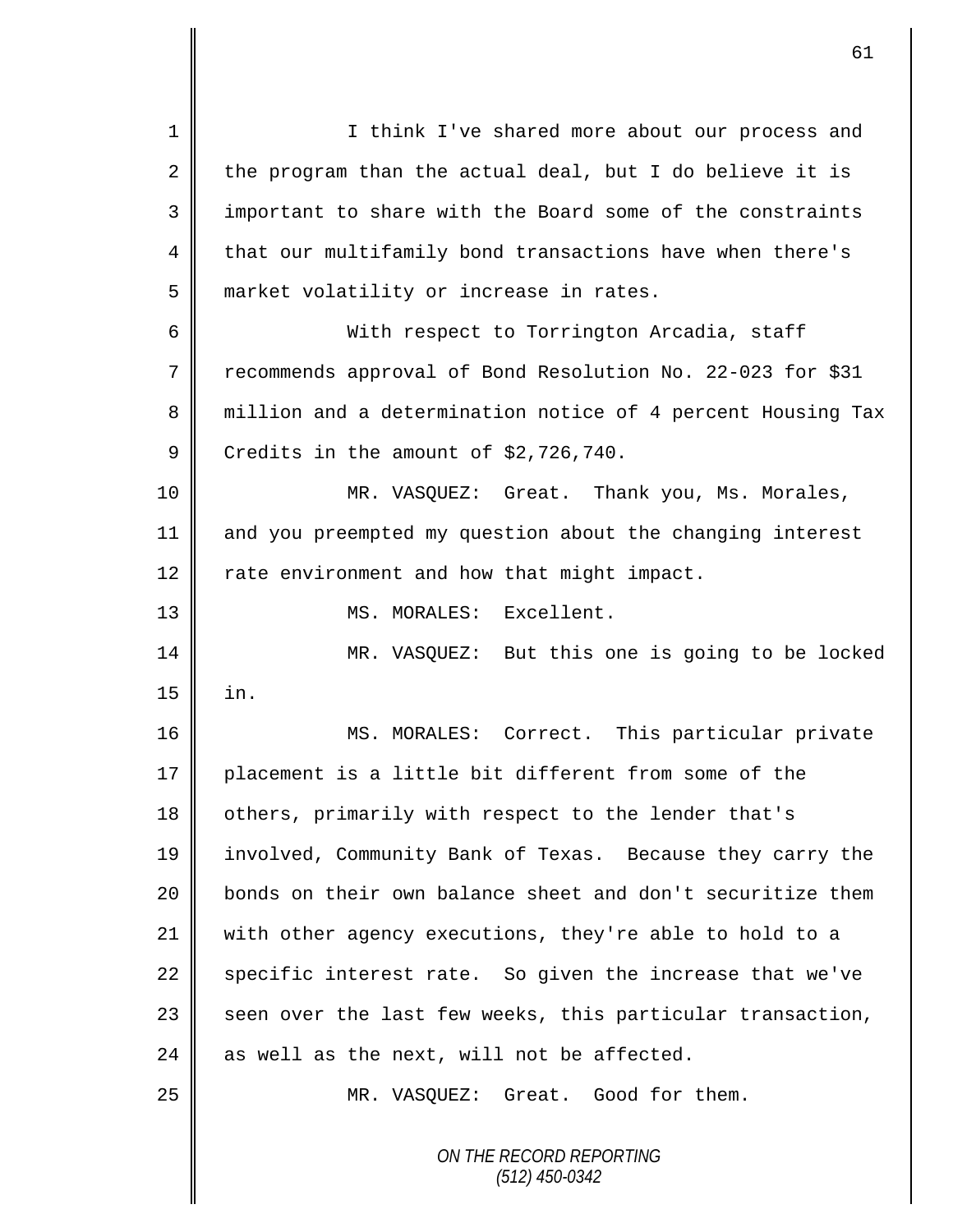| $\mathbf 1$    | Any Board members have questions on this item?              |
|----------------|-------------------------------------------------------------|
| 2              | MR. MARCHANT: I do, Mr. Chairman.                           |
| 3              | MR. VASQUEZ: Mr. Marchant, please.                          |
| 4              | MR. MARCHANT: If the project had overruns in                |
| 5              | costs, do they have the ability to come back here and       |
| 6              | adjust those costs with this Board.                         |
| $\overline{7}$ | MS. MORALES: Yes, they do. They would follow                |
| 8              | the same process as the prior Board item did.               |
| $\mathsf 9$    | MR. VASQUEZ: There will still be a cost                     |
| 10             | certification after it's all said and done.                 |
| 11             | Any other questions?                                        |
| 12             | MS. MORALES: If I could elaborate just a little             |
| 13             | bit further. The constraint would be, and probably one      |
| 14             | part the prior transaction had is that bond amount, that 50 |
| 15             | percent test. While it is true that on a 4 percent          |
| 16             | transaction those credits are to some degree unlimited,     |
| 17             | they can come back and if there are increased costs then    |
| 18             | they can absorb those and have a higher credit allocation,  |
| 19             | but the constant is that bond amount, so at some point we   |
| 20             | can reach a point where the cost overruns are so great that |
| 21             | now are you in jeopardy of failing the 50 percent test, and |
| 22             | if you do that, those credits are not able to be claimed.   |
| 23             | MR. MARCHANT: Can the developer absorb those                |
| 24             | costs and not make application so that he would exceed?     |
| 25             | MS. MORALES: If the project can absorb those                |
|                | ON THE RECORD REPORTING                                     |

*(512) 450-0342*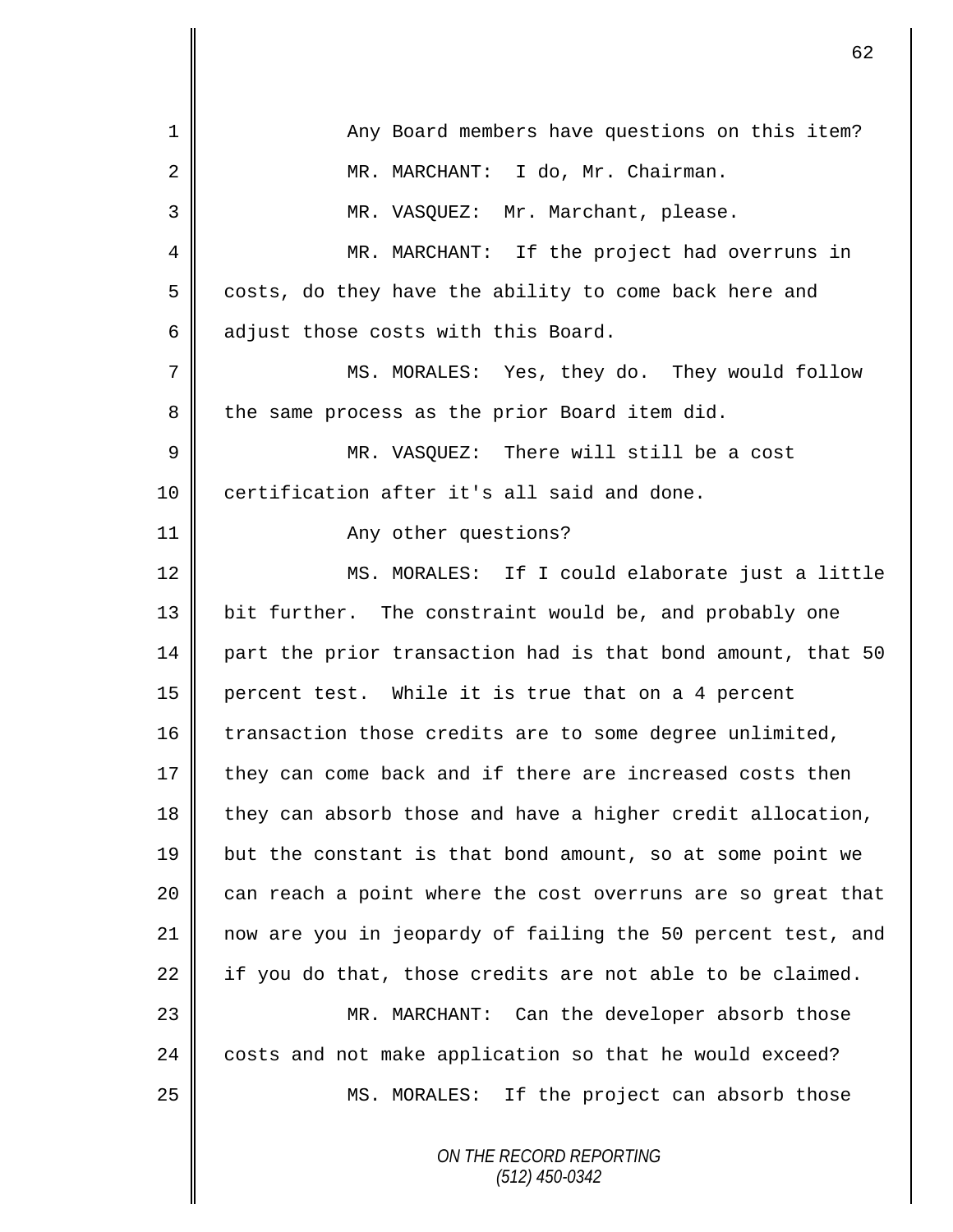*ON THE RECORD REPORTING (512) 450-0342* 1 costs and still remain above 50 percent, then, yes. 2 || MR. MARCHANT: So they would have the option of  $3 \parallel$  absorbing the costs to stay under that. 4 || MS. MORALES: Yes. 5 MR. VASQUEZ: Okay. We will entertain a motion 6  $\parallel$  on item 6(a) of the agenda. 7 MR. THOMAS: Mr. Chairman, I move the Board 8 approve the issuance of Multifamily Housing Revenue Bonds 9 Series 2022 by approving Resolution No. 22-023, and 10 approving a determination notice for 4 percent Housing Tax 11 Credits for Torrington Arcadia Trails, all as described and 12 subject to the conditions expressed in the Board action 13 | request on this item. 14 MR. VASQUEZ: Thank you. 15 Motion made by Mr. Thomas. Is there a second? 16 MR. BATCH: Second. 17 || MR. VASQUEZ: Seconded by Mr. Batch. All those 18 | in favor say aye. 19 (A chorus of ayes.) 20 MR. VASQUEZ: Any opposed? 21 || (No response.) 22 | MR. VASQUEZ: Hearing none, motion carries. 23 Moving on to item 6(b) of the agenda, 24 Presentation, discussion, and possible action regarding the 25 | issuance of Multifamily Housing Mortgage Revenue Bonds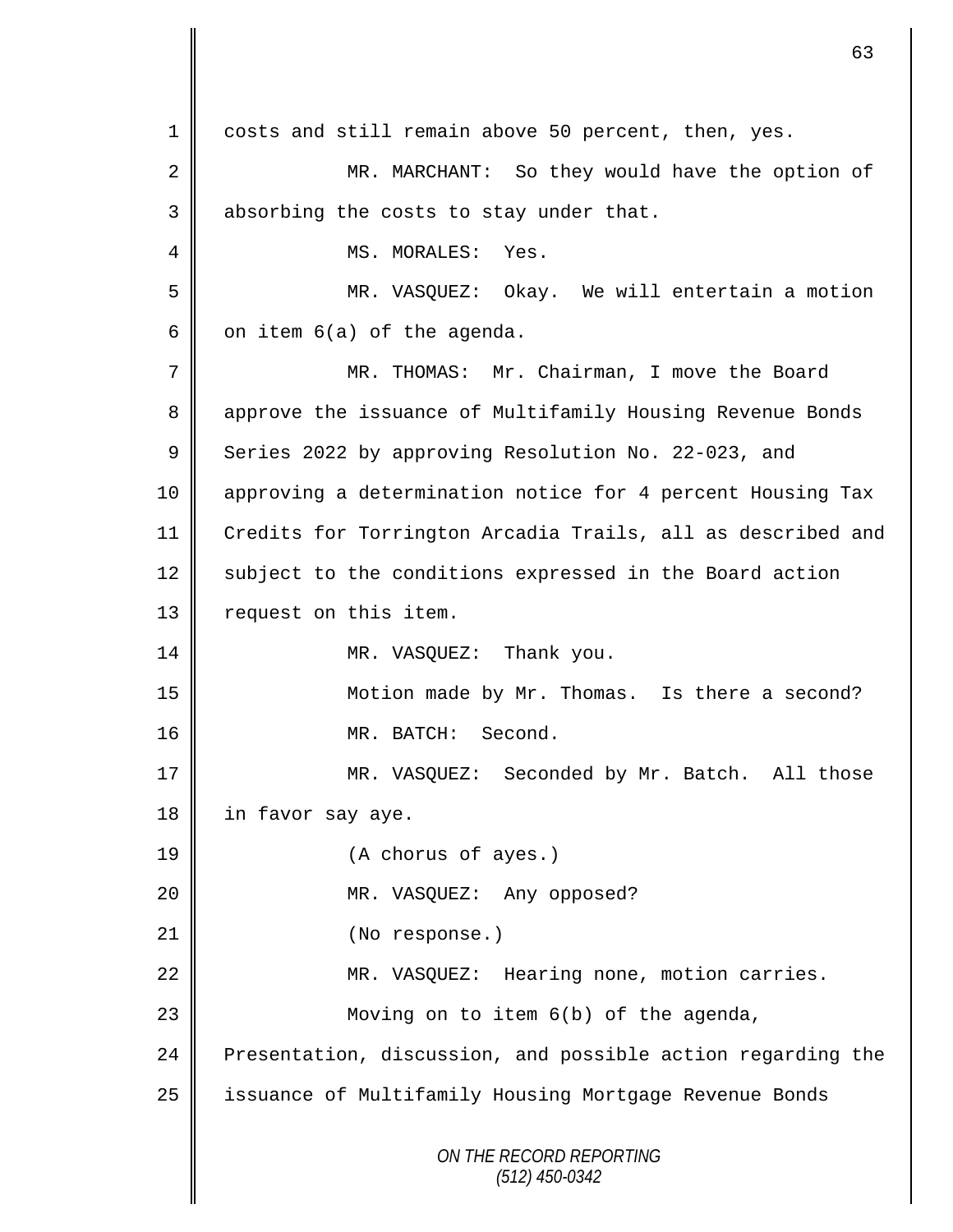*ON THE RECORD REPORTING (512) 450-0342* 1 Series 2022, Resolution No. 22-024, and a determination 2 notice of Housing Tax Credits. 3 | Ms. Morales. 4 || MS. MORALES: Item 6(b) involves the multifamily 5 bond issuance for the acquisition and rehab of 100 units in  $6 \parallel$  Center, located in Shelby County. 7 This transaction proposes a \$10.1 million 8 issuance of tax-exempt bonds, and similar to the prior  $9 \parallel$  transaction, the bonds will be privately placed with 10 Community Bank of Texas. The specific terms to be approved 11 are identified under Section 1.2 of the bond resolution. 12 | The Department held a public hearing, which is 13 | required for all of our bond issuances, and there was only 14 comment provided by the developer himself. There were 15 | letters of support received from the mayor of Center and 16 State Representative Chris Paddie, who represents the 17 district containing Union Acres, and these letters are 18 | included in your packet. 19 The scope of work planned for the property 20 || includes, but is not limited to, energy efficient fixtures, 21 new HVAC, new plumbing, roofing, interior doors and 22 hardware, painting, appliances, lighting fixtures, and 23 | asbestos removal. 24 Minimal displacement of the residents is 25 || anticipated. Our underwriting report breaks down the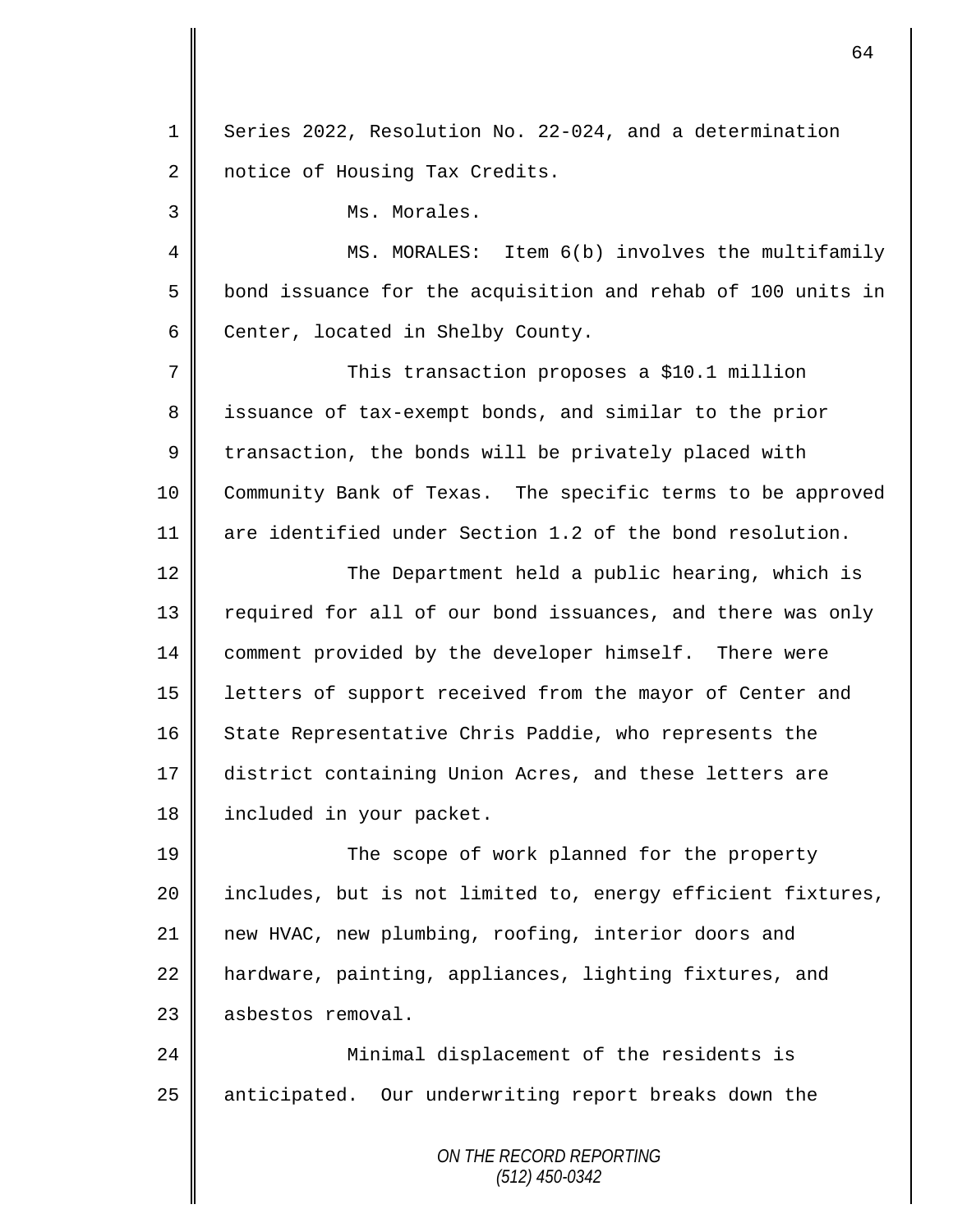*ON THE RECORD REPORTING (512) 450-0342* 1 improvements relative to interior and exterior and a little  $2 \parallel$  over half, or 60 percent, of the improvements will be to  $3$   $\parallel$  the interior of the units, which provides for a more direct 4 benefit to the residents. 5 Staff recommends approval of Bond Resolution No. 6  $\parallel$  22-024 for \$10,100,000 and a determination notice of 4 7 percent Housing Tax Credits in the amount of \$679,520. 8 MR. VASQUEZ: Thank you. 9 || Any Board members have questions on this item? 10 || (No response.) 11 MR. VASQUEZ: Hearing none, I'll entertain a 12 motion on item  $6(b)$ . 13 MR. BATCH: Mr. Chairman, I move that the Board 14 approve the issuance of Multifamily Housing Mortgage 15 Revenue Bonds Series 2022 by approving Resolution No. 16 22-024 and approving a determination notice for 4 percent 17 Housing Tax Credits for Union Acres project, all as 18 described and subject to the conditions expressed in the 19 **Board action request on this item.** 20 MR. VASQUEZ: Thank you. 21 | Motion made by Mr. Batch. Do I have a second? 22 MS. FARIAS: Second. 23 MR. VASQUEZ: Seconded by Ms. Farias. All those  $24$  in favor say aye. 25 **(A** chorus of ayes.)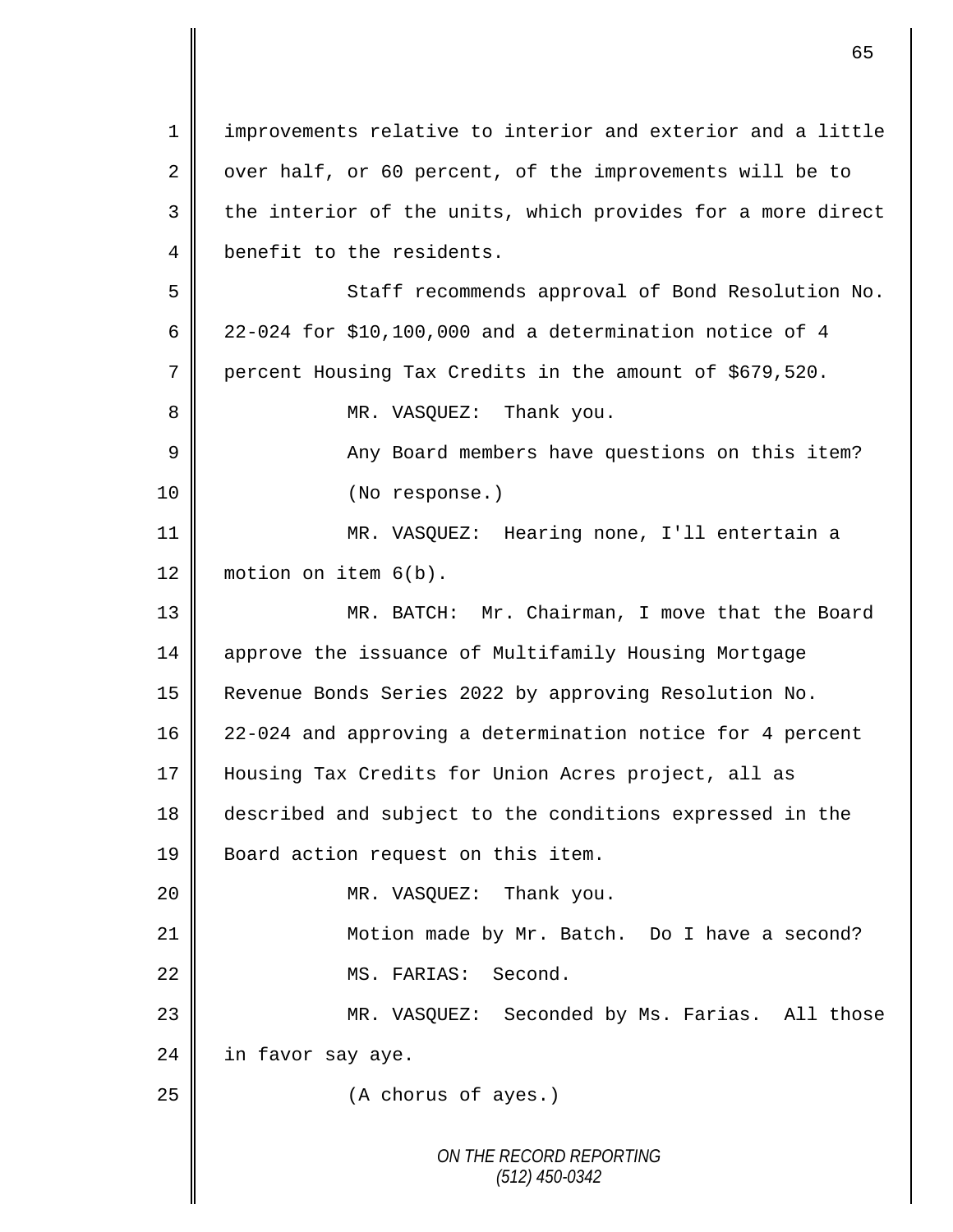| 1  | MR. VASQUEZ: Any opposed?                                   |
|----|-------------------------------------------------------------|
| 2  | (No response.)                                              |
| 3  | MR. VASQUEZ: Hearing none, motion carries.                  |
| 4  | Item 6(c), Presentation, discussion, and                    |
| 5  | possible action regarding eligibility under 10 TAC Section  |
| 6  | 11.101(a)(3)(B)(ii) related to undesirable neighborhood     |
| 7  | characteristics for Sunset Gardens, project 22445.          |
| 8  | And it looks like we have lots of interest in               |
| 9  | this one.                                                   |
| 10 | Ms. Morales, please continue.                               |
| 11 | MS. MORALES: Item 6(c) relates to an item of                |
| 12 | eligibility for a current 4 percent tax credit application. |
| 13 | For context, the Qualified Allocation Plan, or              |
| 14 | QAP, identifies eligibility requirements that all           |
| 15 | multifamily applications must meet. Among those are what    |
| 16 | we call neighborhood risk factors, and there are four of    |
| 17 | them: the poverty rate of the census tract, the             |
| 18 | performance of the schools in the attendance zone of the    |
| 19 | development, blight in the neighborhood, and the Part 1     |
| 20 | violent crime rate.                                         |
| 21 | If any of these neighborhood risk factors are               |
| 22 | present, the applicant must disclose them in the            |
| 23 | application and provide specific mitigation as outlined in  |
| 24 | the QAP. Upon staff review, if the mitigation is            |
| 25 | considered sufficient, the application can be allowed to    |
|    | ON THE RECORD REPORTING<br>$(512)$ 450-0342                 |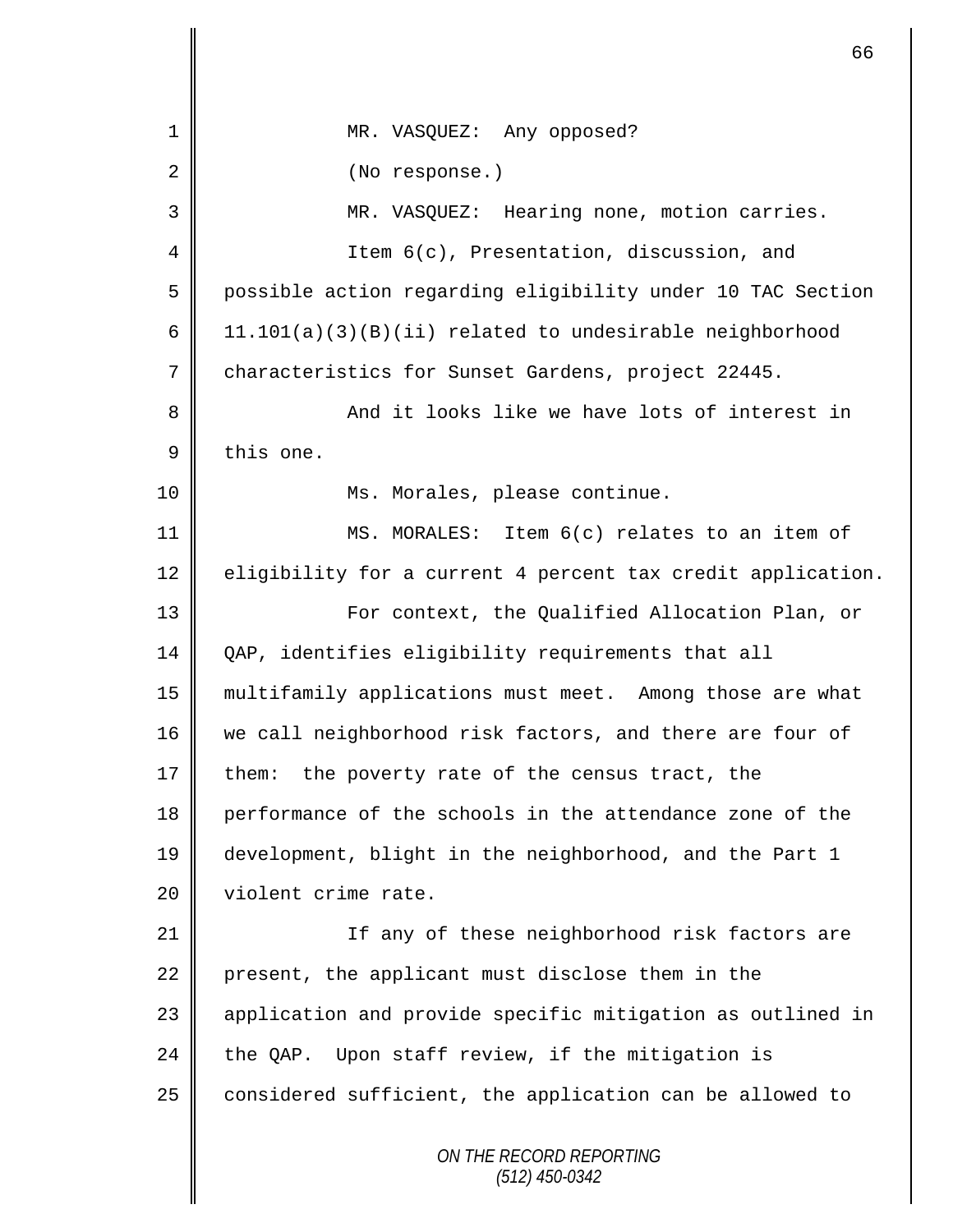*ON THE RECORD REPORTING* 1 move through the process. If the mitigation is not 2 considered sufficient, then the matter comes before the 3 Board for a decision regarding eligibility. 4 The application for Sunset Gardens disclosed all 5 four neighborhood risk factors. The poverty rate for this 6 census tract is 62.8 percent, which exceeds the 40 percent 7 allowed in the QAP; however, sufficient mitigation was 8 provided. 9  $\parallel$  9 The middle school for the attendance zone 10 Teceived an F rating for 2019, but given the disruption in 11 the TEA accountability ratings caused by the pandemic, the 12 | QAP waives this neighborhood risk factor for this year. 13 There were a few single-family residences in 14 proximity to the development that can be considered blight; 15 however, sufficient mitigation was provided. 16 || The information provided to mitigate the Part 1 17 violent crime rate was not sufficient based on staff's 18 review, so the matter is before the Board, asking that you 19 affirm staff's recommendation that the site be ineligible. 20 || The benchmark used to identify the Part 1 21  $\parallel$  violent crime rate that exceeds the threshold is 22 Neighborhood Scout. Neighborhood Scout is really the only 23 || universal reporting system that can be applied statewide. 24 If the Neighborhood Scout report reflects a Part 1 violent 25 crime rate of greater than 18 per 1,000 persons annually,

*(512) 450-0342*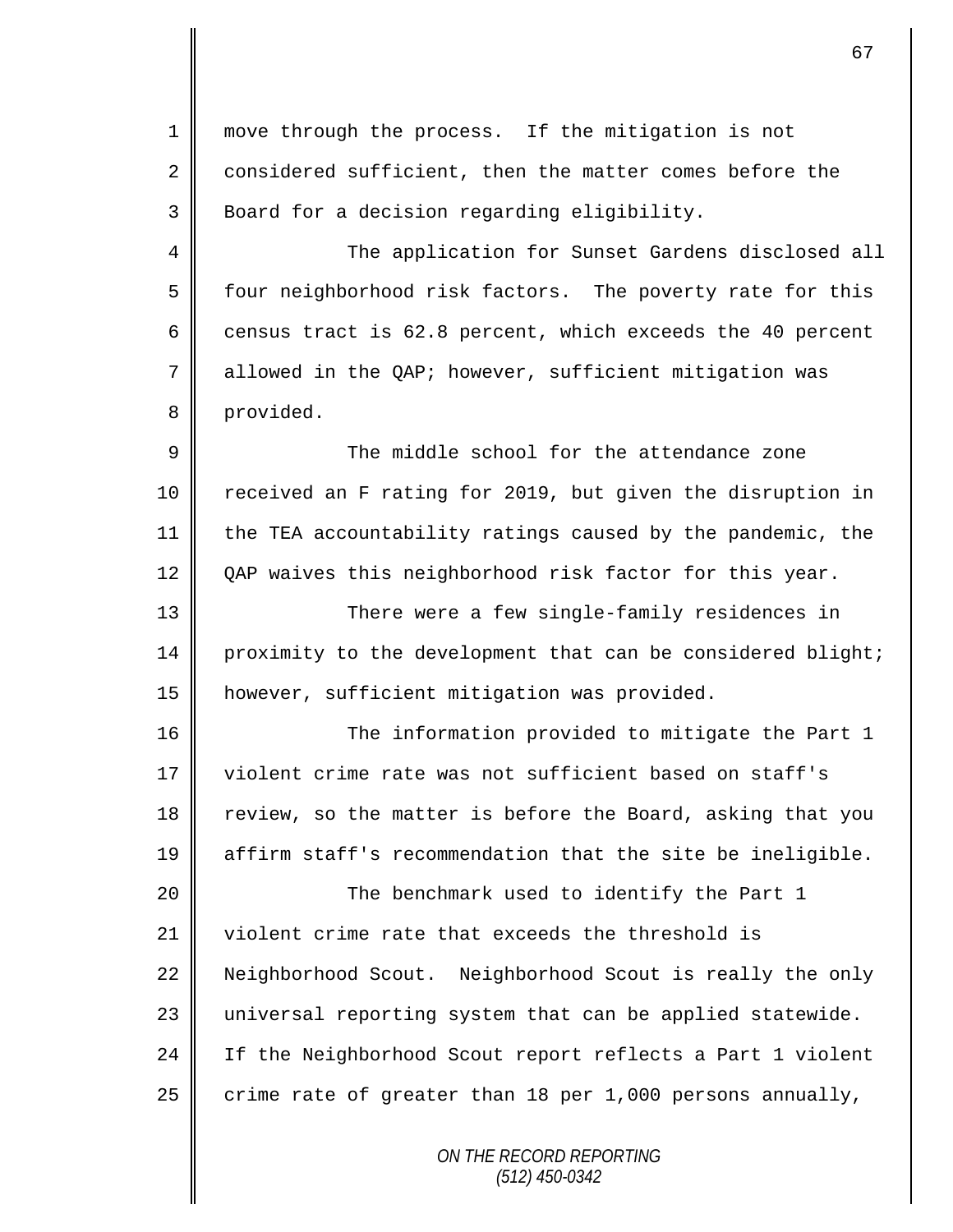1 the applicant is required to disclose.

| 2  | Recognizing that Neighborhood Scout data may be            |
|----|------------------------------------------------------------|
| 3  | outdated, or to the extent that it does not present an     |
| 4  | accurate picture of what is going on in any given          |
| 5  | neighborhood in Texas, an applicant is allowed to submit   |
| 6  | police beat data for the previous two years and provide    |
| 7  | their own calculation based on the population of that beat |
| 8  | or census tract as applicable.                             |
| 9  | A little bit about the development itself.                 |
| 10 | Sunset Gardens is located in the Sunnyside neighborhood in |
| 11 | Houston, which is south of downtown, kind of inside the    |
| 12 | beltway and 610.                                           |
| 13 | Sunset Gardens proposes to merge two existing              |
| 14 | developments located adjacent to one another: King's Row,  |
| 15 | which was built in 1970, and Scott Plaza, built in 1965.   |
| 16 | King's Row has a Section 8 HAP contract that covers all of |
| 17 | the units, while Scott Plaza has a HAP contract covering   |
| 18 | all but 44 of the 149 units there.                         |
| 19 | The King's Row property is in our portfolio.<br>It         |
| 20 | was rehabbed in 2002 and has a land use restriction        |
| 21 | agreement, or LURA, that will run through 2059. It has a   |
| 22 | 55-year extended use period. So the property is currently  |
| 23 | 52 years old, and when the current LURA expires, the       |
| 24 | property will be 89 years old.                             |
| 25 | Aside from these two properties, this particular           |
|    | ON THE RECORD REPORTING<br>$(512)$ 450-0342                |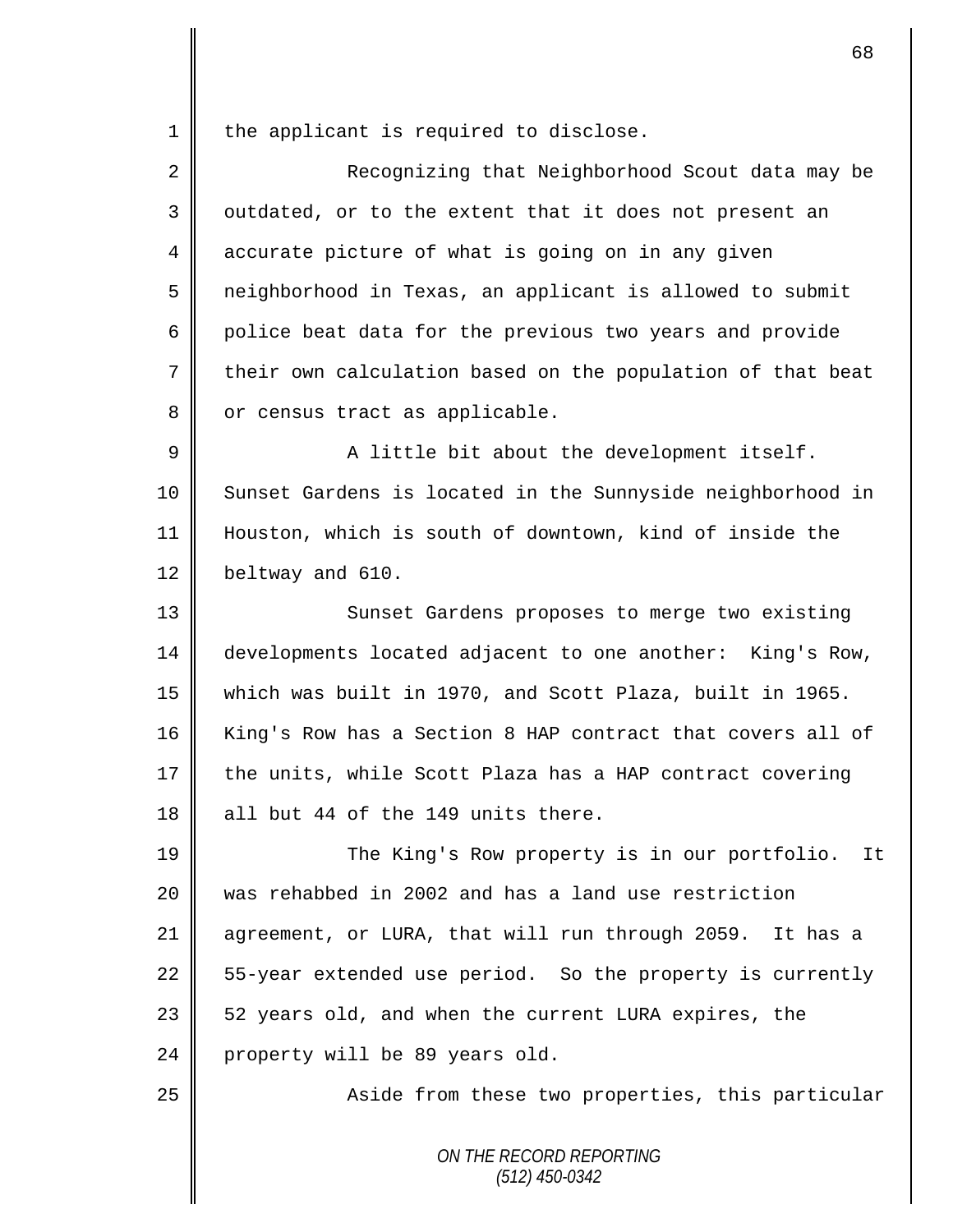*ON THE RECORD REPORTING (512) 450-0342* 1 census tract also has five other affordable properties that 2 are also in the Department's portfolio. 3 I previously mentioned that the threshold for 4 the Part 1 violent crime rate is 18 per 1,000 persons. 5 Neighborhood Scout reflects a crime rate for this 6 neighborhood of 41 per 1,000 persons. 7  $\parallel$  The applicant provided historical crime data 8 based on the police beat containing the development for the 9 past five years. These rates are identified in a table in 10 your Board writeup and start with a crime rate of 36 in 11 2017, down to 28 in 2019, but then an increase up to 35 in 12  $\parallel$  2020, which the applicant believed to be pandemic related. 13 The most recent crime rate for 2021 was 30. 14 To provide some historical context for this 15 tract and neighborhood, on the opposite of this census 16 tract is Anna Dupree Terrace, which was approved by the 17 | Board despite the high crime in 2018. 18 The crime rate at that time was 34 according to 19 Neighborhood Scout. As previously mentioned, it is now at 20 41, representing an increase over the past four years. One 21 | of the adjacent tracts has a crime rate of 40 which in 2018 22 was only 21. 23 || Another adjacent tract has a crime rate of 35, 24 which was only 22 in 2018. This latter tract is important  $25$  because it contains Villa Americana, which is an existing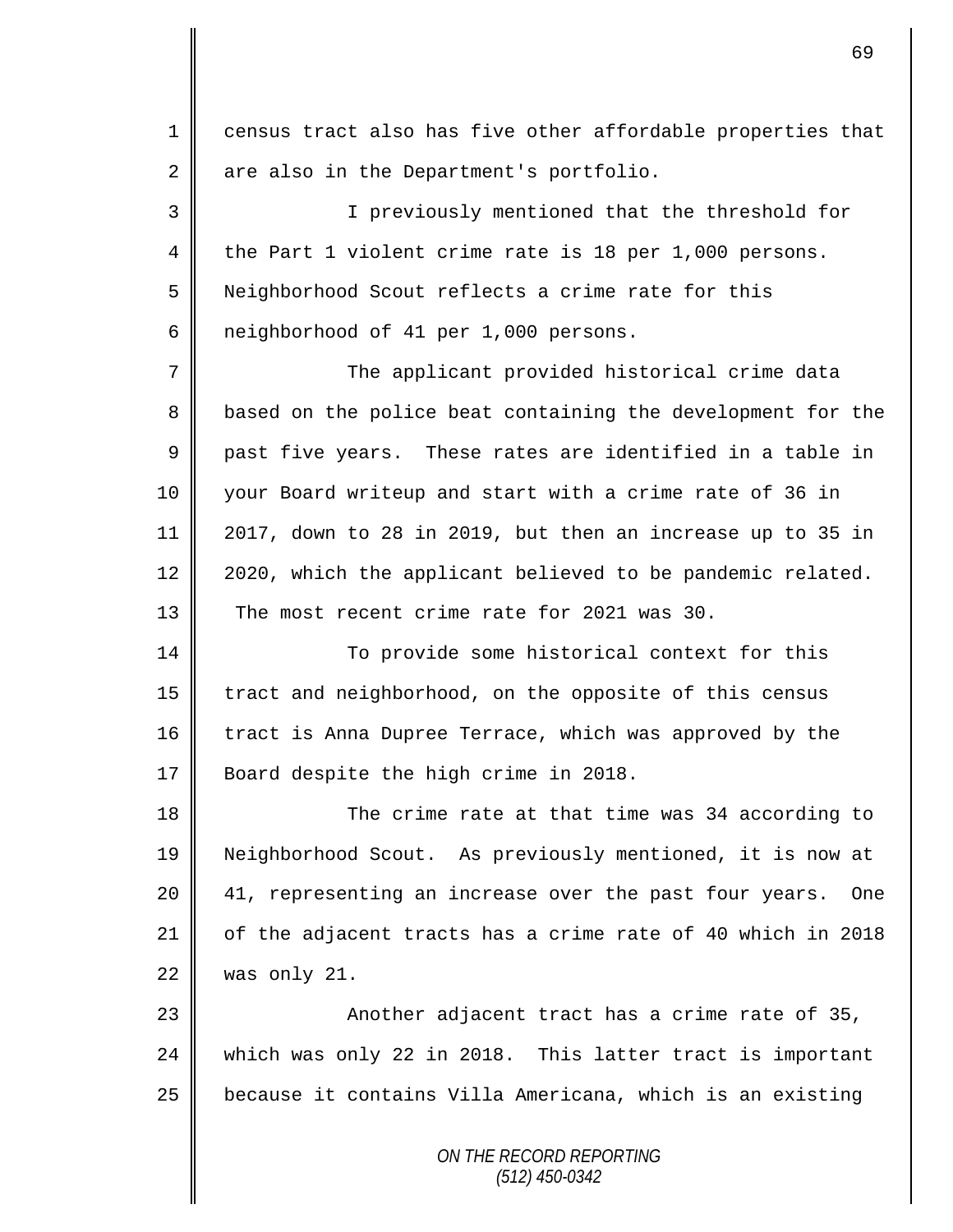1 development also approved by the Board despite the high  $2 \parallel$  crime in 2017, so there's another significant increase in  $3$  the past five years.

4 | Exhibit A in this agenda item contains 5 || information provided by the applicant for you to consider. 6 This information and what you may hear in testimony today 7 includes a City of Houston investment with the development 8 being located in a TIRZ and plans for housing and 9 | infrastructure improvements.

 The information provided speaks to planned appropriations through fiscal year 2025 and include **beautification projects to improve the visual appearance of** 13 || the area, median improvements, landscape and sidewalk improvements to allow for more walkability, and a destination space that would provide a jogging trail, 16 benches and a space for art festivals and local vendors.

17 The question becomes whether it would be 18 worthwhile to see the effect that these improvements have 19 || on the area before investing funds. It's also worth noting 20  $\parallel$  that this same TIRZ was identified at the time the Anna 21 Dupree Terrace development was found eligible.

22  $\parallel$  22  $\parallel$  22  $\parallel$  22  $\parallel$  25  $\parallel$  25  $\parallel$  25  $\parallel$  25  $\parallel$  25  $\parallel$  25  $\parallel$  25  $\parallel$  25  $\parallel$  25  $\parallel$  25  $\parallel$  25  $\parallel$  25  $\parallel$  25  $\parallel$  25  $\parallel$  25  $\parallel$  25  $\parallel$  25  $\parallel$  25  $\parallel$  25  $\parallel$  25  $\parallel$  25  $\parallel$  25  $\parallel$  25  $\parallel$  25  $\$ 23 | whether those improvements to date, which were convenience  $24$  stores, a carwash, a few restaurants and some 25 | infrastructure improvements, had had a positive effect on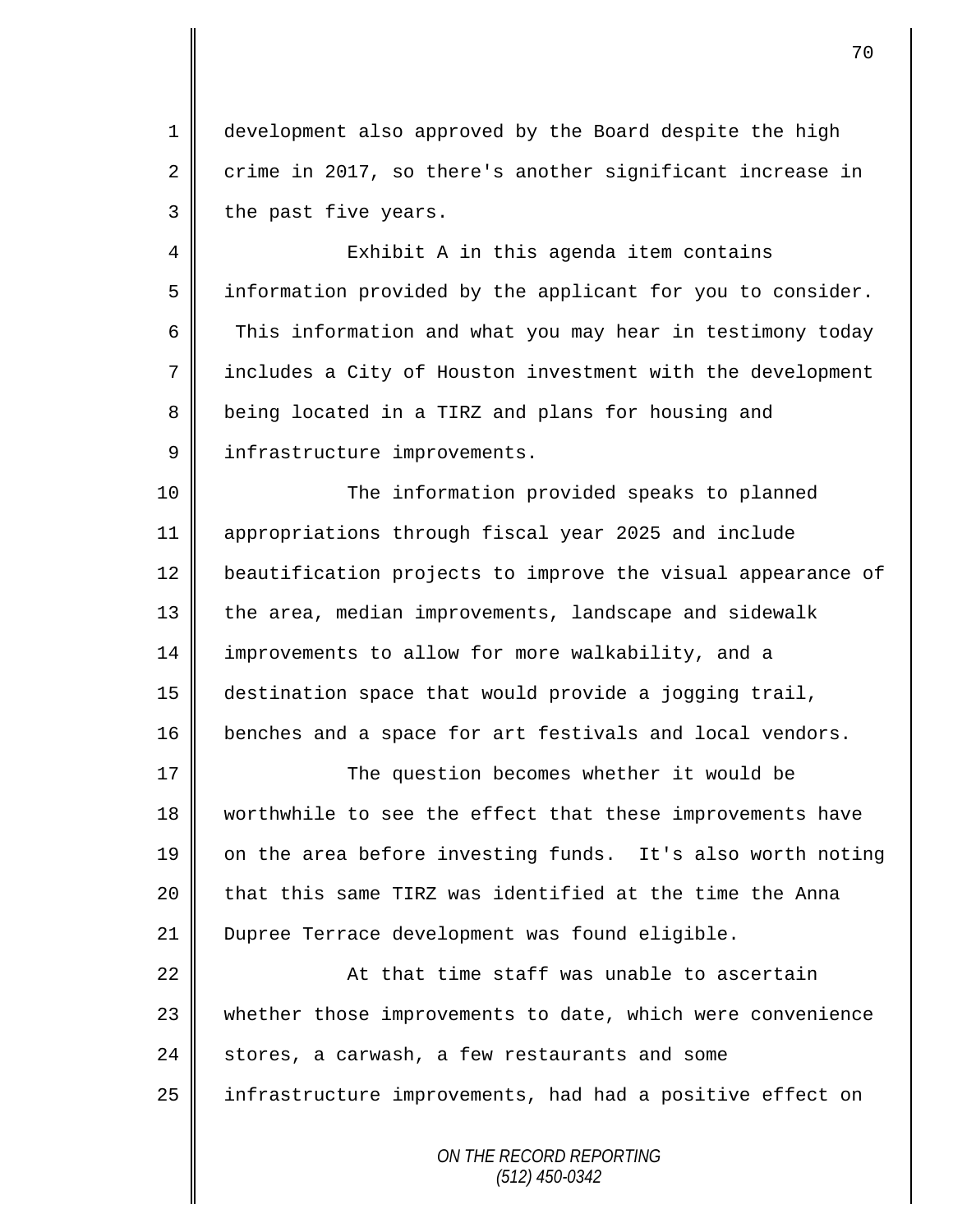1 || the neighborhood. The high poverty rate and high crime  $2 \parallel$  rate are both still seen today. 3 || Exhibit B contains information provided by 4 || staff. I would like to draw your attention to page 354 of 5 your Board materials to a map that was compiled by staff 6 which outlines the boundaries of the police beat, plots all  $7 \parallel$  of the instances of violent crime over the past three 8 years, with the subject development noted in tract 3314. 9 || Note the degree of crime concentration based on 10 || the size of the dot. The Ann Dupree Terrace development 11 that I referenced is on the opposite end of this census 12 tract, while Villa Americana is located in tract 3317 which 13 | is to the southeast of Sunset Gardens. 14 || Additionally to note is an excerpt of the 15 Neighborhood Scout report, which reflects some of the 16 characteristics of this neighborhood. Worth noting on page 17 || 363 of your Board materials is the projected trend relating 18 to violent crime rates through 2027, which is nowhere near 19  $\parallel$  the national median or our threshold of 18. 20 The standard to which we arrive at eligibility 21 pursuant to the QAP states that eligibility could only 22  $\parallel$  occur if there is a determination that the risk factor is  $23$  || not of a nature or severity that should render the 24 development site ineligible based on the assessment and 25 | mitigation provided.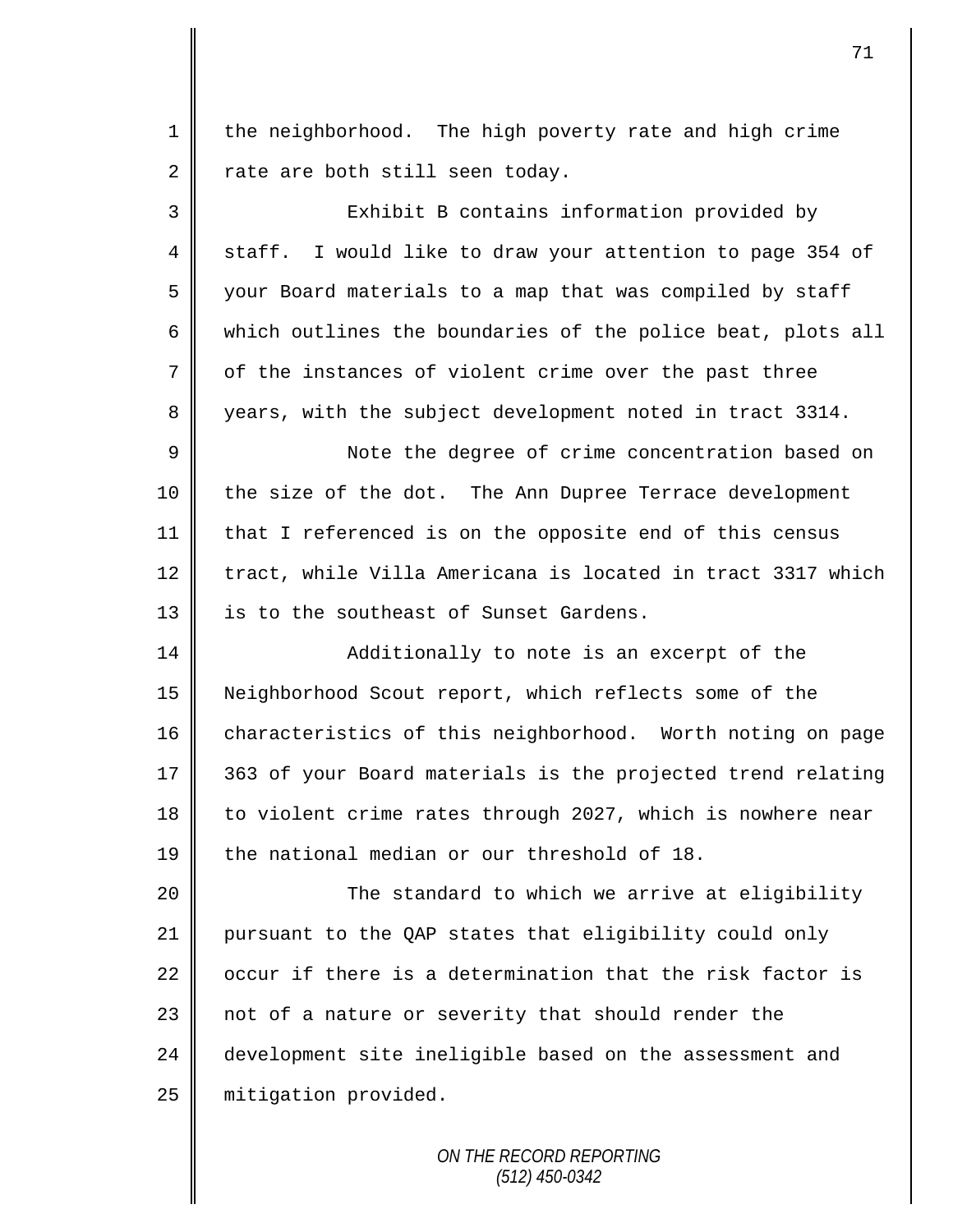1 || Additionally, the QAP requires the demonstration 2 that actions being taken would lead staff to conclude that 3 | there is a high probability and a reasonable expectation  $4 \parallel$  that the risk factor will be sufficiently mitigated or 5 significant improved prior to placement in service, and 6  $\parallel$  that the risk factor demonstrates a positive trend and 7 | continued improvement.

8 The reasonable expectation part of that is 9 | important because the placement-in-service timeline is 10 Shorter for an acquisition rehab, which is generally 12 to 11 18 months, compared to new construction, which is 24 to 36 12 months.

 When it comes to this particular neighborhood 14 and recognizing the prior approvals, there's the question as to whether the passage of time has demonstrated the downward, the continued improvement, and the reasonable 17 expectation relative to the violent crime rate. The neighborhood risk factors represent eligibility as it 19 relates to today, so it's not a determination of not ever **but** more of not now.

21 | My last point is that you may hear testimony 22 that speaks to crime prevention efforts at the property 23 | itself and how those efforts can be successful at reducing 24 crime. The expectation is that the properties we fund  $25$  should be safe, and it is incumbent upon the owner to

> *ON THE RECORD REPORTING (512) 450-0342*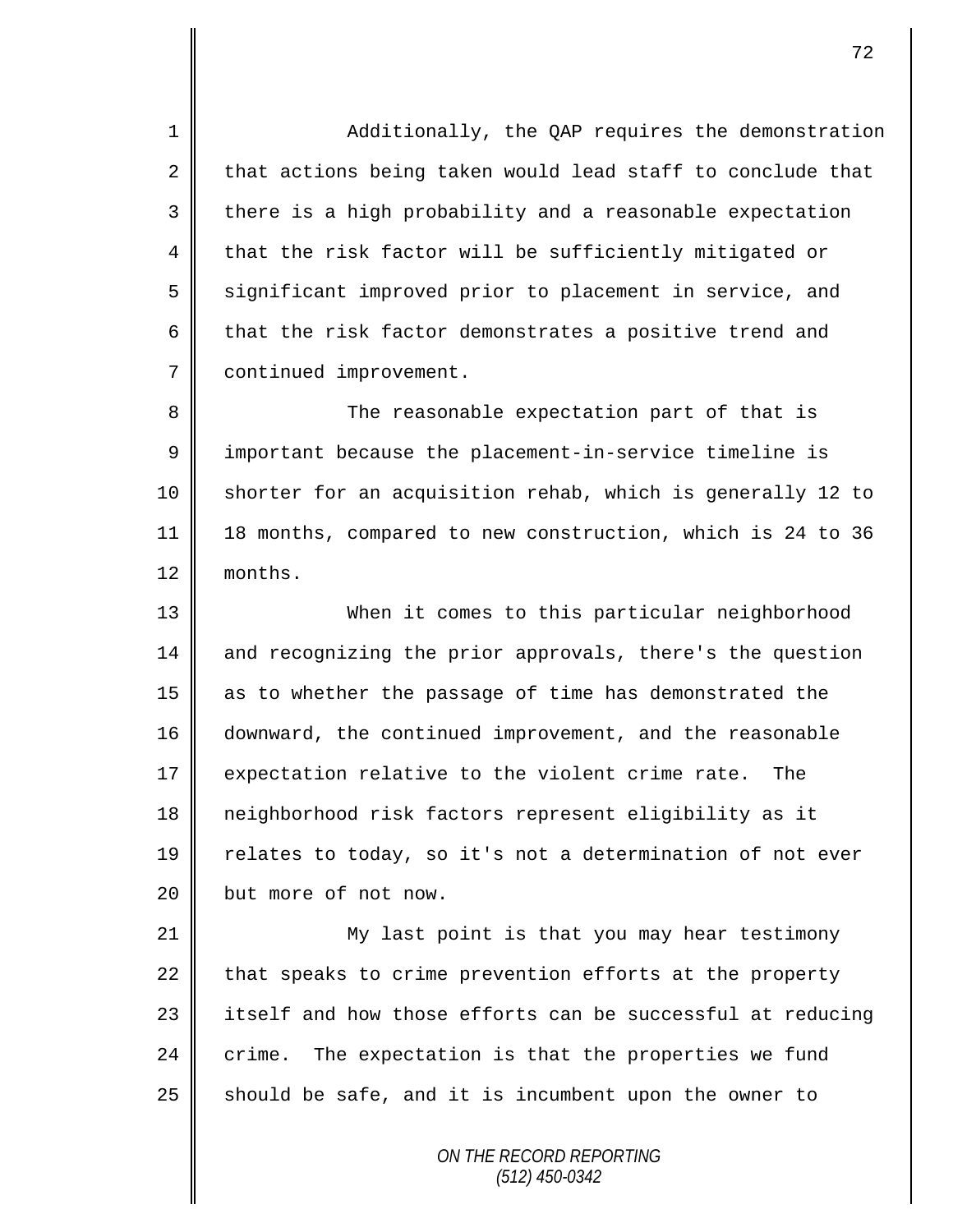ensure that that is the case.

| $\overline{2}$ | Our governing statute 2306.002 identifies the               |
|----------------|-------------------------------------------------------------|
| 3              | Department's policies as providing a decent, safe, and      |
| 4              | affordable living environment. While owners should be       |
| 5              | responsible for reducing and possibly eliminating instances |
| 6              | of crime on their property, what owners may not be able to  |
| 7              | control is what happens to a resident when they leave their |
| 8              | home and walk down the street.                              |
| 9              | It is also important to keep in mind that we                |
| 10             | aren't talking about property crime, although that's a      |
| 11             | problem too. We are talking about violent crime. Maybe      |
| 12             | part of the discussion is the extent to which the safe      |
| 13             | environment noted in our governing statute extends to the   |
| 14             | neighborhood in which a resident lives.                     |
| 15             | Staff recommends the site for Sunset Gardens be             |
| 16             | ineligible based on the rate of the Part 1 violent crime.   |
| 17             | MR. VASQUEZ: Okay. So to clarify, the schools               |
| 18             | and blight and poverty rates, we're setting those aside.    |
| 19             | MS. MORALES: Correct.                                       |
| 20             | MR. VASQUEZ: We're really focusing here on the              |
| 21             | crime rate.                                                 |
| 22             | MS. MORALES: Correct.                                       |
| 23             | MR. VASQUEZ: And before we continue, Mr. Lyttle             |
| 24             | has another letter to be read into the record. Please.      |
| 25             | MR. LYTTLE: Thank you, Mr. Chairman.                        |
|                | ON THE RECORD REPORTING<br>$(512)$ 450-0342                 |
|                |                                                             |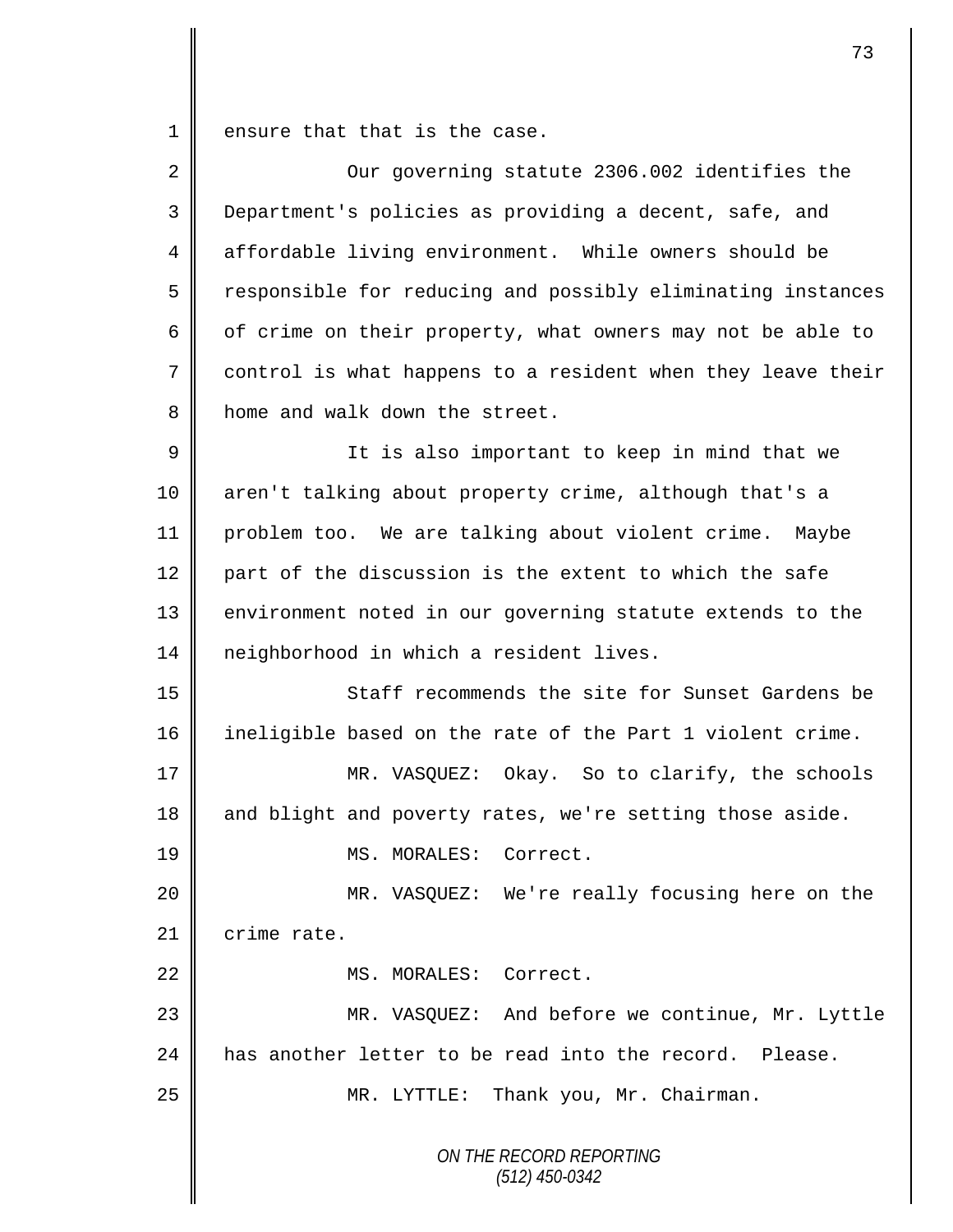1 Reqarding this issue, we received a letter from 2 the Harris County District Attorney's Office that reads as 3 follows:

4 "The Harris County District Attorney's Office is 5 dedicated to evidence-based prosecution. This means 6 guaranteeing a fair process with the goal of obtaining a  $7 \parallel$  just result for the victim, the accused and the community 8 | in every case.

9 || "However, our justice system is dependent upon 10 || the participation of regular citizens from the community to 11 serve as witnesses and jurors. Additionally, part of the 12 crime prevention, suspect identification, and apprehension 13 || process relies upon neighborhood residents and public 14 safety personnel working together.

15 "Rainbow Housing Assistance Corporation's 16 tenant-based service model and crime prevention efforts 17 provide an opportunity to build community, police, and 18 business owners relationships that can work to fight back 19 against the criminal elements in most vulnerable 20 **communities.** 

21 "Houston's Sunnyside area King's Row, located at 22 4141 Barberry Drive, and Scott Plaza, located at 9703 Scott  $23$  Street, Houston Texas, 77051, has been identified by the 24 Houston Police Department as having a high degree of crime 25 | in the community. Specialized team efforts are needed to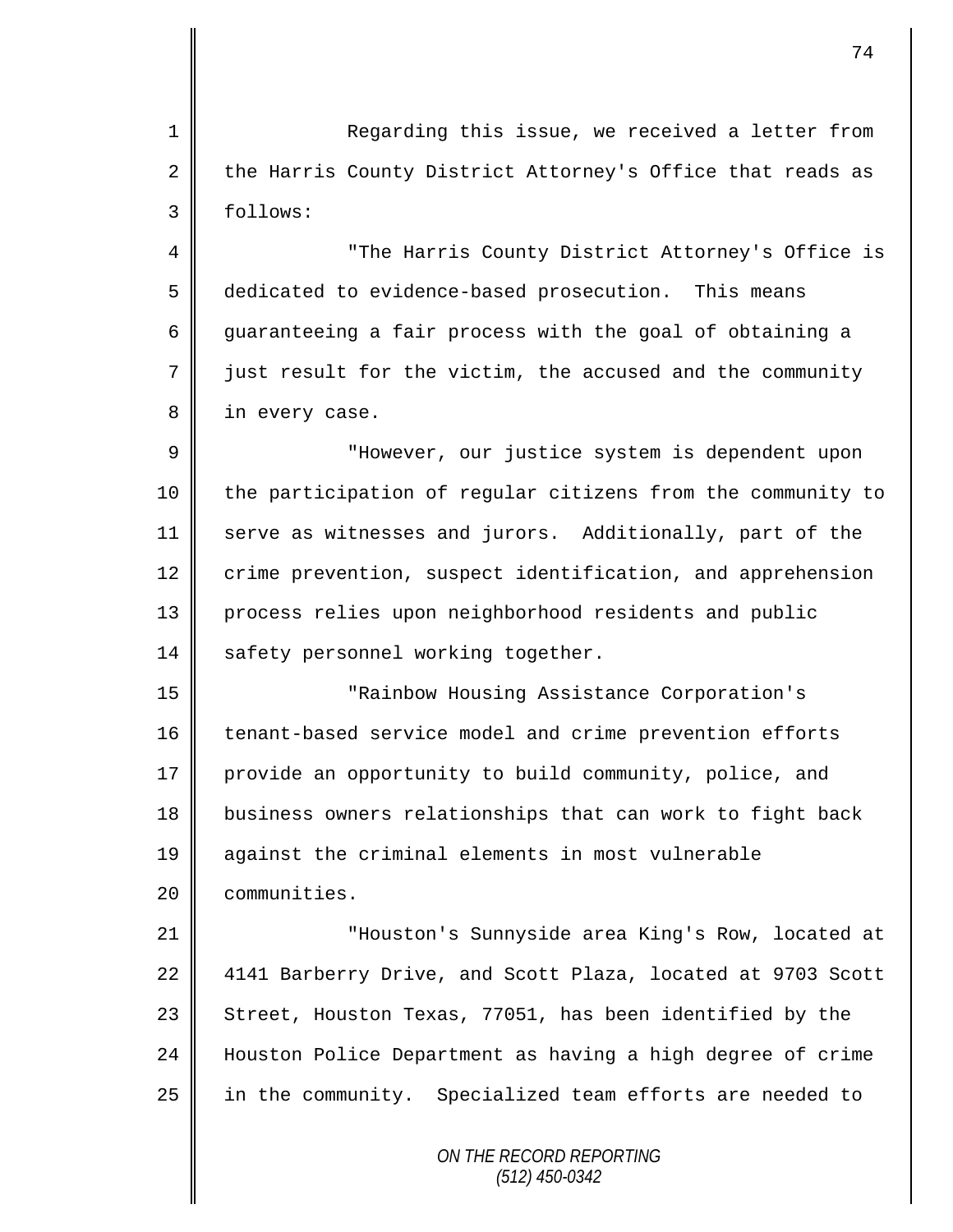*ON THE RECORD REPORTING (512) 450-0342* 1 address the types of crime most problematic in the 2 | community. 3 "The District Attorney's Office will support 4 | local law enforcement and Rainbow's efforts to mitigate  $5 \parallel$  crime in and around the community, while working with  $6 \parallel$  community stakeholders as a part of our ongoing commitment 7 | to make Houston and Harris County safer. 8 || "Sincerely, Kim Ogg, Harris County District 9 Attorney." 10 MR. VASQUEZ: Thank you, Mr. Lyttle. 11 Obviously we have some public input. Is there a 12 | motion to accept public comment on this? 13 MR. MARCHANT: I'll make that motion. 14 MR. BATCH: Second. 15 MR. VASQUEZ: Motion made by Mr. Marchant, 16 seconded by Mr. Batch. All those in favor say aye. 17 || (A chorus of ayes.) 18 || MR. VASQUEZ: Any opposed? 19 (No response.) 20 || MR. VASQUEZ: Hearing none. 21 || Before we get started, let me just plead with 22 y'all if you are about to say the same thing as a speaker 23 | before you; please make your remarks extra brief and just 24  $\parallel$  reiterate what he said/what she said. 25 | Kare any of you going to be speaking against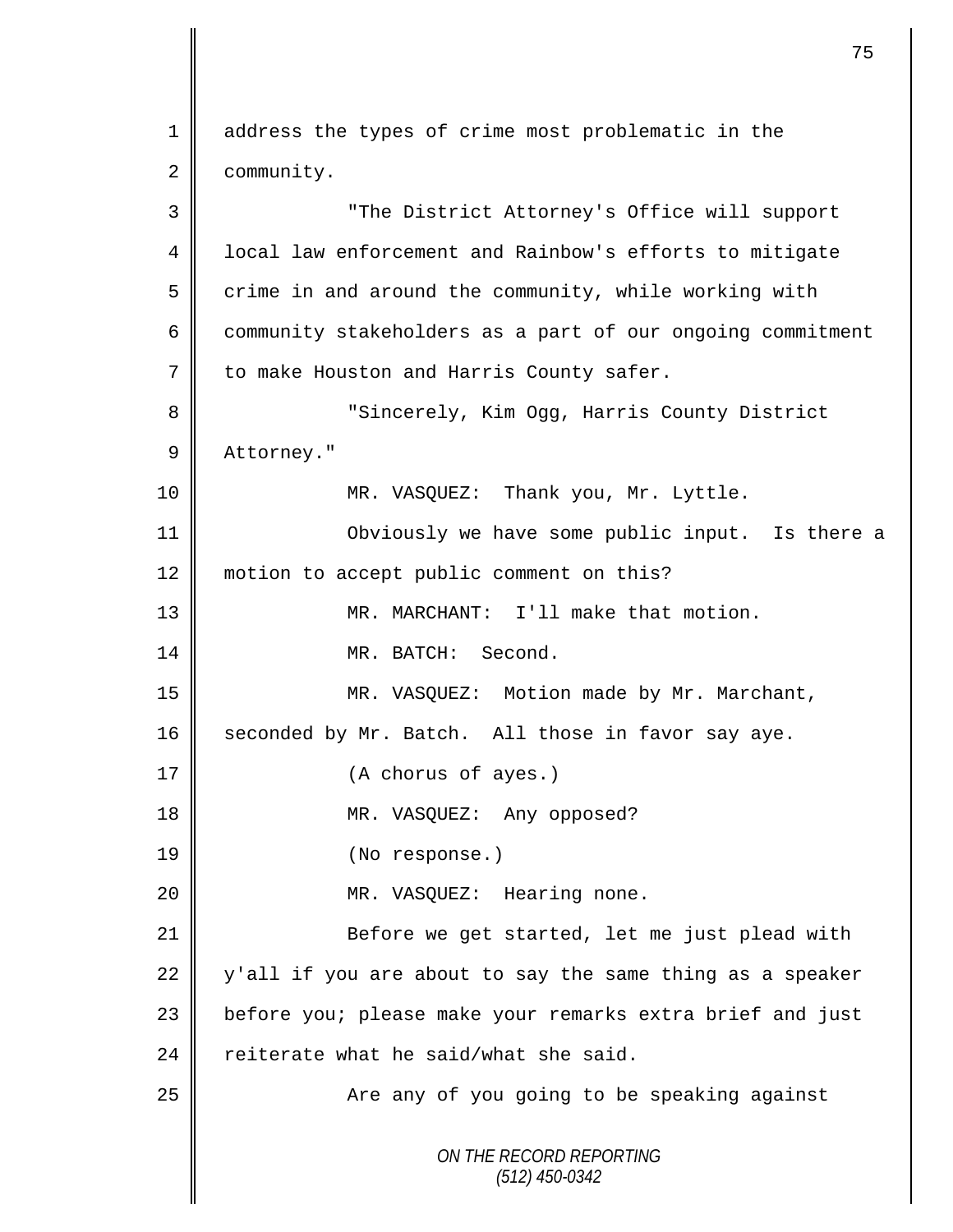| $\mathbf{1}$ | the -- well, I assume you all are speaking for the project? |
|--------------|-------------------------------------------------------------|
| 2            | Okay. Just I was trying to alternate if we needed to do     |
| 3            | that.                                                       |
| 4            | Please say hello and introduce yourself and sign            |
| 5            | in.                                                         |
| 6            | MS. ANDRE: Hi. Thank you. Sarah Andre,                      |
| 7            | consultant to the project. Good afternoon, and my comments  |
| 8            | are going to be somewhat extemporaneous, so thank you for   |
| $\mathsf 9$  | your patience today.                                        |
| 10           | You know, Teresa gave an excellent overview that            |
| 11           | was all information we provided in our application. We are  |
| 12           | not here today to try to pretend that crime does not exist  |
| 13           | in the area. I do want to address two things, though.       |
| 14           | Poverty, you heard that this is a high-poverty              |
| 15           | You also heard that there are five assisted<br>area.        |
| 16           | developments in this area. The poverty is a function of     |
| 17           | that, so when you have large developments that have these   |
| 18           | HAP contracts on them, in order to qualify to live there,   |
| 19           | you have to make less than 30 percent of the area median    |
| 20           | income; therefore, you are, quote, the poverty that is in   |
| 21           | the area. And that is a beef I have with that particular    |
| 22           | indicator when you're talking about rehab, because you're   |
| 23           | basically saying, well, we don't want to go back to this    |
| 24           | place we've already created.                                |
| 25           | Today when you hear about crime, you're going to            |
|              | ON THE RECORD REPORTING                                     |

 $\mathsf{I}$ 

 $\mathsf{I}$ 

*(512) 450-0342*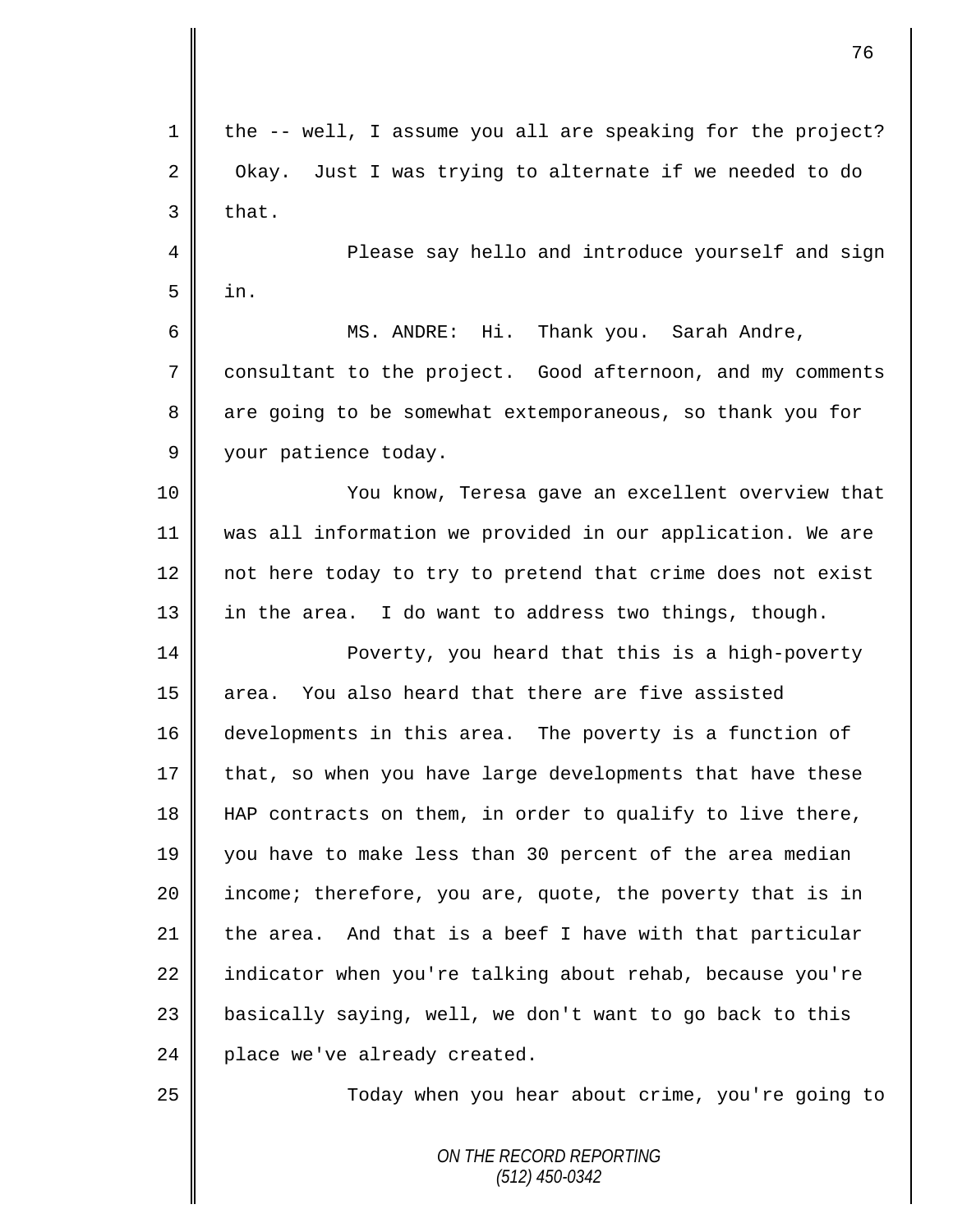1 hear from the developer, the management, our community 2 supporters, and most importantly, the management and our 3 Community partner, Rainbow Housing, which has been very 4 || effective in the past in similar developments and is 5 working to provide services.

6 || At a QAP hearing, I recently likened rehab 7 developments to a plastic bottle that someone has thrown on 8 the ground: It will stay there forever. The question is 9 d today whether or not we're going to pick that bottle up and 10 || recycle it or dispose of it properly or if we're just going 11 to let it continue to roll down the street in the wind, and 12  $\parallel$  I think it's clear what I believe the right answer is.

13 Thank you for your time, and Jacob Levy, with 14 the developer, will be up next.

15 MR. VASQUEZ: Thank you, Ms. Andre.

 MR. LEVY: Ladies and gentlemen of the Board, my 17 name is Jacob Levy, and I represent the developer of Sunset 18 Gardens. I have the pleasure of stewardship over 15 TDHCA properties throughout Texas, and I've successfully used the LIHTC Program to rehabilitate over 2,000 apartment units in | the last five years.

22 || Sunset Gardens is an existing apartment 23 | community in the Sunnyside neighborhood of Houston, an area 24 that is rapidly transforming and receiving hundreds of 25 millions of dollars of public and private investment.

> *ON THE RECORD REPORTING (512) 450-0342*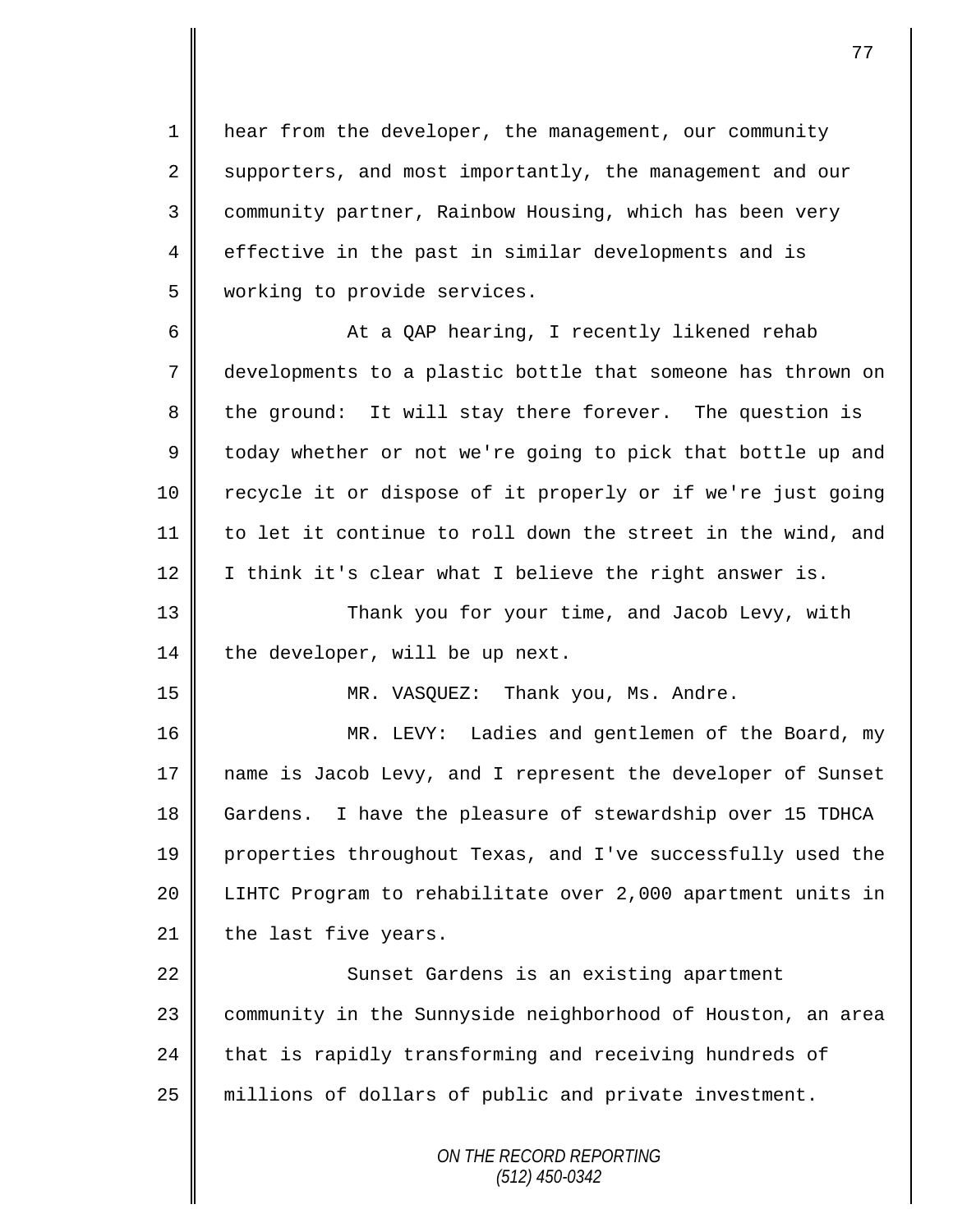1 The city itself is building 480 single-family 2 | homes in Sunnyside and is investing in the area with 3 expanded pedestrian and bicycle networks. The city 4 Selected Sunnyside as a priority area in its Complete 5 Communities Program, and it was one of ten neighborhoods 6 selected for Houston's tax increment reinvestment zones, 7 which has set aside millions of dollars in public funds for 8 | Sunnyside.

9 || Seventy million dollars is being invested in the 10 nation's largest urban solar installation, located just one 11 mile from our project, and for what it's worth, D.R. 12 Horton, the nation's largest homebuilder, is planning to 13 Tedevelop hundreds of acres in Sunnyside, demonstrating 14 that corporate America recognizes this neighborhood is in  $15$  the path of growth, development and progress.

16 The project itself has tremendous local support. 17 We will read into the record letters provided by the 18 | offices of Council Member Evans-Shabazz, Houston Housing 19 and Community Development, and you've already heard the 20 | letter from Harris County's highest ranking law enforcement 21 official, District Attorney Kim Ogg. All pledge support  $22$  for the project and that our efforts to rehabilitate the 23 property are integral to public safety and crime reduction 24 | in the area.

25 || The historic crime statistics in this census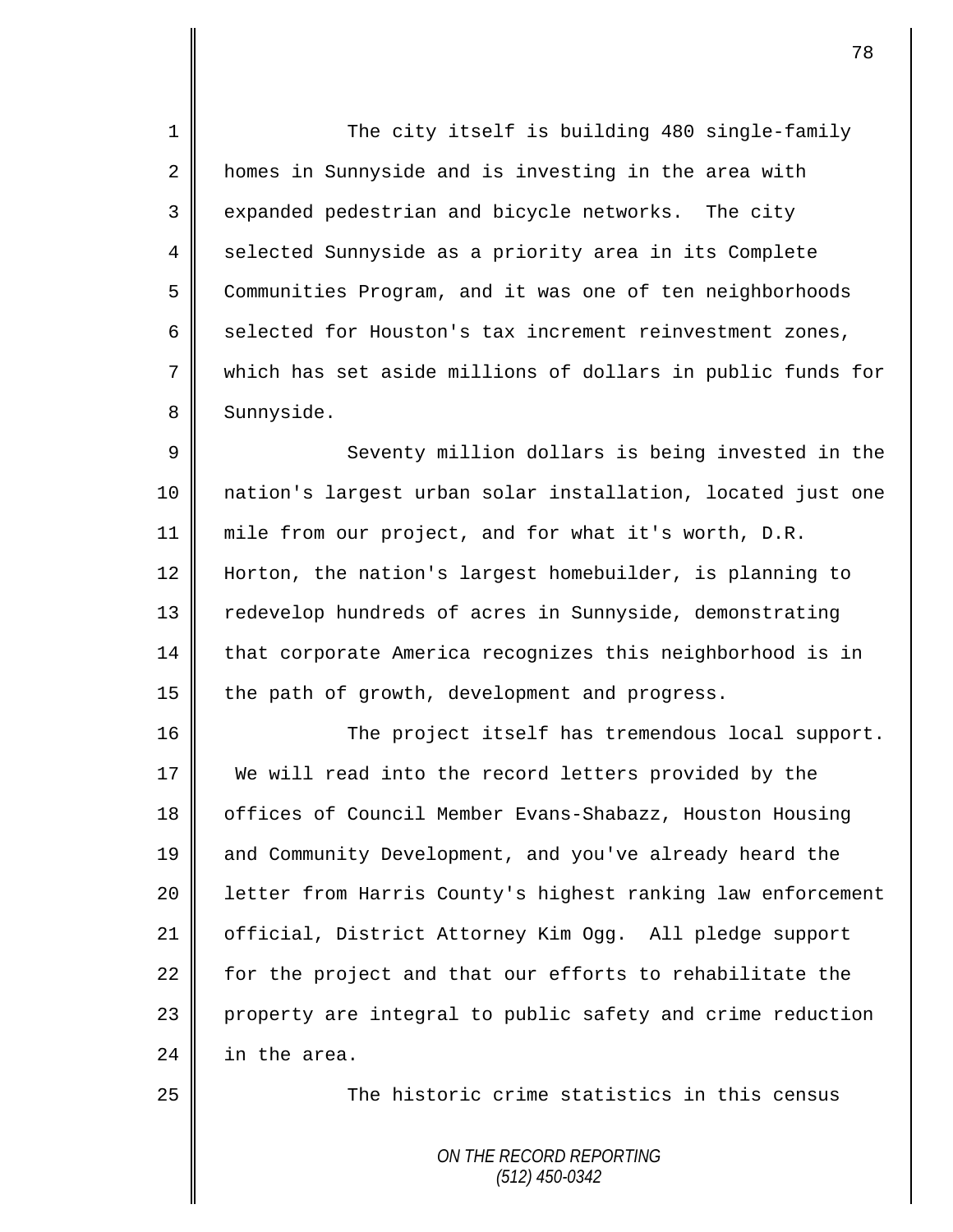1 | tract pointed in the right direction. According to Houston 2 PD beat data, violent crime has reduced 30 percent in the 3 || last five years. With our comprehensive renovation and 4 security plan and all the public and private investment in 5  $\parallel$  the area, the crime score will continue to fall, and we 6 | fully expect it will comply with TDHCA's guidelines prior 7 | to placement in service.

8 While the crime score parameter may exist to de-9 | incentivize building affordable housing in high crime 10 || areas, this building and its residents already exist, and 11 more than half of these units are already in TDHCA's 12 portfolio.

13 || A vote to approve the project is consistent with 14 public safety and public investment and development goals. 15 We're asking for your help today to make a transformative  $16$  change in this community for the hundreds of families 17 | living at Sunset Gardens.

18 || Thank you very much for your time. 19 MR. VASQUEZ: Thank you, Mr. Levy. 20 Who do we have up next?

21 || MS. FONTENOT: Good afternoon. My name is  $22$  Terren Fontenot. I am the property manager.

23 || I just wanted to be really brief and just state 24 that I myself grew up in subsidized housing. I just 25 | remember going to school and wanting the resources that my

> *ON THE RECORD REPORTING (512) 450-0342*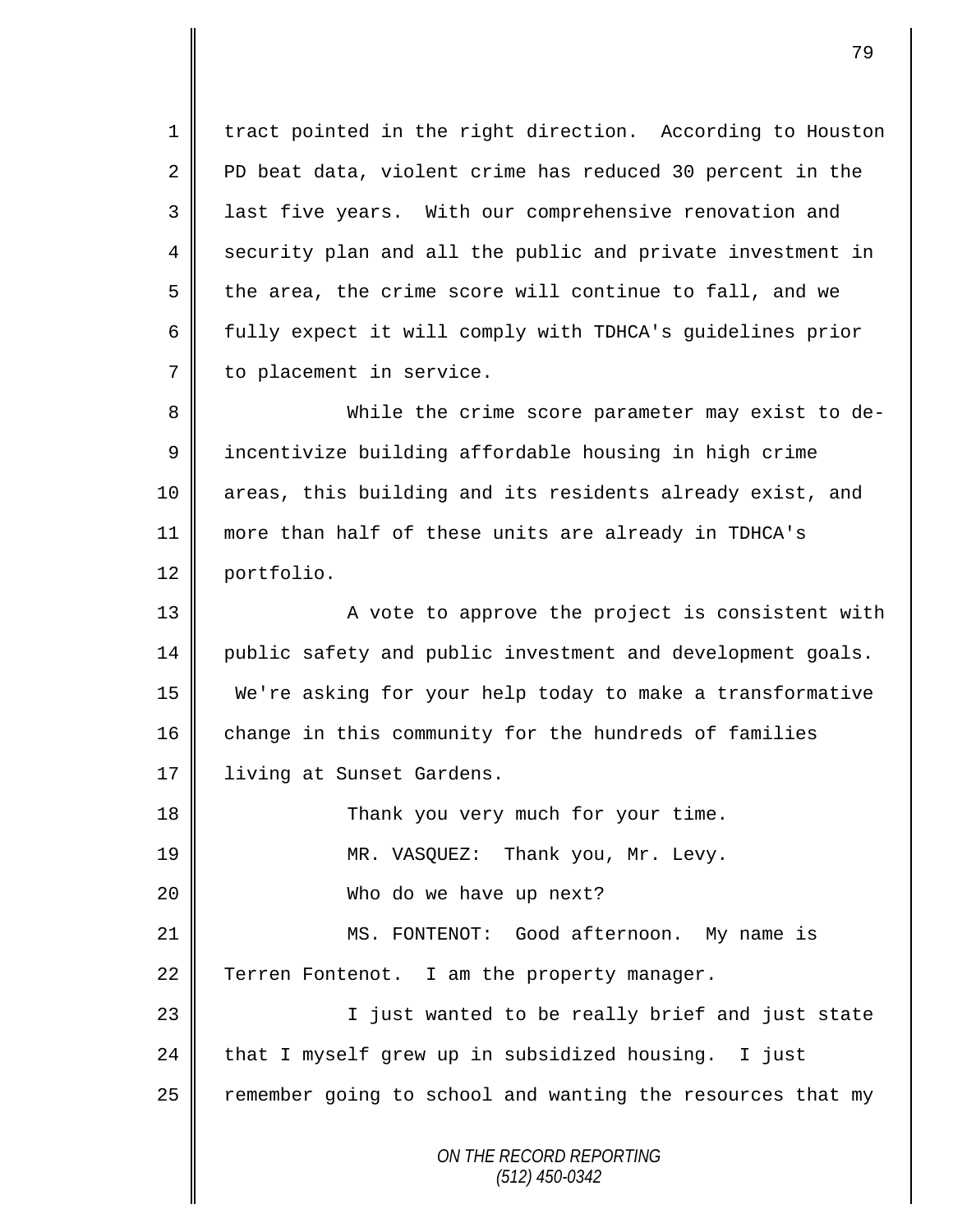1 peers had and not being able to get those.

Ш

| 2              | Being in property management, specifically with            |
|----------------|------------------------------------------------------------|
| 3              | this property, I hold it dear to my heart because I can    |
| 4              | relate. I do have a close relationship with the Houston    |
| 5              | Police Department. Anything that I need, they're there.    |
| 6              | In fact, this summer they're actually having a             |
| $\overline{7}$ | program for our children. They'll be there once a week,    |
| 8              | there will be art projects, it will be an educational      |
| 9              | series, and also they're going to do some sporting events, |
| 10             | and this is from June to August.                           |
| 11             | We do have security to make sure that all of our           |
| 12             | tenants are feeling secure and also that they can sleep at |
| 13             | night. I am tightening up and I have tightened up on our   |
| 14             | application process; I do not allow any felons in our      |
| 15             | facilities, and also, we do offer meals for the kids.      |
| 16             | So this is coming from my heart; I would love to           |
| 17             | give back to my tenants. They deserve better. In the area  |
| 18             | they're developing and I just want my property as well to  |
| 19             | be intact with what's going on around us.                  |
| 20             | So that's what I have to say for Sunset Gardens.           |
| 21             | Thank you.                                                 |
| 22             | MR. VASQUEZ: Thank you, Ms. Fontenot.                      |
| 23             | Appreciate your input.                                     |
| 24             | MR. CROWDER: Good afternoon. My name is James              |
| 25             | Crowder. I'm the chief operating officer of the developer. |
|                | ON THE RECORD REPORTING<br>(512) 450-0342                  |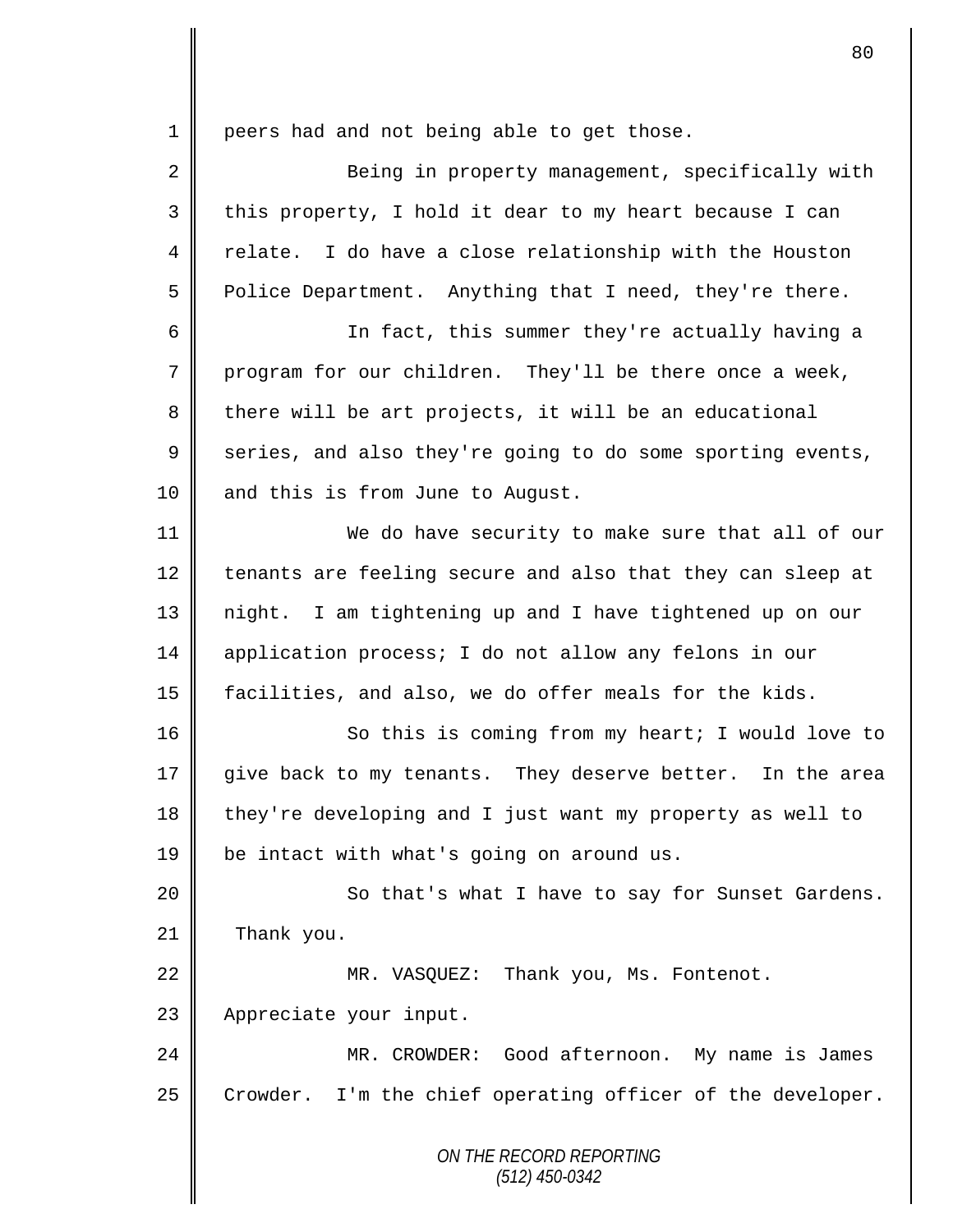1 | I have the opportunity to read into the record a letter 2 that received from Dr. Carolyn Evans-Shabazz in support of  $3$  the project.

4 "Dear Mr. Wilkinson:

5 "I am Dr. Carolyn Evans-Shabazz, the city 6 council member of District D in Houston, where the Sunset 7 Gardens rehabilitation development is located. I have 8 communicated with the Houston Police Department on matters 9 Tegarding crime statistics and crime mitigation within 10 | Sunnyside.

11 "The Houston Police Department analyzes crime 12 data by police districts and police beats which is an 13 || important method to ensure we can address crime 14 appropriately in individual areas throughout the City of 15 Houston.

16 "For the Sunnyside neighborhood we analyze 17 police beat 14H-20 to best understand crime that could 18 affect the Sunset Gardens development site. Moreover, the 19 Houston Police Department, City Council and the City of 20 Houston are committed to mitigating crime in the entire 21 Sunnyside area. Sunnyside is also one of the City of 22 | Houston's ten selected priority neighborhoods as one of 23 | Houston's Complete Communities.

24 **||** The Houston Police Department is actively  $25$  involved in a variety of focused crime-stopping efforts.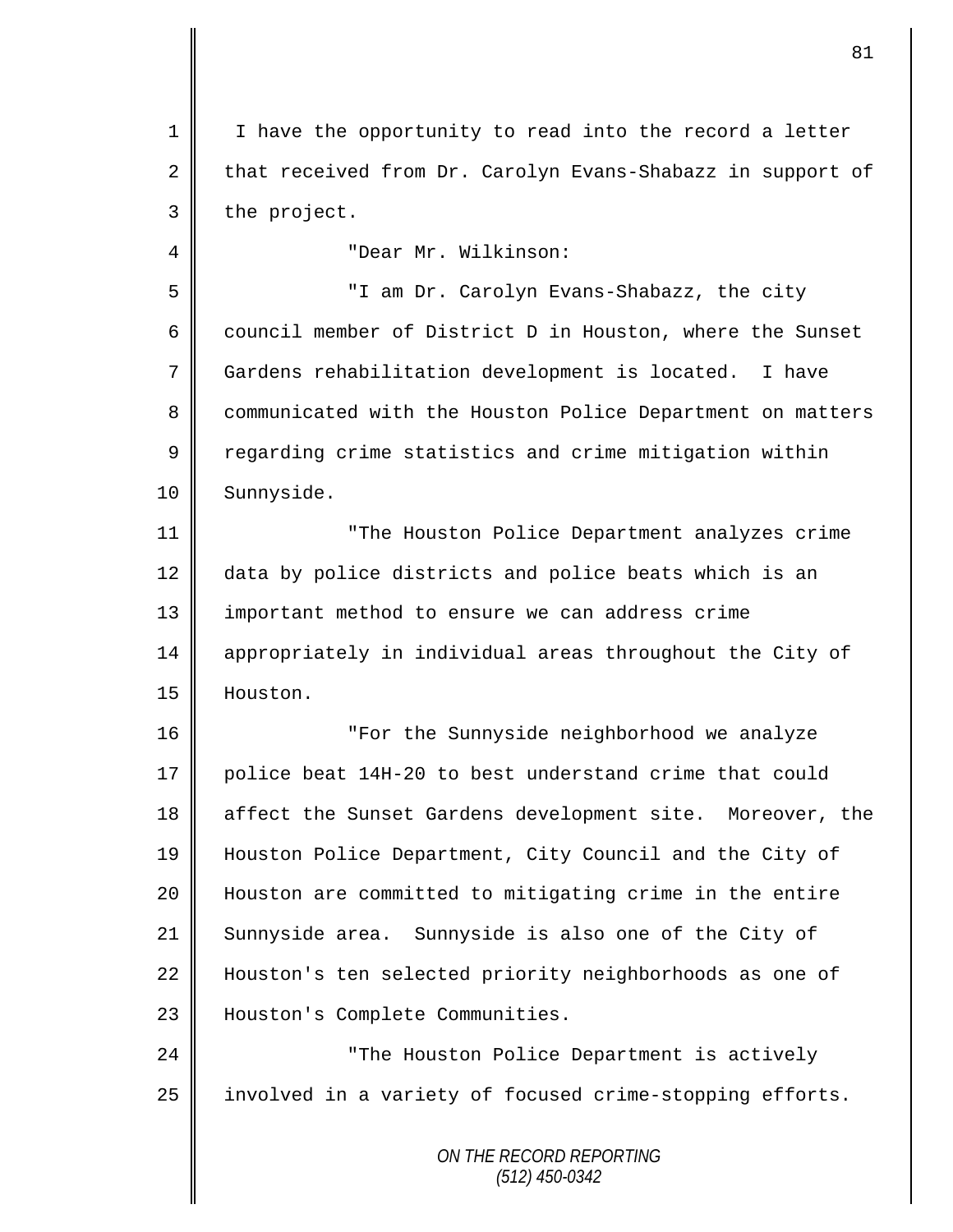1 Specifically, our specialized teams are working to address  $2 \parallel$  the types of crimes most problematic in the community. The 3 || Houston Police Department also has crime suppression teams 4 || active in the community to address the violent crimes. 5 This approach allows the department to use their best 6  $\parallel$  efforts and resources on the issues closest to home. This 7 has proven to lead to better policing that serves the 8 | community more effectively.

9 "We have also simply increased the police 10 presence in the community and created more intimate 11 | relationships with community members like ourselves and 12 business owners to ensure the community knows we are 13 | partners.

14 || "With an approach that has increasing quality 15 and quantity, we wholly expect the crime rate to trend 16 downwards. The efforts that have been engaged in will 17 | continue as our commitment to a safer, more secure 18 | community is ongoing.

19 "Respectfully, Dr. Carolyn Evans-Shabazz." 20 In addition, I have had the pleasure to do close 21 to 2,100 units here in the state of Texas through my career 22 in affordable housing. As this is an existing project with 23 existing families, the rehabilitation and the increased 24 security cameras and security patrol will mitigate the  $25$   $\parallel$  crime at our property and in the neighboring community.

> *ON THE RECORD REPORTING (512) 450-0342*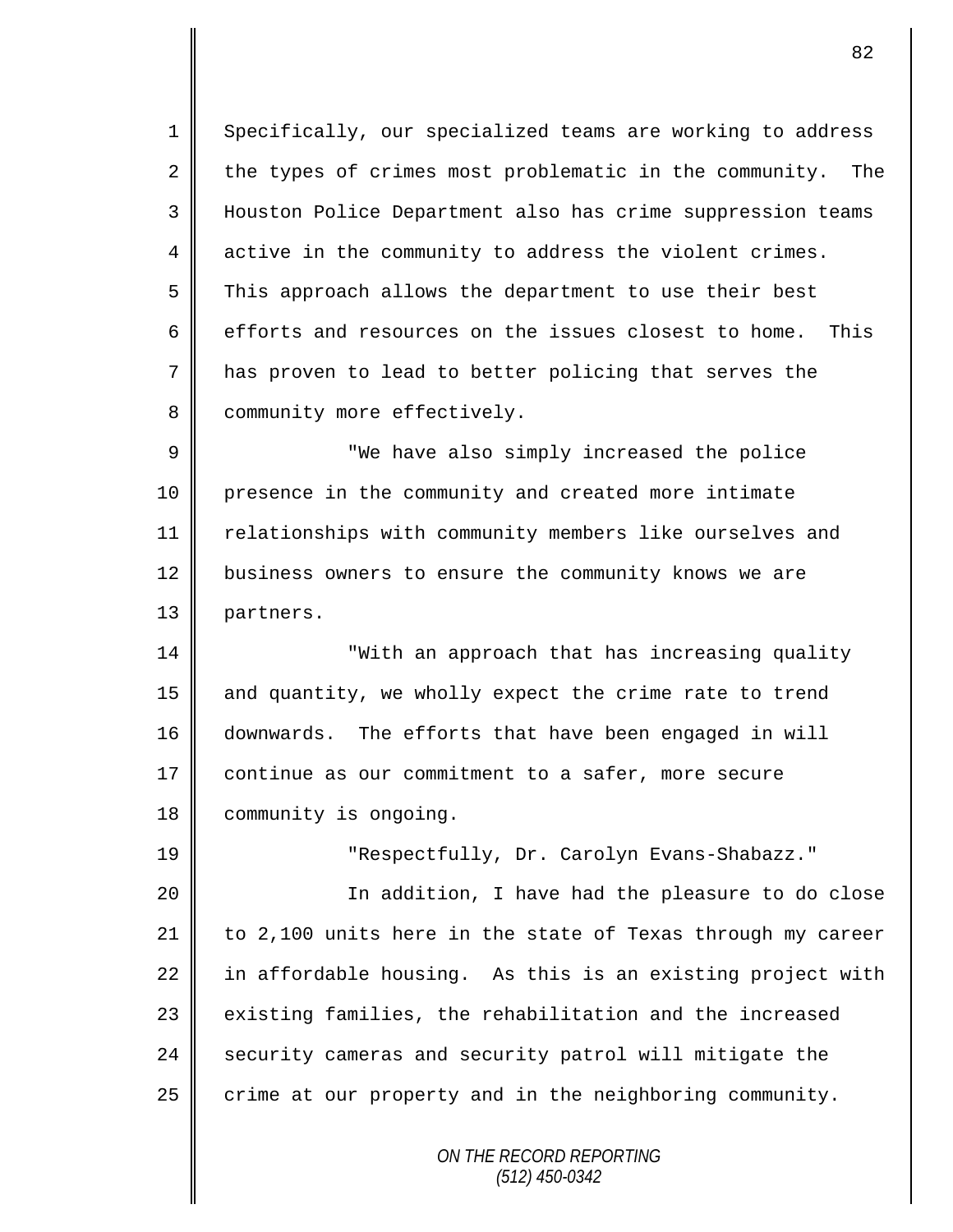*ON THE RECORD REPORTING (512) 450-0342* 1 | I've seen that successful in other projects around the 2 | country and in Texas. With the partnership with the city 3 || and the police department, we can actively mitigate crime  $4 \parallel$  at our project and in the neighboring areas. 5 || Thank you for your time today. 6 MR. VASQUEZ: Thanks, James. 7 MR. DZIDO: Good morning. My name is Marcin 8 Dzido, and I work for the developer and I'd like to read a 9 **l** letter from --10 MR. MARCHANT: Mr. Chairman, they keep saying 11 | they work for the developer. I don't know who that is. 12 || MR. VASQUEZ: Could you tell us who the 13 developer's name officially is? I know it's in here 14 somewhere. 15 MR. DZIDO: Yes. It's the Sunset Gardens 16 Preservation, LP. 17 MR. MARCHANT: But who owns Sunset? 18 MR. DZIDO: Mr. Jacob Levy is the owner, or the 19 | proposed owner. 20 **||** MR. MARCHANT: Thank you. 21 MR. DZIDO: Yes. I would like to read the 22 | letter from the director of HCD into the record. 23 "Dear TDHCA Governing Board: 24 **Definition** Tom behalf of the Sunset Gardens Preservation, 25 | formerly known as King's Row and Scott Plaza, please accept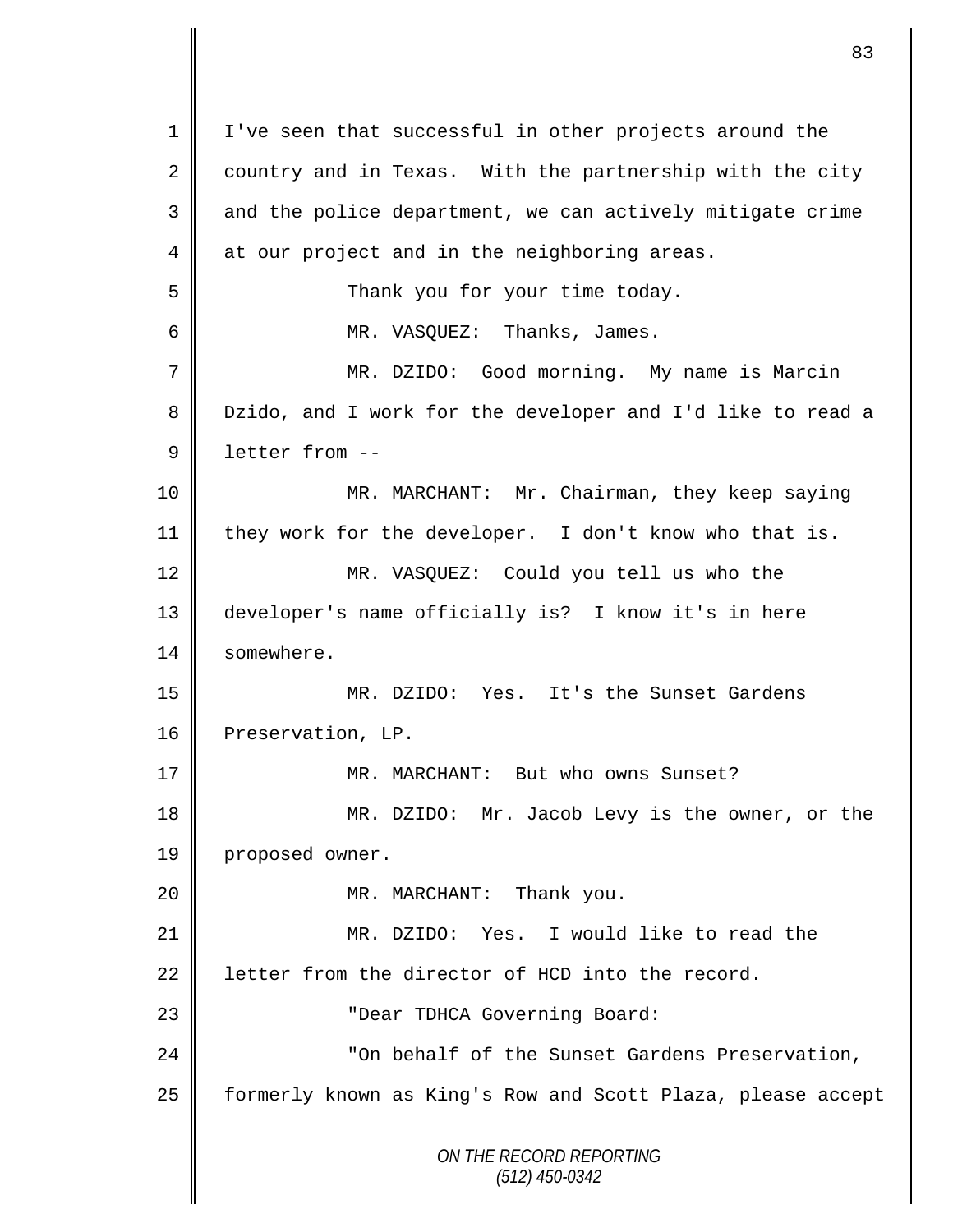1 | this letter as confirmation of support of their request to 2 Tehabilitate the properties at 4141 Barberry Drive and 9703 3 | Scott Street in Houston, Texas.

4 || "As director of the City of Houston Housing and 5 Community Development Department, I recognize the critical 6 importance of ensuring that every citizen has access to  $7 \parallel$  safe and affordable housing in communities where they can 8 thrive. Unfortunately, the rising costs of rent, coupled 9 We with severe lack of attainable housing for extremely low 10 || income households in Houston, has left many residents 11 concerned about where they will live and the quality of 12 their home.

 "Sunset Gardens preservation is located within boundaries of Sunnyside Complete Community. Complete Communities are part of a citywide initiative to improve 16 the overall neighborhood quality, reduce poverty 17 | concentration, and preserve affordable housing in Houston. 18 Other efforts in this neighborhood include homebuyer down payment assistance and financing single family home **construction.** 

21 **||** This Houston continues to grow, the demand for 22 attainable housing will increase. HCD believes 23 | redevelopment of existing multifamily facilities with 24 diligent property management is an effective strategy for 25 neighborhood revitalization. Ensuring these homes are

> *ON THE RECORD REPORTING (512) 450-0342*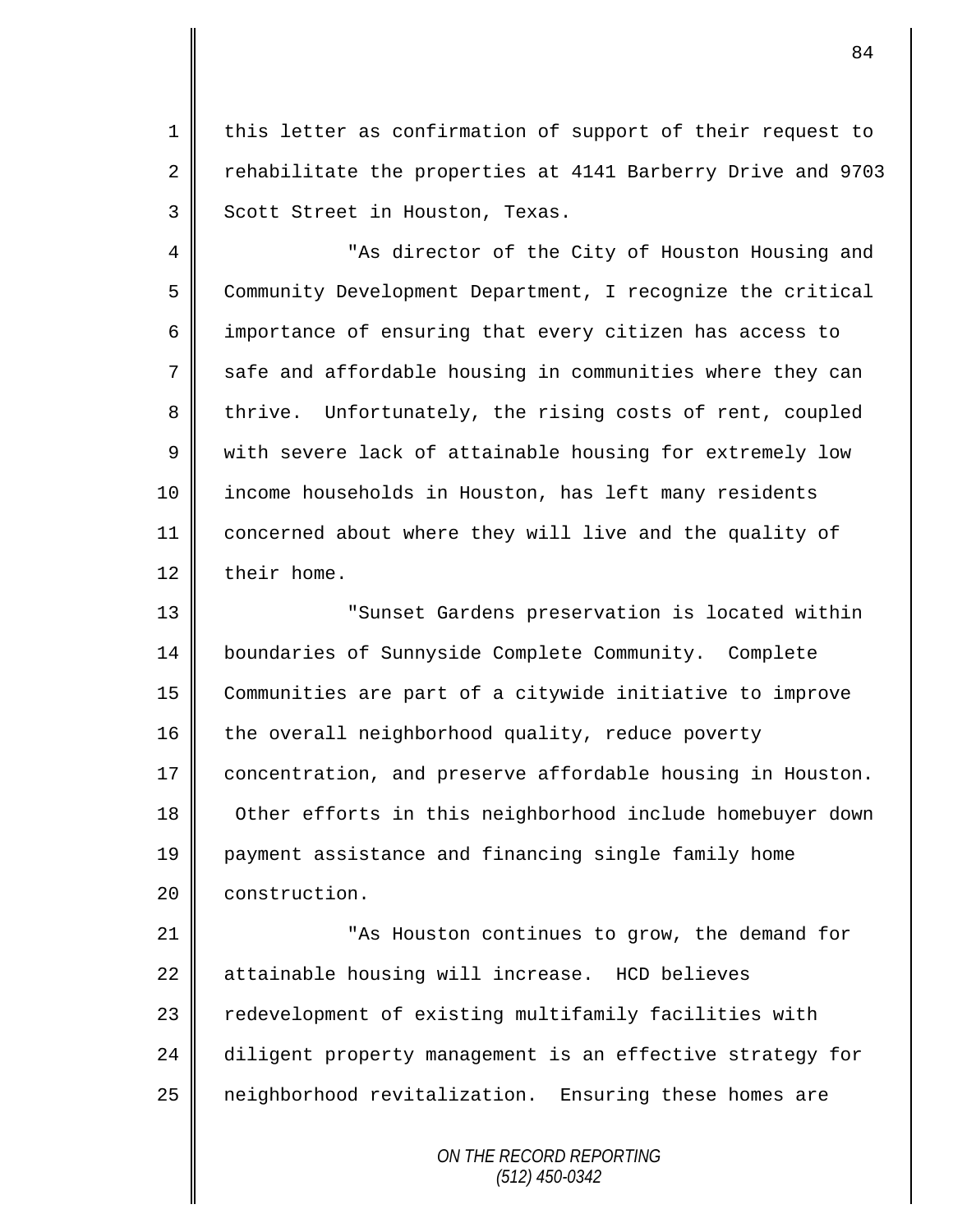*ON THE RECORD REPORTING* 1 affordable and safe will assure more Houston families have  $2 \parallel$  a place they can proudly call home. 3 "Your favorable consideration is greatly 4 | appreciated. 5 "Respectfully, Keith W. Bynum, Director of 6 Housing and Community Development Department, City of 7 Houston." 8 **B** Thank you. 9 MR. BURKLEY: Good morning, everyone. Hi. I'm 10 | David Burkley. I'm the associate director of Rainbow 11 Housing, and I'm also a homeowner in Sunnyside and a pastor 12 in the community. 13 || Rainbow Housing, we're a national nonprofit that 14 provides supportive services to families in affordable 15 housing communities across the country. We currently 16 operate in 19 different states and have 160 communities 17 that we work with, many of which are in the State of Texas 18 || and are a part of TDHCA's portfolio. 19 For the last 20 years, Rainbow Housing has 20 provided tenant-based services to families with a specific 21 | focus on community stabilization with the advancement of 22 Socioeconomic opportunities for the families and  $23$   $\parallel$  individuals who live in these communities. 24 We understand that change comes with challenges. 25 | Right? We understand that whenever there's development,

*(512) 450-0342*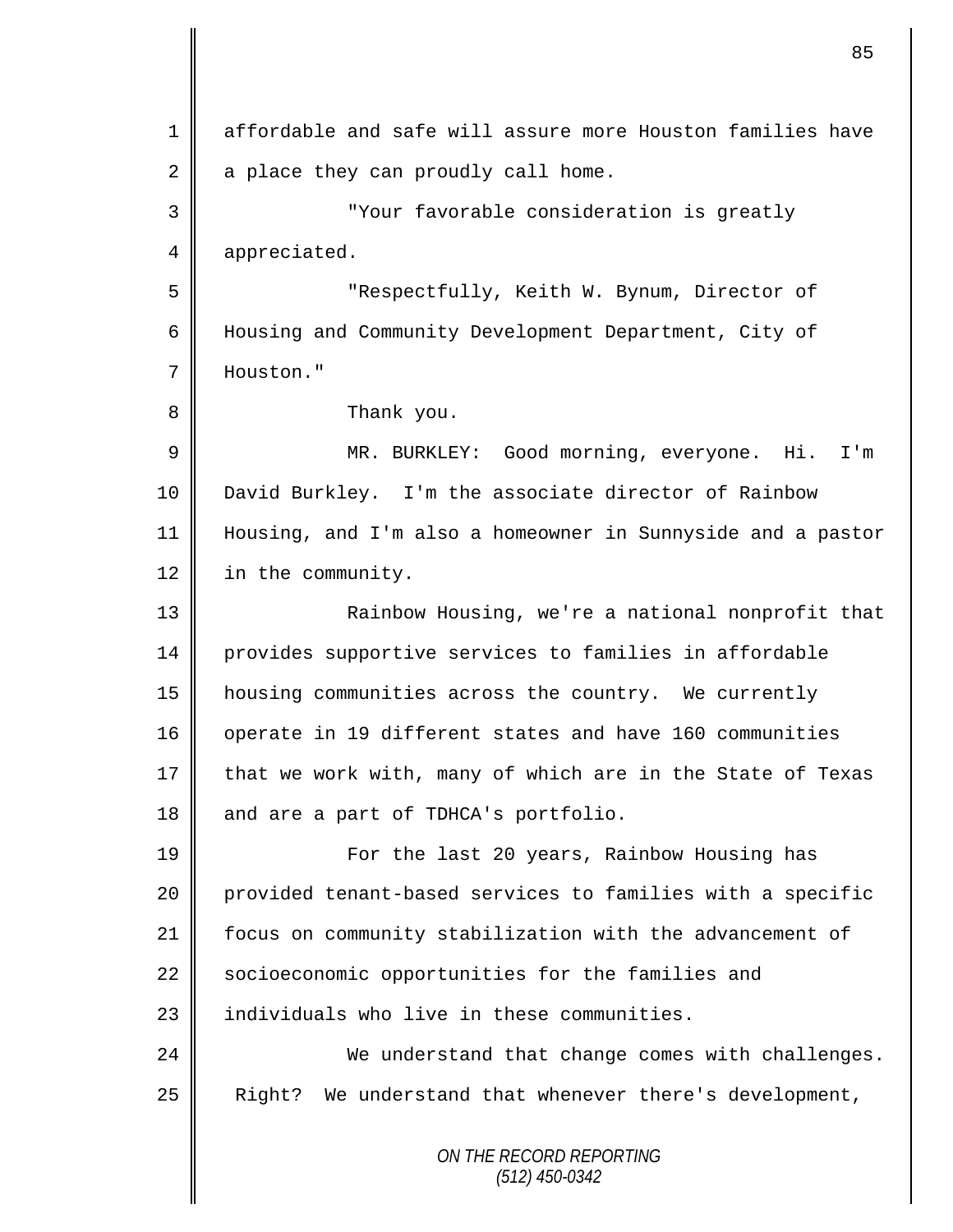1 whenever there's things that are progressing that there's  $2 \parallel$  going to be some hurdles that you have to come over, and 3 crime is one of those.

4 || In communities that we serve that are also part  $5 \parallel$  of TDHCA's portfolio, we've been able to make this change. 6 One example is Haverstock Hill, which is a community that  $7 \parallel$  was ready to be written off by the city, but with the 8 partnership of Rainbow Housing, local law enforcement and  $9 \parallel$  even the DA's Office, we were able to have 67 percent in 10 crime reduction in the very first year, providing 11 meaningful programs and services, and this is not just 12 Trandom after-school programs but these are economic 13 || opportunities, GED programs, scholarships, workforce 14 programs that will help families change the financial 15 narratives of their lives

16 | And we know, and the FBI has proven, that crime 17 and poverty go together, and where we can give economic 18 hope to the families who live there, we believe and we've  $19 \parallel$  seen that we can reduce the poverty outcomes in this 20 community if we're given the opportunity, and I hope that 21 | you quys give us that chance.

22 | You all know Sunnyside is one of the oldest 23 | African American communities in the City of Houston, 24 established in 1912. My family moved there in the 1940s. I 25 still own a home there. There's a Starbuck's down the

> *ON THE RECORD REPORTING (512) 450-0342*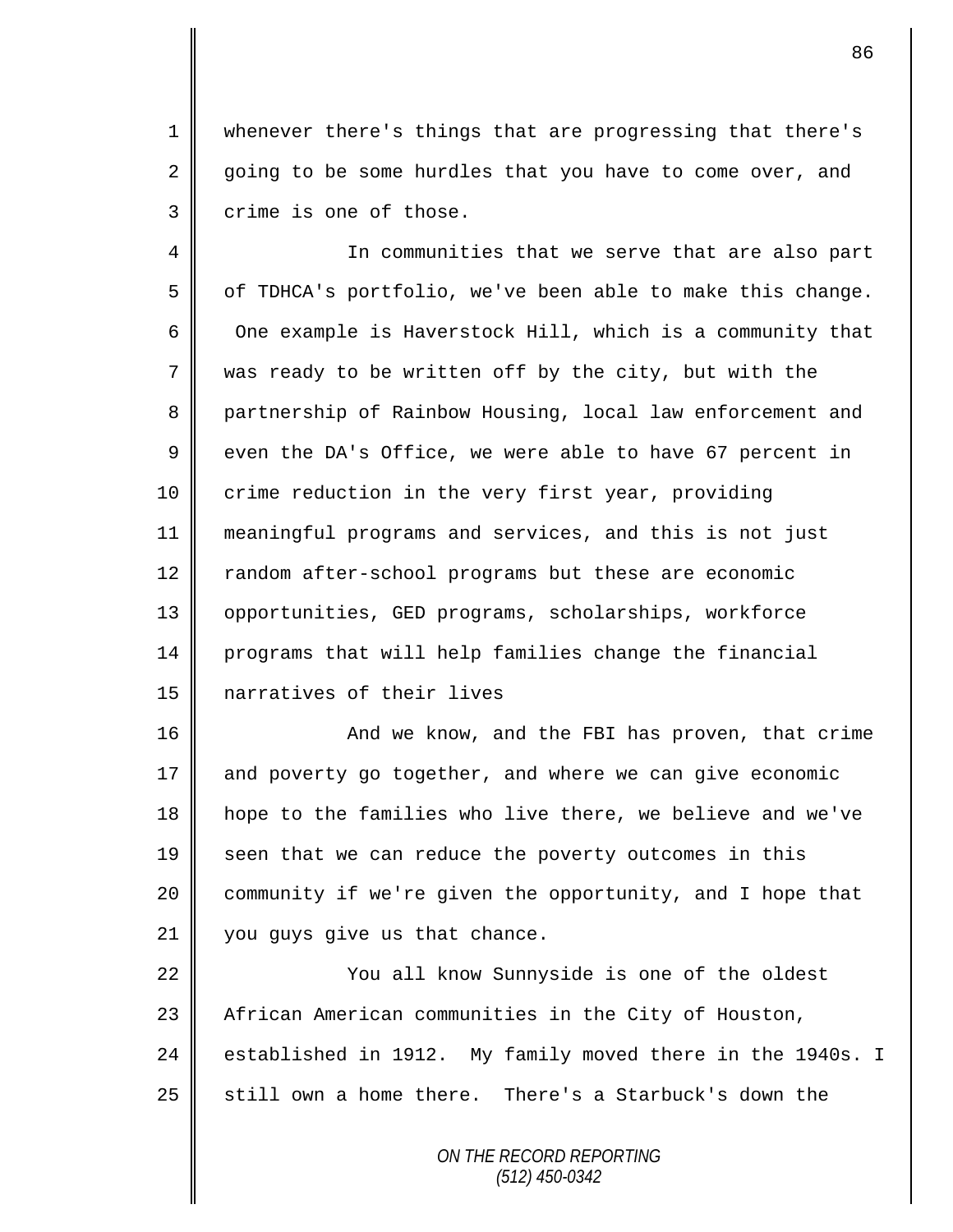*ON THE RECORD REPORTING (512) 450-0342*  $1 \parallel$  street, there's a stadium around the corner for rugby. 2 There's Houston Community College that's really around the  $3 \parallel$  corner, there's a new gated community that's being built. 4 Sunnyside is changing, but this project and this 5 development ensures that the people who have called 6 Sunnyside home for generations can be a part of that  $7$  progress and can be a part of that change. 8 So on behalf of those individuals, I ask that  $9 \parallel$  you guys support this project so that we can move this 10 community forward and really begin to lift some lives in 11 Sunnyside. Thank you. 12 | MR. VASQUEZ: Thank you, Mr. Burkley. 13 || I have a question that I assume Ms. Fontenot 14 would probably be the best one to answer. Do we have any 15  $\parallel$  statistics on the number of HPD calls, police calls at this 16 site and trends? Whoever can answer. 17 MS. FONTENOT: I don't have a specific 18 percentage. 19 MR. VASQUEZ: I mean just the number of calls. 20 || In the last year were there 365 calls to HPD or were there  $21$  36? 22 | MS. FONTENOT: So I've been with the property 23 | since August of last year, and I've had to call HPD about 24 six times, six or seven times. 25 | MR. VASQUEZ: But do you have any statistics on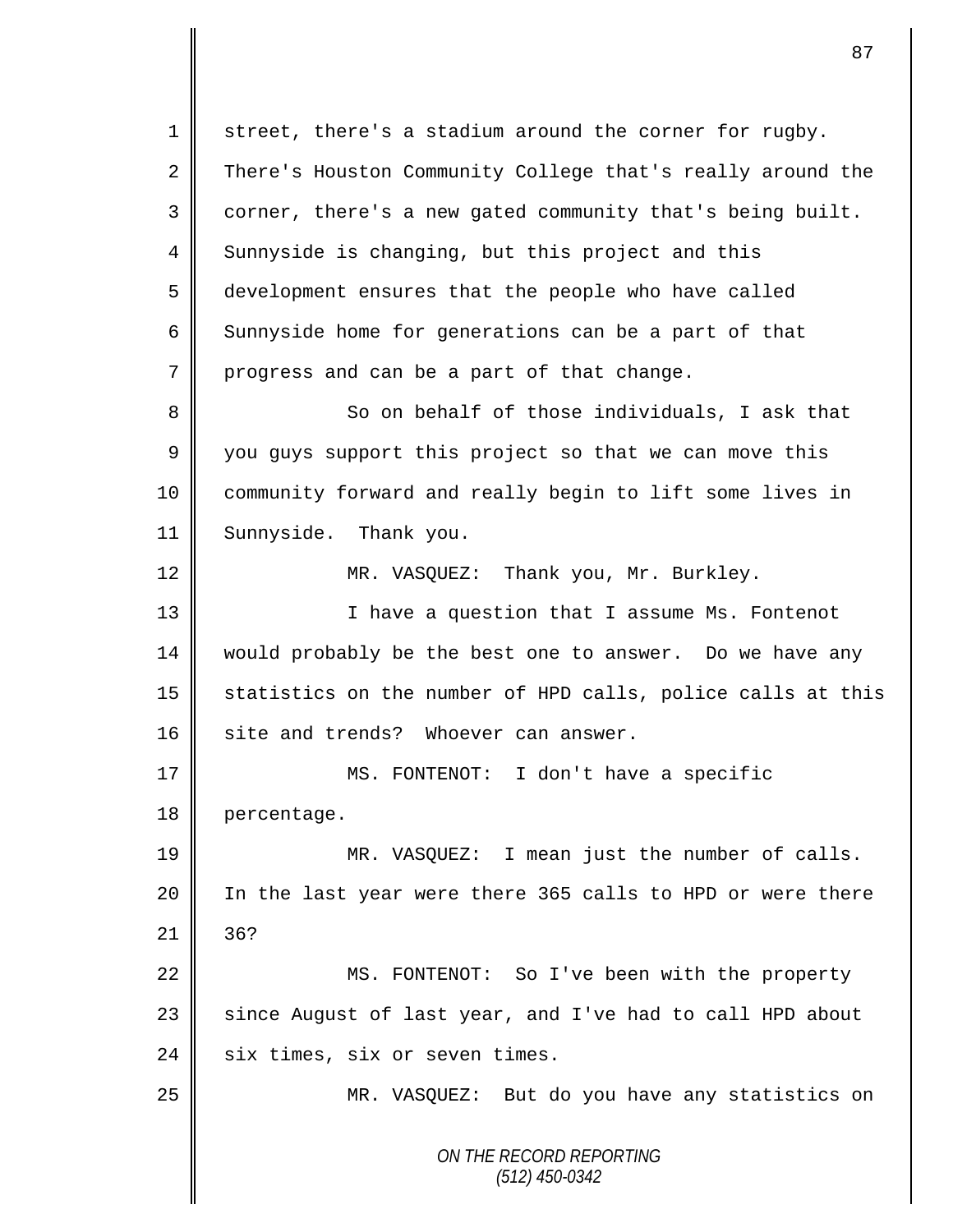*ON THE RECORD REPORTING (512) 450-0342* 1 your tenants, on how often are they calling? 2 || MR. FONTENOT: I don't have any statistics for 3 you for that one, for the tenants calling. 4 MR. VASQUEZ: Okay. All right. I was just  $5$  | trying to get a sense of where that stood. 6 MS. FONTENOT: Okay. 7 | MR. VASOUEZ: Mr. Marchant. 8 MR. MARCHANT: Maybe the staff can answer these 9 guestions. How many units is this exactly? There's a lot 10 | of information on this computer. I've just been trying to 11 sift through it to see if I can find that one kernel of 12 corn that mattered to me. 13 MS. MORALES: There are in total 330. 14 MR. MARCHANT: And they're currently occupied? 15 MS. MORALES: It's currently occupied. It's 16 basically two existing properties adjacent to one another 17 that are going to be merged together under this development 18 plan, so there's, I think, 180 units over at King's Row and 19 then 149 over at Scott Plaza. 20 | MR. MARCHANT: And what's the occupancy level? 21 | MR. VASQUEZ: Ballpark. 22 MS. FONTENOT: So the occupancy together for the  $23$  | 330 units, we're at 90 percent. 24 MR. MARCHANT: Okay. Thank you. 25 | So this is 4 percent money or 9 percent money?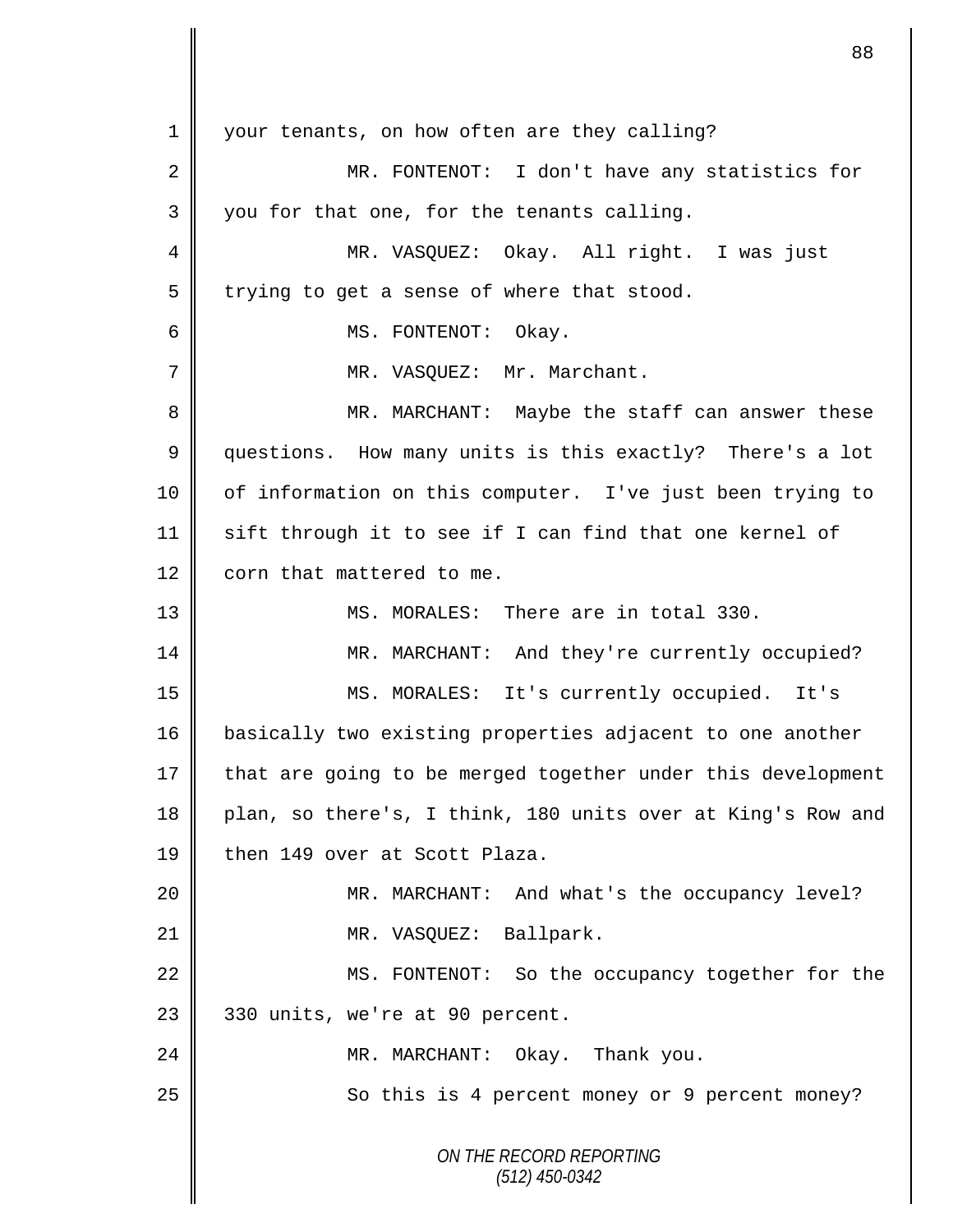*ON THE RECORD REPORTING (512) 450-0342* 1 || MS. MORALES: Four percent money. 2 || MR. MARCHANT: Are we creating any new units out 3 | of this application? 4 || MS. MORALES: No new units that are not already 5 | affordable, probably with the exception of the Scott Plaza 6 property, so that one has 149 units and the HAP contract 7 covers all but 44. We haven't done underwriting or 8 anything on this application, so I don't know the extent to 9 which those 44 -- 10 || MR. MARCHANT: Thirty-nine deficiencies in the 11 | application. 12 | MR. VASQUEZ: That's a different question. 13 MR. MARCHANT: Okay. So this 4 percent money is  $14$  going to rehab. Is the rehab such that all the units will 15 be emptied? So they're going to rehab them while they're 16 living in them? 17 SPEAKER FROM AUDIENCE: They will be in place. 18 || MR. MARCHANT: Okay. Thank you. 19 || MR. VASQUEZ: Mr. Batch, please. 20 MR. BATCH: So if I may, I'm just trying to wrap 21 my head around exactly what we're dealing with. So this is 22  $\parallel$  a project, a facility that already exists that they're 23  $\parallel$  trying to rehab -- I mean, I'm kind of confused, actually, 24 as to why  $-$  so the violent crime, is that the only reason 25  $\parallel$  that staff made the recommendation that it did?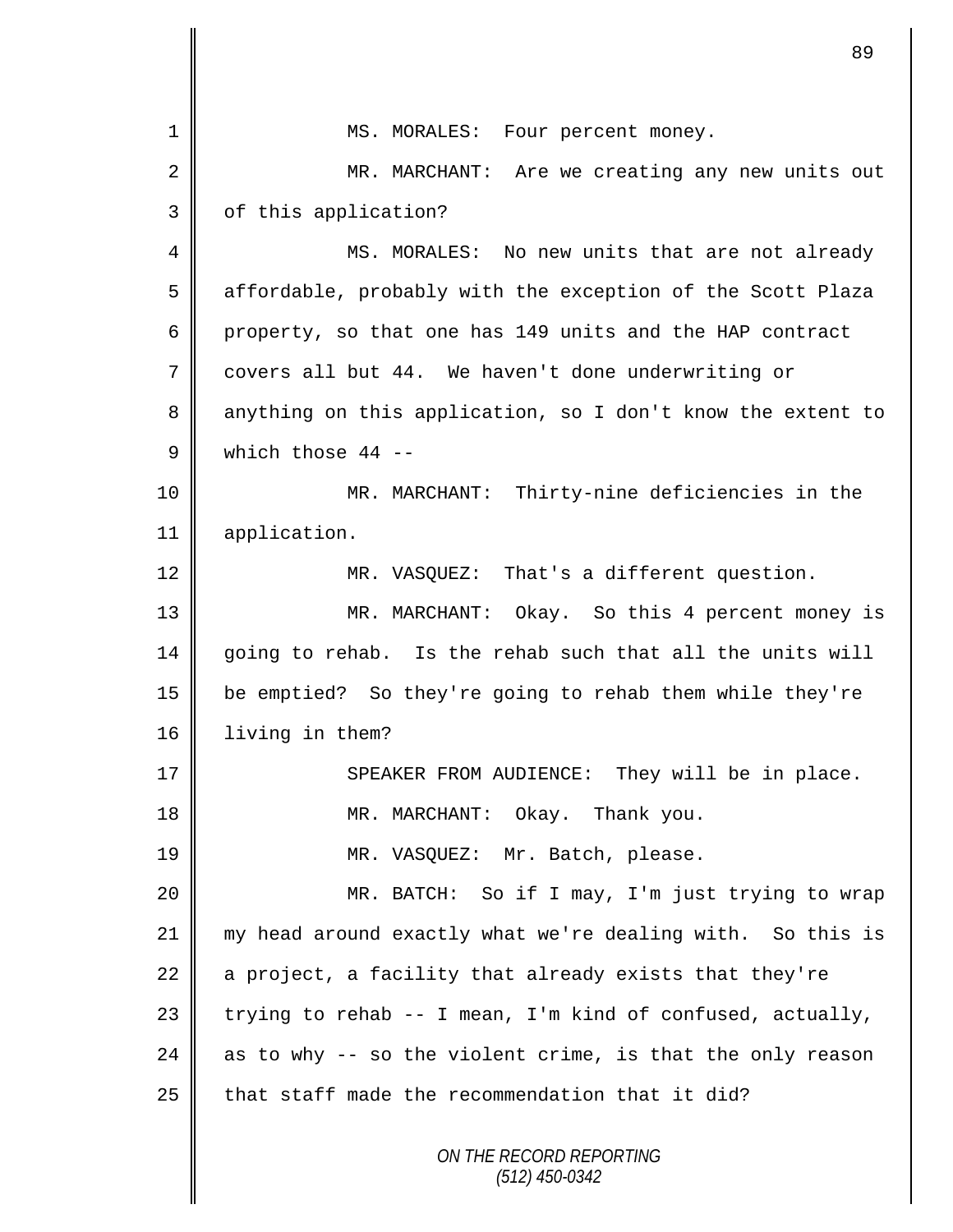| 1  | MS. MORALES: Yes.                                           |
|----|-------------------------------------------------------------|
| 2  | MR. BATCH: But it sounds like the argument is               |
| 3  | also about the residents and their safety?                  |
| 4  | MS. MORALES: Correct.                                       |
| 5  | MR. BATCH: So then I guess my question would be             |
| 6  | if part of the rehab is putting in place cameras,           |
| 7  | additional security measures, I mean, would that not also   |
| 8  | kind of be addressing staff's concern about the well-being  |
| 9  | and the safety of the residents?                            |
| 10 | MS. MORALES: So I guess the question needs to               |
| 11 | be asked whether we're concerned with the actual property   |
| 12 | itself and the safety of the residents itself, or are we    |
| 13 | talking about the neighborhood.                             |
| 14 | So the Part 1 violent crime rate doesn't focus              |
| 15 | on what are the instances of violent crime at this          |
| 16 | particular property and what are you going to do to change  |
| 17 | that. It's sort of the neighborhood as a whole, what's      |
| 18 | going on around this property.                              |
| 19 | So to the extent that cameras are going to be               |
| 20 | put in, there's a lot of talk of supportive services, and I |
| 21 | guess to that point, supportive services are a requirement  |
| 22 | of the Tax Credit Program anyway, and the King's Row        |
| 23 | property having a LURA currently on the property is         |
| 24 | required to do those services, so those are things that     |
| 25 | should be happening regardless of what happens today.       |
|    | ON THE RECORD REPORTING                                     |

 $\mathbf l$ II

 $\mathsf{I}$ 

*(512) 450-0342*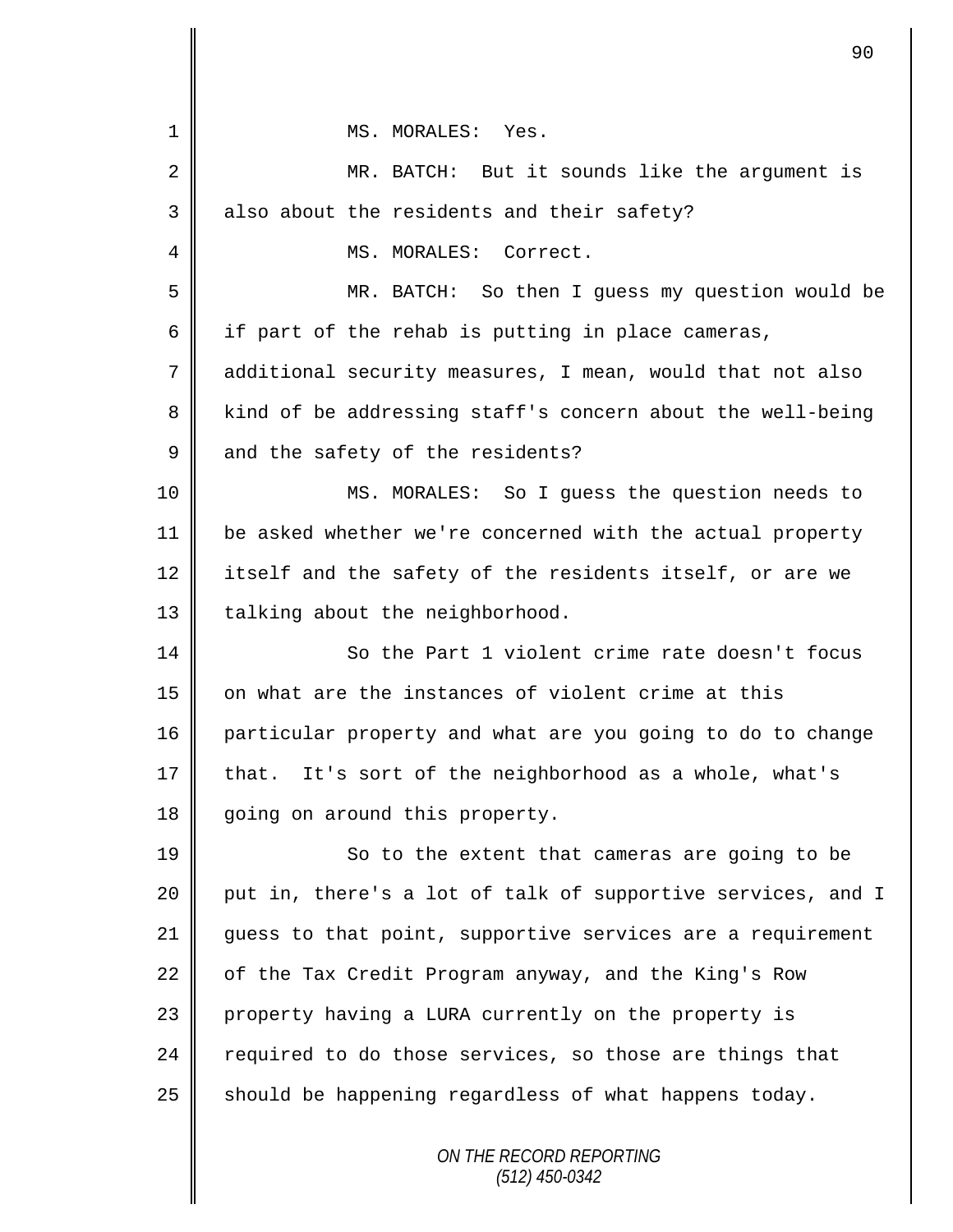| $\mathbf 1$ | MR. VASQUEZ: And probably to answer the                     |
|-------------|-------------------------------------------------------------|
| 2           | question I think you're asking, it's in our rules -- our    |
| 3           | rules or HUD rules that the crime rate has to be less than  |
| 4           | 18 per 1,000.                                               |
| 5           | MR. WILKINSON: It's our rules, sir.                         |
| 6           | MR. VASQUEZ: So it's our rules.                             |
| 7           | MR. WILKINSON: It's something that could be                 |
| 8           | adjusted by the Board.                                      |
| 9           | MR. VASQUEZ: So the staff, if it's over that,               |
| 10          | it needs to start going through an appeal process. They     |
| 11          | can't just -- Teresa can't just say 30, that's fine, go     |
| 12          | ahead, and it has to come to the executive director next.   |
| 13          | MS. MORALES: What I have seen, because I've                 |
| 14          | looked at a number of these over the years, is that         |
| 15          | Neighborhood Scout is the benchmark, it's the trigger, but  |
| 16          | then if that's over 18, I've seen a number of applications  |
| 17          | where the applicant would provide the actual police beat    |
| 18          | data, and again, it kind of goes to what is actually        |
| 19          | happening to the extent that Neighborhood Scout is          |
| 20          | outdated, whatever.                                         |
| 21          | And there have been plenty of situations where              |
| 22          | that police beat data comes back at a threshold below 18,   |
| 23          | and so in those situations, because that mitigation is      |
| 24          | considered sufficient, those eligibility issues do not come |
| 25          | before the Board, but because actual police beat data       |
|             | ON THE RECORD REPORTING<br>$(512)$ 450-0342                 |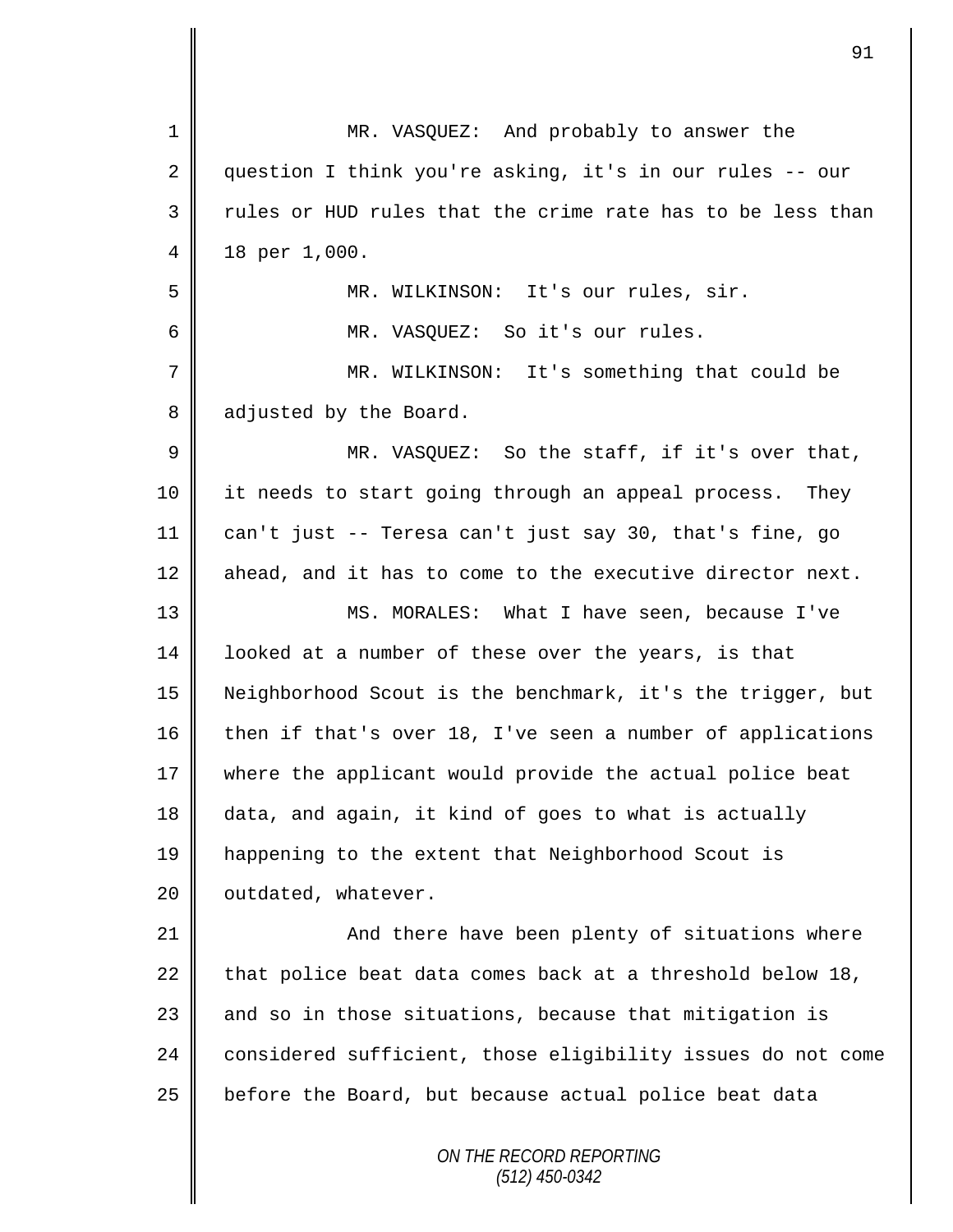*ON THE RECORD REPORTING (512) 450-0342* 1 yields a threshold that's below 18, staff is comfortable 2 || with the mitigation provided and the application moves 3 forward. 4 || In instances where the 18 is triggered and then 5 || you provide the police beat data and that's still over 6  $\parallel$  18 -- in this case it's 30 -- then it requires 7 consideration before the Board. 8 || MS. FARIAS: Mr. Chairman. 9 || MR. VASQUEZ: Ms. Farias, if we can let Mr. 10 | Batch continue. 11 MR. BATCH: I'll be brief. So I don't know; it  $12$  kind of seems -- I understand the fact with this crime data 13 || with the violent crime rate, I don't think anybody would be 14 necessarily comfortable being in that position, but if what 15 we're seeing -- does staff agree that up until the pandemic 16 started occurring there was a downward trend in violence 17  $\parallel$  within  $-$ 18 MR. CROWDER: This first quarter of 2022. 19 because the beat data we're getting it constantly on the 20 project, so for the first quarter of 2022 we're looking at 21 an annual rate of 26, so that would be a substantial drop 22 from the, I think, 35 that was 2021, so we're already  $23$  starting to see the trending heading in the right 24 direction. 25 | As people have highlighted here, there's a lot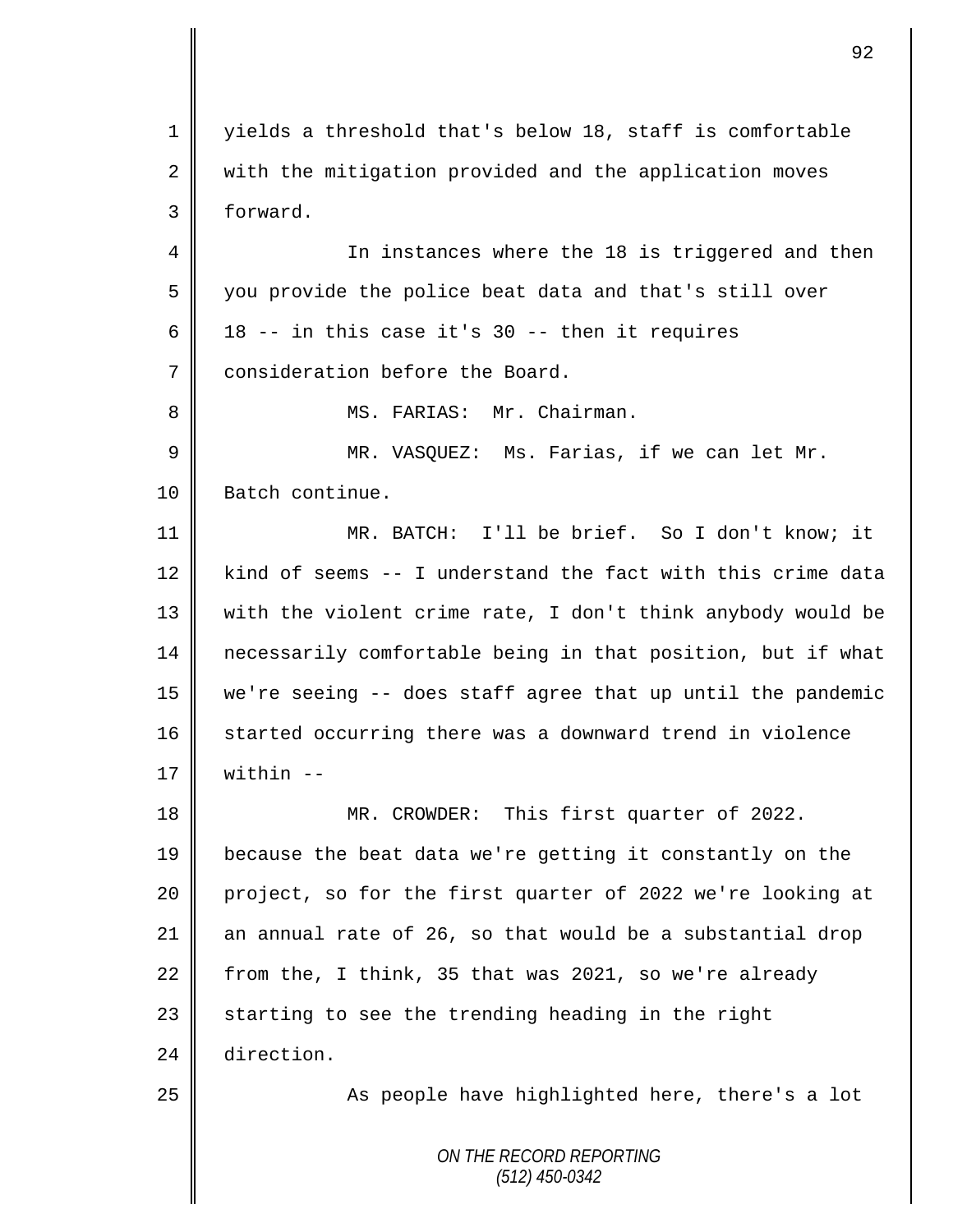1 | of development going on in the area, it has a very large 2 | focus by the Houston Police Department and the local 3 community for crime, so I think we're on that right 4 direction.

5 In addition, I had a project in Florida that was 6  $\parallel$  a really tough site, really bad crime, and the security 7 systems that you can put on the projects don't only protect 8 the site but they also protect the neighborhood around,  $9 \parallel$  because the cameras aren't just looking in, they look out, 10 || and those can be direct-connected to the police department.

11 || And on that project specifically we actually had  $12$  crime diminish so much in the neighborhood that the police 13 department was very grateful for all the camera systems we 14 put in, because they could solve crime by connecting to our 15 system. So that's something that we intend to do here at  $16$  this project as well so that we can be a resource to HPD.

 MR. BATCH: And I think my sympathy is in the 18 fact that, you know, if we're seeing a decrease in crime and if the goal is to improve the lives of the people that  $\parallel$  are living within this community, then you know, I can't  $\parallel$  see why we wouldn't want to be supportive of something that 22 would increase police presence in the area, increase 23 | accountability amongst the residents to protect their **Community.** 

25 || I mean, in a lot of these communities the big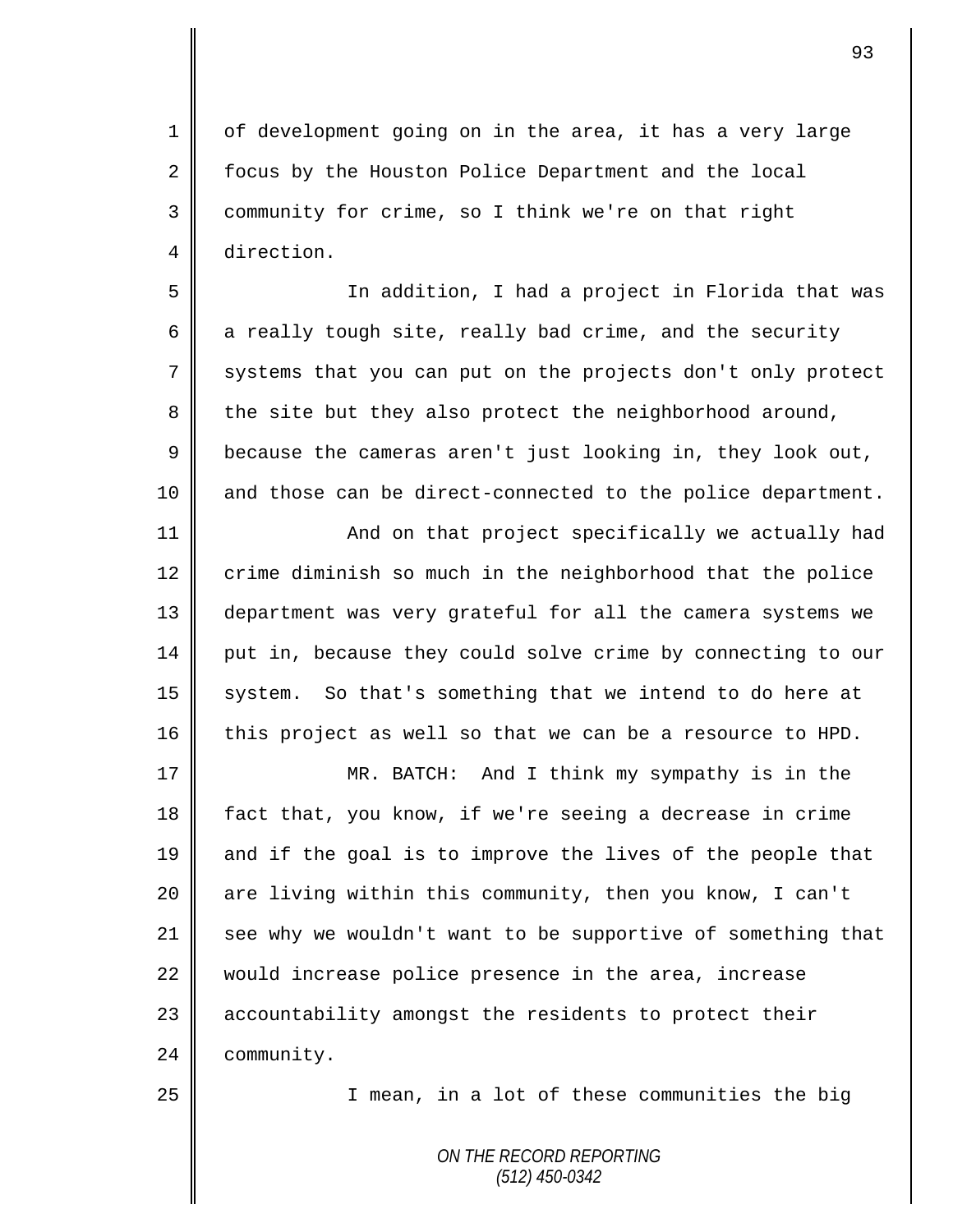1 issue with crime rates is that, you know, nobody wants to 2 talk about the crime taking place and they don't want to 3 | communicate with the police and they don't want to share 4 this information.

5 And so if there is something in place, if 6 there's something that I think can serve as kind of a  $7 \parallel$  carrot, if you will, I think that that is a good thing. 8 You know, I certainly agree that the crime is a big 9 problem, not just for the residents but also for the people 10 || that are going to be building this development, but I 11 personally hope that we would consider or at least continue 12 to talk about supporting this or not supporting it.

13 MR. THOMAS: Mr. Chairman, just to echo what my 14 fellow colleague on the Board is saying, I mean, my concern 15 would be if we don't support something like this and they 16 are trending and making an effort and doing the things, 17 what is the consequence of not supporting it for the people 18 | in this community?

19 || I'm familiar with the community, I grew up in Houston, know of it, and to me it seems like this is  $\parallel$  exactly the type of situation the Board and the State would 22 want to support because the consequence of not supporting  $\parallel$  it could be much more dire than taking a chance here and giving them a chance to continue the trend line that you want them to hopefully achieve.

> *ON THE RECORD REPORTING (512) 450-0342*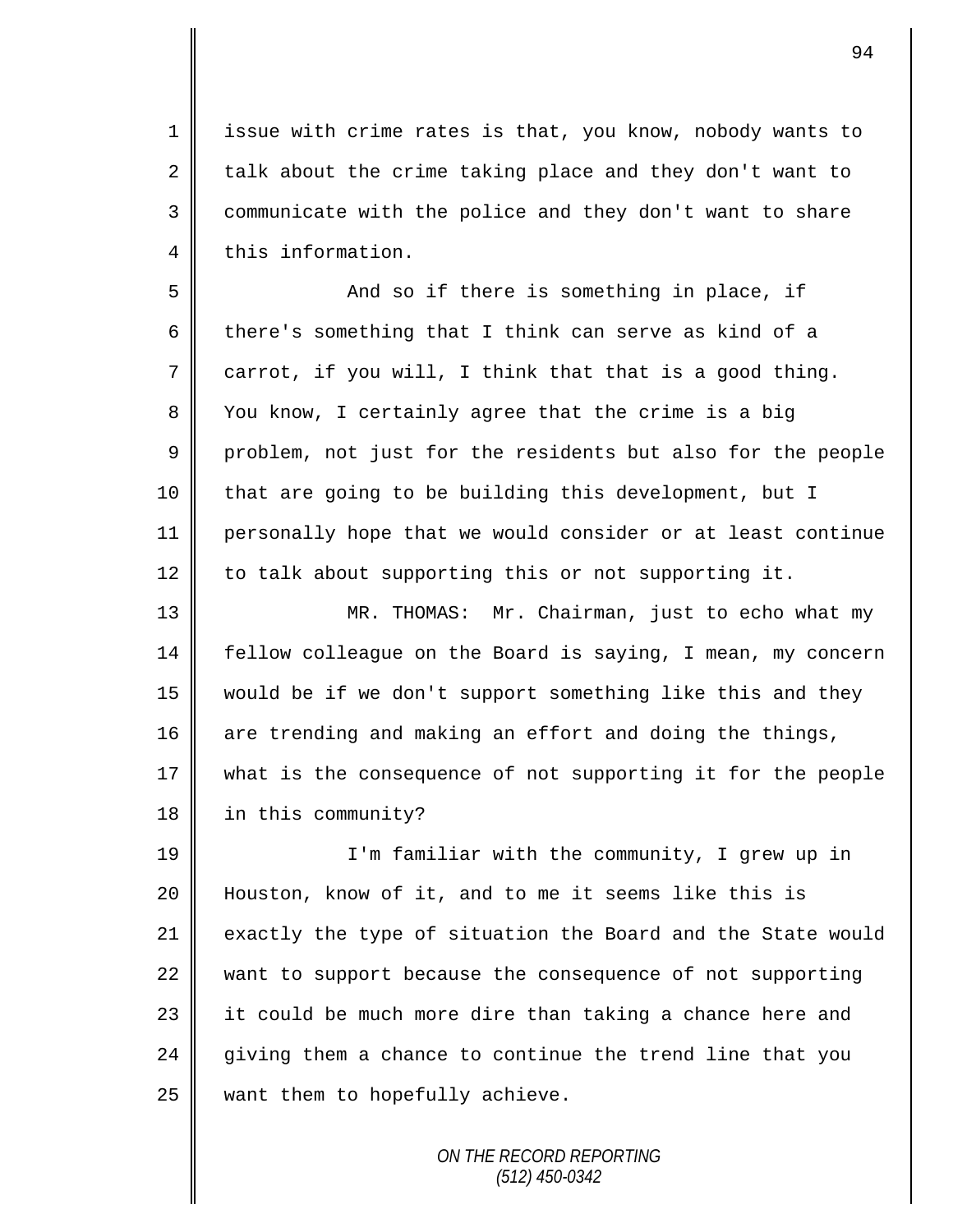1 And I would urge Ms. Fontenot here, you know, if 2 there's a way to incorporate within the development an 3 effort to do a neighborhood watch or property watch and 4 have physical security resources as well in addition to  $5 \parallel$  those cameras that would be internal and external, I think  $6 \parallel$  that certainly helps.

7 || And having worked with HPD before when I had the 8 privilege of working at City Council in Houston, and so  $9 \parallel$  I've said that that certainly helps with the community 10 policing effort and getting community buy-in and property 11 | buy-in in those situations.

12 | And the redevelopment is definitely going on in 13 that area, so I mean, to me I think the challenging charge 14 for us as a Board and an agency is to take risks and get 15 behind efforts like this where they're asking for help and 16 a helping hand to get them to the right trend line and 17 | benchmarks that we're supposed to do.

18 MR. VASQUEZ: Ms. Farias.

19 MS. FARIAS: I want to get back to reality. The 20 || governing statutes are very clear: safe, decent and 21 | affordable housing, safety, safe.

22 | Now, I'm not speaking because I read a book or a  $23$  chapter or went to live someplace that I could write the 24  $\parallel$  book; I grew up in the housing projects because of poverty. 25 | It happens to people and so be it, get over it. My mom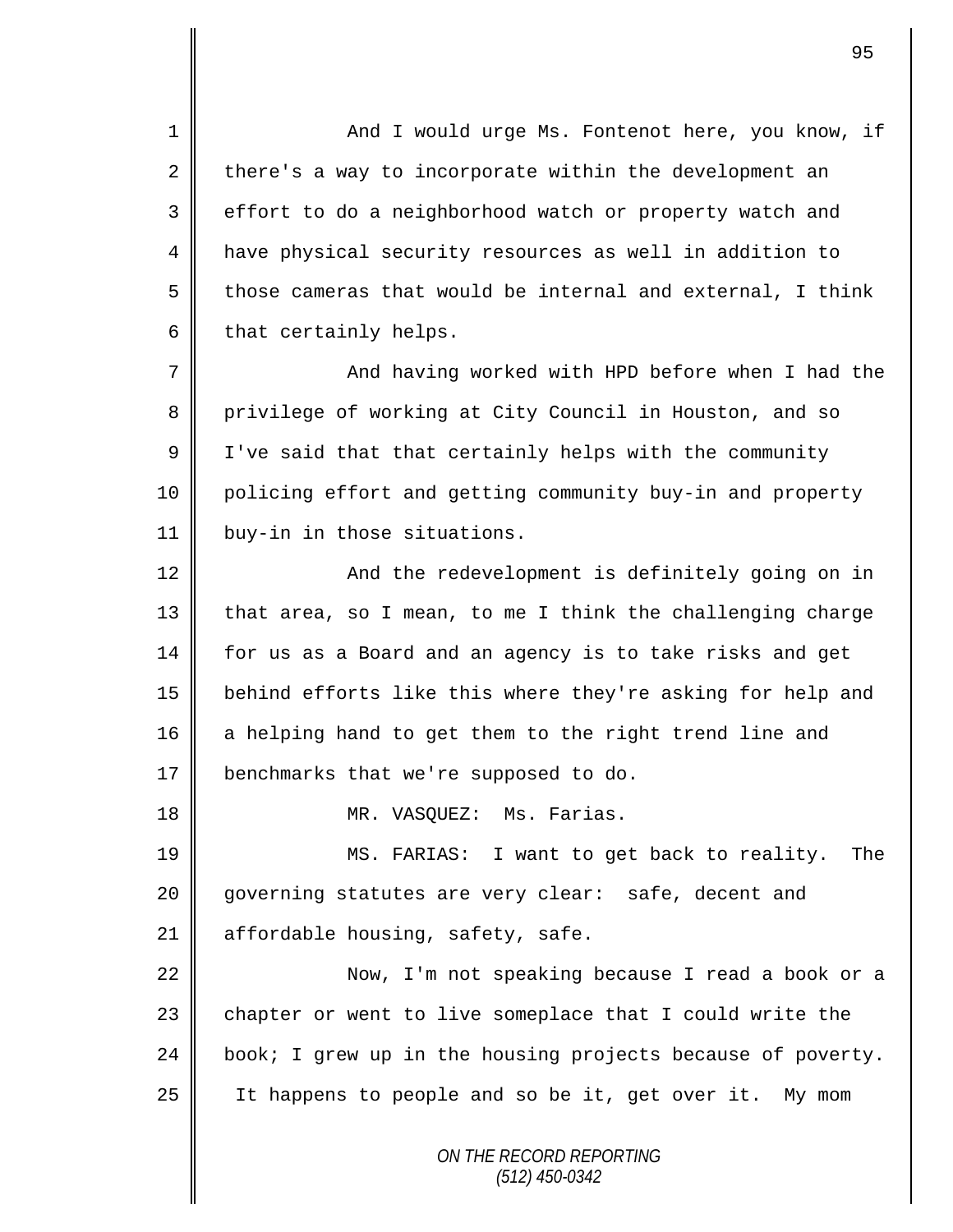1 made \$20 a week being a maid, and for us, Crystal City 2 Public Housing was a refuge, so there. There are a lot of  $3 \parallel$  us that were there, and we turned out to be okay. 4 || But when I was growing up, safety was good and I 5 | left Crystal City and I told myself: I am never coming 6 back to this little town. I became a lawyer, went and 7 worked for presidents and cabinet secretaries, and then one 8 day when I'm talking to my mom, she starts crying. 9 And I'm like the women in my household do not 10 cry. I'm like what's going on, que pasa? She said, Mija, 11 | the crime rate, the thugs have just taken over. 1992, this 12 was the beginning of truck trade at the Mexican-American 13 border. That's where it all started, 1992. 14 So I went, took my mom, I said, Okay, now I can 15 move you to San Antonio. It's big, you can go to the 16 doctors there. I showed her around, and she starts crying 17  $\parallel$  again. And I'm like two cries in less than one week, 18 what's going on? And I will never, never forget, defining 19 moments for my mom and myself that taught me never say 20 never, never. My mom, she said, Mija, why do I have to 21 move? I am not the criminal. 22 So I went back home and ran the housing 23  $\parallel$  authority, and I didn't just run it, I was the first or  $24$  second executive director in the country that lived in the 25 housing projects. I don't get up there and talk -- with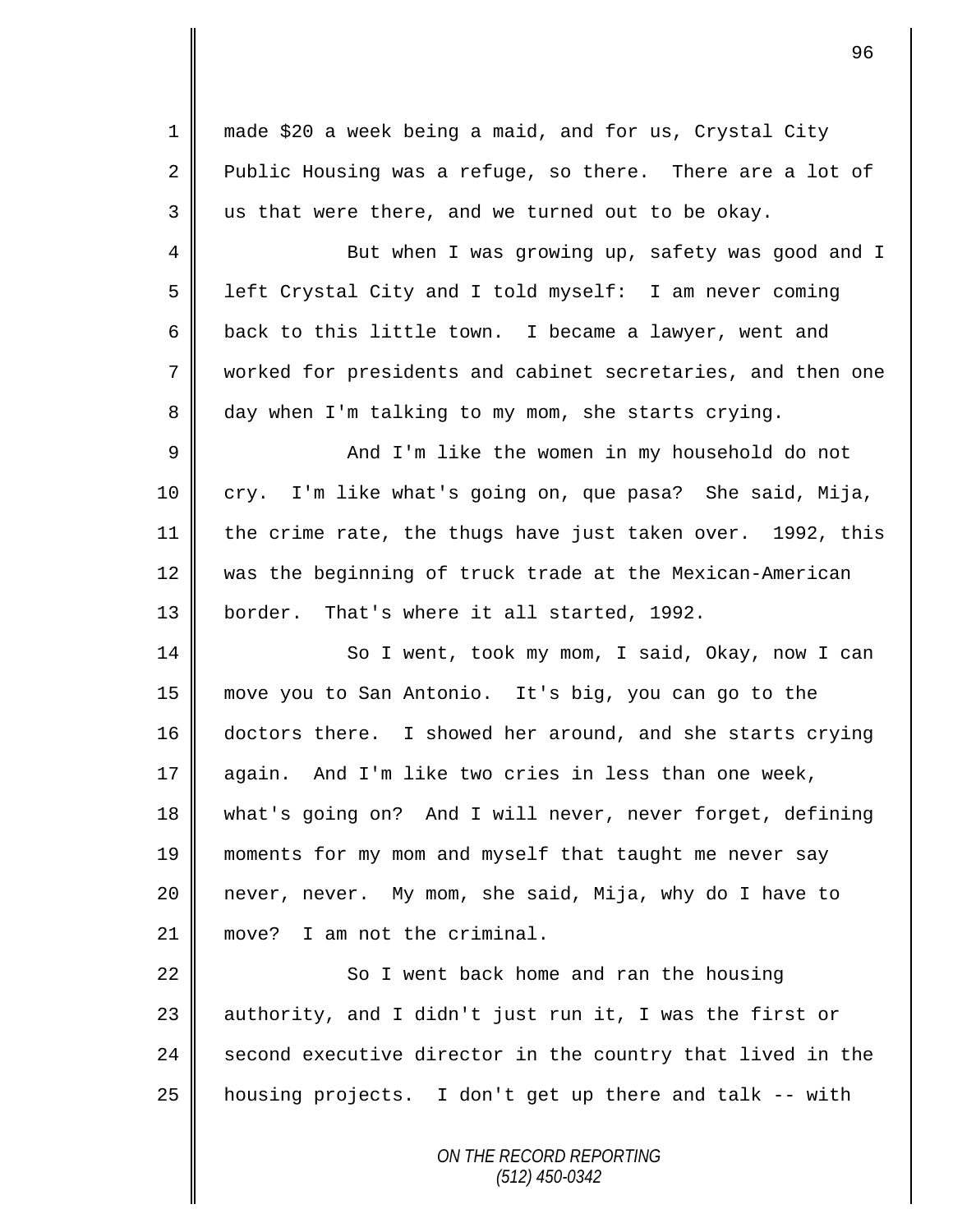1 all due respect, talk about developing and talk about how  $2 \parallel$  wonderful it's going to be. At the end of the day I still 3 || had to go back to the housing projects. And when the crime 4 was rampant and something was wrong, they would call me or  $5 \parallel$  they would come knocking at the door: Mija, Mija, help us. 6 What the law enforcement told me, don't ever 7 expect them to be witnesses. They're scared to death 8 because there's a price to be paid when you want to be  $9 \parallel$  living in safe, decent, and affordable housing. 10 || One of the biggest things that they will do to 11 the elderly and even to moms, single moms -- they always 12 picked on the single moms that they knew that they had 13 jobs, not the ones that were home all the time -- they go 14 and cut the telephone lines and the cable, and for the  $15$  elderly that's their oxygen, that's their life. 16 || And in my 25 years in the federal government, 17 where we read thousands of proposals -- and no insult to

 you, so don't take it personally -- when proposals are written they promise you the stars and the moon, and the question is after all these decades of public housing, why 21 do we still have the same problems?

 $\parallel$  All the things that you are proposing, I read them, I read them three times. I go, Wow, that sounds  $\parallel$  good, all the city councilmen approve it, they're going to do this, they're going to do that, they're going to do

> *ON THE RECORD REPORTING (512) 450-0342*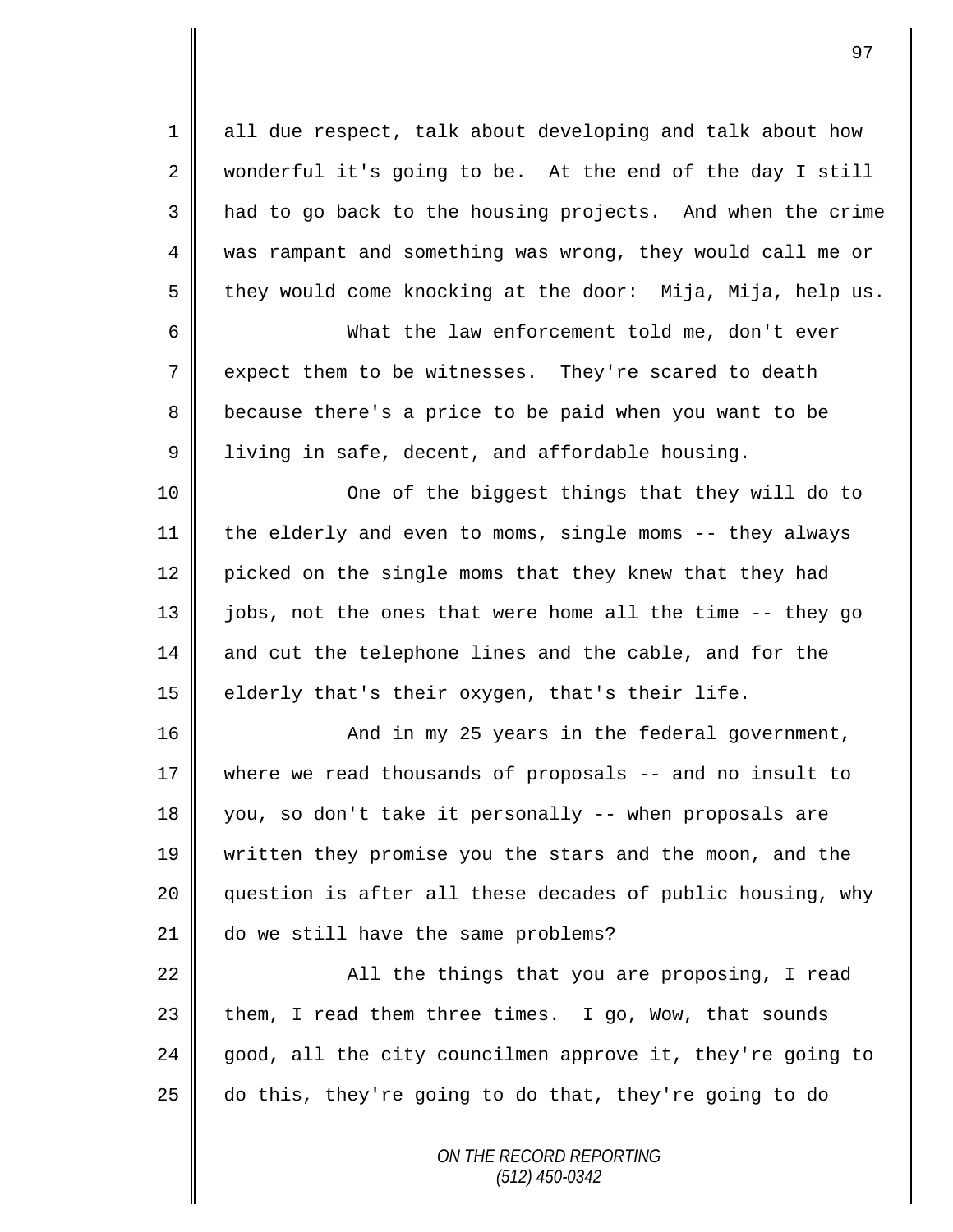*ON THE RECORD REPORTING (512) 450-0342* 1 | this. Why hasn't any of it been done before? 2 And yes, I know we want to help, of course, and 3 my question to you -- because I want to go on the record, 4 this is just my second meeting, so hopefully I'm going to  $5 \parallel$  be here a long time, so just get used to it. 6 || My question to you is if this gets approved and 7 the aggravated robbery and aggravated assaults continue to 8 go up, do we go back to you? So therefore, who do the 9  $\parallel$  tenants, the poor tenants -- and I came from there -- where 10 do they go to for help if things don't work? 11 || So I know -- you weren't here at the last 12 meeting sir -- for us, for this Board, these kind of 13 || issues, these kind of amendments and proposals that we have  $14$  to vote on, these are the hardest ones to vote on because 15 it's 50-50, but the buck stops with us, and that's why 16 det's not lose sight of the governing statute: safe, 17 decent and affordable. 18 || And I think it's a sad commentary if you're 19 coming to us to tell us we're going to make this rehab the 20 first safe rehab. Public housing has been around since the 21 late 1940s, so where was the interest in the past? That's  $22$  reality. 23 MR. VASQUEZ: Thank you for your comments, Ms. 24 | Farias. 25 || I guess Mr. Marchant.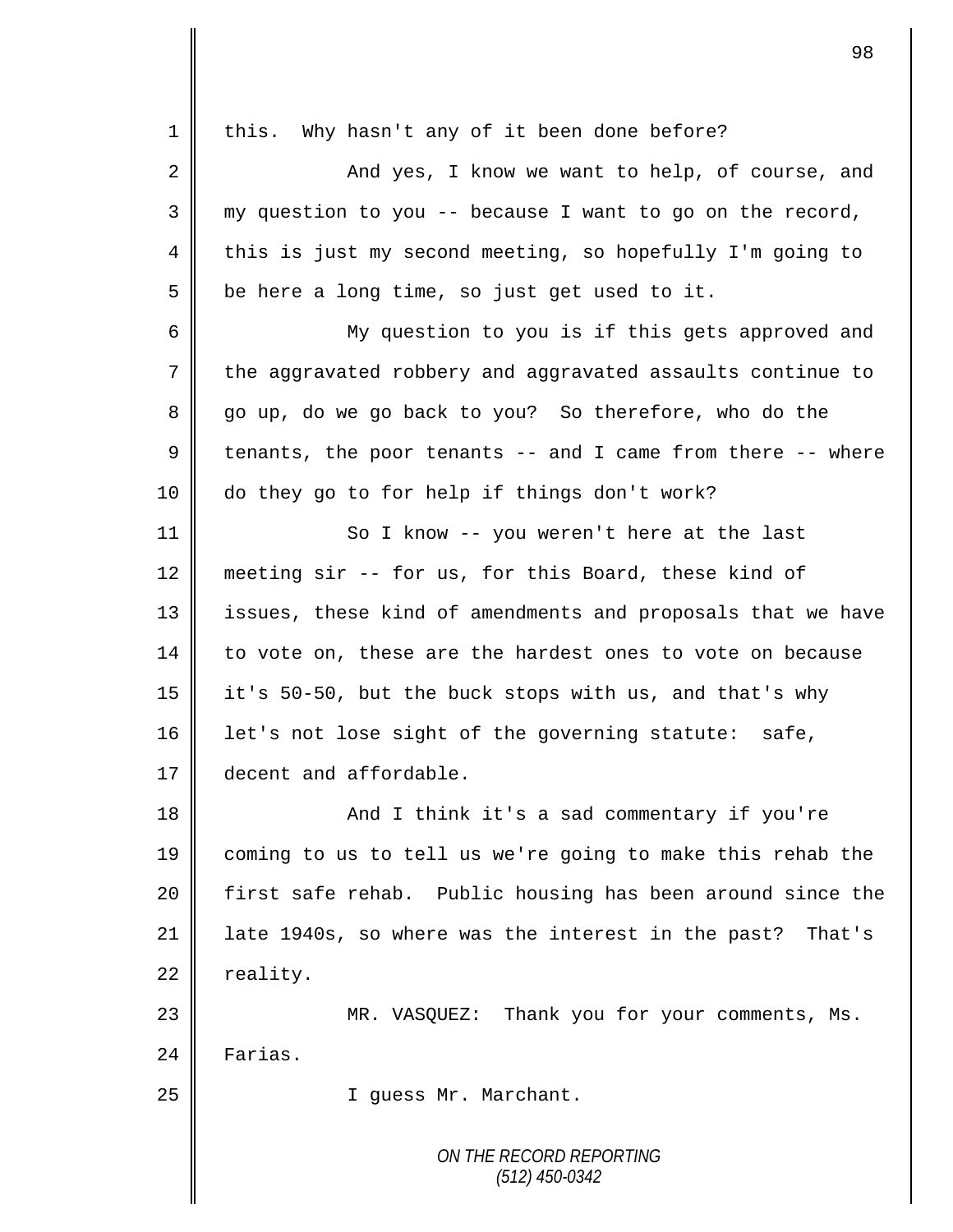*ON THE RECORD REPORTING (512) 450-0342* 1 MR. MARCHANT: I don't have a comment; it's a 2 question. 3 Are the units currently under a federal program? 4 || MS. MORALES: Of the 330, all but 44 are 5 Testricted. So the King's Row property is under a HAP 6 contract at the federal level with a restriction, and then 7 layered upon that is a tax credit LURA that we placed on 8 the property in 2002 when it was rehabbed. 9 || MR. MARCHANT: Okay. So how much longer are 10 || they under the current restrictions? 11 MS. MORALES: Under the current restriction for 12 King's Row, speaking only for the tax credit LURA that we 13 || put on that property in 2002, it will remain affordable 14 until 2059. 15 MR. MARCHANT: 2059. 16 | MS. MORALES: Correct. 17 || MR. WILKINSON: Apparently we had a crazy long 18 | LURA on that. 19 MR. MARCHANT: So it's currently it's under --20 || affordable housing is under this incentivized funding 21 currently, and yet it's been described as just not safe. 22 Correct? 23 | MS. MORALES: Correct. 24 MR. MARCHANT: Okay. And I completely concur  $25$  with if it makes it safer, this is better. How long will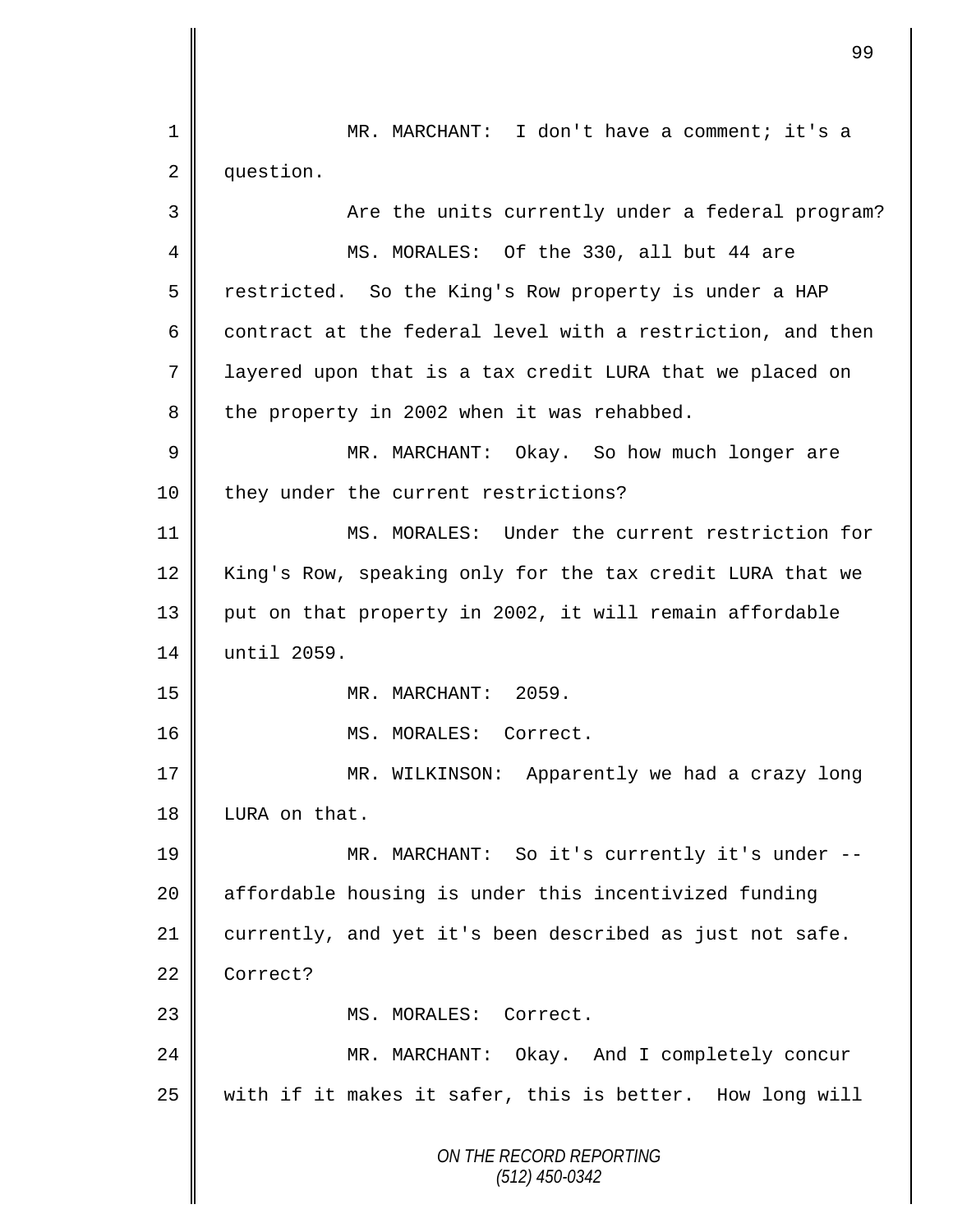*ON THE RECORD REPORTING (512) 450-0342* 1 these units be locked into a scheme -- I mean -- 2 MS. MORALES: Thirty years. 3 MR. MARCHANT: Thirty years from now. 4 || MS. MORALES: Correct. 5 MR. MARCHANT: So 52, so will the 59 go away? 6 MS. MORALES: No. 7 MR. MARCHANT: Okay. So if it doesn't work, 8 these units, can they be torn down at some point and 9 | redeveloped? 10 MS. MORALES: Yes. However, given the HAP 11 contract being on the property -- so the HAP contracts are 12 generally renewed for a 20-year term -- it would be up to 13 || HUD if they wanted to place or move that. 14 MR. MARCHANT: Yeah, the real question. And I 15 very sincerely would like to vote for it for all of the 16 improvement reasons. Does it make the committee -- does it 17 set a precedent in the committee that if we approve 18  $\parallel$  something that's at 30 and it exceeds it by 18, and a later 19 project comes in and they're having the same situation and 20 we still would have to vote on that one? Does it set a 21 | precedent that we voted to do this one? 22 MR. WILKINSON: Beau has a short speech about 23 precedents. 24 | Ceneral laughter.) 25 | MR. MARCHANT: Not president, precedent.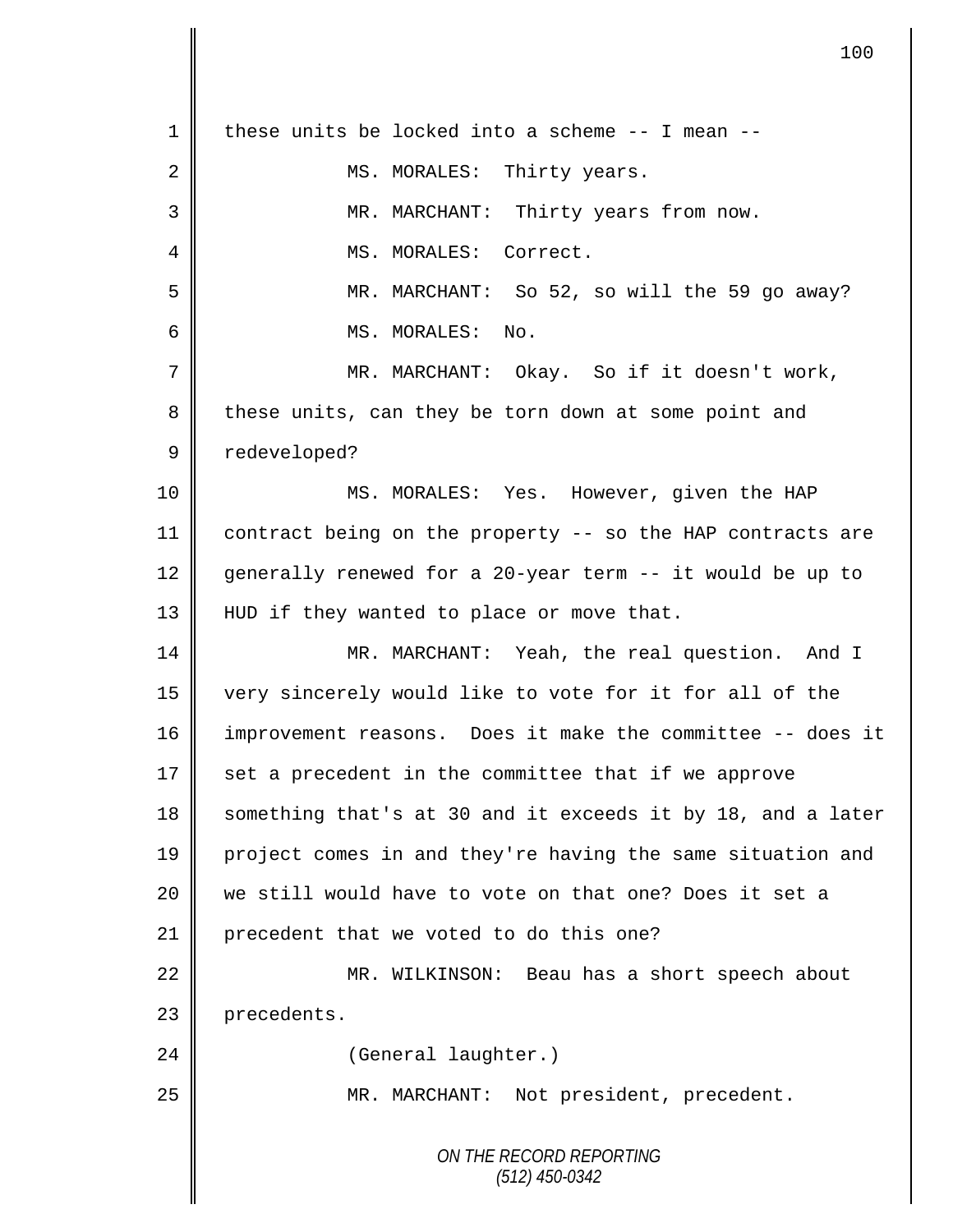*ON THE RECORD REPORTING (512) 450-0342* 1 MR. ECCLES: Understood. Unlike court cases,  $2 \parallel$  the actions of this Board do not lay the ground for like 3 || stare decisis, they can't be cited. Years hence, though, 4 many will try to. But the issue is more consistency of 5 application. The Board will certainly want to be 6 consistent with its decisions, given the same statutory or 7 Trules basis; however, it is not legally constrained by any 8 particular court-like concept of precedent. 9 MR. MARCHANT: And it doesn't send a signal to 10 staff that we are somewhat lenient on this issue and that 11 maybe we should start bringing more of these issues. 12 Because I like the policy that we have, frankly. 13 MR. ECCLES: I think it's also pretty safe to  $14$  say that everything this Board does sends a signal to staff 15  $\parallel$  and to the community at large. 16 MR. MARCHANT: Thank you very much. 17 | MR. BURKLEY: (Speaking from audience.) 18 MR. VASQUEZ: Actually, I don't think you need  $19 \parallel$  to. 20 I'd like to try to get us to come to a 21 conclusion on this. A signal point of data or a change in 22  $\parallel$  data does not a trend make, and I do not believe that the  $23$  | trend of the violent crime or just crime rate is materially 24 moving in the right direction. 25 However, with that said, I'm the only resident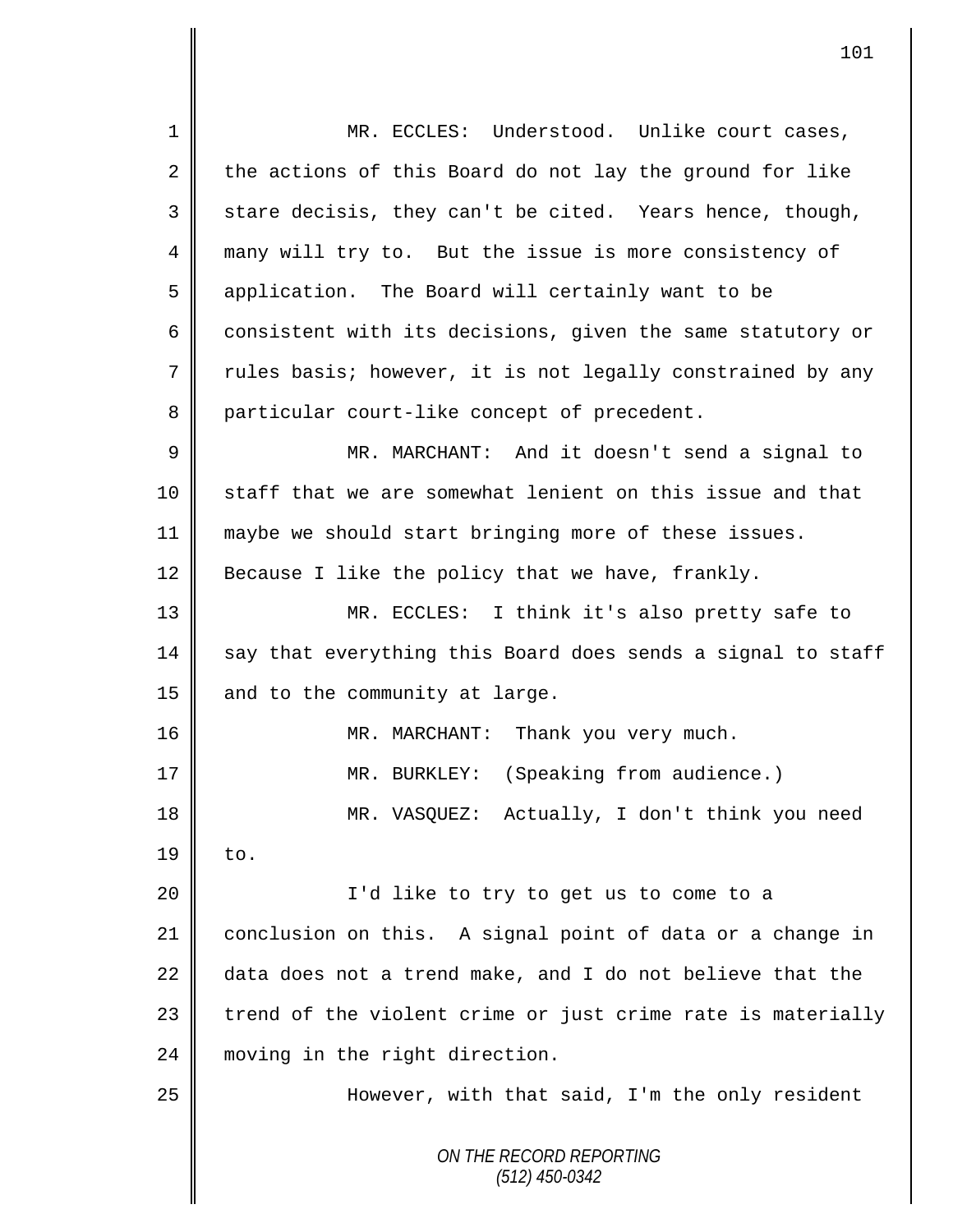1 here of Harris County, and I will note that this just 2 illustrates so greatly why every one of you and everyone 3 || you know should be just screaming at the current criminal 4 judiciary in Harris County who are letting out, releasing  $5 \parallel$  convicted folks and people who are charged with violent  $6$   $\parallel$  crimes and turning them around and letting them back out on  $7 \parallel$  the street. That's what's a big chunk of what's 8 | contributing to the crime in your area not appearing to get 9 better.

10 || So I encourage you go back and tell the judges 11 to stop. I agree the HPD and Sheriff's Office and 12 constables and the DA are all trying to enforce the laws, 13 || but it does them no good when it's just a revolving door  $14$  and people are in in the morning and out in the afternoon. 15 I encourage you all to follow up with that in addition to 16 all the projects you're doing.

17 When we talk about a precedent, if this was a 18 brand new development proposed, I would vote no.

19 MR. BATCH: Mr. Chairman, I would as well.

 MR. VASQUEZ: But since this is already there  $\parallel$  and we have people willing to put more money in, the city 22 is putting more money in, I don't see why we can't make the exception without it being a full precedent.

24 But given all the other factors and all the  $25$  | other investment and attention going in with the city and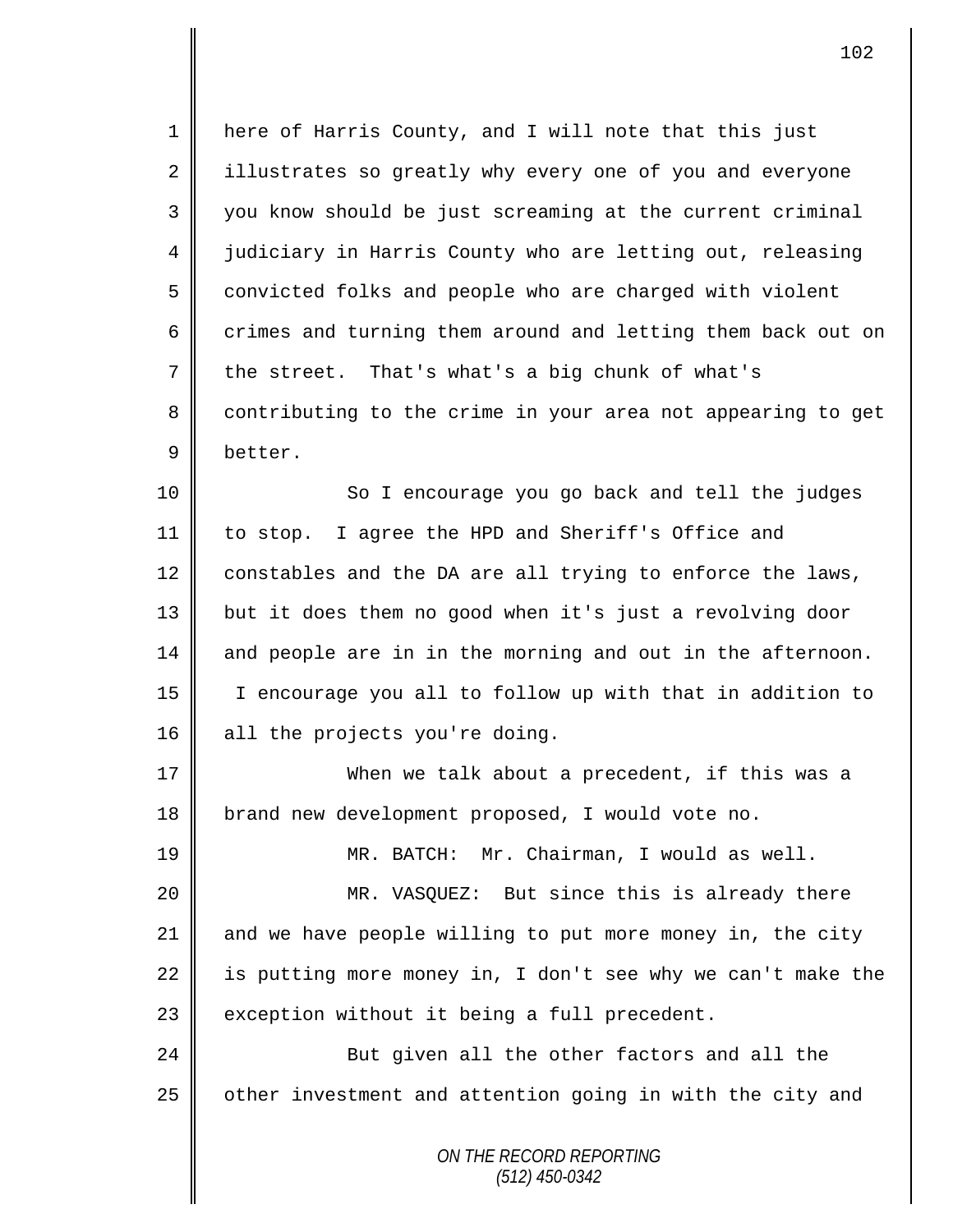*ON THE RECORD REPORTING (512) 450-0342* 1 || the housing department and focusing on this Complete 2 Communities and such, I see no problem in this particular 3 case under these particular circumstances in us waiving the 4 crime rate issue that the staff did correctly and 5 || legitimately deny based on it's way over 18 and it's been 6 way over 18 per 1,000. 7 MR. BATCH: Sorry. I'd like to make one general 8 **Comment.** 9 MR. VASQUEZ: Let's make one more comment, and 10 | then I sense a consensus. Mr. Batch. 11 MR. BATCH: Well, for the record I just want to 12 again echo what you just said. If this were a new project 13 || and this wasn't something where we're taking people who are 14 already living in this area and trying to improve their 15 || lives, I would not support it because I think the safety is 16 a big factor. 17 But if we're talking about safety and improving  $18$  | the lives of the people that are already in this condition, 19 you know, I don't know why that would be something we 20 | should not support. 21 | So with that, Mr. Chairman --22 | MR. VASQUEZ: Would you care to make a motion? 23 MR. BATCH: -- I would like to make a motion. I 24  $\parallel$  would like to move -- let me see here -- regarding the site 25 | for the 4 percent Housing Tax Credit application number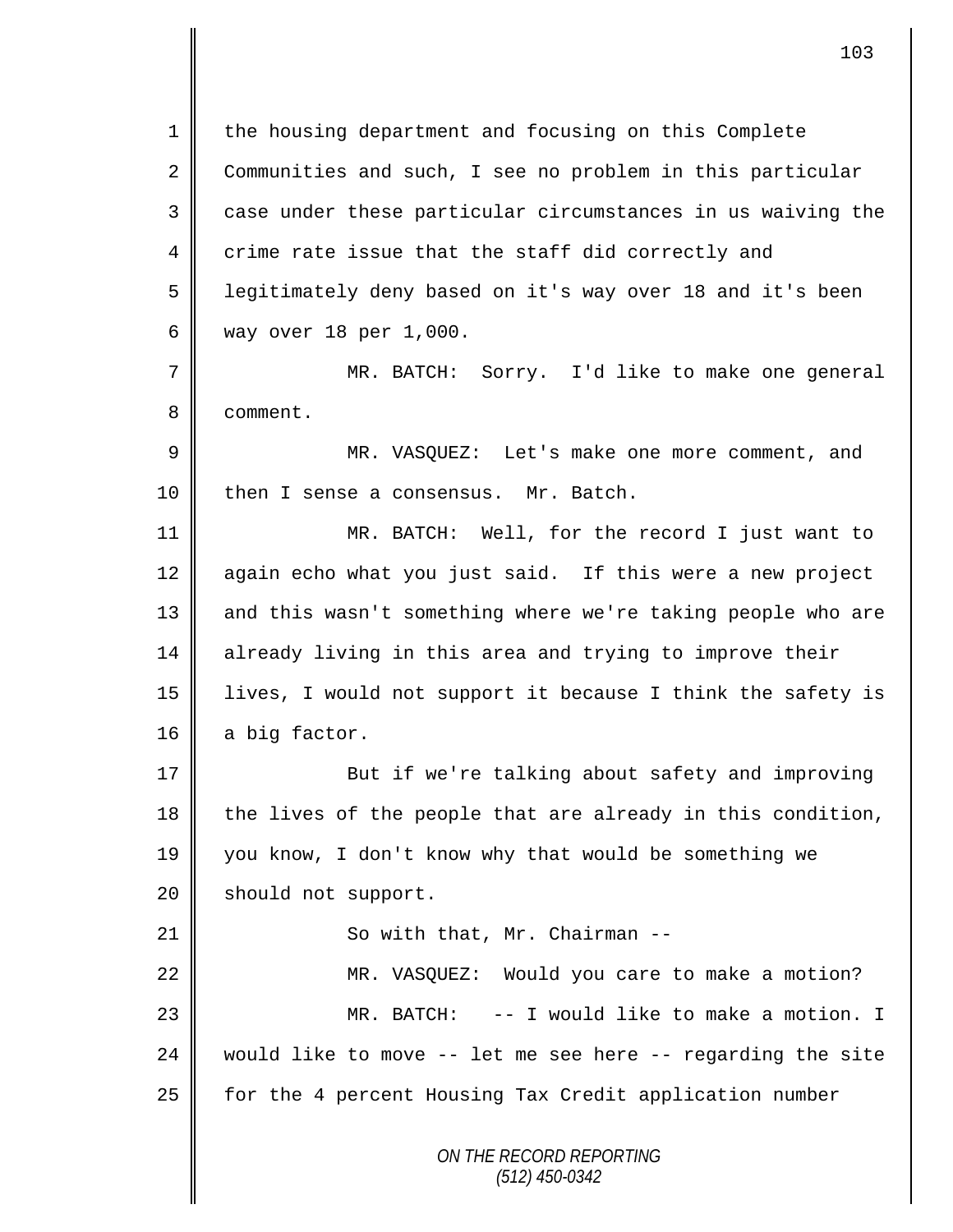| $\mathbf 1$ | 22445, Sunset Gardens, I'd move that the Board support --  |
|-------------|------------------------------------------------------------|
| 2           | MR. VASQUEZ: Find the site eligible.                       |
| 3           | MR. BATCH: -- find the site eligible for the               |
| 4           | reasons that I think the Board has expressed.              |
| 5           | MR. THOMAS: Mr. Chairman, I wholeheartedly                 |
| 6           | second that motion.                                        |
| 7           | MR. VASQUEZ: Motion made by Mr. Batch and                  |
| 8           | seconded by Mr. Thomas. Does Mr. Eccles approve of the     |
| 9           | form of the motion?                                        |
| 10          | MR. ECCLES: That is a for sure.                            |
| 11          | MR. VASQUEZ: It's wholeheartedly supported by              |
| 12          | our counsel, so all those in favor of finding this site    |
| 13          | eligible say aye.                                          |
| 14          | (Ayes: Board Members Batch, Marchant, Thomas,              |
| 15          | and Vasquez.)                                              |
| 16          | MR. VASQUEZ: Any opposed?                                  |
| 17          | MS. FARIAS: Opposed.                                       |
| 18          | MR. VASQUEZ: Note for the record Ms. Farias                |
| 19          | voted opposed. The motion carries with one nay vote.       |
| 20          | So thank you all.                                          |
| 21          | Okay. I know people are hungry, but we're going            |
| 22          | to forge ahead on this last section, item 7 of the agenda, |
| 23          | and Cody we all know is very brief and concise, so we're   |
| 24          | going to plow ahead through this.                          |
| 25          | Moving on to item 7(a), Presentation,                      |
|             | ON THE RECORD REPORTING<br>$(512)$ 450-0342                |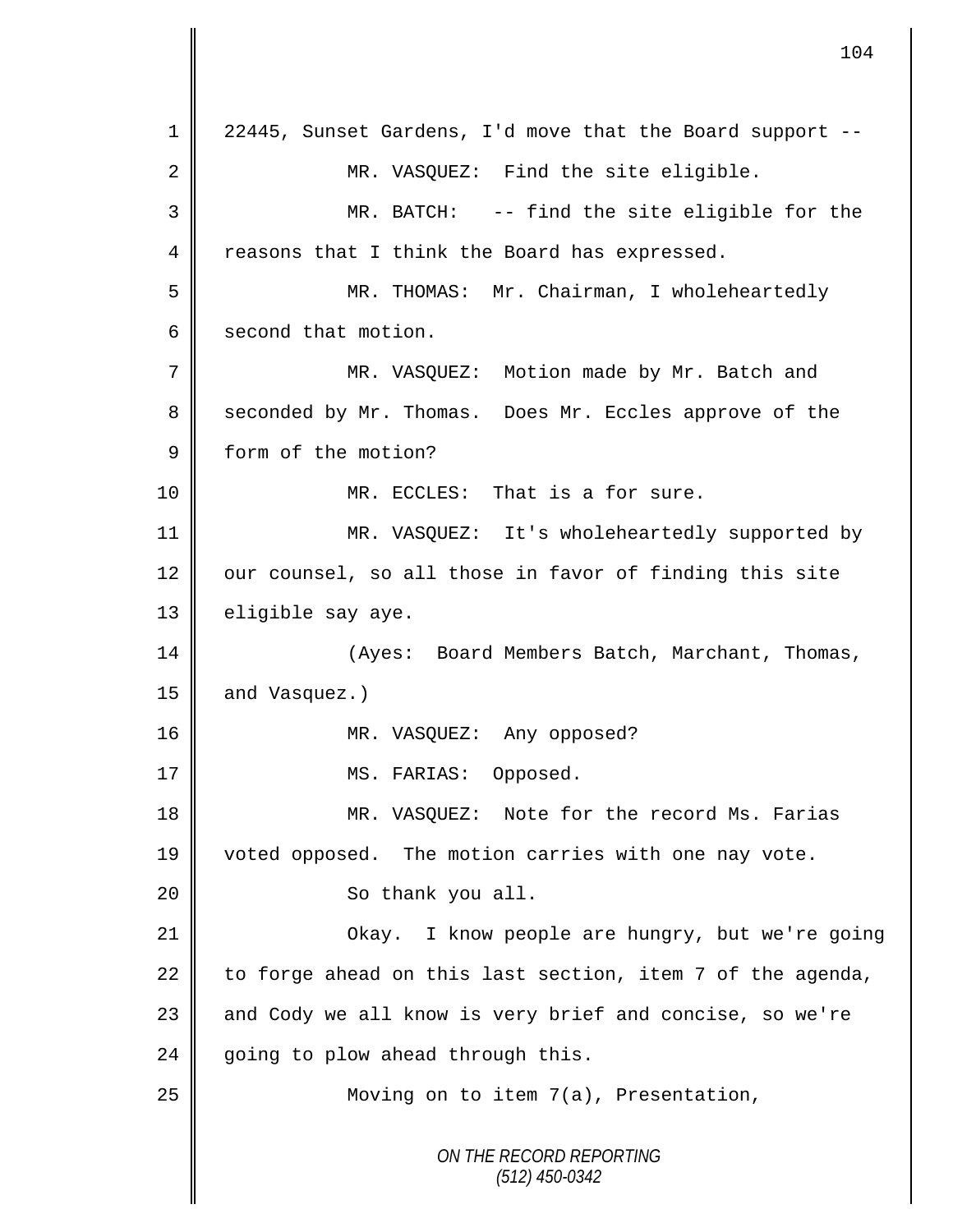*ON THE RECORD REPORTING (512) 450-0342* 1 discussion, and possible action regarding a waiver of 10 2 TAC Section 13.2(14) and awards from the Multifamily Direct 3 Loan 2021 NOFA. 4 || Mr. Campbell. 5 MR. CAMPBELL: Thank you, Mr. Vasquez. 6 My notes start with good morning, but that's no 7 longer applicable, so good afternoon. My name is Cody 8 Campbell. I am the director of Multifamily Programs for  $9 \parallel$  the Department. 10 This item concerns two recommended awards for 11 developments here in Austin. The first of these is 12 application number 21513 Balcones Terrace. Now, this is a 13 pretty large award from the National Housing Trust Fund. 14 The applicant has requested \$6 million for the adaptive 15 | reuse of two buildings in north Austin which previously 16 **functioned** as a hotel. 17 The application proposes the creation of 123 18 | efficiency units serving a supportive housing population, 19 and includes a number of set-asides resulting from the 20 various funding sources for the development. 21 **These set-asides are outlined on page 2 of the** 22 Board item and include  $-$  and some of these sound  $23$   $\parallel$  repetitive but there are subtle nuances between them  $-$ -24 preferences for those meeting HUD's definition of 25 chronically homeless, those experiencing homelessness,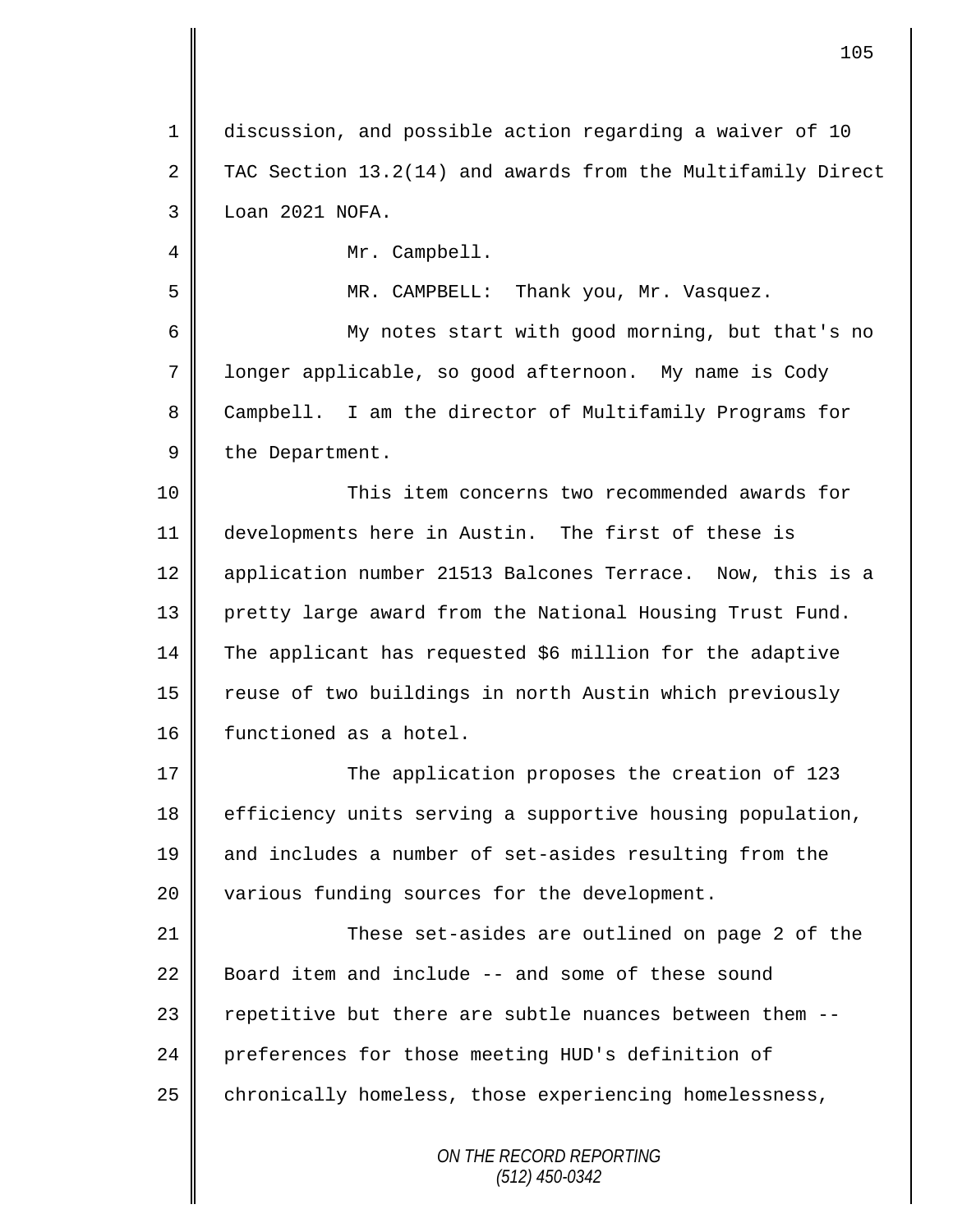1 | veteran households experiencing homelessness, those  $2 \parallel$  transitioning out of or who are at risk of homelessness, as 3 || well as persons with physical, intellectual or 4 developmental disabilities, youth aging out of foster care, 5 persons transitioning out of institutionalized care, and/or 6 persons with special housing needs. In other words, this 7 development is really going to reach a lot of people who 8 generally have a lot of trouble securing housing.  $9 \parallel$  0f the 123 units, 113 will be restricted at the 10 30 percent income limit by the Department's Housing Trust 11 Fund award. The remaining 10 units will be restricted at 12 the 50 percent income limit by other funding sources, 13 | including three HOME match units. 14 The site will include robust tenant services, 15 including a secure single point of entry, tenant laundry, 16 | food pantry, exercise room, community kitchen, TV room, and 17 a secure landscaped courtyard. Offices will also be 18 | provided onsite for property management and supportive 19 | services. 20 The \$6 million Housing Trust Fund loan will be 21 in first lien position with a 30-year term at zero percent 22 interest. The loan will be structured as deferred 23 | forgivable. Other funding sources for the project include 24  $\parallel$  a sizable loan from the City of Austin for about \$15.5 25 million, and a sponsor loan of just over \$2 million. The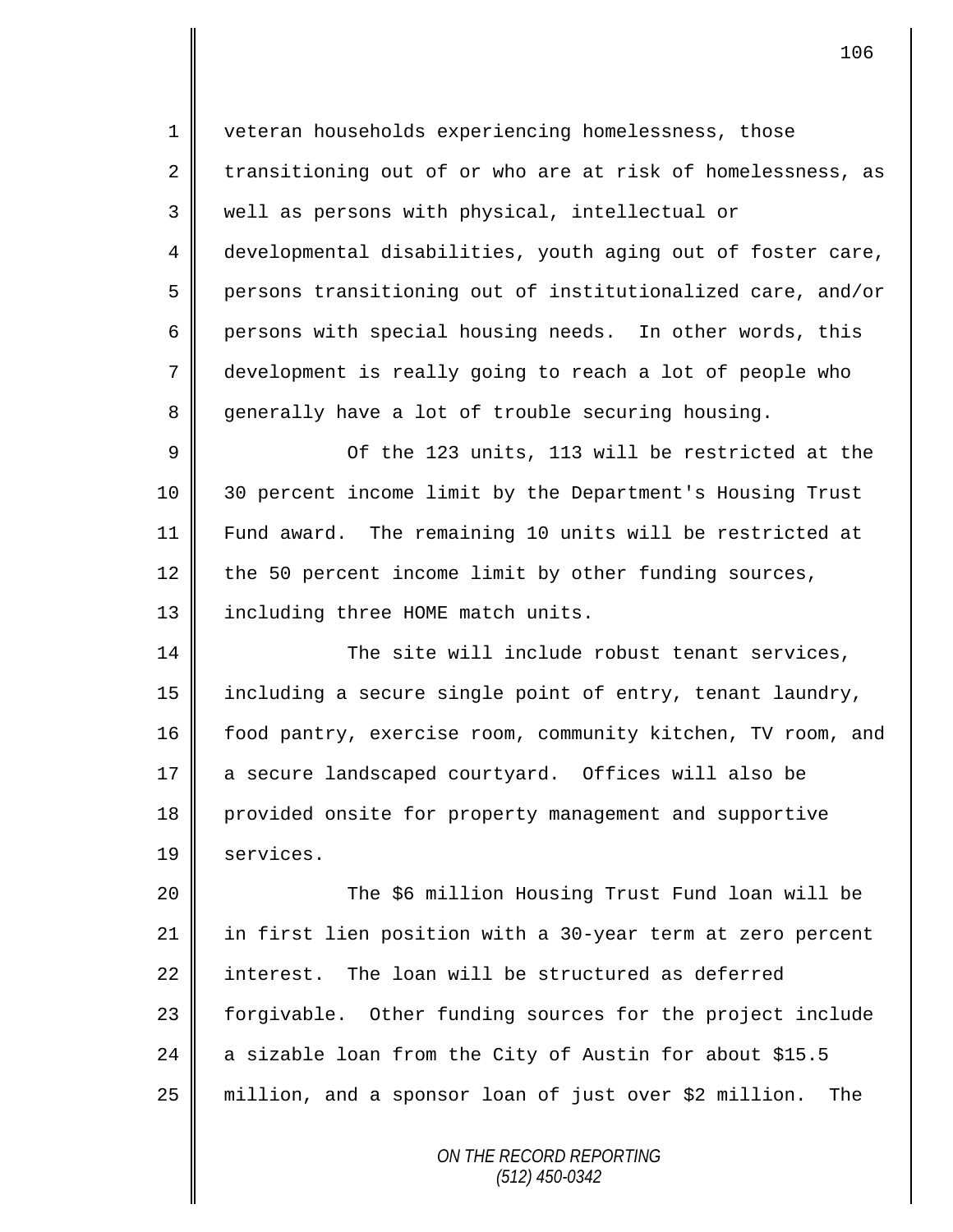*ON THE RECORD REPORTING* 1 affordability period for this project will be 30 years. 2 || Approval of this award necessitates a waiver of  $3 \parallel$  10 TAC 13.2(14) of the MFDL rule, and MFDL stands for 4 Multifamily Direct Loan. That's our money that we loan to 5 Multifamily Direct Loan developments rather than providing 6 as grants or equity investments into the development. 7 || So for most affordable housing programs, 8 including the Housing Trust Fund and project-based 9 | vouchers, owners are required to calculate what's called a 10 utility allowance. Utility allowance is an estimate of a 11 tenant's monthly utility obligations, which then must be 12 accounted for when calculating the tenant's rent. 13 || So for example, if the utility allowance 14 calculation determines that estimated monthly utility bills 15 for a one-bedroom unit at a development -- and this isn't 16 specific to this development; this is just an example  $-$ -17  $\parallel$  but if the estimated utility bills are \$100 a month and the 18 T rent limit is \$1,000 a month for that unit, then the owner 19 would only be able to charge \$900 for that unit. 20 || Utility allowances generally must be updated 21 once per year, and different programs require different 22 methodologies for calculating utility allowance, and some 23 | of these methodologies are, unfortunately, incompatible 24 with one another. 25 | This project is proposed to be all bills paid,

*(512) 450-0342*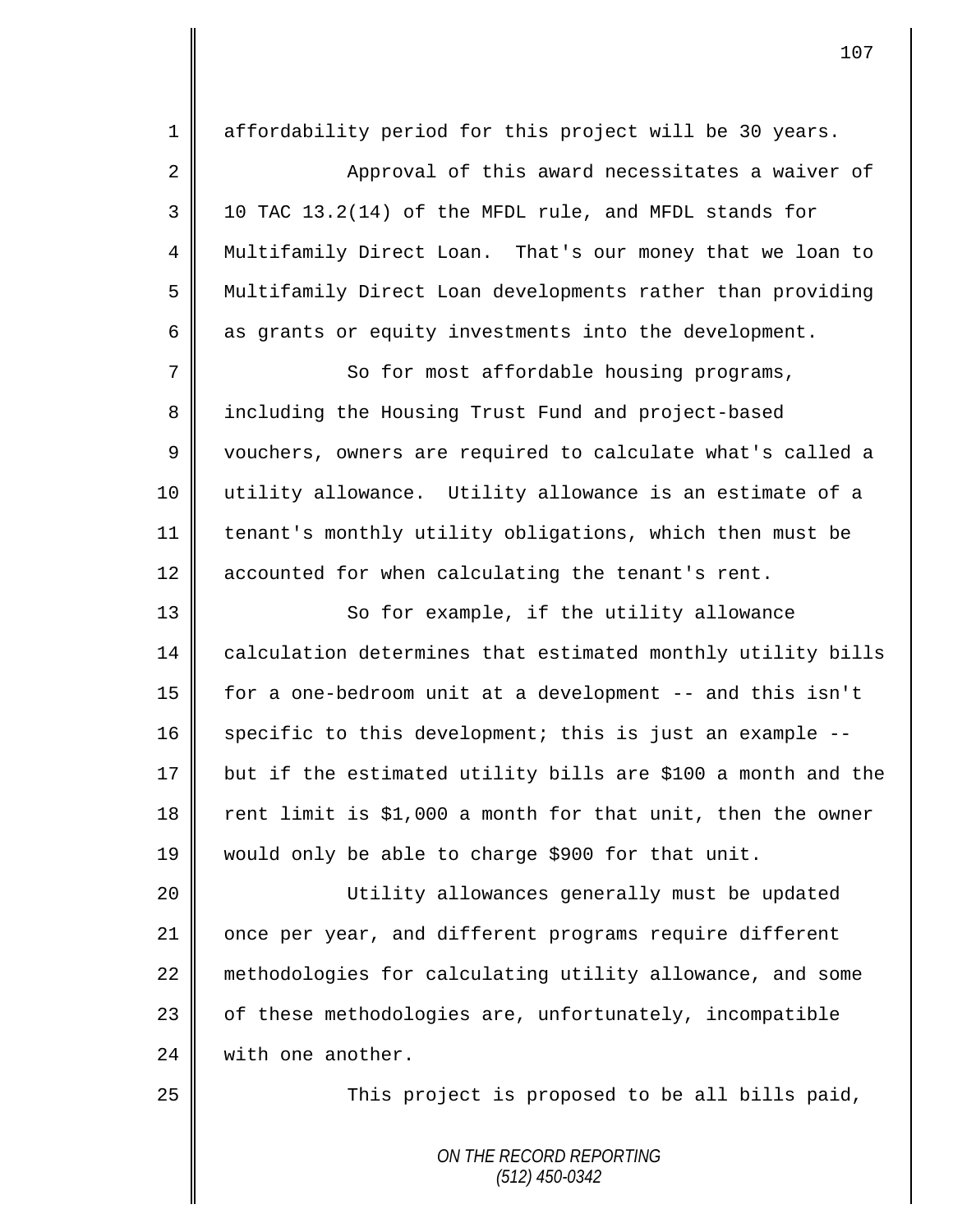1 meaning that tenants are not responsible for paying their 2 utilities. At the time of the last rulemaking process for 3 the MFDL rule, guidance from HUD indicated that NHTF and 4 project-based vouchers were incompatible due to separate 5 | irreconcilable utility allowance requirements.

6 HUD has recently provided guidance that this 7 conflict does not exist for all-bills-paid developments, 8 || which allows the applicant to layer these two funding 9 Sources in units.

10 The current definition of qualifying unit in the 11 MFDL rule prohibits this layering and will be revised to  $12$  reflect the updated guidance from HUD the next time it goes 13 | through the rulemaking process. In the meantime, the 14 definition prohibiting this layering is still on the books 15 || and must be waived in order for this application to move 16 forward.

17 The second recommendation in this item concerns 18 application 21514 Parker Apartments. This development was 19 awarded 9 percent Housing Tax Credits in July of 2021. You 20 may remember this is one of the forward commitments that 21 | was made during the last tax credit cycle.

22 || Since this time, the development has experienced 23 sharp construction increases with a total development cost 24 having increased just over \$8 million. To help cover this 25 gap, the Department is recommending an award of National

> *ON THE RECORD REPORTING (512) 450-0342*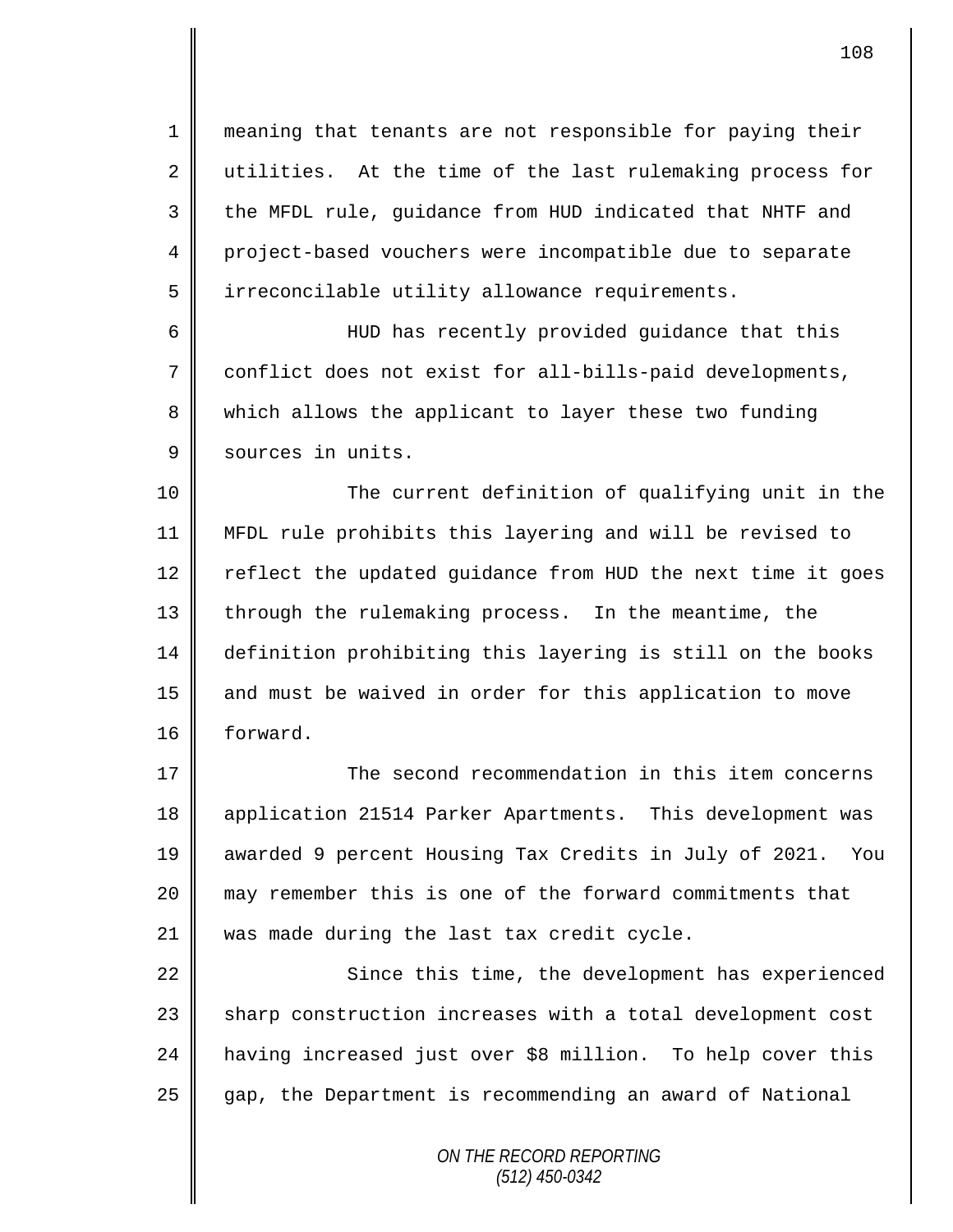*ON THE RECORD REPORTING (512) 450-0342* 1 Housing Trust Fund in the amount of \$2,025,974. 2 This gap is additionally offset by other funding  $3 \parallel$  sources, namely an increase to the deferred developer fee, 4 a \$750,000 from Federal Home Loan Bank, and the developer  $5 \parallel$  is also ponging up quite a bit of money. They have 6 | increased their sponsor loan to the project by \$4.4 7 million. 8 **Parker proposes the new construction of 135** 9 || units that will serve a general population in Austin, with 10 income levels ranging from 30 percent to 60 percent of the 11 area median income. As a result of the NHTF award, 10 of  $12$  the units will be restricted at the 30 percent income level 13 | for that program. 14 The NHTF loan will be in second position, 15 structured as soft repayable with a 40-year term. The 16 affordability period will also be 40 years, so we're 17 getting four decades of affordability out of this award. 18 || Staff recommends approval of the previous 19 mentioned waiver and both awards on this item, and I'm  $20$  || happy to take any questions that you have. 21 MR. VASQUEZ: Okay. So really to summarize, our 22  $\parallel$  current rules lag behind the new guidance from HUD that  $23$  | allows this to happen. Our rules as written haven't been  $24$   $\parallel$  updated in the cycle to reflect that. 25 || MR. CAMPBELL: That is exactly correct, yes,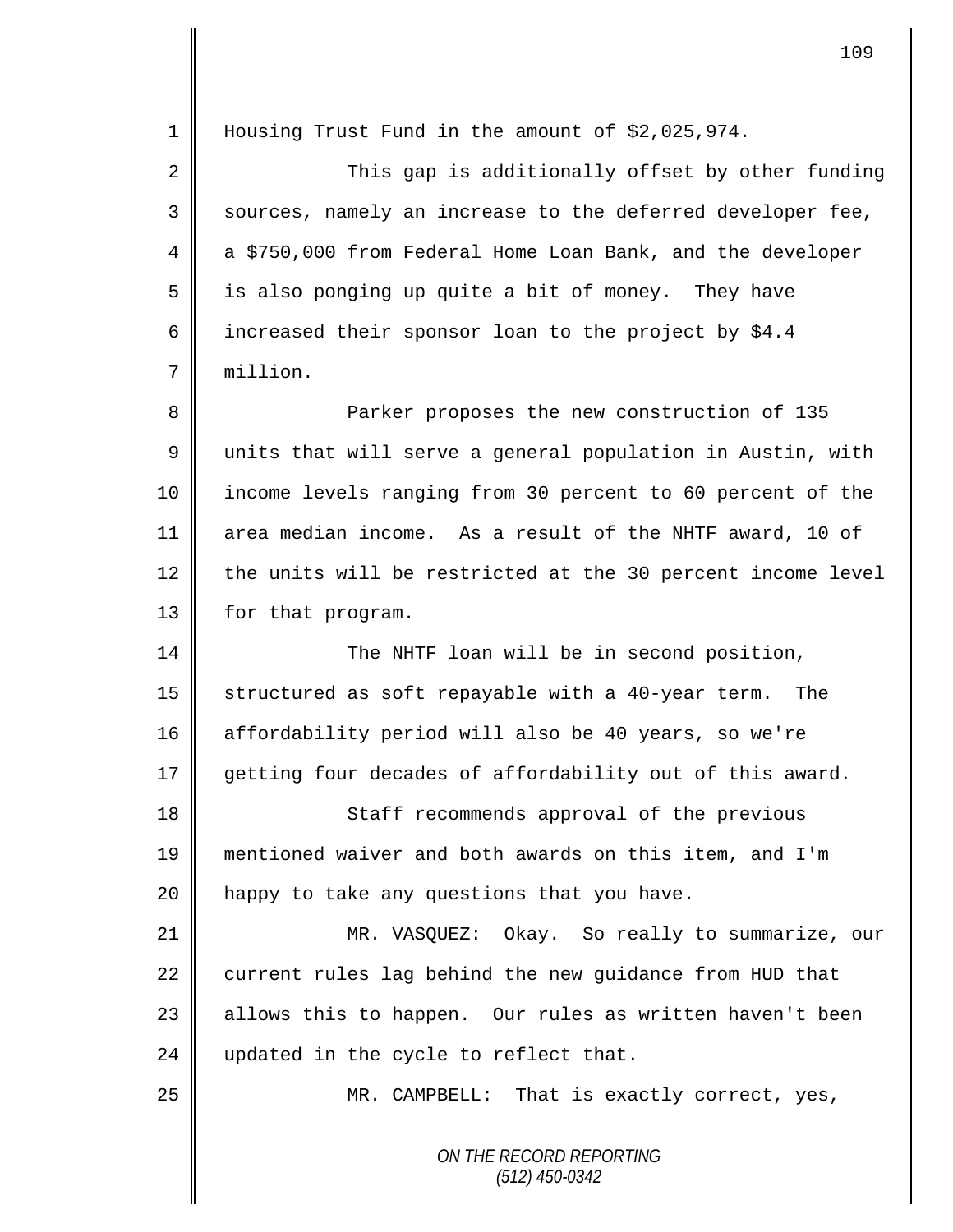```
ON THE RECORD REPORTING
                         (512) 450-0342
1 sir.
2 MR. VASQUEZ: So odds are likely that we will 
3 | amend our rules to match, just like we do in everything
4 else, and this would go forward.
5 MR. CAMPBELL: Yes, sir.
6 MR. VASQUEZ: Do any Board members have 
7 questions on this item?
8 || (No response.)
9 MR. VASQUEZ: The staff's recommendation is to
10 accept the waiver of the rule at this point.
11 || MR. CAMPBELL: The waiver, yes, sir, and then
12 || approve both of the awards. Yes, sir.
13 MR. VASQUEZ: Are you speaking against this or 
14 for this?
15 MR. FISHER: (Speaking from audience.) It's 
16 another component of the matter.
17 || MR. VASQUEZ: Okay. So you would like to chime
18 | in on the matter?
19 || MR. FISHER: Two minutes tops.
20 MR. VASQUEZ: Okay. So Mr. Marchant --
21 || MR. MARCHANT: Move.
22 NR. BATCH: Second.
23 || MR. VASQUEZ: -- moves to hear comment, Mr.
24 Batch seconds it. All those in favor aye.
25 (A chorus of ayes.)
```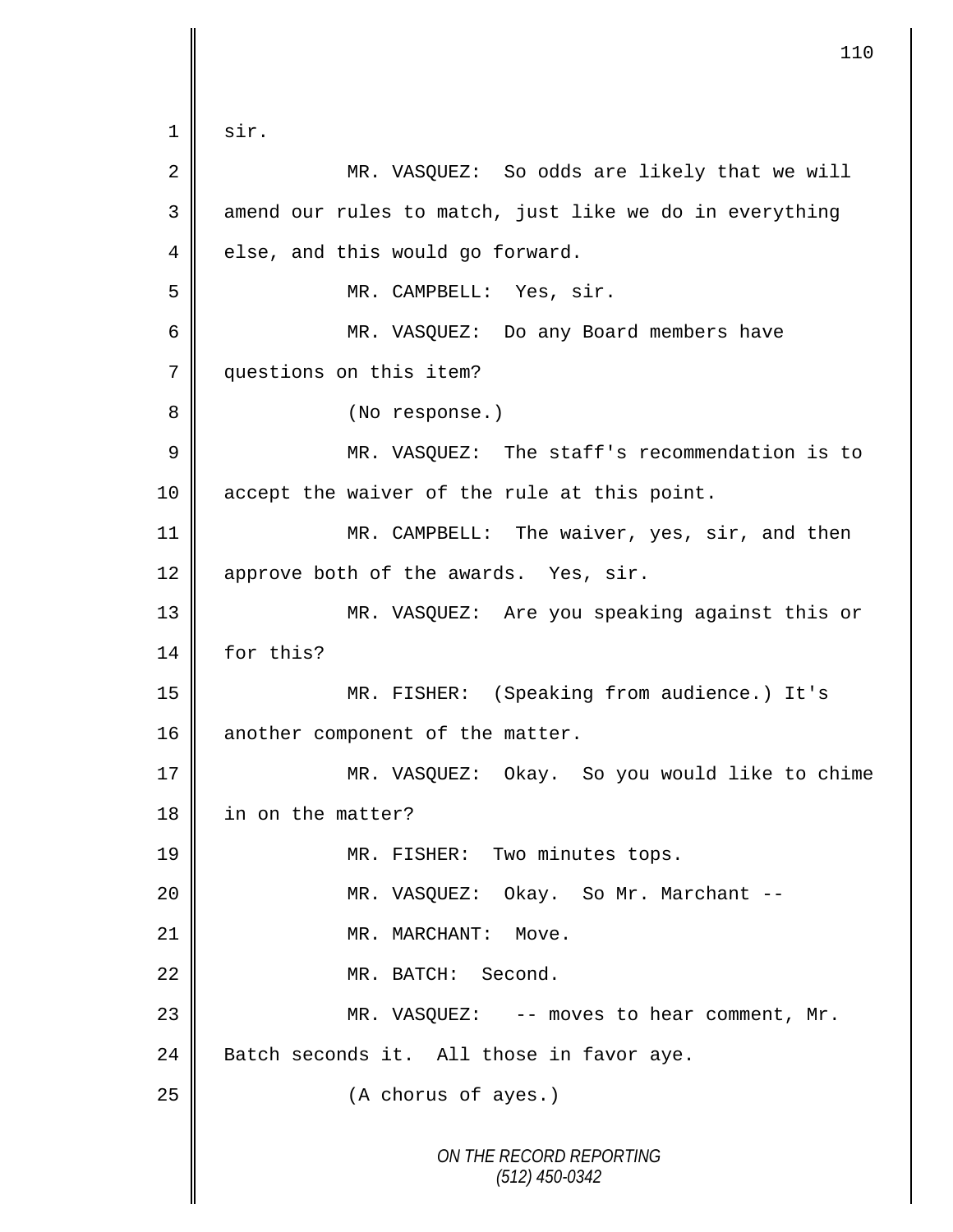|                | 111                                                         |
|----------------|-------------------------------------------------------------|
| 1              | MR. VASQUEZ: Any opposed?                                   |
| $\overline{2}$ | (No response.)                                              |
| 3              | MR. VASQUEZ: I might be opposed, but I'll let               |
| 4              | you go. Please sign in.                                     |
| 5              | MR. FISHER: Bill Fisher, Sonoma Housing.                    |
| 6              | Multifamily Direct Loans have quite a bit of                |
| $\overline{7}$ | lead time, they require engineering feasibility studies and |
| 8              | a great deal of other investment by the applicants.<br>I.   |
| $\mathsf 9$    | believe a component of this matter is to close the          |
| 10             | applications for HOME funds tomorrow.                       |
| 11             | So I work with several nonprofits that have been            |
| 12             | working on applications, I know there's some indication in  |
| 13             | the Board book that we may or may not be oversubscribed,    |
| 14             | these would be CHDO HOME applications. So if that's a       |
| 15             | component of this item, all I'm asking is that the Board    |
| 16             | move the deadline date for the application cutoff from the  |
| 17             | 13th to the end of the month and we don't reprogram funds,  |
| 18             | which I think is also a component of this item, unless I    |
| 19             | read it incorrectly.                                        |
| 20             | MR. CAMPBELL: I believe that's the next item.               |
| 21             | MR. FISHER:<br>Okay.                                        |
| 22             | MR. VASQUEZ: Okay. We'll entertain a motion on              |
| 23             | item 7(a) of the agenda.                                    |
| 24             | MR. BATCH: Mr. Chairman, I move that the Board              |
| 25             | approve the 2021 Multifamily Direct Loan NOFA applications  |
|                | ON THE RECORD REPORTING<br>$(512)$ 450-0342                 |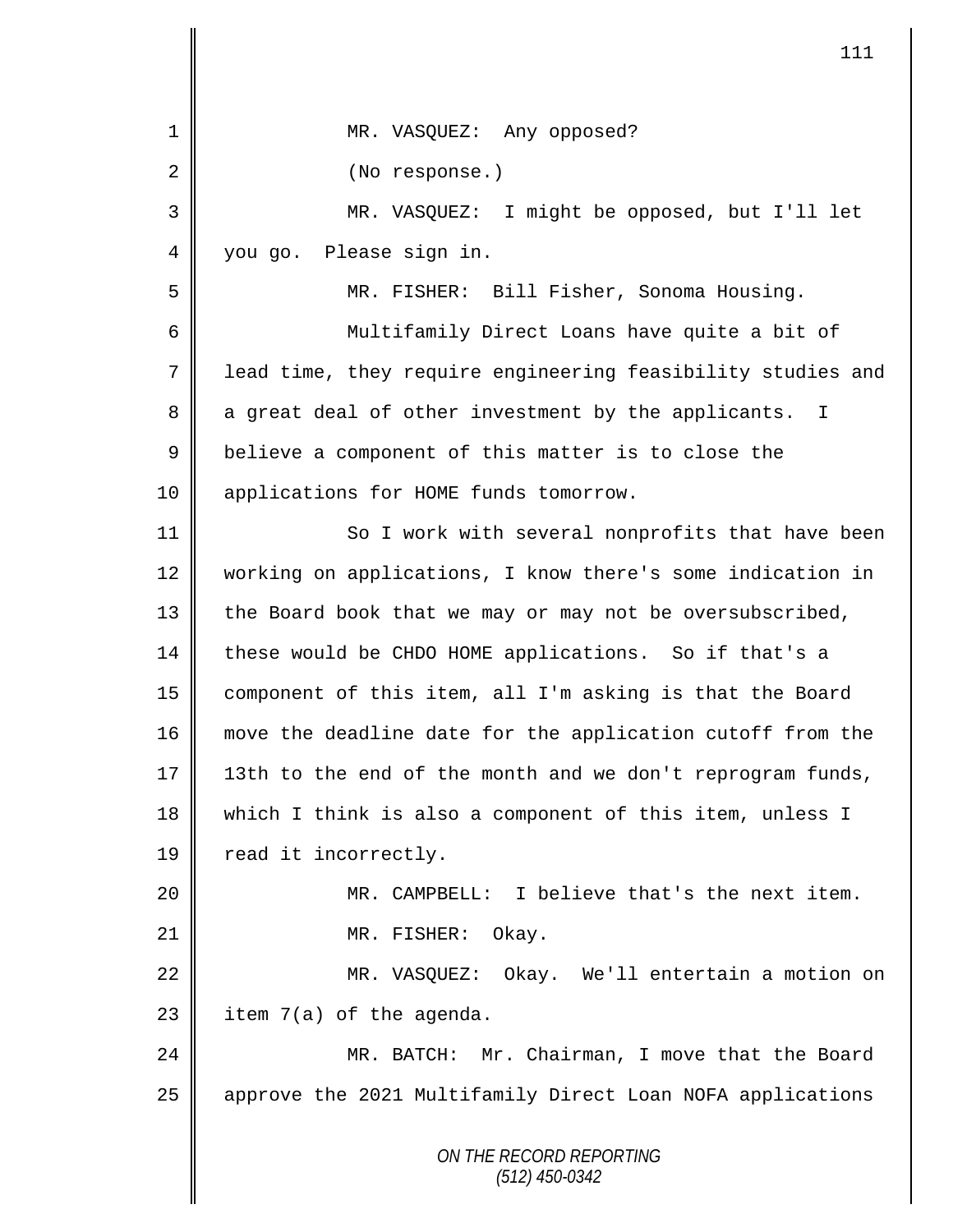| 1  | for application number 21513 Balcones Terrace, and          |
|----|-------------------------------------------------------------|
| 2  | application 21514 Parker Apartments, subject to the         |
| 3  | conditions, limitations, and providing the limited waiver,  |
| 4  | all as expressed in the Board action request on this item.  |
| 5  | MR. VASQUEZ: Thank you.                                     |
| 6  | Motion made by Mr. Batch. Is there a second?                |
| 7  | MS. FARIAS: Second.                                         |
| 8  | MR. VASQUEZ: Seconded by Ms. Farias. All those              |
| 9  | in favor say aye.                                           |
| 10 | (A chorus of ayes.)                                         |
| 11 | MR. VASQUEZ: Any opposed?                                   |
| 12 | (No response.)                                              |
| 13 | MR. VASQUEZ: Hearing none, motion carries.                  |
| 14 | And let's be sure to sync up the rules with HUD,            |
| 15 | of course.                                                  |
| 16 | MR. CAMPBELL: Certainly.                                    |
| 17 | MR. VASQUEZ: Item 7(b), Presentation,                       |
| 18 | discussion, and possible action on permitting the executive |
| 19 | director to make necessary amendments to the 2022-1         |
| 20 | Multifamily Direct Loan notice of funding availability.     |
| 21 | Mr. Campbell.                                               |
| 22 | MR. CAMPBELL: Great. Thank you.                             |
| 23 | This item requests that the executive director,             |
| 24 | Bobby, be given certain permissions with regards to the     |
| 25 | 2022 MFDL notice of funding availability to help staff      |
|    | ON THE RECORD REPORTING<br>$(512)$ 450-0342                 |

 $\overline{\mathbf{I}}$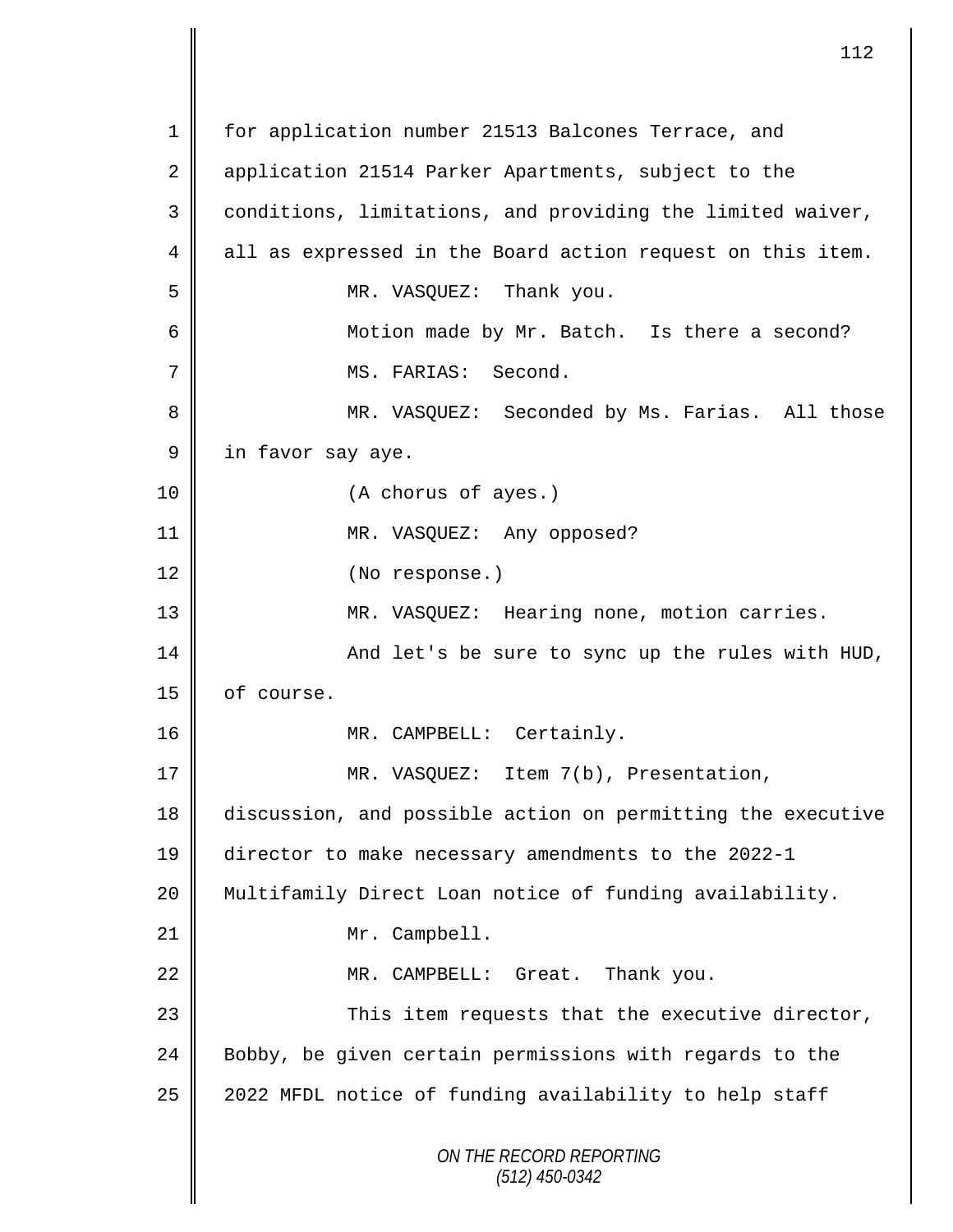1 effectively and efficiently administer the HOME and Housing 2 Trust Fund programs.

3 The Department began accepting applications 4 under the current NOFA on February 7 of 2022. Due to the 5 | increased need for funding resulting from rising costs in 6 the industry, the number of applications submitted has 7 || increased substantially from previous years, and as a  $8 \parallel$  result, all available set-asides in the NOFA are currently 9 significantly oversubscribed. 10 || Thelieve in total we have received 42 11 applications thus far, and to give you an idea, the NOFA 12 initially made available about \$41 million and the current 13 | log reflects about \$100 million in requests. 14 This item requests a few permissions with 15 Tegards to administering this NOFA. First, staff requests  $16$  that the executive director have the authority to suspend 17 the acceptance of new applications under the NOFA and then 18 | to begin the acceptance of new applications as additional 19 | funding becomes available. 20 || Staff recognizes that there are likely 21 | additional applicants wishing to apply under this NOFA;  $22$  | however, it is in the best interest of sensible 23 || administration to not assign those applications an 24  $\parallel$  acceptance date until additional funding becomes available. 25 | Kas we are all aware, construction prices are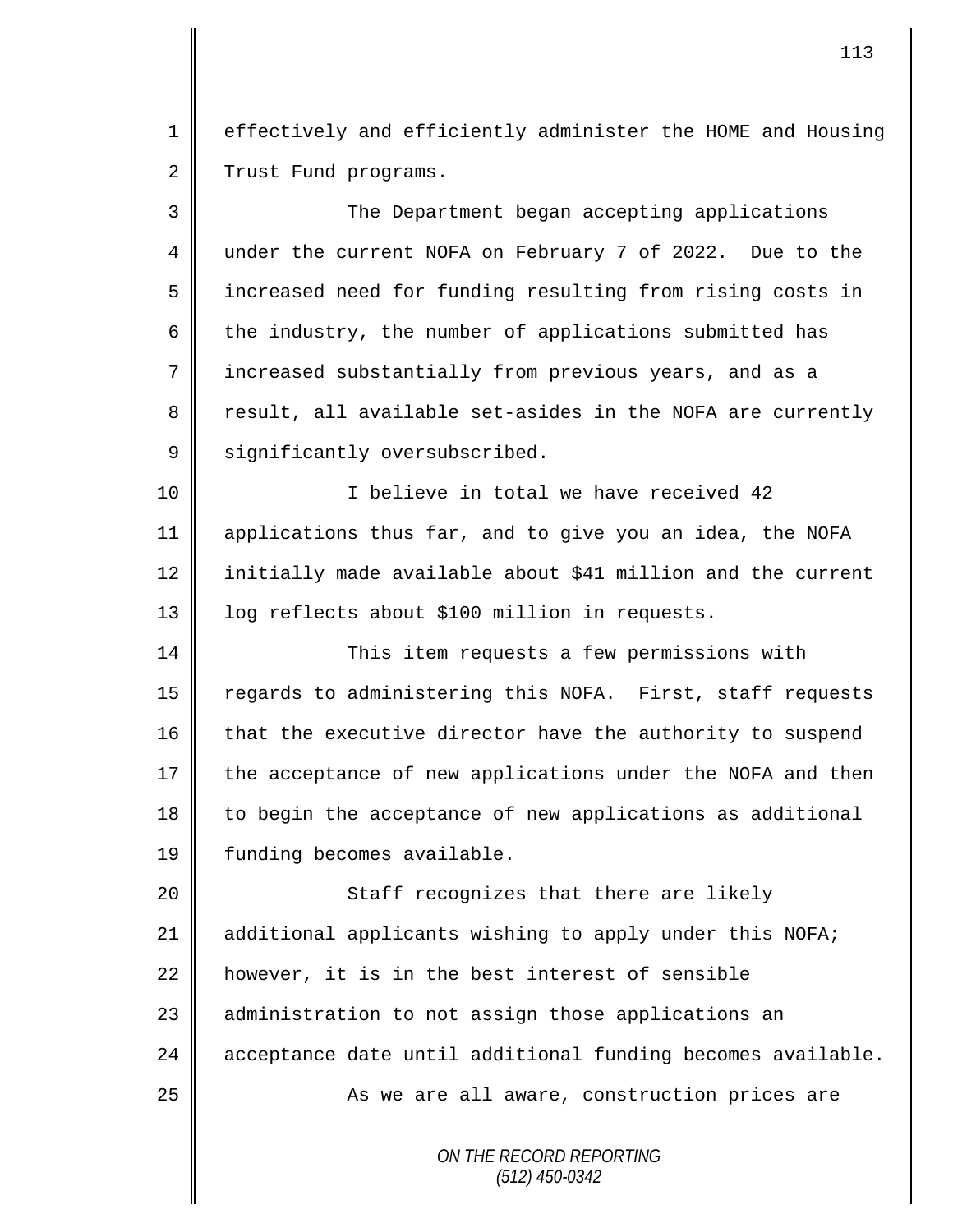1 extremely volatile right now, and an application accepted  $2 \parallel$  today could be totally outdated if and when sufficient 3 funding becomes available to necessitate its review.

4 Staff is also requesting that the executive 5 director be given flexibility when programming additional 6  $\parallel$  funding that becomes available. The Department anticipates 7 a large award of National Housing Trust Fund coming our way 8 in the coming months and would like to be able to program  $9 \parallel$  the non-administrative funds from that award into the NOFA 10 || as soon as possible when that happens.

11 || The funds will first be required to go through a 12 regional allocation period of 30 days, after which staff 13 | requests the ability to program those funds into the set-14 asides in a manner that is most responsive to the needs of  $15$  | the applicant pool at that time, which may include 16 programming National Housing Trust Fund into the COVID 17 | impact set-aside.

18 || Lastly, staff is requesting that the director be 19 permitted to add unprogrammed 2021 or prior year MFDL funds 20 into the NOFA. So for example, if a current 2021 NOFA 21 application were no longer to be able to move forward, 22 approval of this item would allow those funds to be 23 | programmed directly into the current NOFA.

24 | This item is approved, staff anticipates 25 || suspending the acceptance of new applications as soon as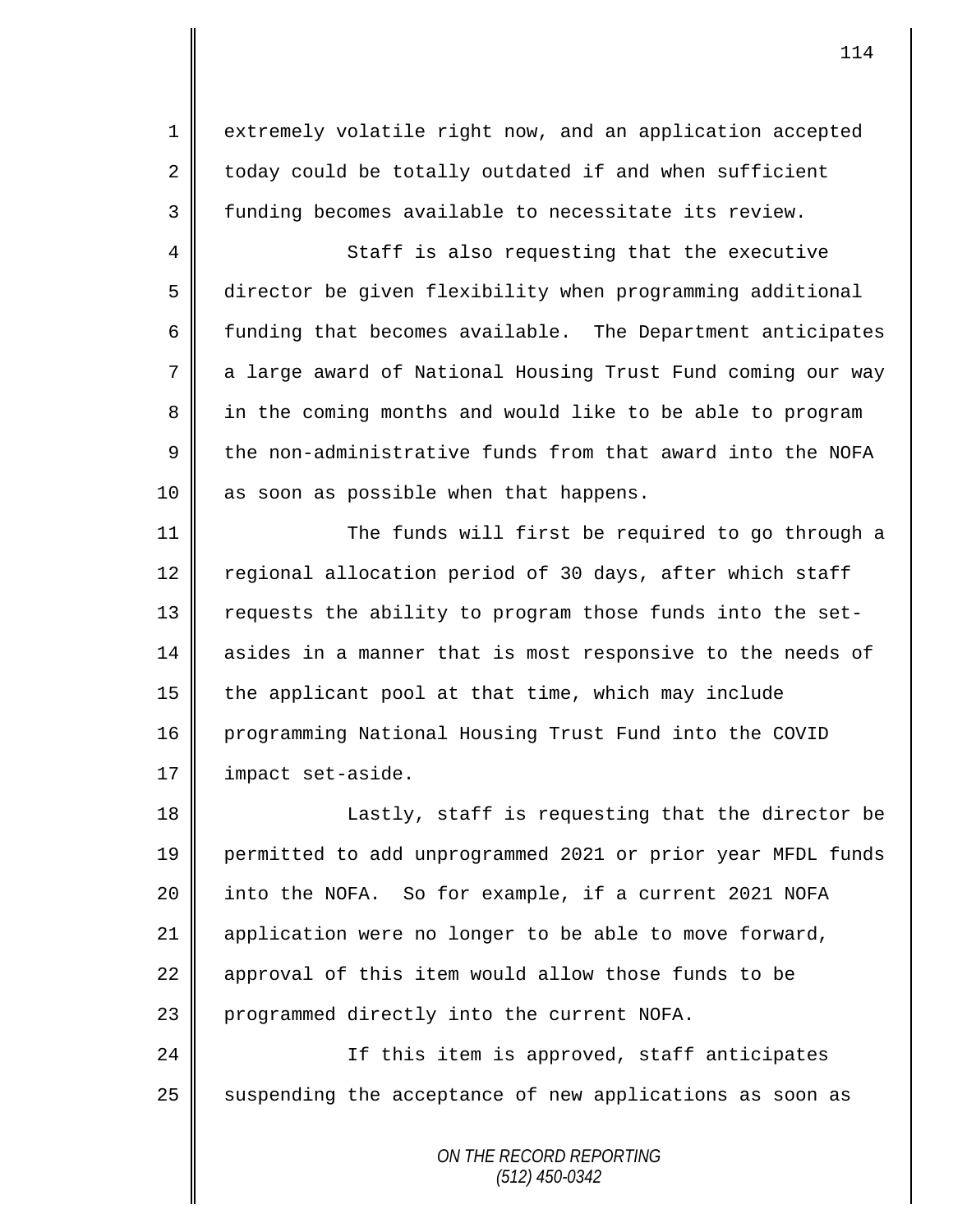*ON THE RECORD REPORTING (512) 450-0342* 1 tomorrow at 5:00 p.m. The Department's MFDL programs are 2 bigger and in more demand than ever before. 3 || Just a couple of years ago, I believe, we were 4 doing five, maybe ten deals a year, and depending on how 5 much money we get, we might actually be able to fund all 42 6 | of these -- not a promise, nothing is final till it's 7 final, but it has grown exorbitantly in the last couple of 8 | years. 9 And so approving this item will allow staff to 10 more nimbly administer those funds and to respond more 11 quickly to the needs of the applicant pool. 12 | Staff recommends approval of this item. 13 MR. VASQUEZ: Do any Board members have 14 | questions on this? 15 MS. FARIAS: No. I'm ready to make a motion. 16 || MR. VASQUEZ: Just to clarify, will this allow  $17$  the executive director to increase loans that were 18 | approved, approval amounts on loans? 19 MR. CAMPBELL: No, sir, it does not. So the 20 maximum request amount of the NOFA would not be changed, 21 and there is no request for approval to change that amount 22 in this item. 23 MR. VASQUEZ: So it would just allow us to  $24$   $\parallel$  re-utilize the fund. 25 || MR. CAMPBELL: Correct. It would give us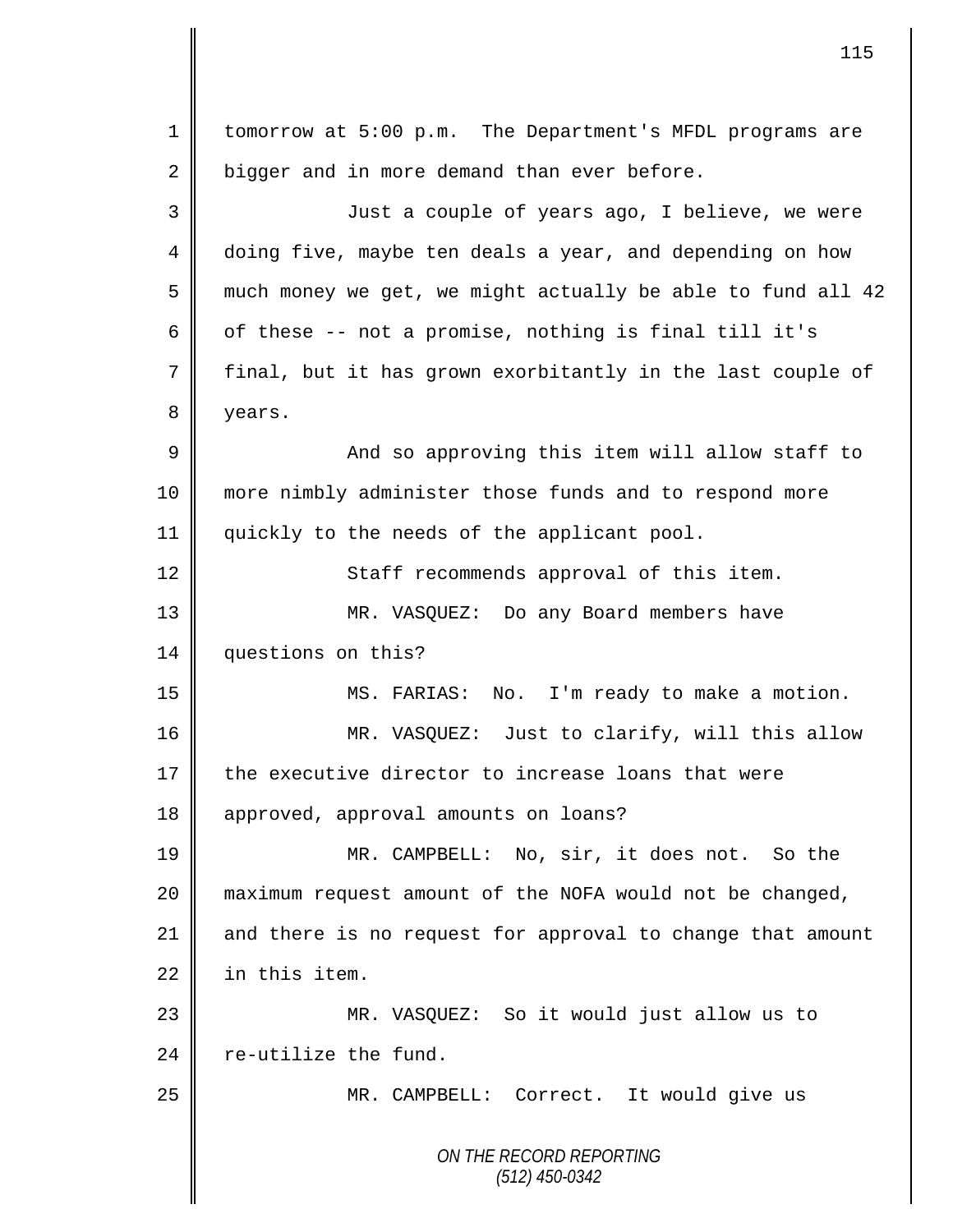*ON THE RECORD REPORTING (512) 450-0342* 1 || flexibility in moving this money around. Yes, sir. 2 MR. VASQUEZ: All right. Ms. Farias, would you 3 care to make a motion? 4 MS. FARIAS: Yes. I move the Board grant the  $5 \parallel$  executive director the identified additional authority and 6  $\parallel$  flexibility to efficiently administer the 2022-1 MFDL NOFA, 7 all as outlined in the Board action request on this item. 8 MR. VASQUEZ: Great. Thank you. 9 || Motion made by Ms. Farias. Is there a second? 10 MR. BATCH: Second. 11 || MR. VASQUEZ: Seconded by Mr. Batch. 12 | Your comment already applies, right? 13 || Ckay. All those in favor say aye. 14 || (A chorus of ayes.) 15 MR. VASQUEZ: Any opposed? 16 || (No response.) 17 | MR. VASQUEZ: Hearing none, motion carries. 18 || Moving on to item 7(c) and possibly 7(d), 19 depending on 7(c), Presentation, discussion, and possible 20 || action on timely appealed termination of Housing Tax Credit 21 | application number 22062, Country Villa, under the 22 **Department's Multifamily Program rules.** 23 || MR. CAMPBELL: Thank you. 24 | This item concerns an appeal related to the 25 | termination of application 22062, Country Villa in Freer.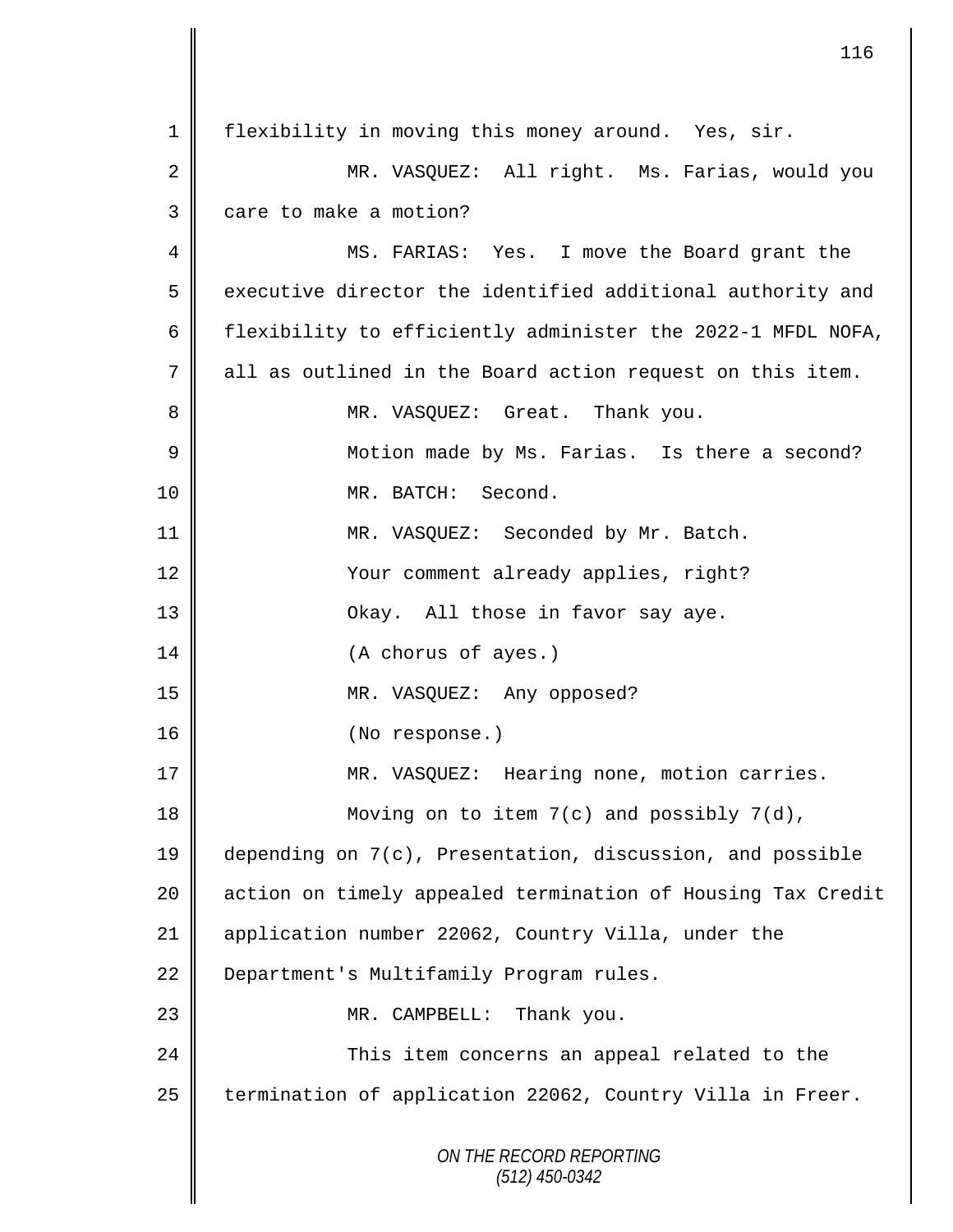1 This application is competing in the USDA set-aside of the 2 2022 9 percent competitive tax credit round and proposes  $3 \parallel$  the acquisition and rehabilitation of 32 units. The 4 | application was timely filed.

5 || On April 11, staff sent the applicant a notice 6  $\parallel$  of administrative deficiency. Administrative deficiencies 7 are information requested by Department staff required to 8 explain or clarify inconsistencies to provide non-material 9 missing information, or to assist staff in evaluating the 10 | application.

11 The administrative deficiency sent out for this 12 application included 39 separate items which required a 13 | response including: the development owner's certificate 14 was omitted from the application; the incorrect survey for 15  $\parallel$  the development site was submitted with the application; 16 inconsistencies were identified throughout the application 17 Tegarding the number of units receiving rental assistance, 18 various exhibits and supporting documents identified the 19 number of units receiving rental assistance as 11, 15, 17 20 and then 115; required documentation concerning the 21 existing USDA loan and the sponsor characteristics were not 22 Submitted; points were claimed regarding the opportunity 23 || index and underserved area provisions of the Qualified 24 Allocation Plan for which the site does not appear to be  $25$  eligible; along with 34 other items requiring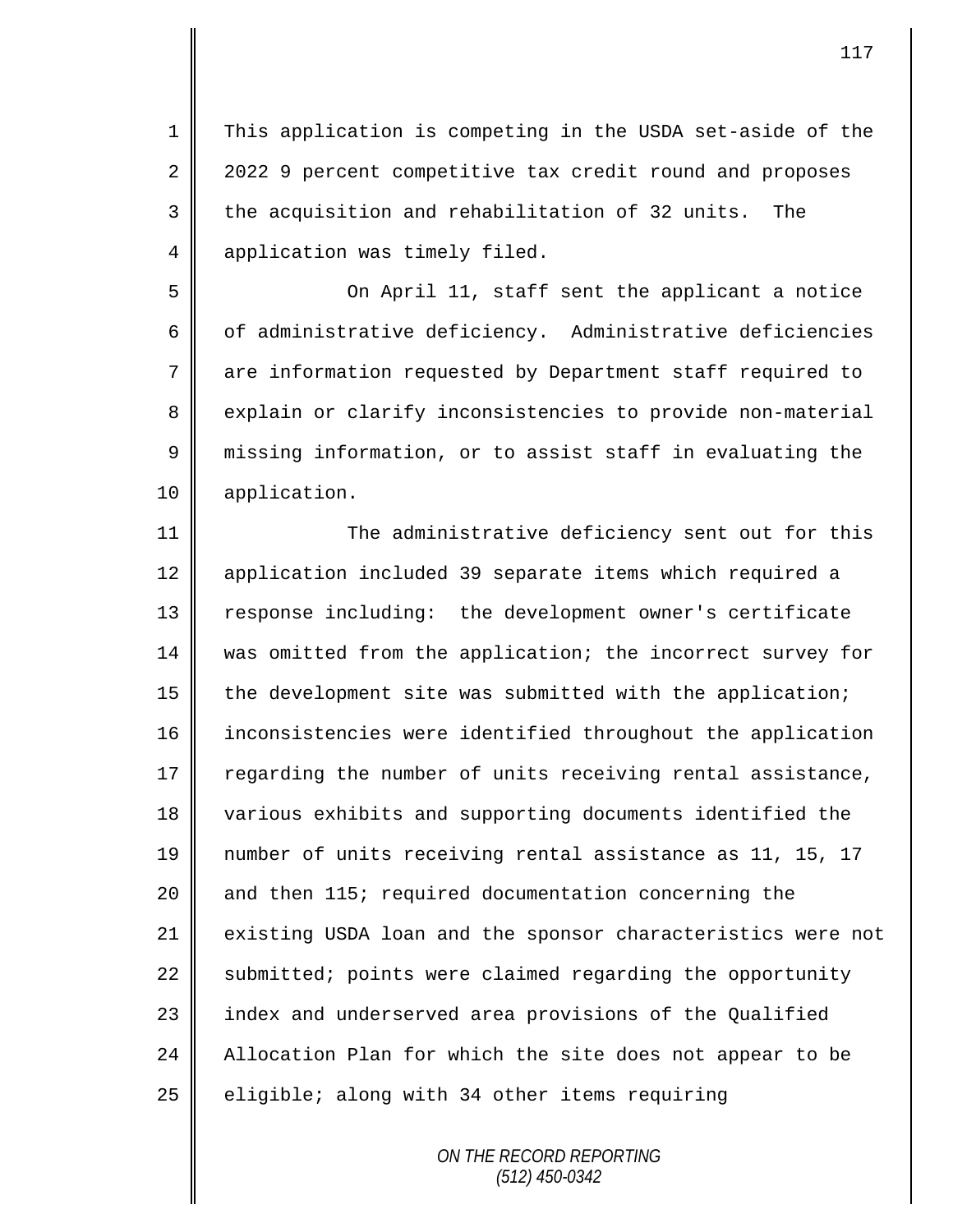1 clarification.

2 Now, applicants are not automatically 3 || disqualified for containing administrative deficiencies, 4 and I would say that they're actually a pretty common part  $5 \parallel$  of the application review.

6 These applications are very complex, so having a  $7 \parallel$  few points of clarification that are necessary is certainly 8 not an uncommon thing. However, applications which contain 9 | material deficiencies are not eligible for consideration.

10 || A material deficiency is any deficiency which 11 exceeds the scope of an administrative deficiency. The QAP  $12$  also includes the important caveat that it is possible that 13 multiple deficiencies that could individually be 14 characterized as administrative deficiencies when taken as 15 a whole would create a need for substantial re-review of 16 the application and, as such, would be characterized as a 17 | material deficiency.

18 The 39 deficiencies issued for this application 19 would require that staff re-review information related to 20 the application's finances, threshold, eligibility and 21 | scoring matters.

22 | Kas a result of the OAP's substantial re-review 23 criteria for a material deficiency, staff determined that  $24$  the application is not eligible for consideration and 25 issued a termination letter to the applicant on April 22.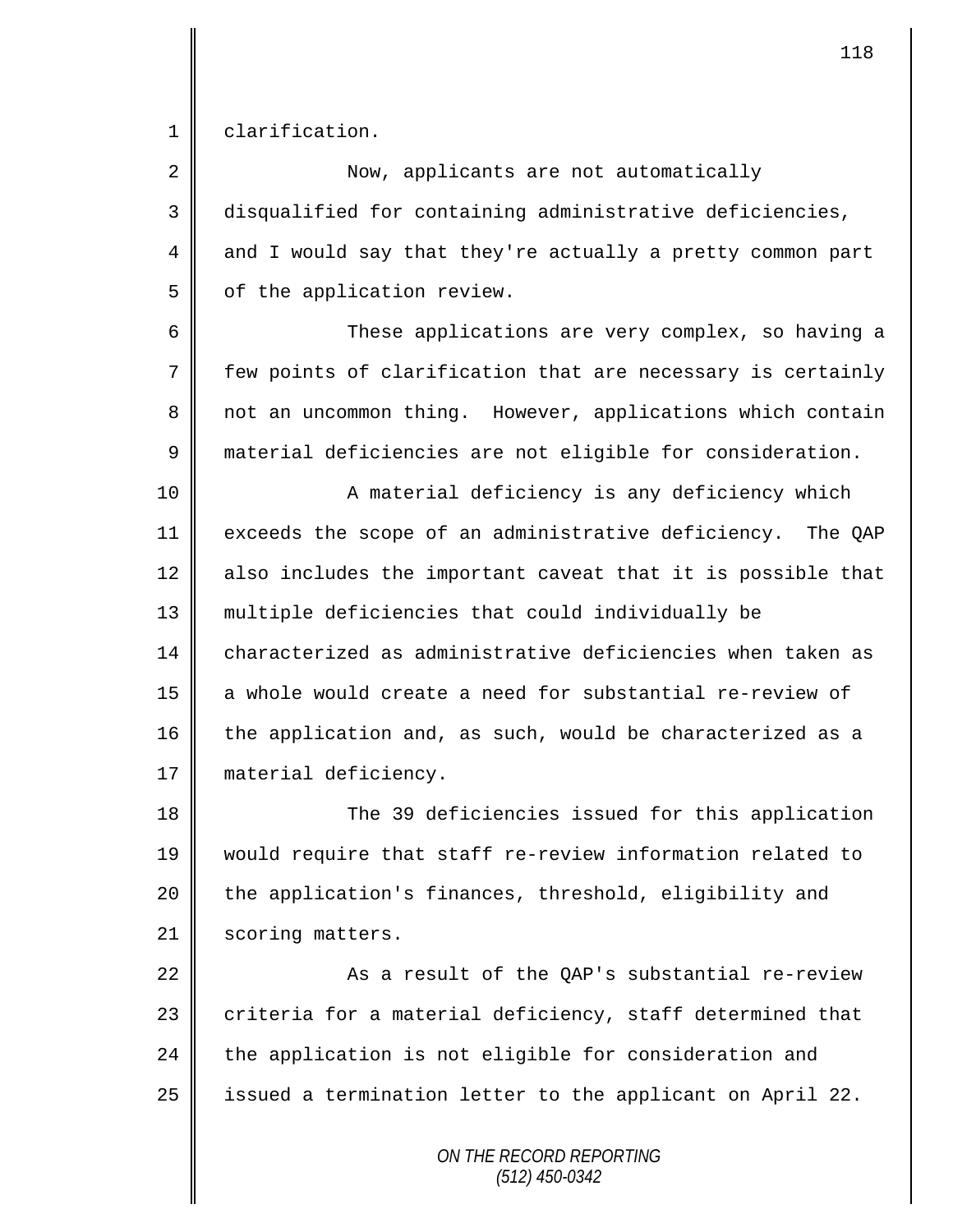1 The applicant appealed on April 28, requesting that the  $2 \parallel$  application be given the opportunity to continue competing 3 || in the round. This appeal was denied by the executive 4 director and is now being presented to the Board for 5 | consideration.

6 || If the Board denies this appeal and upholds the 7 termination, then the application will no longer be 8 competing in the 9 percent round; if the Board grants the  $9 \parallel$  appeal, then the application will continue to compete. 10 Staff recommends that the Board deny the appeal.

11 | And just as a final note, as Mr. Vasquez alluded  $12$  to just a few minutes ago, the next item on the agenda also 13 | concerns this application. If the Board upholds this 14 termination, then the next item will not be necessary for 15 presentation.

16 || I'm happy to answer any questions that you have. 17 MR. VASQUEZ: I'm just curious. Did the 18 applicant make a statement that, oh, we accidentally sent 19 in our first draft?

20 MR. CAMPBELL: They did respond to the 21 deficiency notice. There was a timing issue with their 22 response which the next item concerns. Most of the 23 | response that they provided to us in their appeal suggested  $24$  | or was in response to the potential scoring loss that we're 25 going to be discussing next. In terms of the number of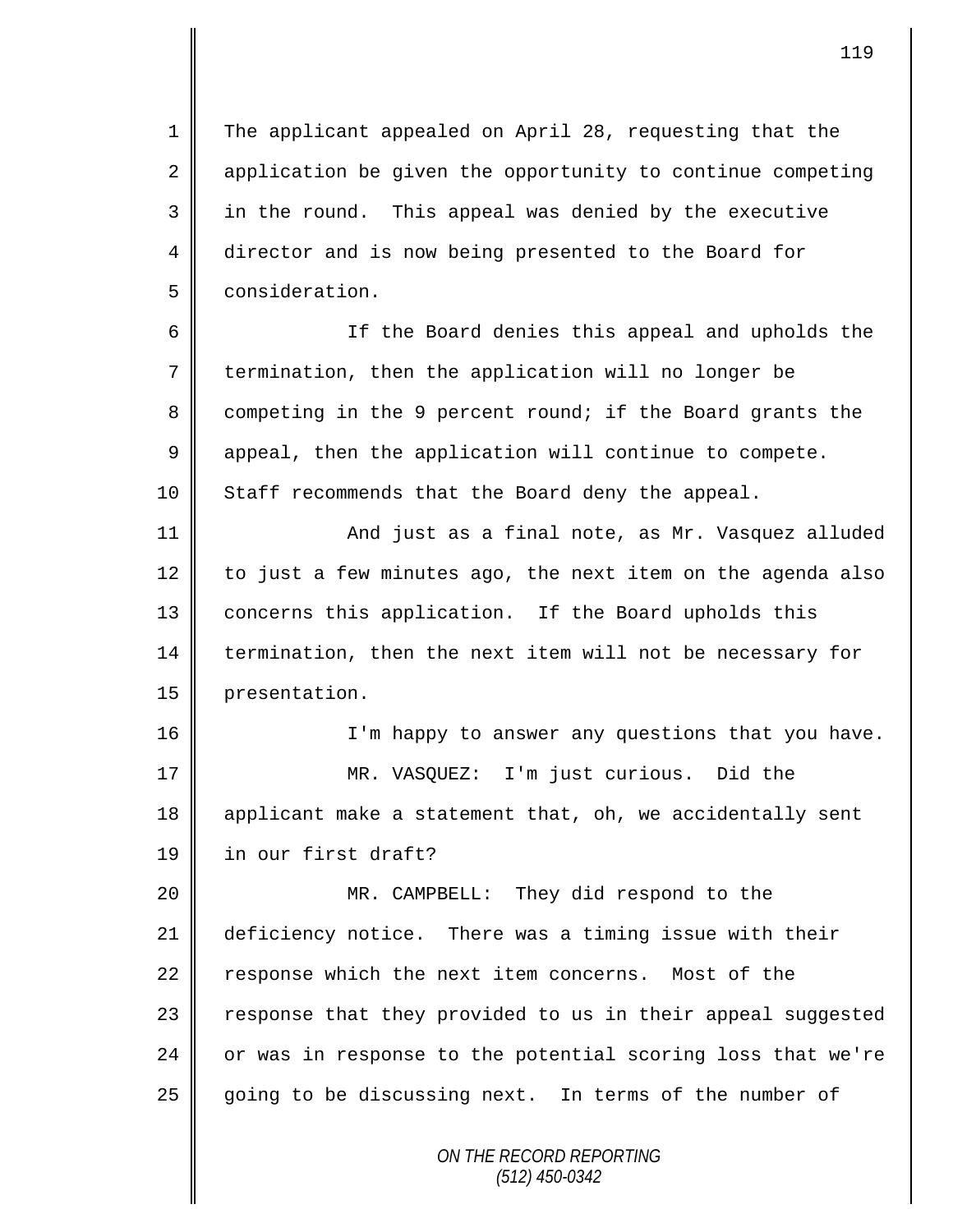*ON THE RECORD REPORTING (512) 450-0342* 1 deficiencies in the application, there wasn't really a  $2 \parallel$  great response to that. 3 MR. VASQUEZ: I don't see anyone that came up to 4 the front two rows. Are there members --5 SPEAKER FROM AUDIENCE: We're here on the next  $6 \parallel$  one, on (e). 7 MR. VASQUEZ: But you don't wish to make 8 comments on (e) or (d)? Okay, all right. 9 || So do any other Board members have questions on 10 this deficient application? 11 || (No response.) 12 | MS. FARIAS: I'm ready to make a motion. 13 MR. VASQUEZ: I will entertain a motion on item 14  $\parallel$  7(c) with the staff's recommendation to terminate this 15 | based on material deficiencies. 16 MS. FARIAS: I move the Board deny the appeal of 17 County Villa, application number 22062, for the reasons 18 described in the Board action request on this item. 19 MR. MARCHANT: Second. 20 || MR. VASQUEZ: Motion made by Ms. Farias. I 21 think I heard a second by Mr. Marchant. All those in favor  $22$  say aye. 23 || (A chorus of ayes.) 24 || MR. VASQUEZ: Any opposed? 25 No response.)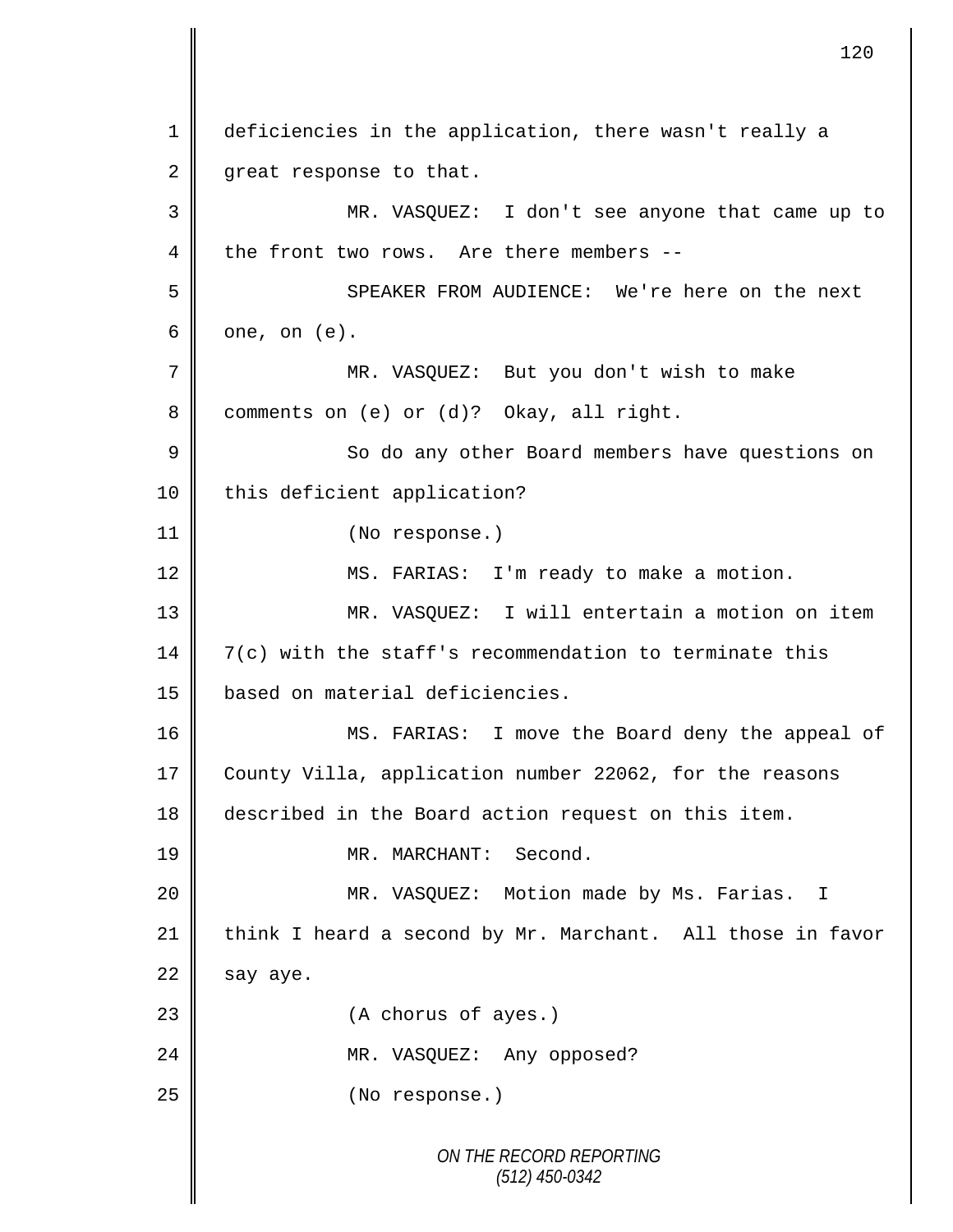|             | 121                                                            |
|-------------|----------------------------------------------------------------|
| 1           | MR. VASQUEZ: Hearing none, motion carries;                     |
| 2           | therefore, $7(d)$ is a moot point and we don't have to         |
| 3           | discuss it.                                                    |
| 4           | MR. ECCLES: Precisely, 7(d) is moot.                           |
| 5           | MR. VASQUEZ: Okay. So we will now move on to                   |
| 6           | 7(e), Presentation, discussion, and possible action on         |
| 7           | timely appeal of termination of Multifamily Direct Loan        |
| 8           | application 22500, Freedom's Path at Waco, under the           |
| $\mathsf 9$ | Department's Multifamily rules.                                |
| $10 \,$     | MR. CAMPBELL: Thank you.                                       |
| 11          | As Mr. Vasquez just said, this item concerns a                 |
| 12          | timely filed appeal of the termination of MFDL application     |
| 13          | 22500, Freedom's Path at Waco.                                 |
| 14          | Freedom's Path is a 2021 9 percent tax credit                  |
| 15          | award which proposes the adaptive reuse of 34 units in         |
| 16          | The applicant applied for \$1.2 million in additional<br>Waco. |
| 17          | MFDL funding on February 7 of this year to help fill the       |
| 18          | gap caused by construction cost increases which have been      |
| 19          | incurred since the original award.                             |
| 20          | The application proposes the layering of                       |
| 21          | historic tax credits with the Department's MFDL funds.         |
| 22          | This financing combination is explicitly prohibited by 10      |
| 23          | TAC $13.3(d)(2)(A)$ -- and I'm sorry for all the citations in  |
| 24          | this sentence -- but that particular portion of the rule       |
| 25          | states that direct loans may not be used for adaptive reuse    |
|             | ON THE RECORD REPORTING<br>$(512)$ 450-0342                    |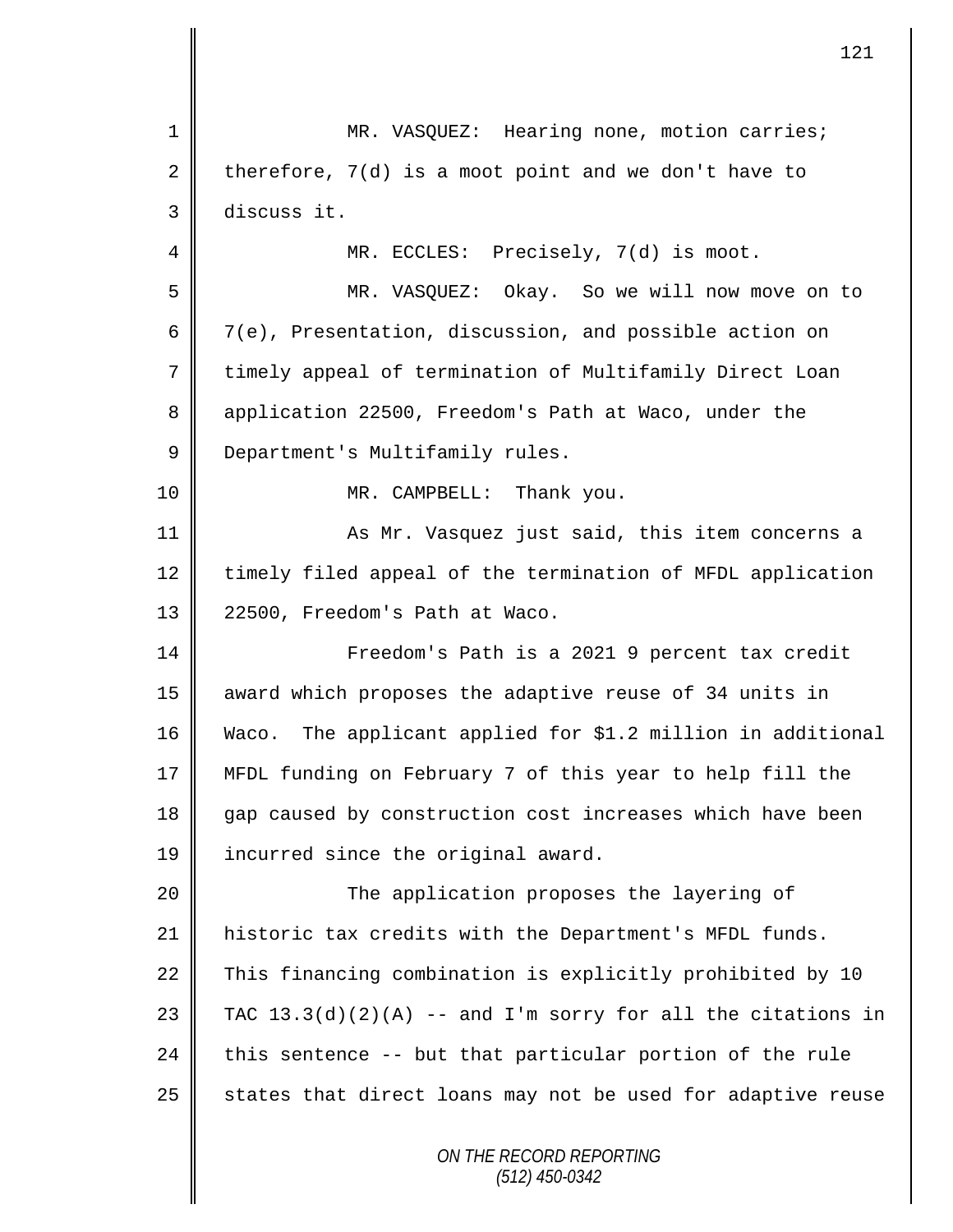1 developments subject to the requirements of 36 CFR 67 2 | implementing Section 47 of the Internal Revenue Code. 3 These citations directly relate to historic tax credits.

4 This rule is in place because the complex  $5 \parallel$  requirements of historic tax credits are not easily 6  $\parallel$  compatible with the very strict timing deadlines of MFDL 7 funds.

8 || Some of you may recall an item being presented 9 earlier this year concerning which windows should be 10 allowed to be installed in an adaptive reuse development in 11 Amarillo. That deal had a similar funding combination, and 12  $\parallel$  those are the kinds of issues that the Department has 13 experienced in the past when these funding sources are 14 combined.

15 || Because the Department must always be mindful of 16 our deadlines related to committing and expending MFDL 17 funds, applications which could present significant timing 18 issues do present some level of risk. That being said, the  $19$  rule in question prohibiting the combination of these funds  $20$  | is a state rules and is not a federal requirement.

21 || Because the application is ineligible for 22 consideration under the rules and did not include a waiver 23 | request or otherwise address how it can meet requirements,  $24$  a termination notice was issued on April 22. The applicant 25 || appealed, which was subsequently denied by the executive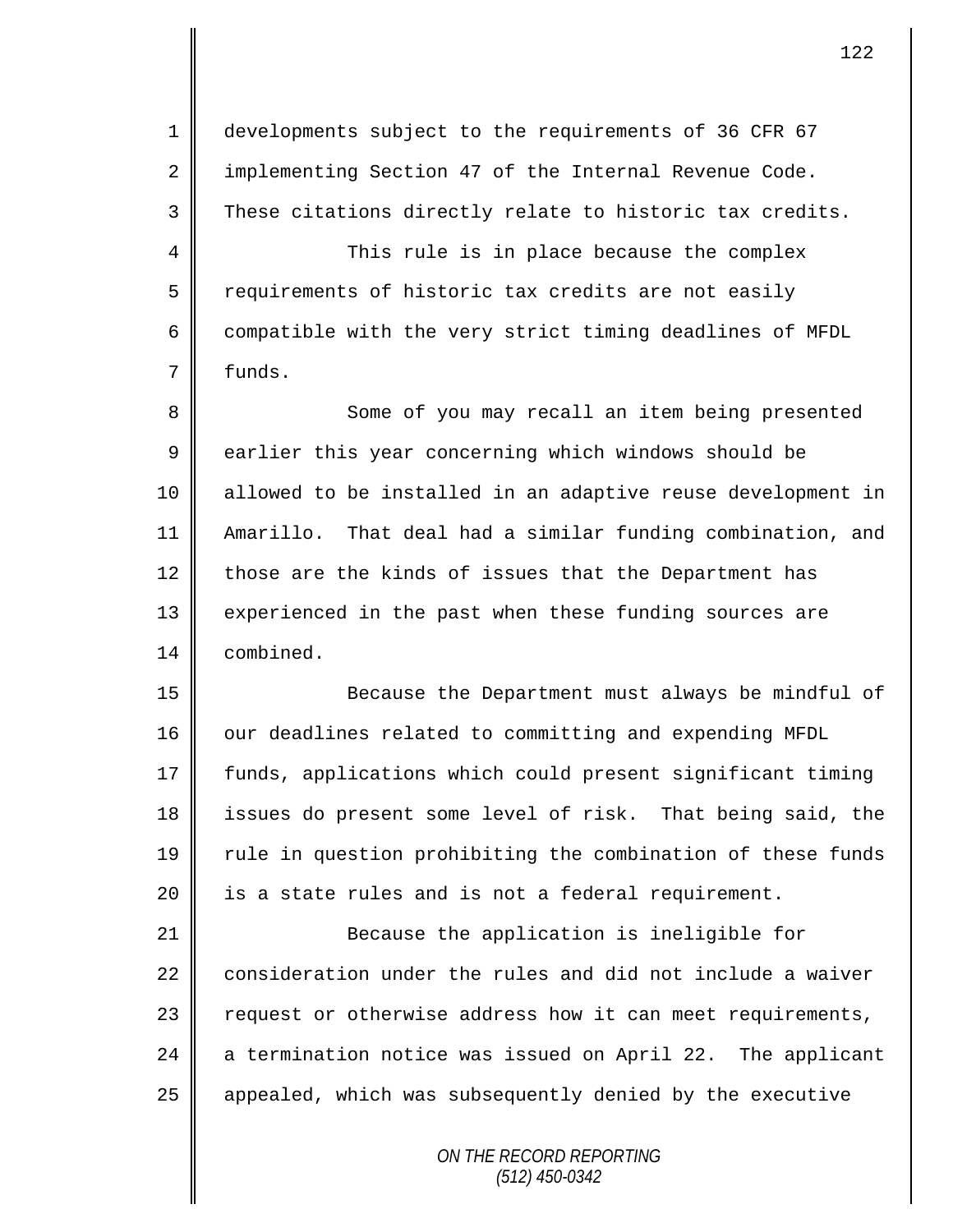1 director and is therefore being presented to the Board for 2 consideration.

*ON THE RECORD REPORTING (512) 450-0342* 3 If the Board denies the appeal, then the 4 application will be terminated; if the Board grants the 5 | appeal and reinstates the application, then staff 6 anticipates that a waiver request of the rule in question 7 will be presented at the June meeting. Because this waiver 8 will affect threshold criteria for our MFDL funds, then an 9 amendment to the Department's one-year action plan with HUD 10 | will be necessary. 11 In accordance with the MFDL rule, if a waiver is 12 necessary and is approved by the Board, then the 13 application acceptance date for an MFDL application will  $14$  then be the date that the Department completes the 15 amendment process for the one-year action plan. 16 || Because this particular caveat of the rule is 17 part of the Department's HUD-approved methods of 18 distribution for these funds, there really isn't much 19 available flexibility regarding the requirement of the new 20 | application acceptance date. 21 | As discussed earlier, the Department anticipates  $22$  suspending the NOFA for new application acceptance dates  $23$  shortly, which would present an issue for this application 24  $\parallel$  if it is able to move forward. 25 || Now, sometimes you just have to say the quiet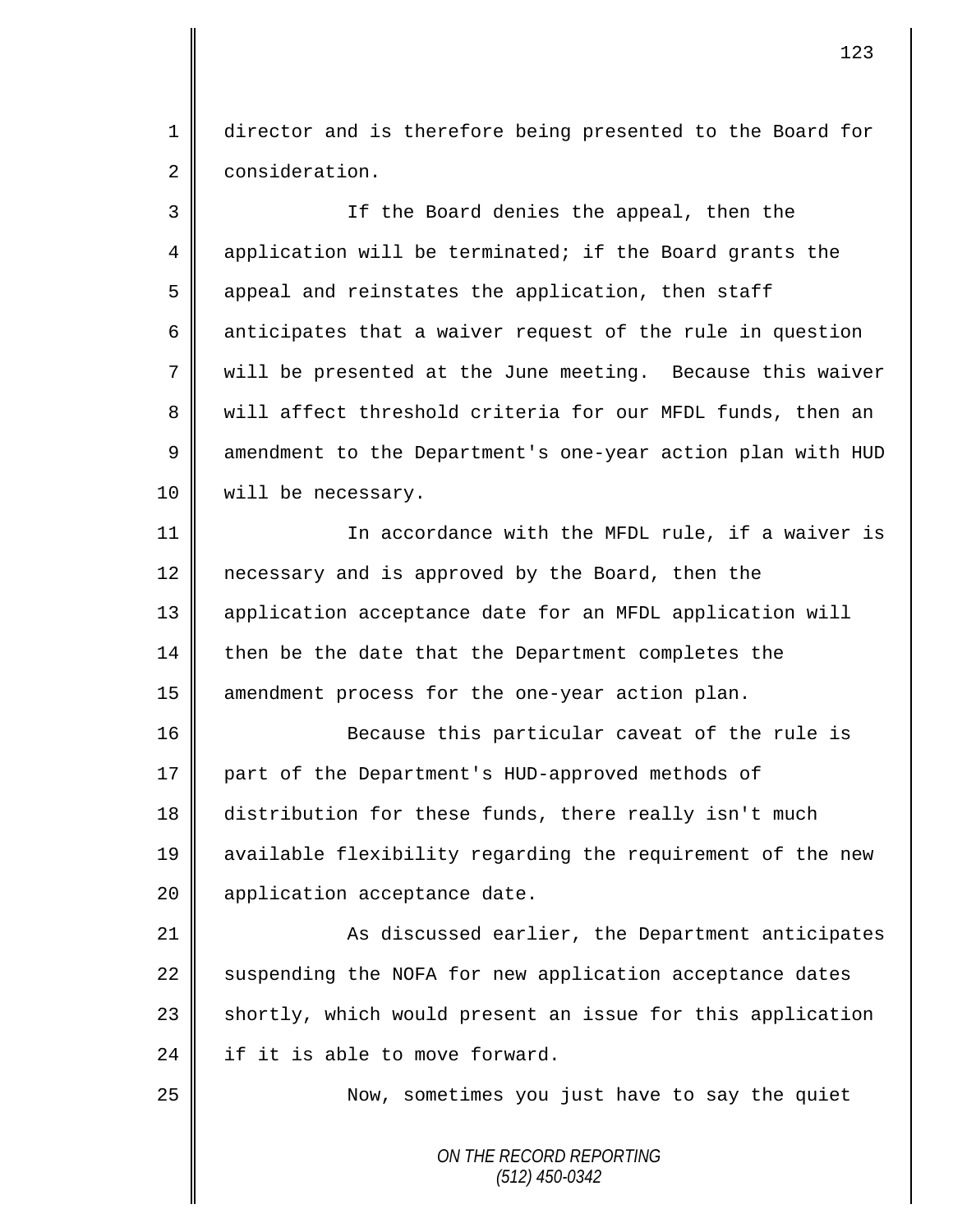| $\mathbf 1$ | part out loud and lay it out on the table.                   |
|-------------|--------------------------------------------------------------|
| 2           | Please do.<br>MR. VASQUEZ:                                   |
| 3           | MR. CAMPBELL: Sure. So how we got here today                 |
| 4           | is a very straightforward administrative process.<br>We      |
| 5           | received an application that does not comport with the       |
| 6           | There was no waiver request provided, there was no<br>rules. |
| 7           | explanation of how the application could be made to comport  |
| 8           | with the rules, and therefore, the termination of the        |
| $\mathsf 9$ | application and the denial of the appeal is pretty           |
| 10          | straightforward by-the-book stuff.                           |
| 11          | That being said, staff is aware that this is                 |
| 12          | probably not the most compelling termination that has ever   |
| 13          | been presented to the Board for consideration before, and    |
| 14          | so as a suggestion, if the applicant does end up moving      |
| 15          | forward and requests a waiver at the June meeting, then      |
| 16          | what staff can do is present a NOFA amendment for approval   |
| 17          | at the same meeting, which would allow this application to   |
| 18          | be accepted upon approval of the waiver and completion of    |
| 19          | the one-year action plan amendment even if the NOFA is       |
| 20          | otherwise suspended. This would allow the application to     |
| 21          | proceed without being delayed by the suspension.             |
| 22          | So strictly on the basis of the rules, staff                 |
| 23          | does recommend that the Board deny the appeal; however, we   |
| 24          | are prepared to look for solutions if the application is     |
| 25          | reinstated, and I am happy to answer any questions that you  |
|             | ON THE RECORD REPORTING                                      |

*(512) 450-0342*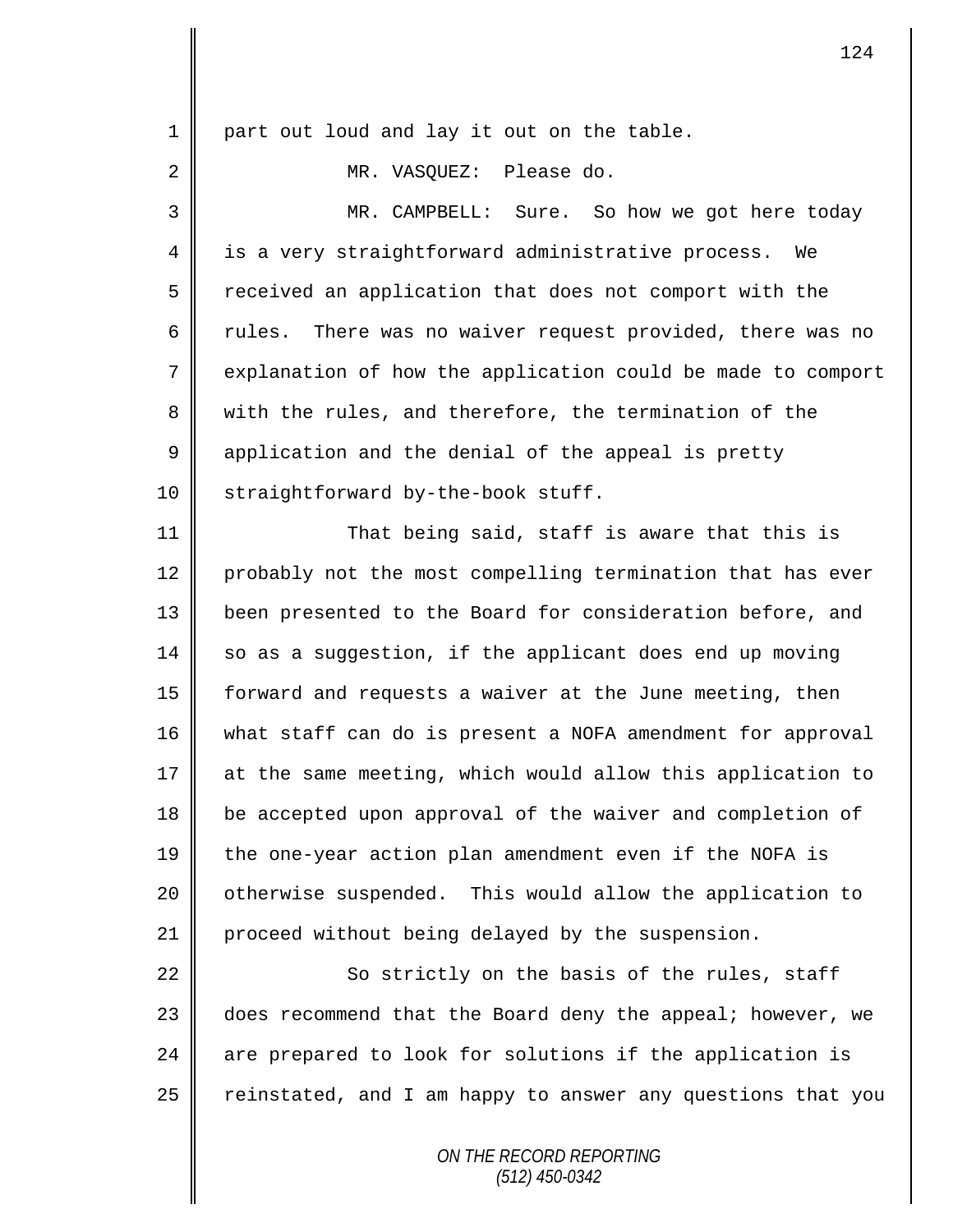$1 \parallel \text{have.}$ 

| $\overline{2}$ | MR. VASQUEZ: On the one-year plan that we would             |
|----------------|-------------------------------------------------------------|
| 3              | have to amend, would that impact any of our other processes |
| 4              | or applications unrelated to this project?                  |
| 5              | MR. CAMPBELL: No, sir. In fact, I believe this              |
| 6              | is the only application that we have that is in this        |
| 7              | particular situation, so amending that portion of the       |
| 8              | action plan would not present an issue.                     |
| 9              | MR. VASQUEZ: Okay. So it doesn't stop any                   |
| 10             | other clocks or delay us in other ways.                     |
| 11             | MR. CAMPBELL: Correct. The timing of the                    |
| 12             | amendment could present issues. Sometimes HUD is just       |
| 13             | Johnny-on-the-spot with getting them back to us, and        |
| 14             | sometimes they do take a little bit of time.                |
| 15             | We would not be able to move forward with the               |
| 16             | application until HUD approved the amendment to the one-    |
| 17             | year action plan, but we are certainly prepared to submit   |
| 18             | that amendment if the Board directs us to do so.            |
| 19             | MR. VASQUEZ: And if HUD responds slowly, what               |
| 20             | does that do with other timelines and dates and such?       |
| 21             | MR. CAMPBELL: HUD has been responding                       |
| 22             | uncharacteristically quickly recently. The last one-year    |
| 23             | action plan submission that we submitted to them was        |
| 24             | approved, I believe, within two days, so staff is           |
| 25             | optimistic.                                                 |
|                |                                                             |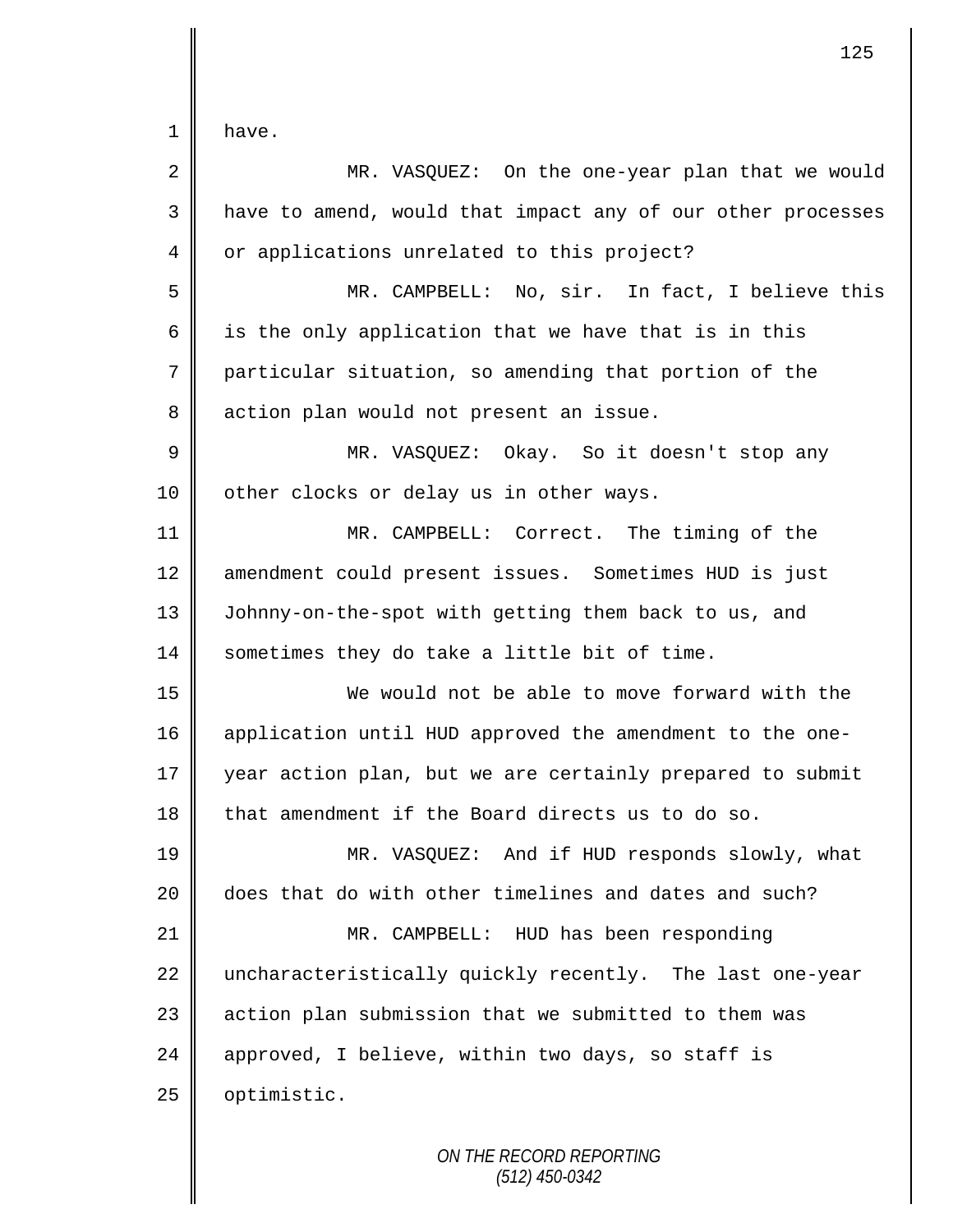*ON THE RECORD REPORTING (512) 450-0342* 1 MR. VASQUEZ: And they could still not approve  $2 \parallel$  the amendment. 3 MR. CAMPBELL: They could. Again, this is a 4 state rule, so I'm not sure what their basis for not 5 approving the amendment would be. Staff does not have any 6 great concerns about being able to get the one-year action 7 | plan amendment through. 8 || MR. WILKINSON: Worst case scenario, this  $9 \parallel$  \$1.2 million would be hung up until we got HUD's approval. 10 **MR.** CAMPBELL: That is correct. 11 | MR. VASQUEZ: Anyone have any question on this? 12 || MR. MARCHANT: The quickest way to help these 13 | folks is to deny this? 14 | MR. VASQUEZ: No. Well, the recommendation by 15  $\parallel$  staff is to terminate the application. 16 MR. CAMPBELL: Right. So the quickest way to 17 help these folks is to disagree with staff's recommendation  $18 \parallel$  and  $-$ 19 || MR. MARCHANT: To grant? 20 MR. CAMPBELL: -- and to grant the appeal. 21 That is correct, yes, sir. 22 | MR. MARCHANT: I'm ready to make that motion. 23 MR. VASQUEZ: Counsel, if we were to grant this 24 appeal based on the solution that was presented by  $Mr$ .  $25$  Campbell, would that cause us any other unintended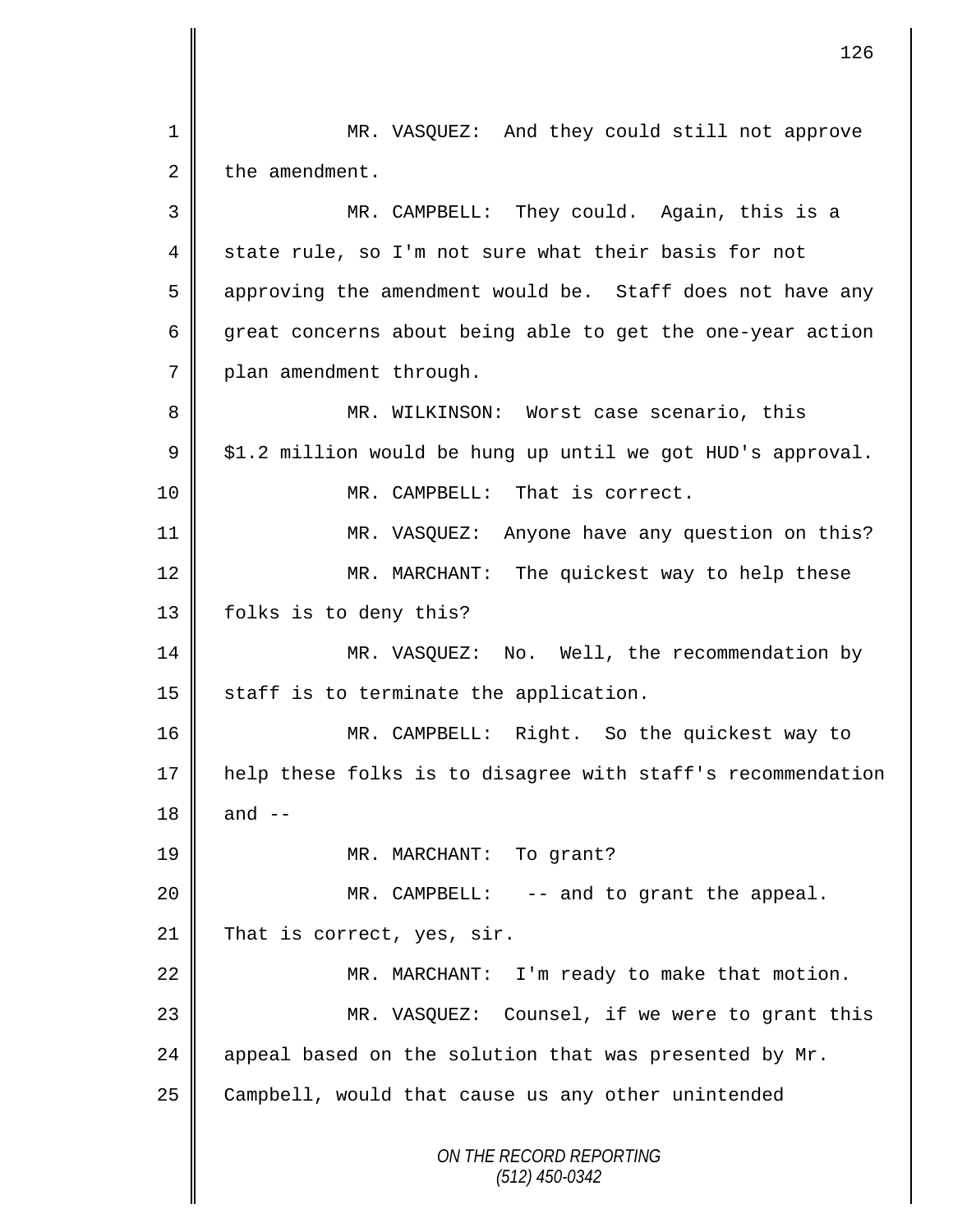1 consequences?

| $\overline{2}$ | MR. ECCLES: Well, the granting of the appeal                |
|----------------|-------------------------------------------------------------|
| 3              | doesn't really have a basis. The application violates this  |
| 4              | rule, and our federal compliance counsel has raised a       |
| 5              | finger, and I believe would also like to chime in on this   |
| 6              | matter, with the Chair's indulgence.                        |
| 7              | MR. VASQUEZ: Please.                                        |
| 8              | MS. SYLVESTER: So another option would be to                |
| $\mathsf 9$    | deny the appeal but reopen the agenda item for the          |
| 10             | amendment, because the amendment was properly posted and we |
| 11             | were going to be talking about things in the amendment, and |
| 12             | direct staff to amend the NOFA to allow a subset,           |
| 13             | qualifying project like this.                               |
| 14             | However, that still does not give them an                   |
| 15             | application acceptance date, and I want to be really clear  |
| 16             | about that because right now we are oversubscribed in the   |
| 17             | COVID set-aside. And so let's say, you know, we did that    |
| 18             | NOFA amendment, we posted it. We have to give people a      |
| 19             | reasonable time who would be in a similarly situated        |
| 20             | position, and we can't actually do that until we get the    |
| 21             | approval from HUD.                                          |
| 22             | They're still going to receive an application               |
| 23             | acceptance date of, let's say, best case scenario, end of   |
| 24             | June, and so likely we would not be able to process the     |
| 25             | application until we get the new monies from HUD.<br>So I   |
|                | ON THE RECORD REPORTING                                     |

*(512) 450-0342*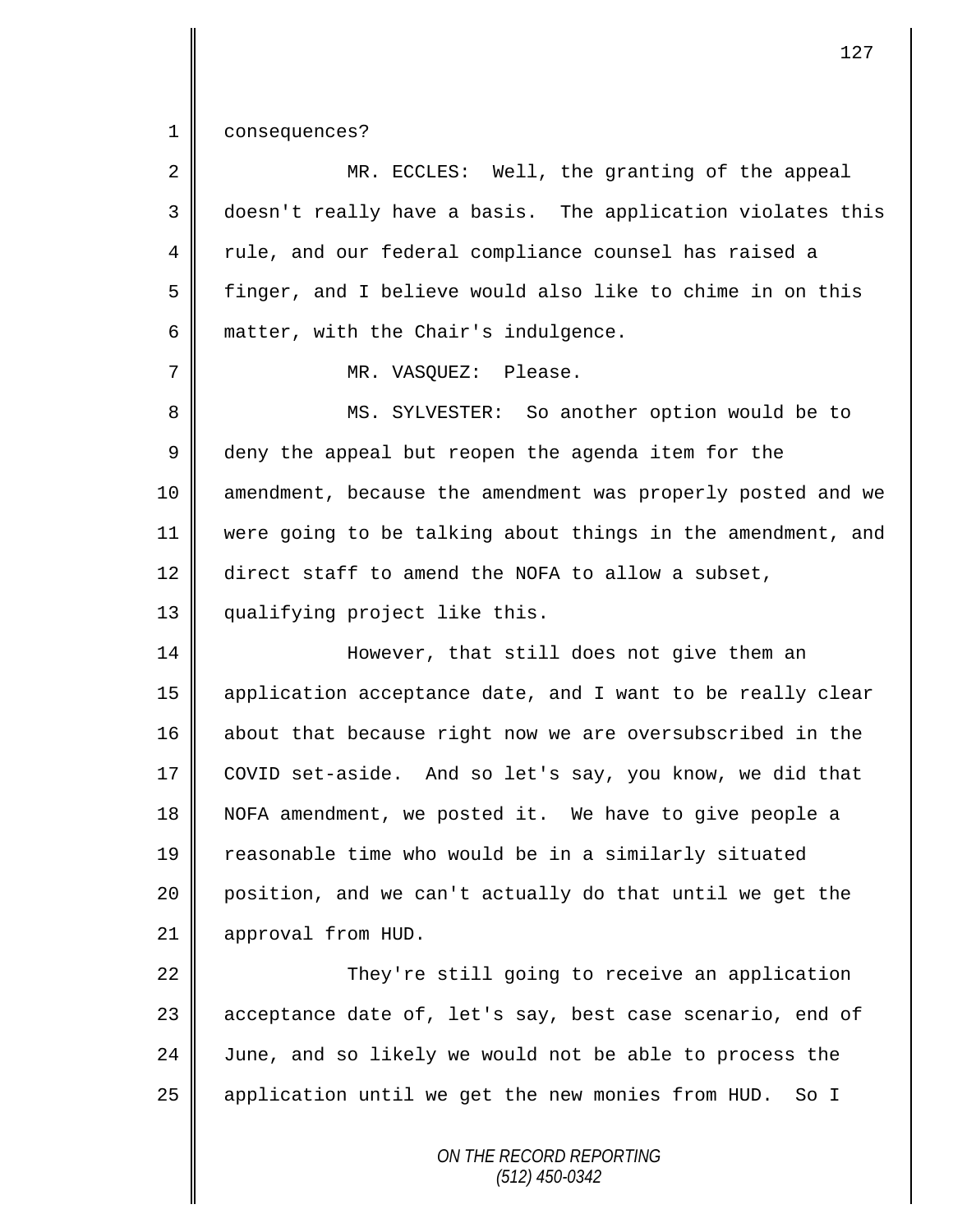1 just wanted to kind of put that out there.

 $2 \parallel$  The other path is the waiver path, which means 3 they have to come back in June and then we still have to do 4 the substantial amendment -- I'm sorry; it's not a  $5 \parallel$  substantial amendment -- an amendment to the action plan.

6 || So either way it's not that they're getting an 7 || application acceptance date. So when you said, oh, we're  $8 \parallel$  just going to hold up that \$1.2 million, we're not actually 9 | holding up the \$1.2 million because of their application 10 acceptance date, so the review in which they will be 11 | recommended for an award is going to go to the next person  $12$  | that's eligible on the list.

13 || And there's a good way to do that because of how 14 we put in our application to HUD what is an eligible 15 project and what is not an eligible project. You have to 16 identify threshold items, and this is specifically 17 | identified as an ineligible applicant.

18 || And we have done projects like this before, but 19 the application acceptance date in those prior projects, it 20 wasn't really a relevant factor because we were in a non-21 competitive environment. So it didn't matter if the 22 || application acceptance date got moved back, from a 23 practical standpoint; we were undersubscribed in that 24 particular set-aside or that particular fund so it didn't  $25$  matter.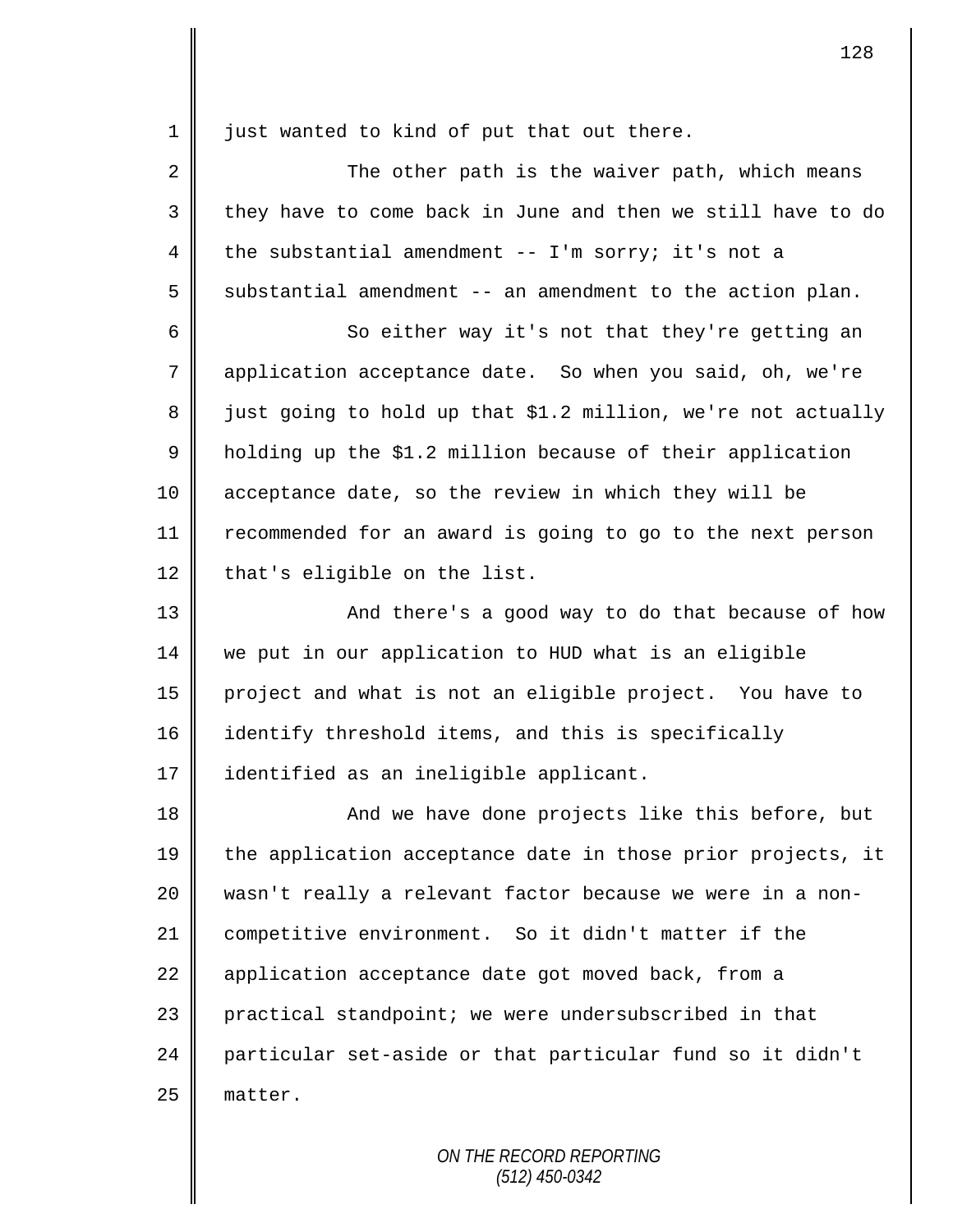1 || It does matter in this case, so I wanted to just 2 more fully explain the Byzantine world of how HUD and the  $3 \parallel$  Texas Administrative Code sort of interact in this area. 4 Thank you.

5 MR. VASQUEZ: Could someone clarify for the 6 Board that the way the structures of this financing are 7 | done -- or the reason why we're specifically not allowed 8 under the current rules? Because it's very difficult to 9 | layer these on and match up the requirements? Could 10 Someone explain? So even if we said okay, the 11 implementation of this, how does that work?

12 || MR. CAMPBELL: Sure. So it's not impossible to 13 make it work. The review process for the historic tax 14 credits can draw on, I think is a fair way to say it. 15 Sometimes you have to, you know, get a public board 16 together and discuss window standards just to move the  $17$  project along an inch when it's got that funding stack.

18 || So it's not impossible to make happen. We've 19 done it, I believe, three times in the past. We have had 20 difficulties with all three of those applications related 21 to this combination of the funding. However, if the Board 22 directs staff to, we will figure it out; we always do.

23 MR. ECCLES: I think if it was to form Member 24 Marchant's question to just say granting the appeal doesn't 25 | really fix these problems that Megan laid out, most

> *ON THE RECORD REPORTING (512) 450-0342*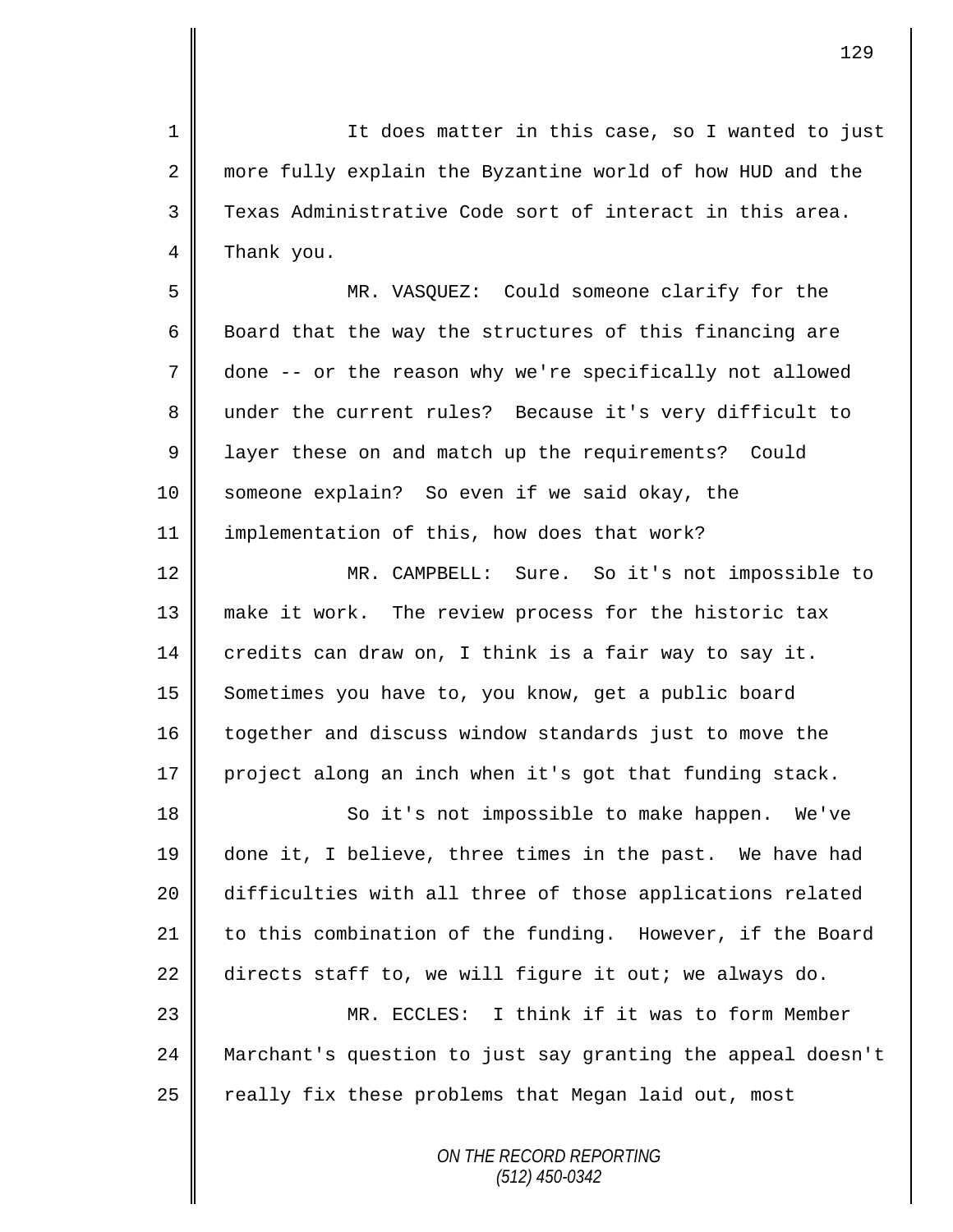1 specifically because the plan that's submitted the HUD, 2 kind of the rules of the board game, include this type of 3 || project with this funding stack being excluded, so we have 4 to change the rules of the game.

5 So granting or denying the appeal doesn't really 6 change the fact that we have to get the plan amendment and  $7 \parallel$  then get a waiver of that rule, but if we reopened -- I 8 think if we could get kind of the middle ground for  $9 \parallel$  reopening, that would at least shorten it a little bit.

10 || MS. SYLVESTER: There's two ways to do this. 11 Right? So they can have an individual waiver for their 12 project, or we can amend the NOFA, and before we do that, 13 we take the plan amendment to HUD.

14 So for example, the COVID set-aside has many waivers that are published in the NOFA of our regular rules, and we said these are the rules for this particular set-aside, and we are waiving certain provisions of these 18 Tules for the COVID set-aside, and we published those waivers in our action plan with HUD.

20 || So that is a path you could do. You could say, 21 for example, the applications that apply in the COVID 22  $\parallel$  set-aside that have received a Step 2 review from the 23 || National Park Service are eligible under this NOFA, under 24 the set-aside, or that have submitted the application.

25 || In answer to -- I'm not sure who asked the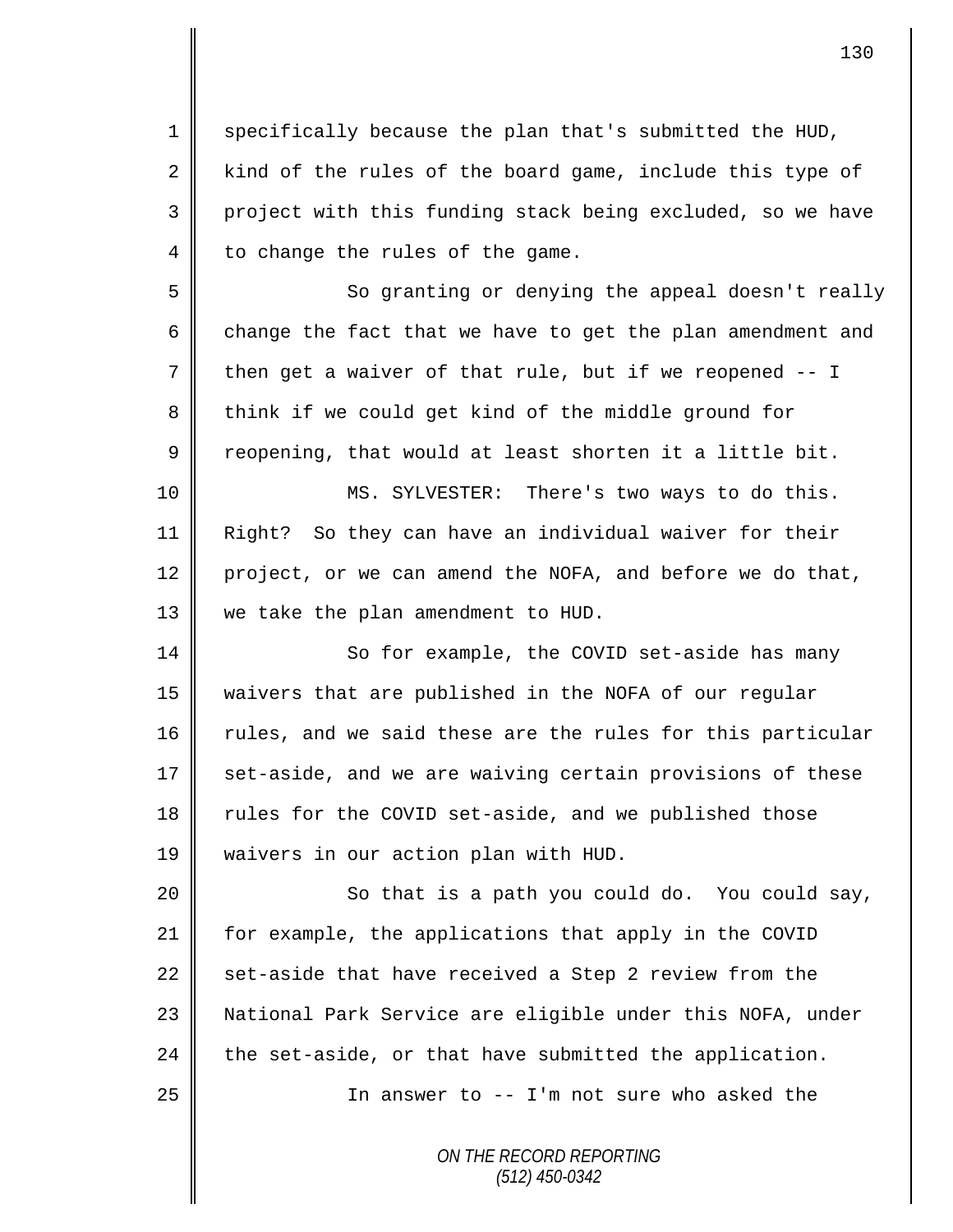1 question, so typically we have the expectation from a 2 committing-our-funding perspective that within a year of  $3 \parallel$  the Board awards you're going to be able to sign a contract 4 with us, and none of the historic rehab deals has directed  $5$  | us to do have ever met that deadline.

6 We have one right now where we had an almost  $7 \parallel$  two-year time frame between the time of award, and we're 8 still not to the point where we can sign a contract because  $9 \parallel$  of the extensive negotiations that goes on with the 10 National Park Service and historic rehab standards.

11 || So that's why the rule is what it is; it just 12 doesn't play well with our commitment deadline. Having  $13$  said that, I think I gave you the actions which we do. 14 || Beau, do you have another?

15 MR. ECCLES: Well, I was just going to -- from a 16 practical standpoint, I think that the question for the 17 Legal Division was if it still begins with denying the 18 appeal, the second part of a motion that could be made that 19 would give the shortest option for having this matter still  $20$  | be considered despite the fact that there is this 21 | application acceptance issue that is going to linger,  $22$  regardless of what happens. 23 || MS. SYLVESTER: Correct. 24 MR. ECCLES: What would you suggest? 25 || MS. SYLVESTER: To direct staff to have a NOFA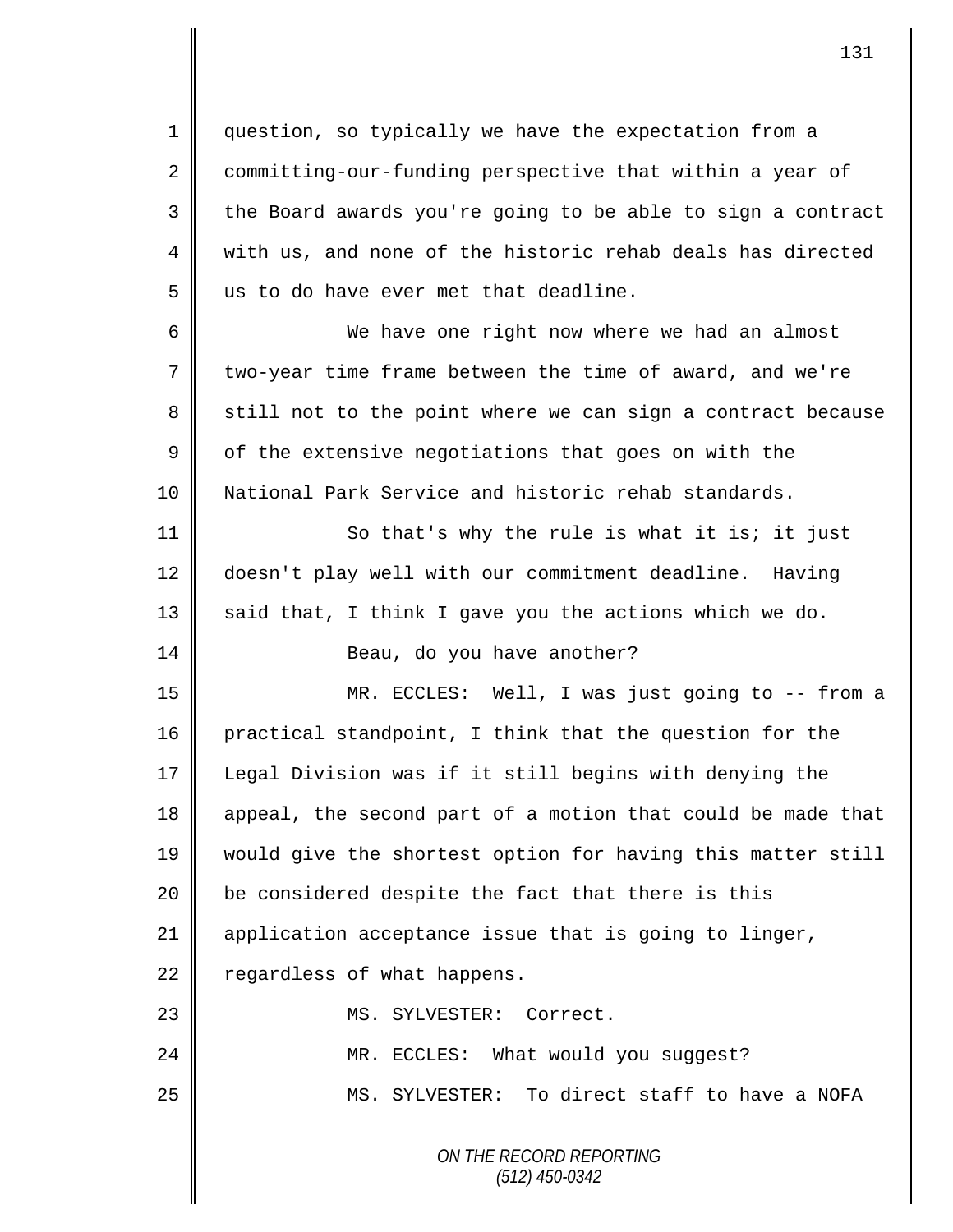*ON THE RECORD REPORTING (512) 450-0342* 1 amendment that applicants are eligible in the COVID 2 set-aside that have submitted their Step 2 to HUD. 3 Now, we can't effectuate that until we get the 4 approval from HUD, but we could -- that's probably the 5 quickest path, though it's still not going to result in a 6 | review of this application tomorrow. 7 MR. MARCHANT: Chairman, if they'd write that 8 || up, I'd be willing to do it. 9 | (General laughter.) 10 MR. VASQUEZ: So can Beau state a motion to that 11 | effect that Mr. Marchant will --12 MR. ECCLES: Well, Megan, why don't you come 13 back up to the dais, and we'll do this like an annoying 14 two-person message on your home answering machine.  $15$   $\parallel$  So I'll start --16 MS. SYLVESTER: Okay. Hold on just a second. I 17  $\parallel$  think we need to hear from the applicant have they 18 submitted their Step 2. That's the key part. 19 || MR. ECCLES: Okay. 20 MR. VASQUEZ: So Mr. Marchant makes a motion. 21 MR. MARCHANT: To accept public comment. 22 || MR. VASQUEZ: Mr. Batch seconds. All those in  $23$   $\parallel$  favor? 24 | (A chorus of ayes.) 25 | MS. MEYER: They've not only submitted it, but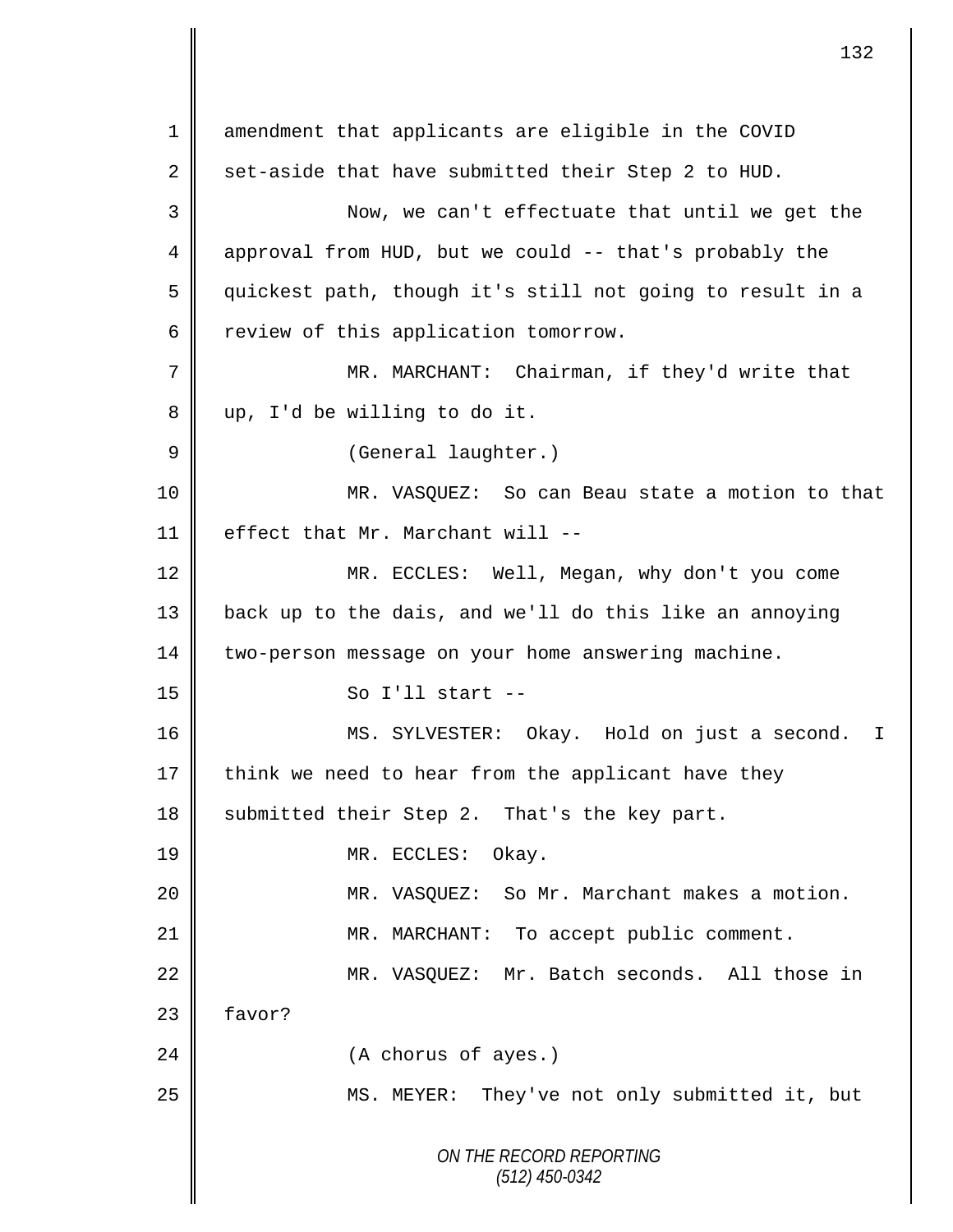*ON THE RECORD REPORTING (512) 450-0342* 1 | they were approved this morning. 2 || MR. VASQUEZ: Can you identify yourself? 3 MS. MEYER: Robbye Meyer. Thank you for 4 allowing us to speak. 5 They've not only submitted it, but it was 6 approved this morning, so it's done. They're ready, 7 they've got final approval for both their federal and state 8 credits. 9 MS. SYLVESTER: Is it the SHPO or is it the 10 | National Park Service approval? 11 || MS. MEYER: They've got the Part 2. 12 MS. SYLVESTER: Okay. But there's a Part 2 13 || approval by the SHPO, and then it goes to the national. 14 || MS. MEYER: They've got their final approval, so 15  $\parallel$  that's all I can tell you. 16 THE REPORTER: I can't hear anybody. 17 || MS. SYLVESTER: I'm sorry. The question is 18 | here, the reason partly why this process takes so long is 19  $\parallel$  there's a state process; it's called the State Historic --20 I forgotten the acronym -- State Historic Preservation 21 | Office, and the applications go to them for a 22 recommendation, and then the SHPO sends the information to 23 || the National Park Service and they do their own review, and  $24$  | that process is the process that takes really a long time.  $25$   $\parallel$  The state office, in our experience, is pretty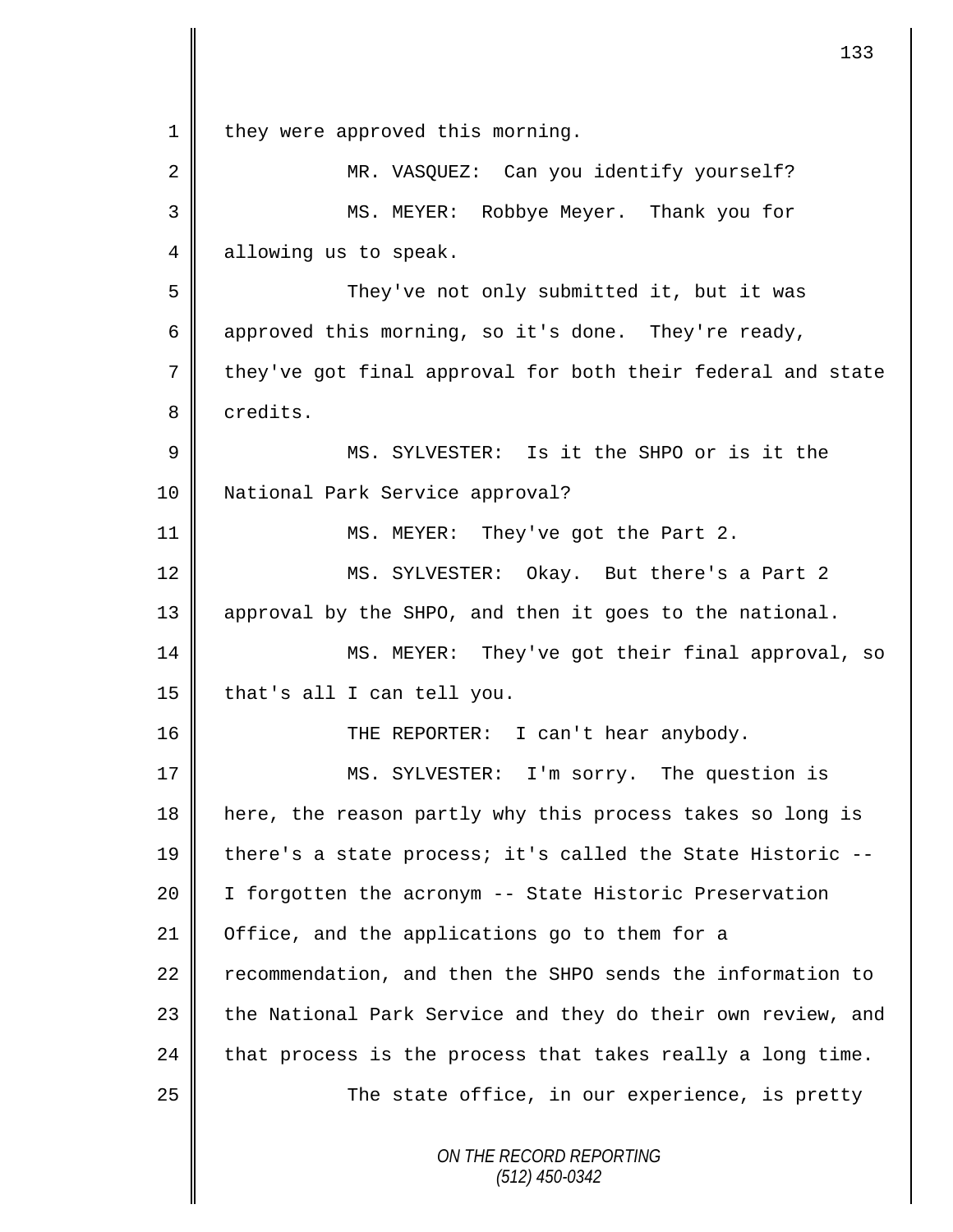1 | responsive; it's when it gets sent to the National Park 2 Service that it used to take six months and now we have 3 Some projects taking two years.

4 MR. TAYLOR: May I speak, Mr. Chairman? 5 MR. VASQUEZ: Please come up, identify yourself,  $6 \parallel$  sign in, and all that.

7 MR. TAYLOR: Craig Taylor, executive director of 8 Solutions for Veterans, which is the managing general 9 partner and developer of this project. I was showing the 10 counsel the email I got today.

11 || So just a little bit of background. When you do 12  $\parallel$  a historic tax credit project, you first of all have to be 13 designated as an eligible project, which is called Part 1, 14  $\parallel$  and she's right, that goes to the state and then it goes to 15 the federal government, so we received our Part 1 16 certification some months ago.

17 | Chat's done, then the application process 18 opens up to submit the Part 2, and what the Part 2 19 | represents is what you plan to do when you renovate these 20 historic structures in order for the structure to comply 21 | with the historic preservation rules.

22 | And so our architects worked on that, and we 23 Submitted our Part 2 certification to the Texas State 24 Historic Preservation Office. They reviewed it, a very 25 | iterative process between our historic consultants, us as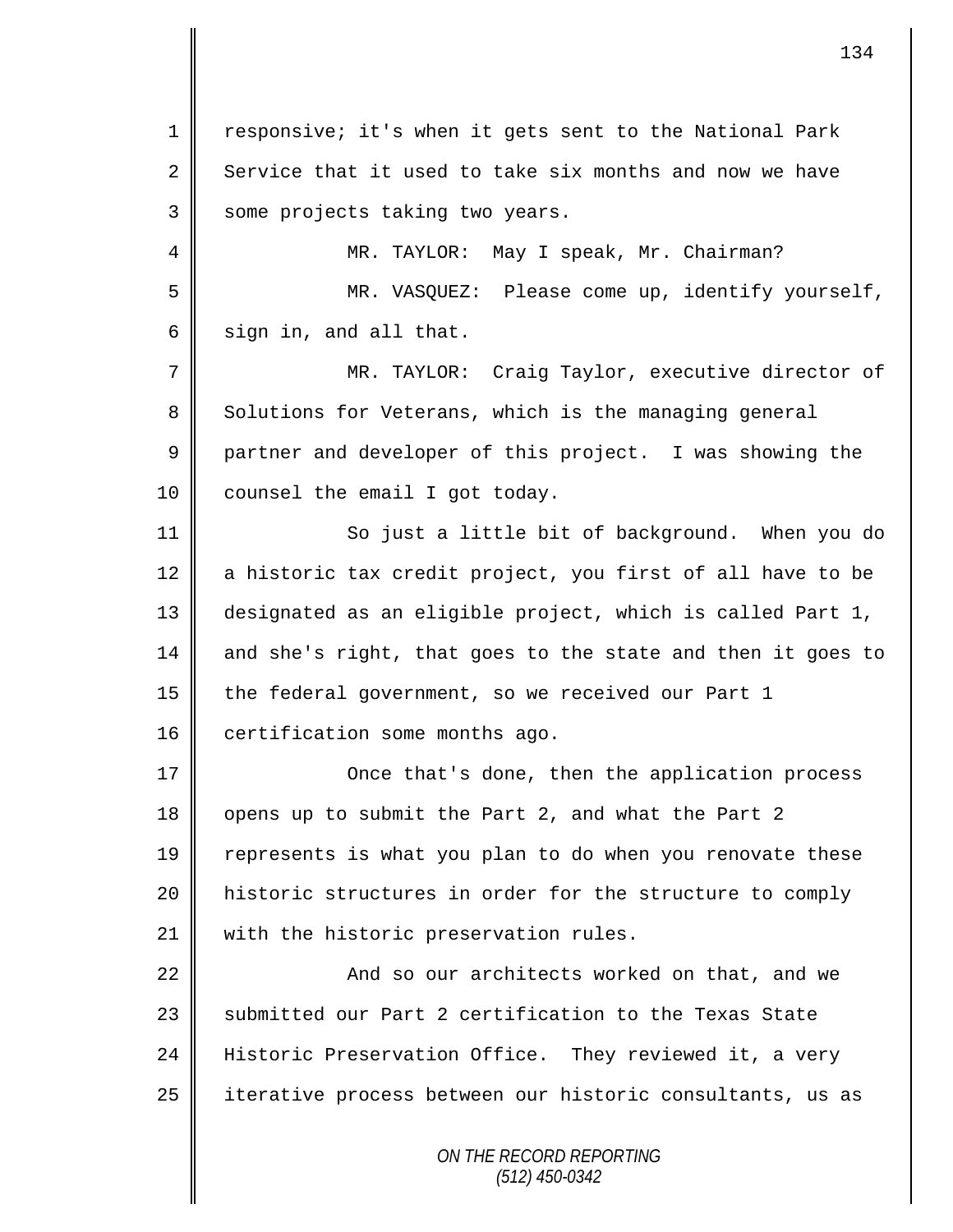| 1  | the developer and the SHPO, and we finally got to a place  |
|----|------------------------------------------------------------|
| 2  | where we felt like we had an approvable project.           |
| 3  | That project was then submitted to the National            |
| 4  | Park Service for their approval, and this what I was       |
| 5  | showing is the email from David Trayte, who is Technical   |
| 6  | Preservation Services, National Park Service, Washington,  |
| 7  | D.C., and it is a signed -- you won't be able to see it,   |
| 8  | but it's the signed Part 2 approval of the project, which  |
| 9  | means that our plans have been approved.                   |
| 10 | There are conditions, and we'll have to comply             |
| 11 | with those conditions, but our plans have been approved,   |
| 12 | and we can now move forward with the development of the    |
| 13 | project.                                                   |
| 14 | Our issues has been, just like everybody else on           |
| 15 | the planet, from when we submitted our application to now, |
| 16 | we've got a cost increase, and so we asked the agency how  |
| 17 | should we address this, because we're a '21 project and    |
| 18 | there wasn't an opening at the time for a supplemental     |
| 19 | credit request which was only 2019 and 2020.               |
| 20 | The suggestion was that we would put in a 2021             |
| 21 | application, and then we got caught up -- our fault, not   |
| 22 | reading the rule as closely as we should.                  |
| 23 | And let me just say, we've got 10 of these                 |
| 24 | projects around the country, we're a small volunteer-run   |
| 25 | nonprofit corporation. We've got 10 of these around the    |
|    | ON THE RECORD REPORTING                                    |

*(512) 450-0342*

Ш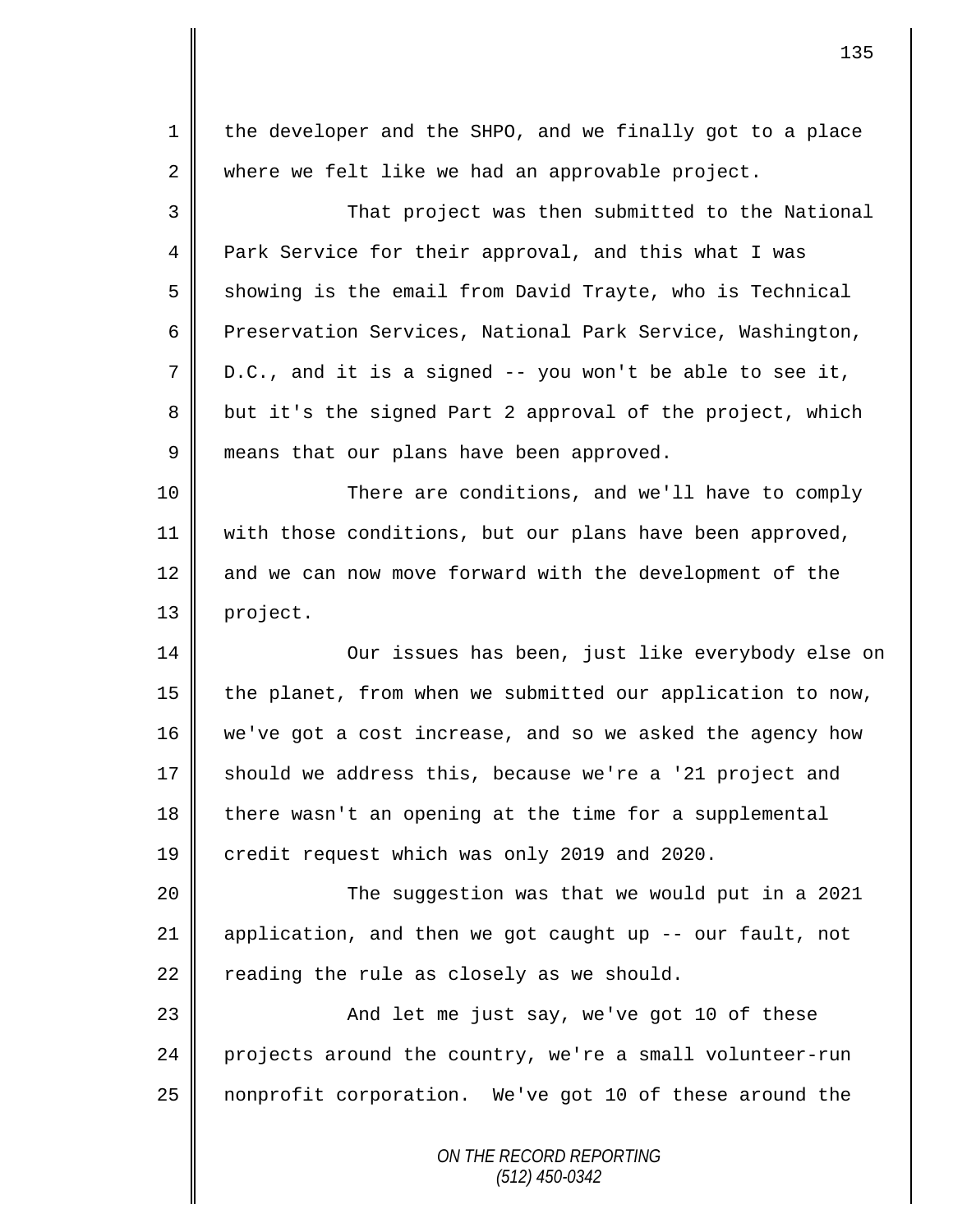1 country for homeless veterans, four of which, previous to 2 this, have been done with a blending of HOME dollars and 3 historic credits.

4 The most recent one, a 28-unit development in 5 Hines, Illinois at the Hines VA Hospital, using IHDA, 6 Illinois Housing Development Authority, \$3.5 million HOME  $7 \parallel$  funds and Illinois state and federal historic credits, 8 which is very similar to Texas's program, and they've all 9 | been very successful and they've all been timely done. 10 || But our problem on this project is a cost 11 problem and your \$1.2 million would go almost all the way 12 | in solving our problem.

13 || So thank you for your consideration. I 14 | appreciate the opportunity to speak with you.

15 MR. VASQUEZ: Great. Thank you, Mr. Taylor.

16 MS. SYLVESTER: So one of the options, Beau, 17 would be for the NOFA to be amended -- the second part of a 18 motion for the NOFA to be amended to allow -- subsequent to 19 | approval from HUD, to allow the adaptive reuse development 20 Subject to the requirements of 36 CFR 67, implementing 21 Section 47 of the Internal Revenue Code that apply in the 22 COVID set-aside and at the time of the application 23 | acceptance date have completed the Part 2 review process. 24 MR. LYTTLE: Mr. Chairman, I can't tweet that. 25 | (General laughter.)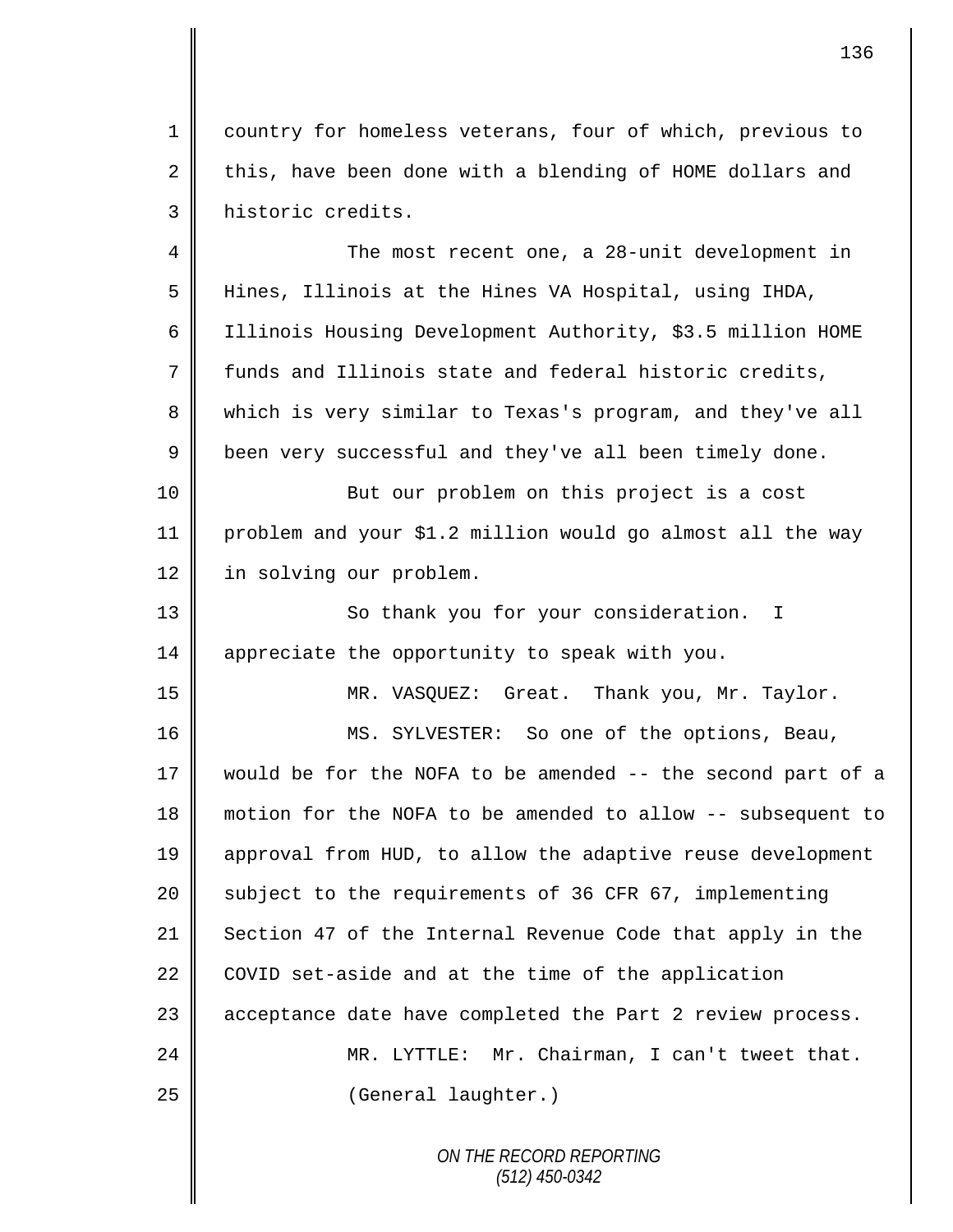*ON THE RECORD REPORTING (512) 450-0342* 1 MR. ECCLES: Okay. We're still going to do this  $2 \parallel$  as the annoying two person. 3 MR. VASQUEZ: Could we simply make a motion -- 4 form the motion to approve the appeal and direct the staff  $5 \parallel$  to take whatever actions necessary to proceed? 6 MS. SYLVESTER: Well, I would say that the 7 motion is to deny the appeal, because if you approve the 8 appeal, then they have to go the waiver route, which is 9 going to take longer. 10 MR. VASQUEZ: Deny the appeal and to direct 11 staff to take whatever actions necessary to allow a 12  $\parallel$  continuation of the --13 MS. SYLVESTER: Allow projects in the COVID set-14 aside that at the time of the application acceptance date 15 | have completed the Part 2 review process. 16 || MR. ECCLES: That's the one. Who would like to 17 make that motion? 18 || MR. MARCHANT: I'd read that motion if it was 19 written down. 20 MR. VASQUEZ: I think it's simple to say I move  $21$   $\parallel$  that motion as stated. 22 MR. MARCHANT: I would like to make that motion 23  $\parallel$  as previously stated, to deny this and  $-$ -24 MR. VASQUEZ: You've got to turn on your mic  $25$  | again.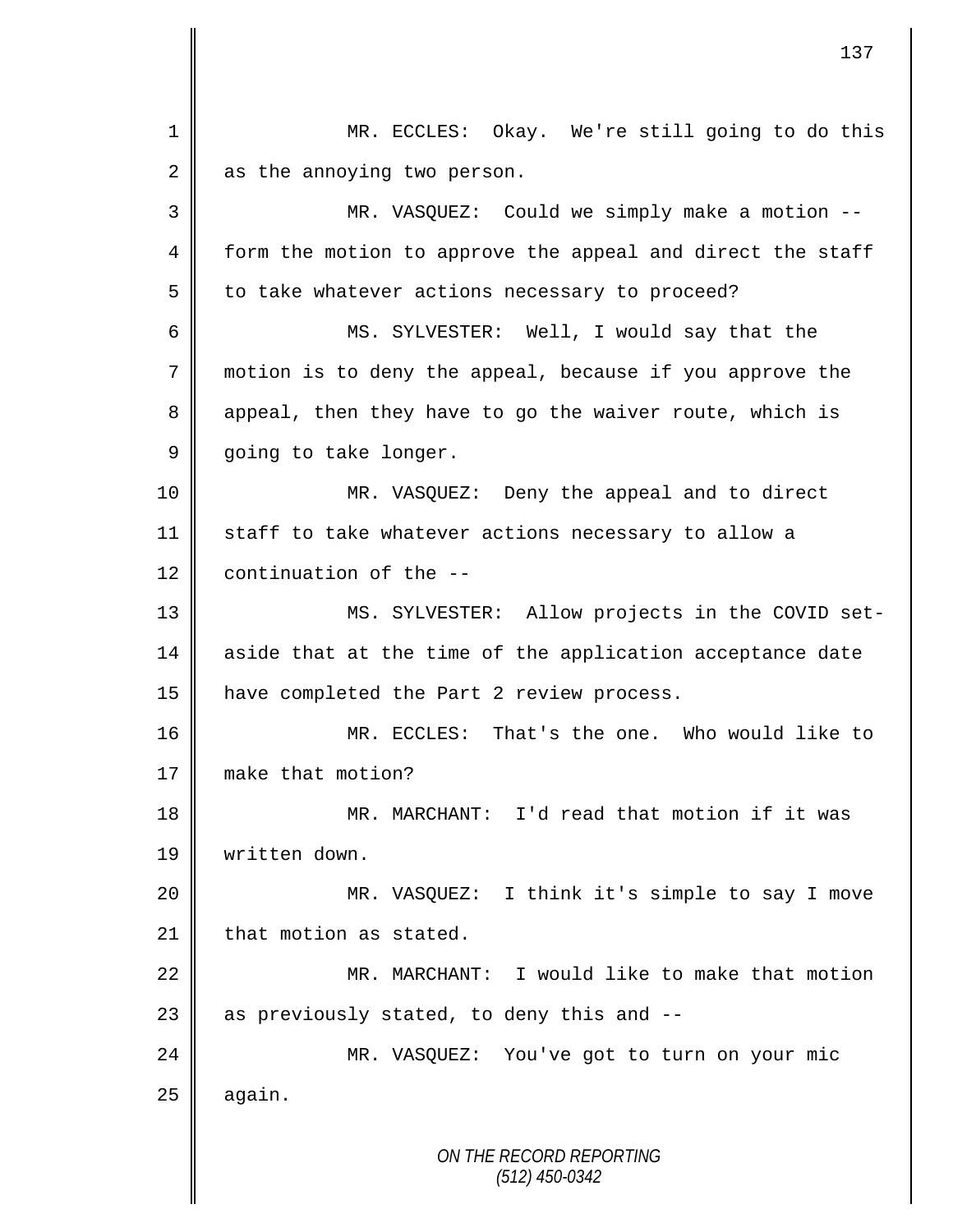| 1              | MR. MARCHANT: I'd like to make a motion that we             |
|----------------|-------------------------------------------------------------|
| $\overline{2}$ | deny 7(e) that we direct staff to make appropriate          |
| 3              | documentation so that the applicant can conform to whatever |
| $\overline{4}$ | staff needs to get the deal done.                           |
| 5              | MR. ECCLES: As indicated by staff counsel Megan             |
| 6              | Sylvester.                                                  |
| 7              | MR. MARCHANT: I love that language. I would                 |
| 8              | like for that language to be recorded as part of my motion. |
| 9              | MR. VASQUEZ: Motion made by Mr. Marchant.                   |
| 10             | Second.<br>MS. FARIAS:                                      |
| 11             | MR. VASQUEZ: Seconded by Ms. Farias.                        |
| 12             | One more comment by Ms. Meyer.                              |
| 13             | MS. MEYER: Robbye Meyer.                                    |
| 14             | I mean, the application is terminated, so how do            |
| 15             | you continue with the application if you've terminated it?  |
| 16             | So before you vote on that and say no, you can't move       |
| 17             | forward, I mean, if you go and deny our appeal, the         |
| 18             | application is terminated and how do you get around that?   |
| 19             | The intent of my motion is to --<br>MR. MARCHANT:           |
| 20             | MR. VASQUEZ: Let's let staff clarify that.                  |
| 21             | MR. CAMPBELL: So in that situation, the                     |
| 22             | applicant would be required to resubmit the application     |
| 23             | just as soon as it become an application that comports with |
| 24             | the rules, and they would get a new application acceptance  |
| 25             | date at that time.                                          |
|                | <b>TUE DECODD DEDODTING</b>                                 |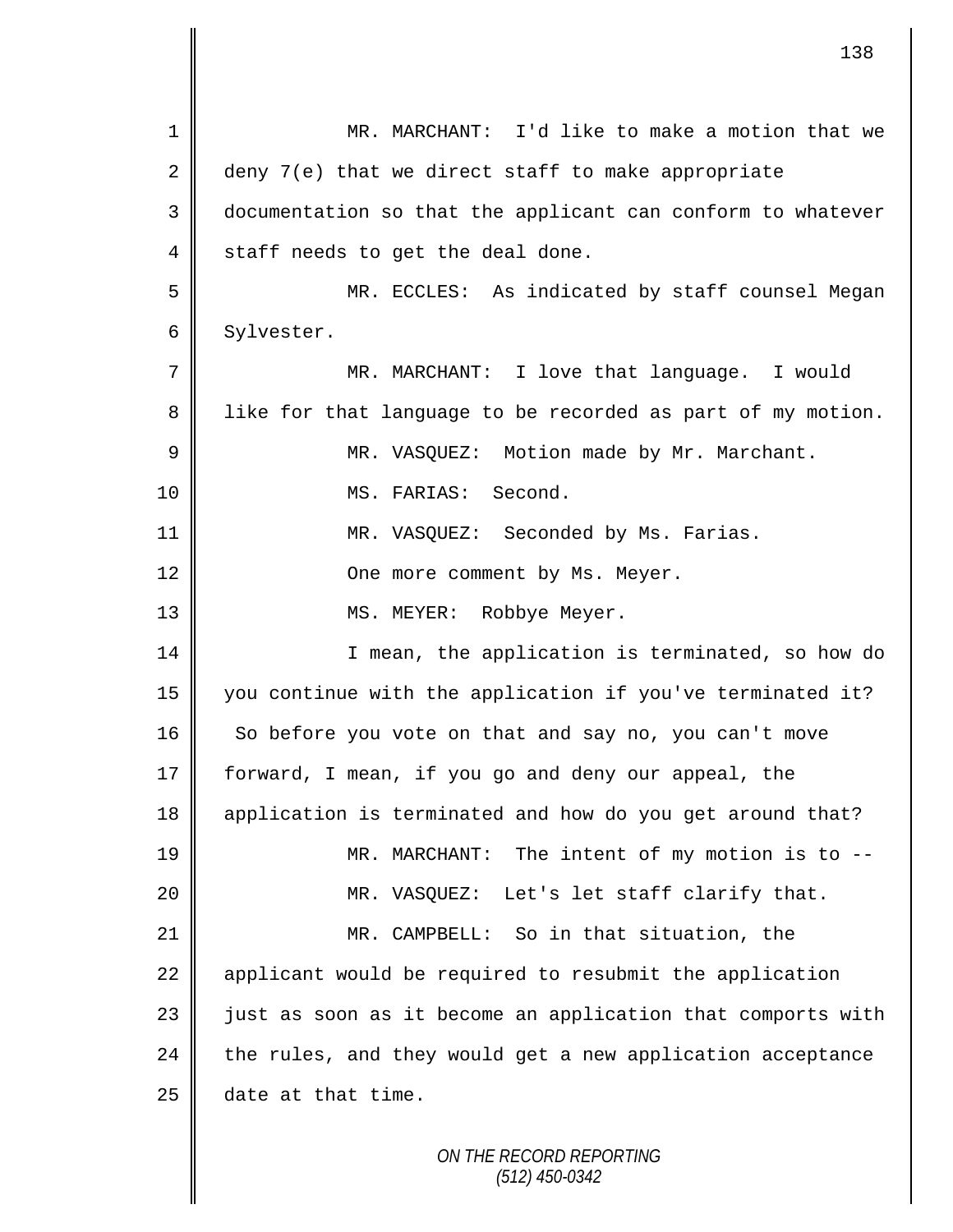*ON THE RECORD REPORTING (512) 450-0342* 1 MR. MARCHANT: Yeah. I understand the answer. 2 Do you understand the answer? 3 MR. VASQUEZ: Robbye, are you okay with that? 4 || MS. MEYER: Not really, because we would lose 5 | our place in line. 6 MR. ECCLES: I believe you're going to lose your 7 position anyway because you submitted an application that 8 was plainly in violation of the rule. 9 MS. MEYER: Well, okay. So could I make my 10 T remarks then, if we're going to go down this path, before 11 you vote? 12 MR. VASQUEZ: Please. Go ahead, please, if you 13 | have a better solution. 14 MS. MEYER: My name is Robbye Meyer. Thank you, 15 Chairman, for letting me speak. 16 || My client contacted the Department in January 17 because he has a 2021 development, and he inquired about  $18$  the possibility of having supplemental credits. At that 19 time he was told there wasn't a consideration, and he  $20$  | talked to Mr. Campbell. 21 Mr. Campbell encouraged him to apply for Direct  $22$  Loan funds. That's exactly what he did. And now he's been  $23$  | terminated for doing exactly what he was advised to do. 24 | Cast year the rule was changed in 2022 to make  $25$  | this historic credit developments ineligible activity, and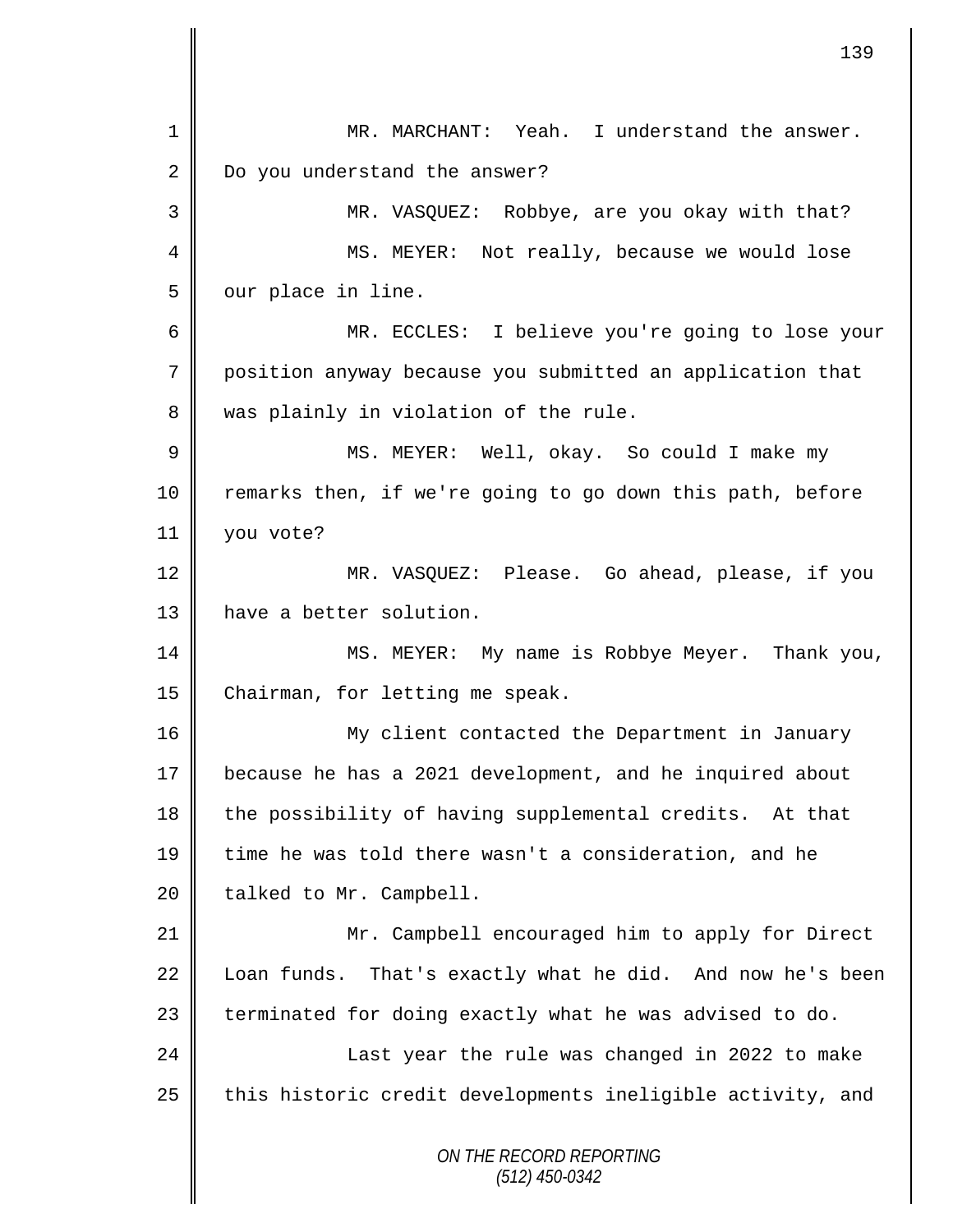1 the presentation to the Board was said that these 2 developments would be ineligible going forward, but they 3 would be considered on a case-by-case basis either through 4 a NOFA or by waiver. However, staff did not explain to the 5 Board that that waiver was going to take an act of Congress 6 in order to do it.

7 In the executive director's response to our 8 appeal, he explains that it's going to take change of the 9 | one-year action plan and approval by HUD, that we would 10 | lose our place in line, and all of this in accordance with  $11 \parallel 10$  TAC  $13.1(c)(2)$ .

12 || That rule siting applies to non-layered 13 developments. If you're going to treat this as a non-14 layered development, then a termination is invalid and this 15 | waiver is not needed.

16 On a previous agenda item on this agenda item 17  $\parallel$  today, staff recommended to you a waiver that they 18 recognized in another application. I don't understand why 19 this application did not get that same consideration before 20 **it** was terminated.

21 | Now we're sitting here under a termination and 22 getting kicked out of line having to wait for a waiver 23 | approval because you have to change the one-year action  $24$  | plan and get HUD approval and such.

25 || I just want the same consideration that other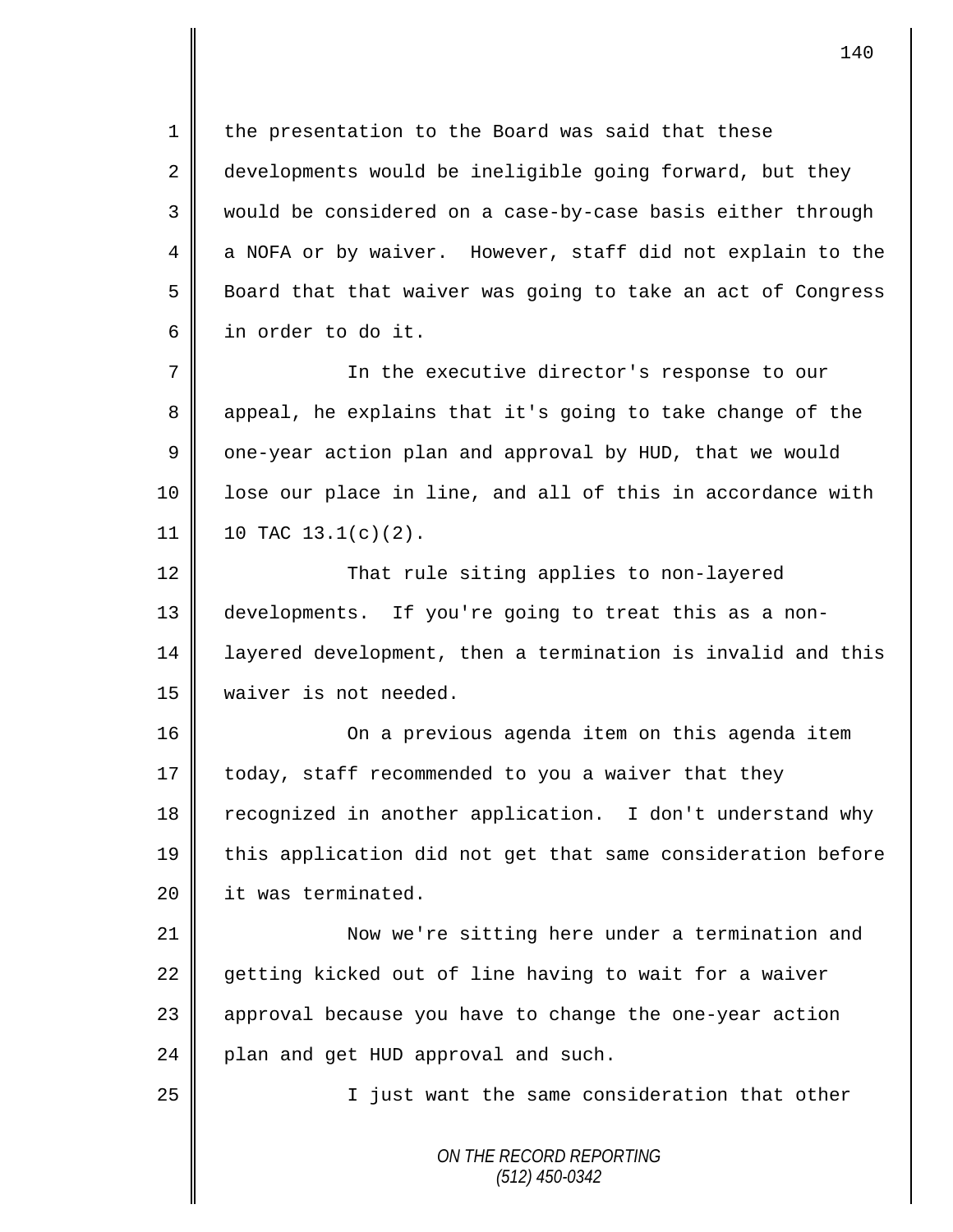*ON THE RECORD REPORTING (512) 450-0342* 1 || applicants have received. They've got their final 2 | approvals for their historic credits, they're ready to move 3 || forward, they're not going to clog up the pipeline, and 4 they'll probably be ahead of most 2021 deals. 5 || So that's my comments. I hope you will 6 T reconsider that decision and allow this development to move 7 | forward without losing their place in line. 8 MR. VASQUEZ: We haven't voted on anything yet. 9 || Cody, Beau, who's got the response or 10 explanation? 11 MR. CAMPBELL: So if I may address the comments 12 about the applicability of the waiver section that was just 13 mentioned -- I don't have the exact citation right in front  $14 \parallel$  of me. 15 Ms. Meyer is correct, that section does apply to 16 | non-layered developments. What the NOFA says, however, is 17 that for applications in the COVID impact set-aside, those 18 will be treated in accordance with that provision of the 19  $\parallel$  rule. It's very clearly stated in the NOFA -- I don't have 20 it right here in front of me, but I've read it 15 times 21  $\parallel$  preparing for this Board item -- it's very clear in there. 22 | Regarding the other application that received a  $23$  staff-initiated waiver earlier today, from memory, those 24 project-based vouchers were awarded to the project after  $25$  | the application was already in TDHCA's ecosphere.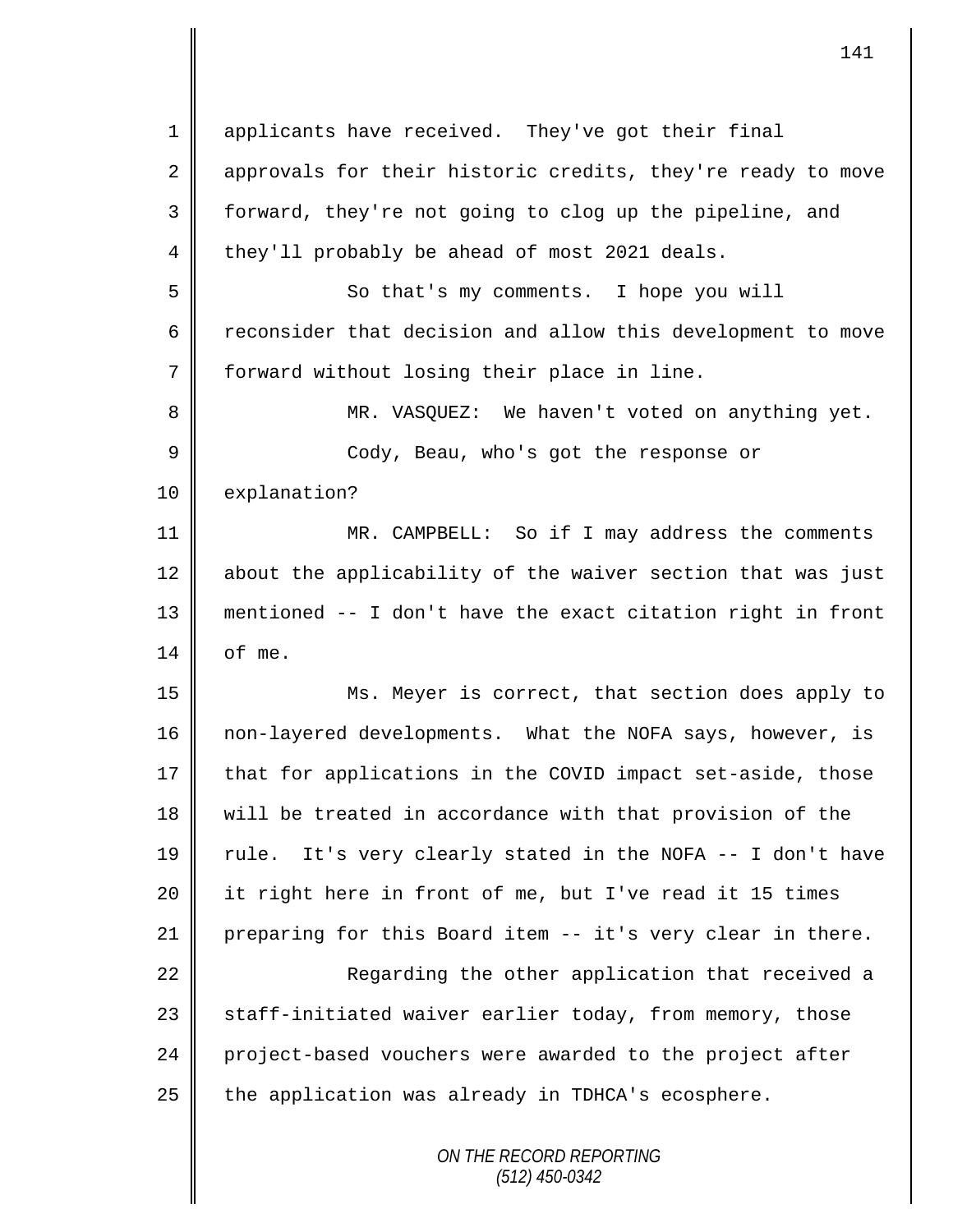*ON THE RECORD REPORTING (512) 450-0342* 1 So that was not an application that was 2 submitted that didn't comport; it was an application that 3 || was submitted and throughout the process additional 4 information became available and additional funding sources  $5 \parallel$  entered the project that then necessitated a waiver. Not 6 guite the same as an application being presented that from  $7 \parallel$  the get-go flatly does not comport with the rules. 8 MR. ECCLES: And do we have a waiver request? I 9 mean, it's not on this agenda. 10 MR. CAMPBELL: There is no waiver request for 11 | this on the agenda. 12 || MS. MEYER: It was in the presentation in the 13 || appeal. 14 MS. SYLVESTER: Megan Sylvester, federal 15 | compliance counsel. 16 || So there are certain things in our rules that 17  $\parallel$  are threshold items, and there are certain things in our 18 Tules that speak to how we calculate subsidy, and you also 19 have to sort of consider that in the past sometimes when 20 || we've done waivers this application acceptance date doesn't 21 come into play, and it does come into play here.  $22$   $\parallel$  The waiver that staff initiated earlier today is 23 || not a threshold item for HUD's action plan; it is not a 24 description of an eligible applicant. So ineligible 25 | applicants are specifically described in Chapter 13.3, and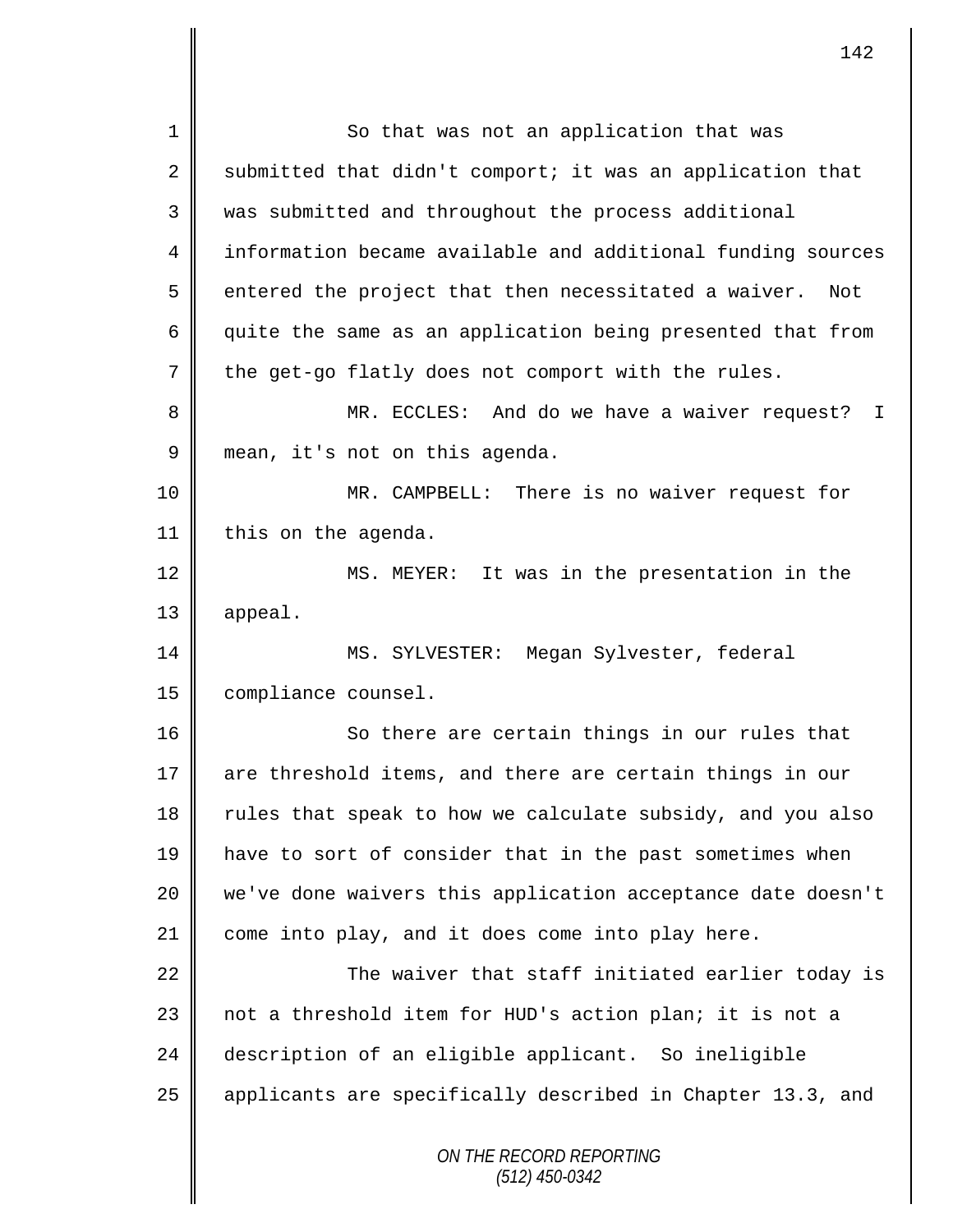| 1  | that's why this one needs an amendment, whereas the other   |
|----|-------------------------------------------------------------|
| 2  | one does not.                                               |
| 3  | MR. VASQUEZ: Does getting at the end of the                 |
| 4  | line under this scenario that we were about to put forth,   |
| 5  | does that mean the applicant will be waiting for additional |
| 6  | funds?                                                      |
| 7  | MR. CAMPBELL: Most likely, yes. As I said                   |
| 8  | earlier, we do anticipate receiving quite a bit more        |
| 9  | funding in the coming months. It's not something that we    |
| 10 | can guarantee right now, but yes, they will lose their      |
| 11 | current place in line and get a new application acceptance  |
| 12 | date.                                                       |
| 13 | MR. VASQUEZ: So we're expecting funding,                    |
| 14 | additional funding in the coming months.                    |
| 15 | MR. CAMPBELL: Yes, sir.                                     |
| 16 | MR. VASQUEZ: And won't it take some months for              |
| 17 | this process to get approved by HUD?                        |
| 18 | MR. CAMPBELL: Potentially, yes, sir. On the                 |
| 19 | staff level we knock out the draft amendment and get it to  |
| 20 | HUD pretty quickly. At that point it is kind of in HUD's    |
| 21 | court. Like I said, they responded to the last one in two   |
| 22 | days; maybe that will happen again.                         |
| 23 | MR. VASQUEZ: Although then we still have to                 |
| 24 | wait for additional funding at that point.                  |
| 25 | MR. CAMPBELL: Correct.                                      |
|    | ON THE RECORD REPORTING<br>$(512)$ 450-0342                 |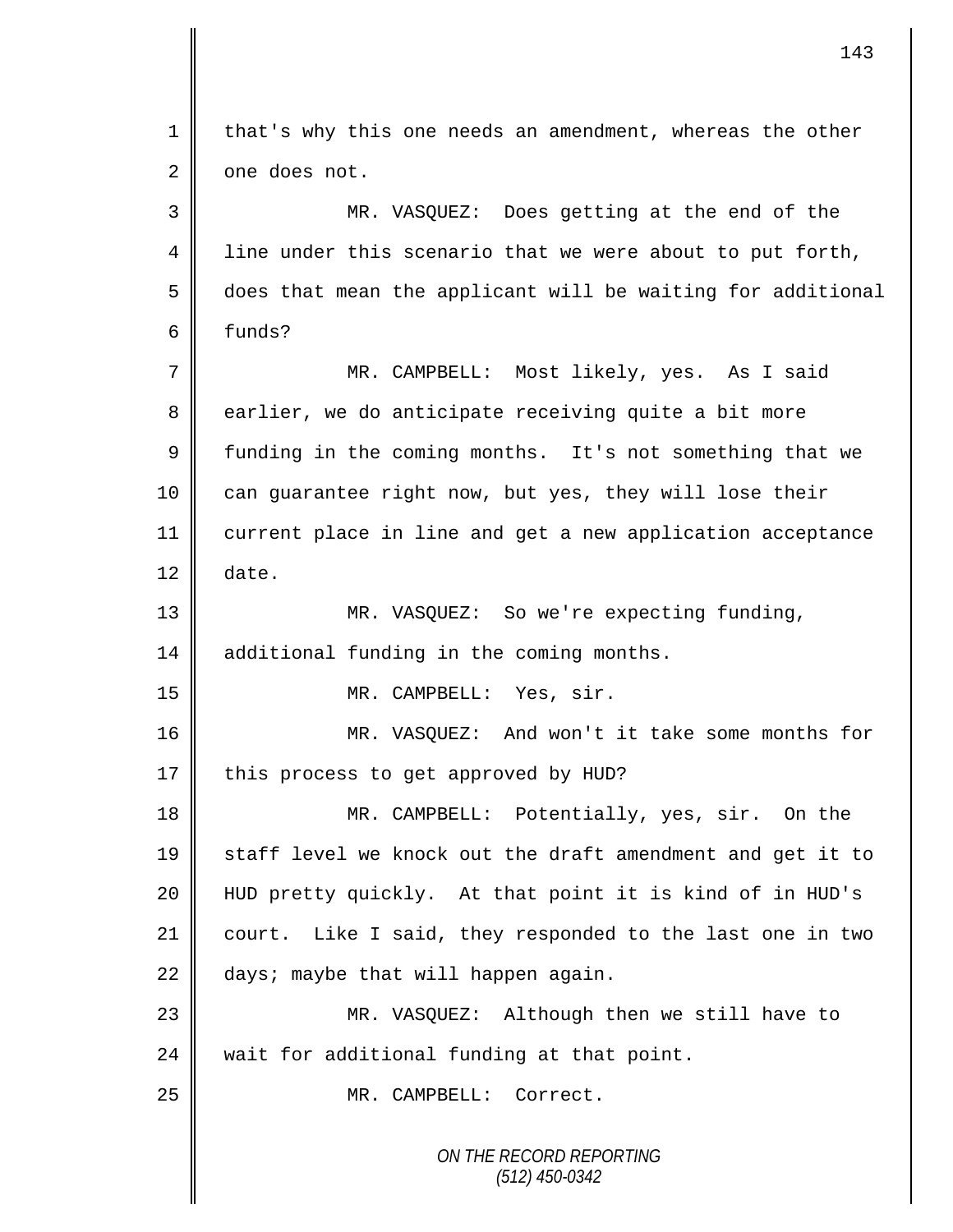*ON THE RECORD REPORTING (512) 450-0342* 1 MR. VASQUEZ: So the option to the applicant is 2 either that we deny the appeal, as originally presented in  $3 \parallel$  the Board action request and it's done, it's over -- I 4 guess it could be reapplied at some point but it's over --5  $\parallel$  or we can deny the appeal and instruct staff to do what we 6 said to get it reprocessed and get the NOFA amended, and  $7$  then there's still life in the application. 8 MR. CAMPBELL: Sure. Or you could grant the  $9 \parallel$  appeal and we could go with the waiver route, and the 10 || waiver route, I would assume, would come to June. 11 | MR. MARCHANT: Mr. Chairman, let me withdraw my 12 **a** amendment so we clear the decks. Are we discussing the 13 motion? 14 MR. VASQUEZ: Yes. We're discussing the motion. 15 MR. MARCHANT: Okay. Then I do not withdraw if 16 we are discussing the motion. 17 || MR. VASOUEZ: We need direction from staff on 18 which is the most viable way. 19 MR. WILKINSON: Of the two options, the motion 20  $\parallel$  on the table is the faster one, according to counsel. 21 MR. VASQUEZ: Ms. Sylvester on that too. Megan. 22 MS. SYLVESTER: I believe it will be faster with  $23$  | the motion on the table. 24 MR. VASQUEZ: Do we have one more applicant 25 | representative?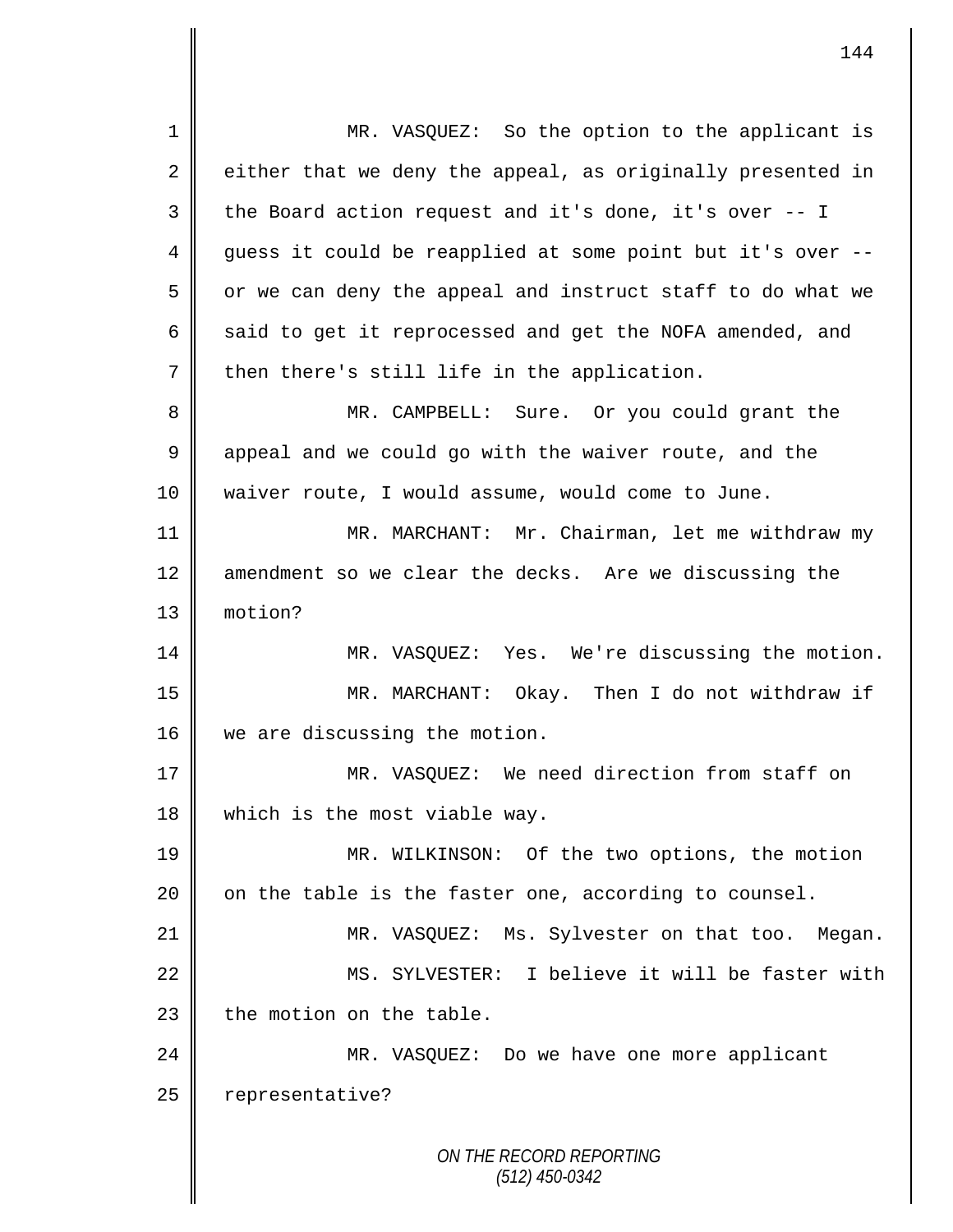*ON THE RECORD REPORTING (512) 450-0342* 1 || MR. PARKER: Thank you for your time. My name 2 | is Stan Parker. 3 City of Waco wants this, everybody from the 4 Neighborhood Watch to the Capitol over here signed off in 5 || favor of it. Time will kill us. We don't need to spend a  $6 \parallel$  lot of time getting the rest of our money. 7 The VA needs it. These buildings were built in 8 || '36 and haven't been used since the '70s. This will 9 provide maintenance on them and bring them back to viable 10 use and, more importantly, the veterans' need, because we 11 | need a safety net for our vets. 12 Thank you. 13 MR. VASQUEZ: Okay, great. Thank you, Stan. 14 || Again, I think it's the consensus of the Board 15  $\parallel$  that we're trying to make this work. 16 MR. TAYLOR: Can I make one more comment? 17 || MR. VASQUEZ: Actually, unless it's an actual 18 | solution that you're proposing to this. We agree we want 19 to do the project, but at this point we need to come up 20 **with a solution.** 21 MR. TAYLOR: (Speaking from audience.) I need 22  $\parallel$  an implication of what you're talking about. 23 MR. VASQUEZ: Please, Mr. Taylor, come up. 24 **MR.** TAYLOR: Thank you very much. 25 We do have a 9 percent allocation, and I do have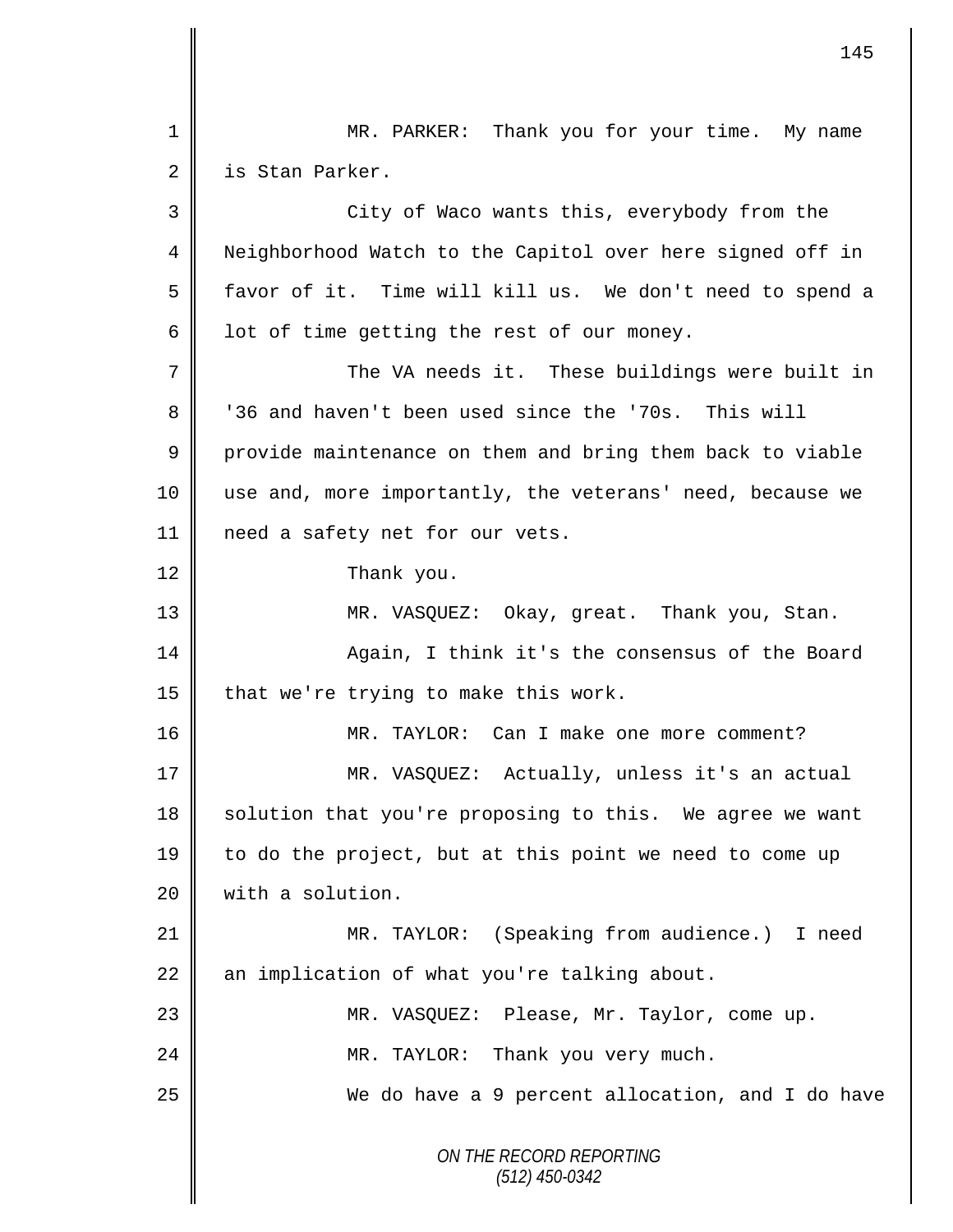1 a signed carryover. I have to do a 10 percent test and I 2  $\parallel$  have to, in accordance with the carryover, place this 3 project in service by December 31, 2023, and so much more 4 delays in an allocation of the funding will have a 5 significant deleterious effect on my ability to perfect the 6 9 percent tax credits that were already awarded to the 7 project. 8 MR. WILKINSON: Sir, I think you'll notice if 9 you look down the agenda you'll see many force majeure

10 | requests pushing people to 2024, and if the Board is 11 willing to move mountains and change federal plans to help 12 you out now, I imagine they would grant a force majeure 13 | request.

14 MR. TAYLOR: That's my other concern apart from 15 just the immediacy of needing to house veterans as quickly 16 as possible, and we'll fairly ready to go, but y'all get 17 that, I understand. I appreciate all the help. I just 18 wanted to make sure that we weren't shooting ourselves in 19 the head over losing our 9 percent credits. Thank you very  $20$  || much.

21 | MR. VASQUEZ: With that, we have a motion that's  $22$  been made by Mr. Marchant, seconded by Ms. Farias, I 23 believe, if I recall.

24 | MS. FARIAS: Right.

25 MR. VASQUEZ: I usually get it, writing it down.

*ON THE RECORD REPORTING (512) 450-0342*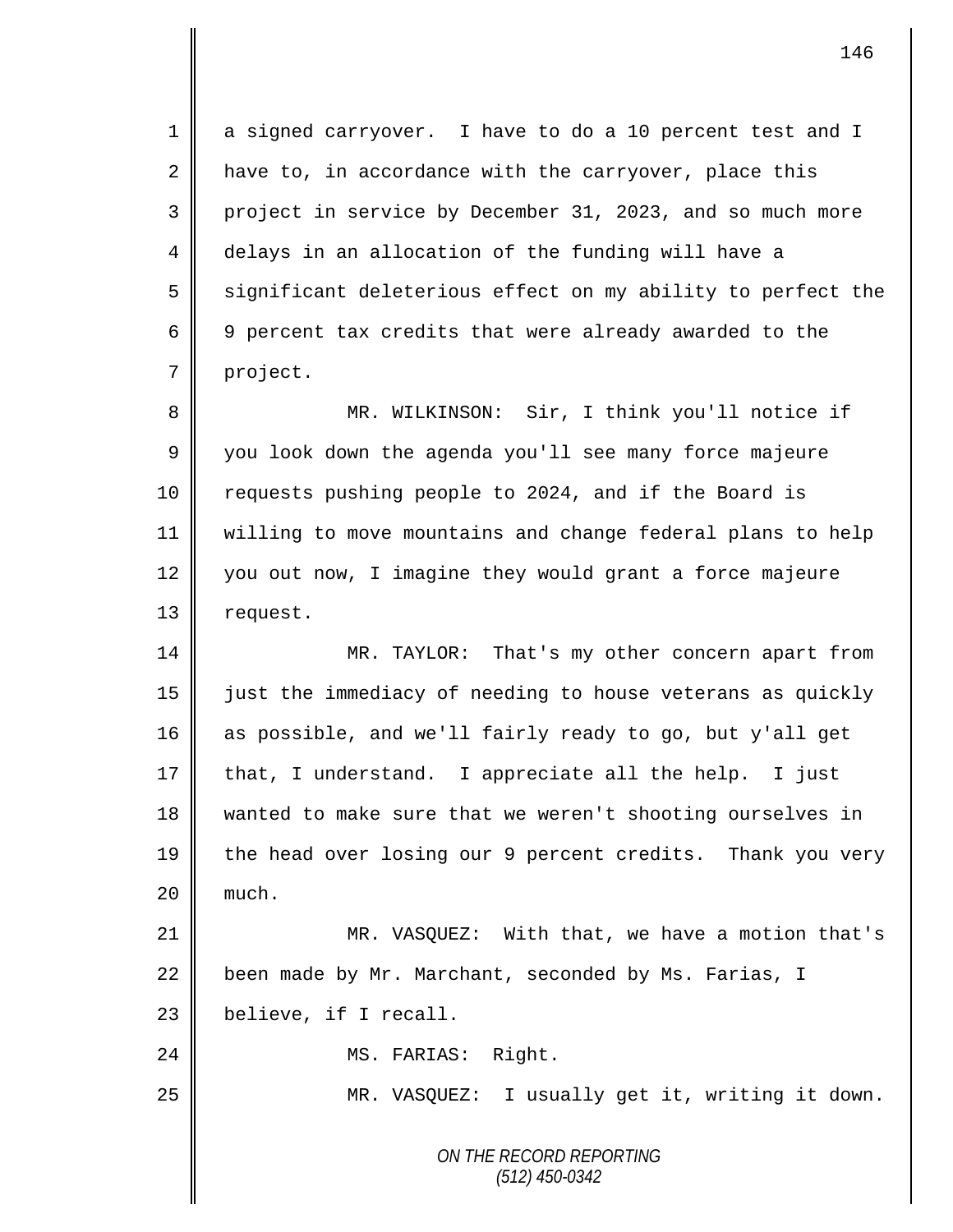*ON THE RECORD REPORTING (512) 450-0342* 1 2 || I understand there's concerns and more hoops to 3 || jump through, but this was against our rules as we had put 4 it out there when it was submitted. 5 So I'll call for a vote on the motion that we've 6 detailed that I'm sure is in the record here. So we all 7 understand? All those in favor of Mr. Marchant's motion, 8 as augmented by Ms. Sylvester, say aye. 9 (A chorus of ayes.) 10 || MR. VASQUEZ: Any opposed? 11 || (No response.) 12 MR. VASQUEZ: None. Y'all are still alive; it's 13 | still going forward. 14 | And again, obviously staff understands we're 15 going to do everything we can to help move this along. 16 || MR. CAMPBELL: Certainly. 17 || MR. VASQUEZ: Thank you. 18 When going over the agenda with Mr. Wilkinson, I 19  $\parallel$  thought we'd be done much earlier than this, so thank y'all 20  $\parallel$  for your indulgence that you're still here. 21  $\parallel$  We are getting closer to the end with item 7(f) 22  $\parallel$  on the agenda. Am I correct, we're on (f), yes? 23 Presentation, discussion, and possible action on a request 24 for return and reallocation of tax credits under 10 TAC 25 Section 11.65 related to credit returns resulting from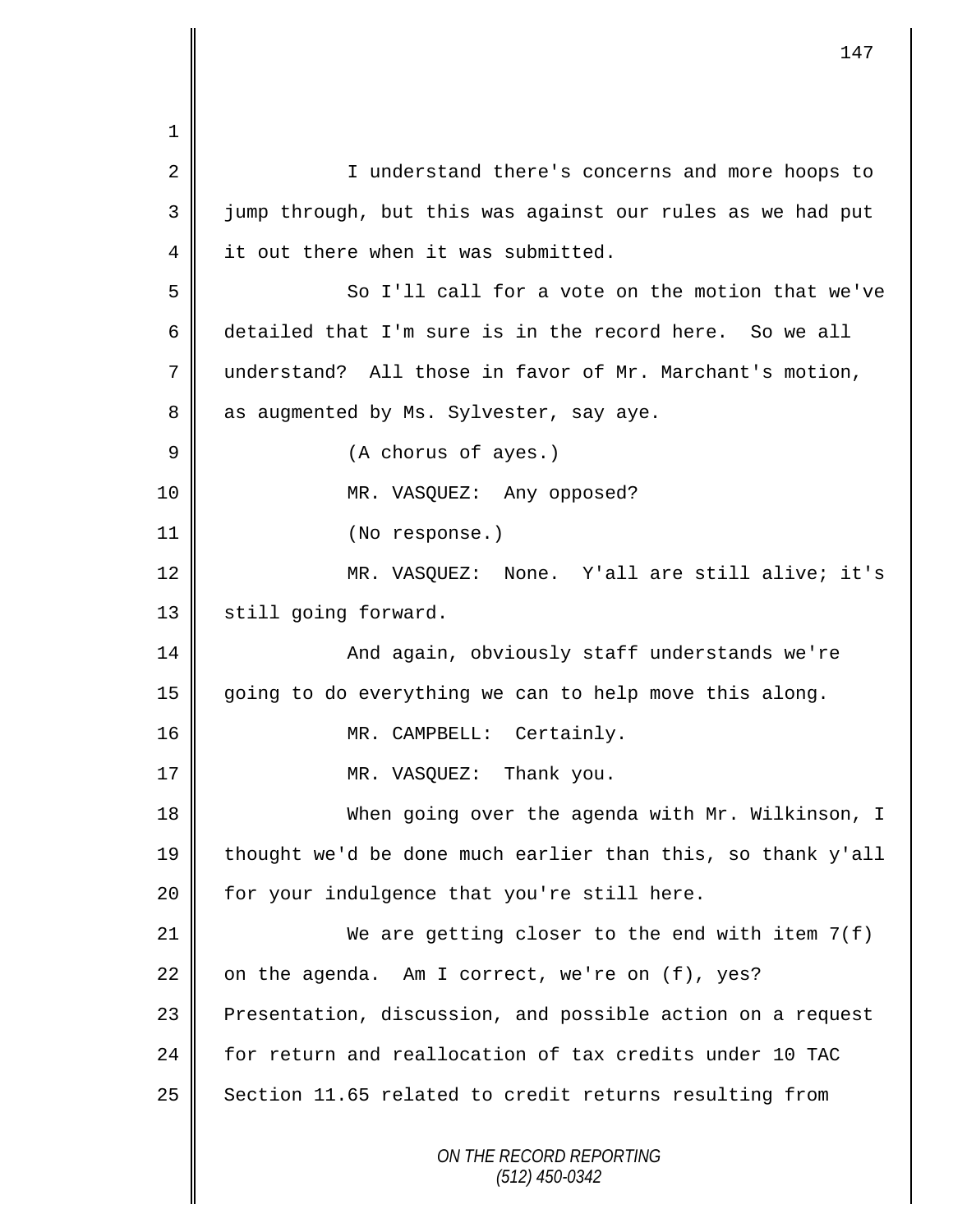1 || force majeure events for Boulevard 61, project 21131. 2 MR. CAMPBELL: Yes, sir. It's time for our 3 monthly discussion about force majeure. I believe we've 4 got four of them on the agenda today. 5 As a brief refresher, Internal Revenue Code 6  $\parallel$  Section 42 establishes that tax credit developments must be 7 placed in service no later than the end of the second 8 calendar year following the year of the award. 9 || Placing in service means that the building is 10 | ready for its intended use and it's generally evidenced by 11 a certificate of occupancy. So for example, developments 12 awarded funding this year in July of 2022 will have until 13 | the end of 2024 to complete construction and receive their 14 certificates of occupancy. 15 Because this is a federal requirement, the 16 Department has no authority to waive or extend this 17 deadline. The IRS does occasionally allow for states to  $18$  extend the deadline in response to specific situations; 19 however, no such relief is currently available for any of  $20$  || the developments on the agenda today. 21 | As a means of providing relief when necessary,  $22$  the Department's QAP includes a force majeure or unforeseen 23 circumstances provision. This section of the rule allows 24 for developments to return their previously awarded credits  $25$  and be allocated them in the current year which effectively

*ON THE RECORD REPORTING (512) 450-0342*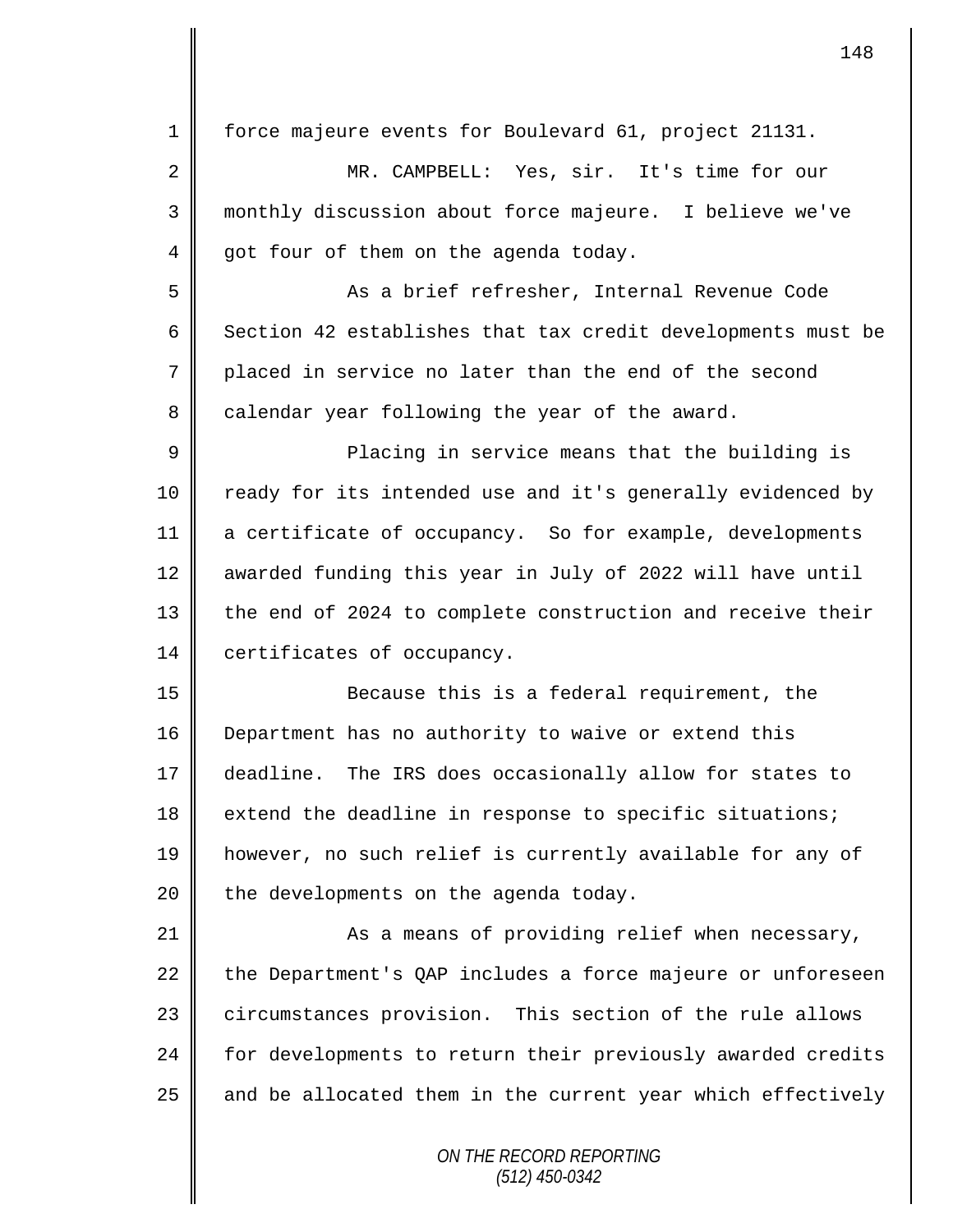*ON THE RECORD REPORTING (512) 450-0342*  $1 \parallel$  resets the clock for their deadline to place in service. 2 Treatment under this provision of the rule 3 || requires Board approval. This isn't something that we can 4 approve at the staff level, and the Board may impose a  $5 \parallel$  shorter deadline to place in service if it so chooses. 6 The QAP has a kind of lengthy definition of 7 force majeure events, but it includes events such as acts 8 | of God, fire, tornado, flooding, significant and unusual 9 Trainfall or subfreezing temperatures, loss of access to 10 necessary water, utilities as a direct result of 11 significant weather events, explosion, vandalism, orders or 12 || acts of military authority, unrelated party litigation, 13 | changes in law, rules or regulations, national emergency or 14 insurrection, riot, acts of terrorism, supplier failures or 15 materials and labor shortages, which seems to be the one 16 that most of our requests have fallen back on here  $17 \parallel$  recently. 18 MR. VASQUEZ: In the future you can just tell us 19  $\parallel$  the one that applies to this. 20 MR. CAMPBELL: Certainly. Will do. 21 Boulevard 61 is a 2021 tax credit award which 22  $\parallel$  initially had a placed-in-service deadline of December 31, 23 | 2023. On April 18 the Department received a request from  $24$  the applicant to extend the placed-in-service deadline  $25$  under the force majeure rule. The request cites conditions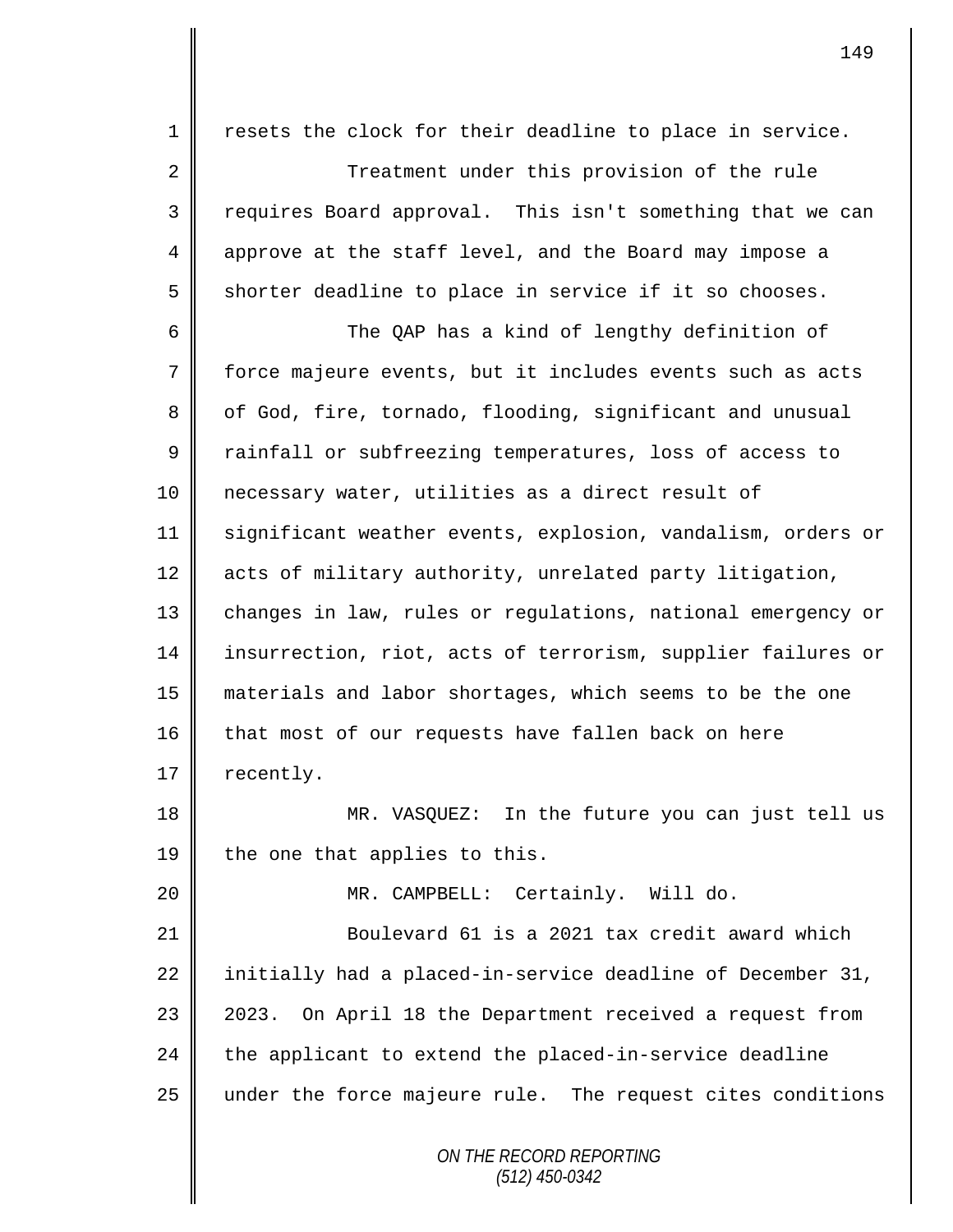*ON THE RECORD REPORTING* 1 | typical of those seen in recent requests: rising 2 construction costs, labor shortages, and supply chain 3 || issues. The request also cites substantial funding issues 4 | related to a canceled City of Houston NOFA, as well as the 5 time required to apply for National Housing Trust Funds 6 under the Department's 2022 NOFA as causes for delay. 7 With an estimated 18-month construction 8 schedule, the applicant anticipates placing in service  $9 \parallel$  sometime in 2024, which is after their current 2023 10 deadline. 11 || If the Board approves this request, staff will 12 execute a 2022 carryover allocation, which will set a 13 placed-in-service deadline of the end of 2024, unless a  $14$  shorter deadline is imposed by the Board. 15 If the Board denies this request, then the 16 deadline will remain 2023, and because the development 17 | owner does not anticipate meeting this deadline, the 18 credits are expected to be returned. 19 || If the development owner returns the credits,  $20$  | they would first be made available in the subregion from 21 which they were originally awarded pursuant to 10 TAC 11.62 22  $\parallel$  related to returned credits. If there are pending 23 || applications on the applicable waiting list from the 24  $\parallel$  relevant subregion, the next application would be awarded, 25  $\parallel$  assuming that there are enough credits to make the award.

*(512) 450-0342*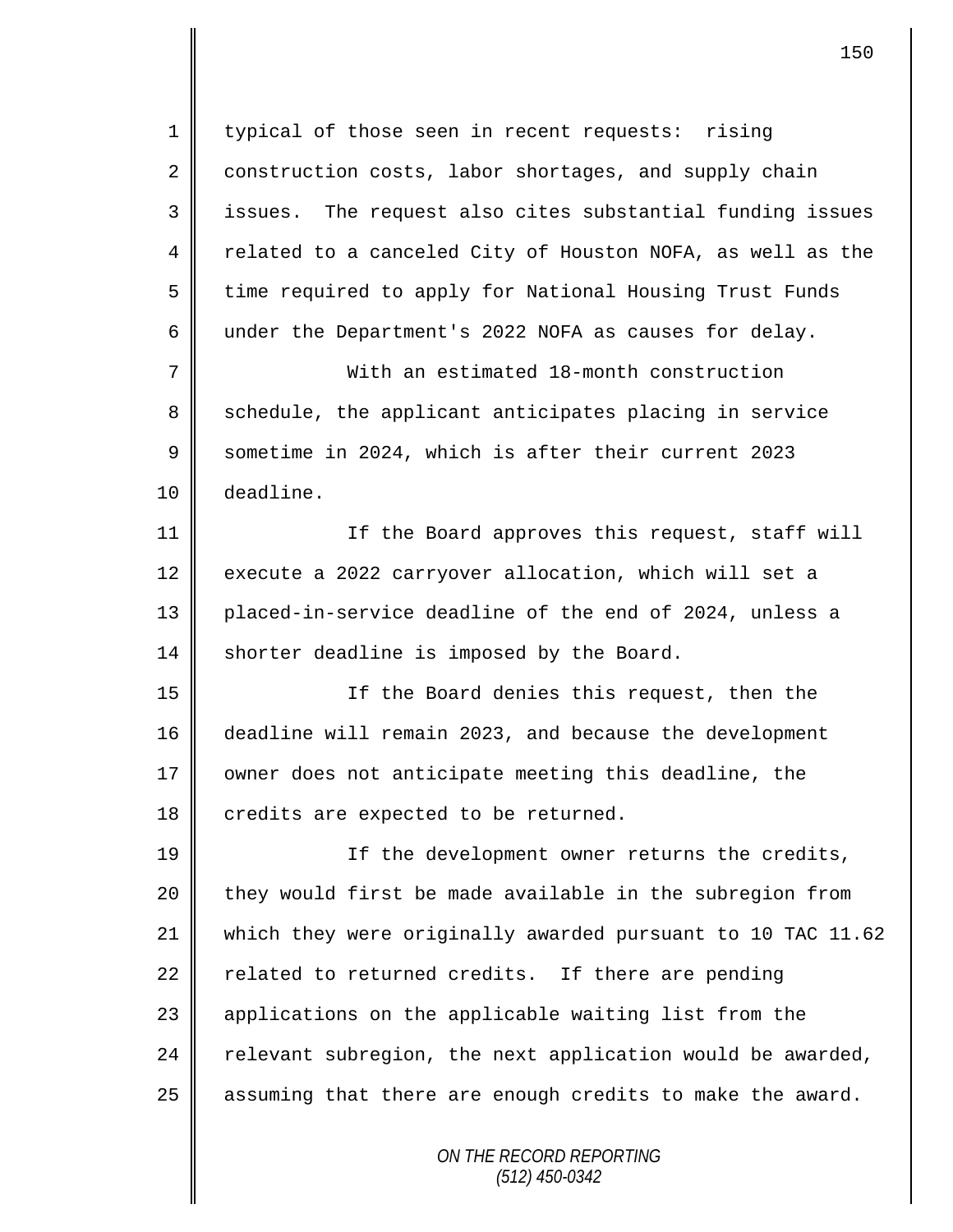*ON THE RECORD REPORTING (512) 450-0342* 1 || If there are not enough credits in the subregion to make an 2 award, then the credits would go to the statewide collapse  $3$  || and contribute to the next award. 4 Staff has reviewed this request and believes 5 || that it does meet the requirements of the force majeure 6 Tule and therefore recommends approval. I'm happy to 7 answer any questions that you have. 8 || MR. VASQUEZ: So 18-month construction period, 9 when does that start? 10 MR. CAMPBELL: I believe that they are needing 11 to close on all of their other funding sources. Like I 12  $\parallel$  said, they have a 2022 NHTF application in right now that's 13 | currently under review by the Department. It's hard to 14 | give a firm date. 15 MR. VASQUEZ: So 18 months would be early 2024, 16 we're not expecting it's going to truly wait a whole other  $17 \parallel$  year. 18 MR. CAMPBELL: That is my understanding, having 19 | read the request. Yes, sir. 20 MR. VASQUEZ: Do any Board members have 21 questions on this item? 22 || (No response.) 23 MR. VASQUEZ: Hearing none, I would entertain a 24  $\parallel$  motion on item 7(f) of the agenda. 25 MR. THOMAS: Mr. Chairman, I move the Board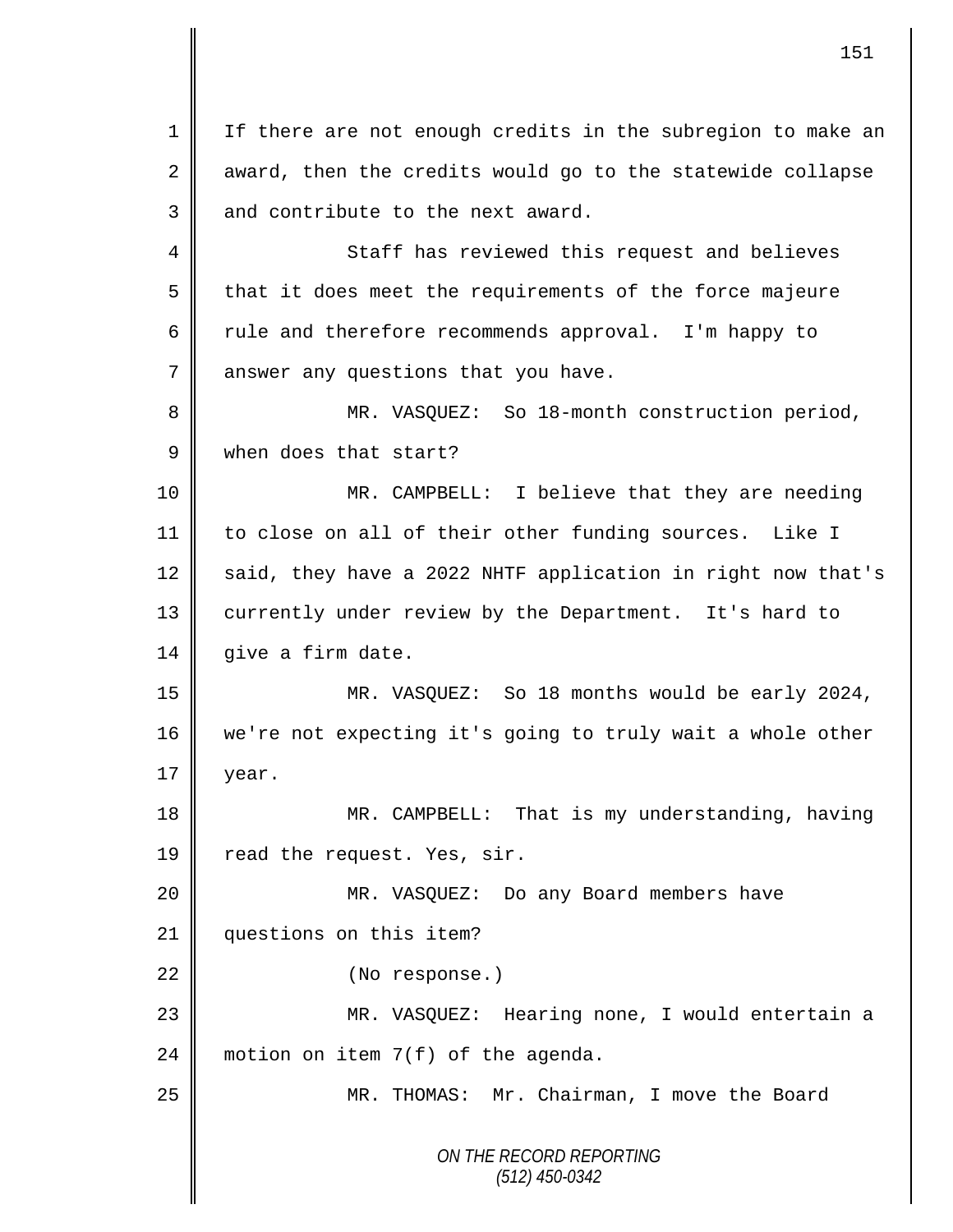*ON THE RECORD REPORTING (512) 450-0342* 1 approve the request for treatment of Boulevard 61 under the 2 | force majeure rule, including the return and reissuance of  $3 \parallel$  tax credits, subject to the conditions expressed in the 4 Board action request and proposed resolution on this item. 5 MR. VASQUEZ: Thank you. 6 || Motion made by Mr. Thomas. Is there a second? 7 || MS. FARIAS: Second. 8 MR. VASQUEZ: Seconded by Ms. Farias. All those 9 in favor say aye. 10 || (A chorus of ayes.) 11 || MR. VASQUEZ: Any opposed? 12 || (No response.) 13 MR. VASQUEZ: Hearing none, motion carries. 14 | T(g) Presentation, discussion, and possible 15 action on a request for return and reallocation of tax 16 credits under 10 TAC Section 11.65 related to the credit 17 | returns resulting from force majeure events for Longview 18 || Square, project number 21220. 19 MR. CAMPBELL: Thank you. I believe these last  $20$  | three should be pretty quick. 21 This is for Longview Square, which is a 2021 9 22 percent award located in Longview. The request cites 23 material and labor shortages as well as global geopolitical 24 events as causes for construction delays and financing 25 Shortfalls. The request cites a 29.55 percent increase to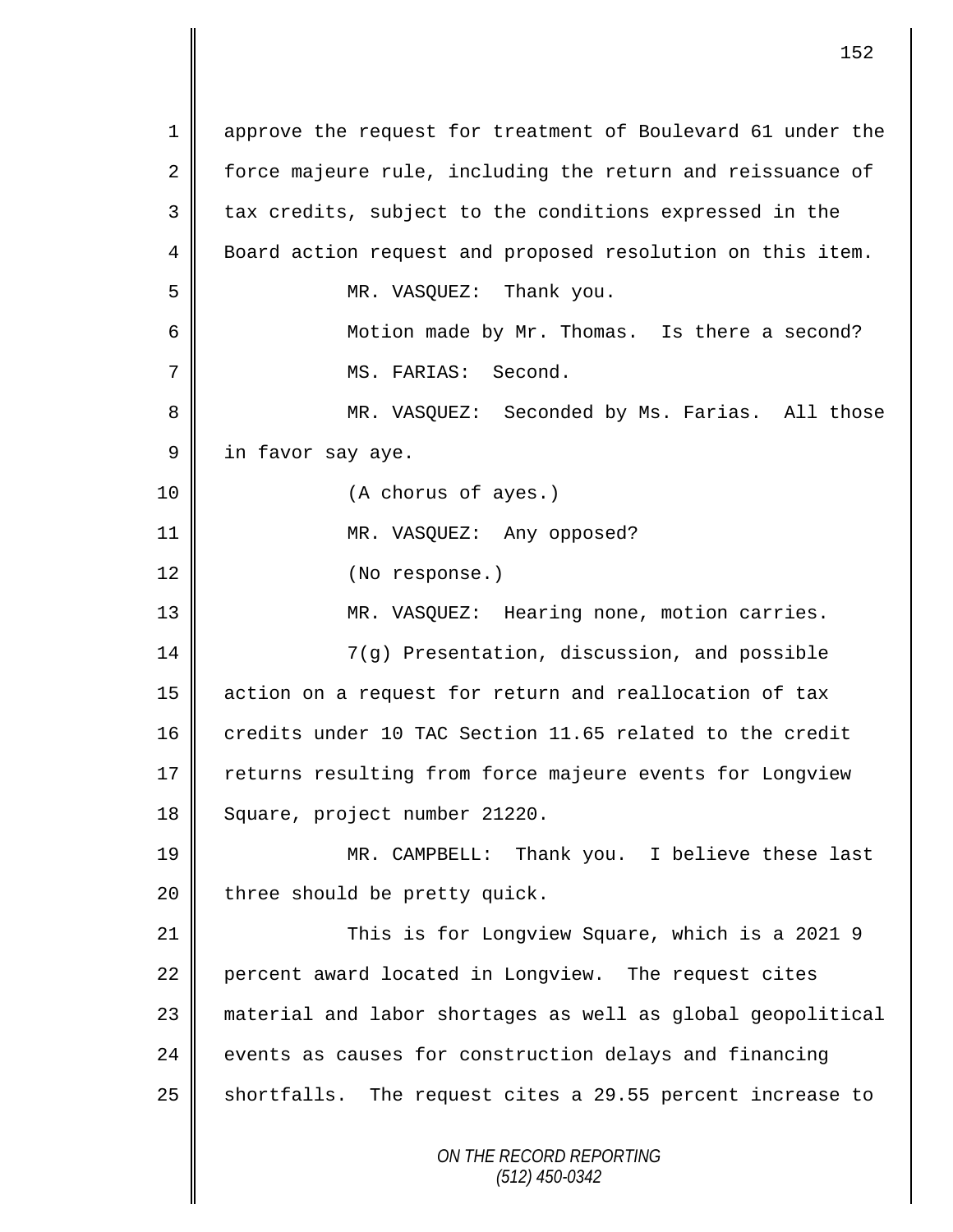1 hard costs as well as rising interest rates and declining  $2 \parallel$  equity rates as difficulties that the project is 3 experiencing.

4 || This request and one immediately after differ in 5 | one significant way from requests heard recently. The 6  $\parallel$  request requires that developments must remain financially 7 feasible in order to be considered for force majeure 8 | treatment.

9 While the applicant's request cites an 10 extraordinarily large financing gap, which is a direct 11 quote from the request, no explanation is provided as to 12 how the owner intends to fill this gap. Because of this, 13 || staff recommends that the Board approve the request but 14 conditioned upon the applicant's demonstration of continued 15 | financial feasibility.

16 | The Interproved in this manner, then the owner will 17 be required to provide evidence that the financing gap can 18 be filled prior to staff issuing a new carryover with an 19 extended date to place in service.

20 || If the Board denies this request, then staff 21 anticipates that the credits will be returned and the 22 normal processes relating to credit returns will be 23 | followed.

24 || I'm happy to answer any questions that you have. 25 MR. VASQUEZ: Doesn't it go without saying that

> *ON THE RECORD REPORTING (512) 450-0342*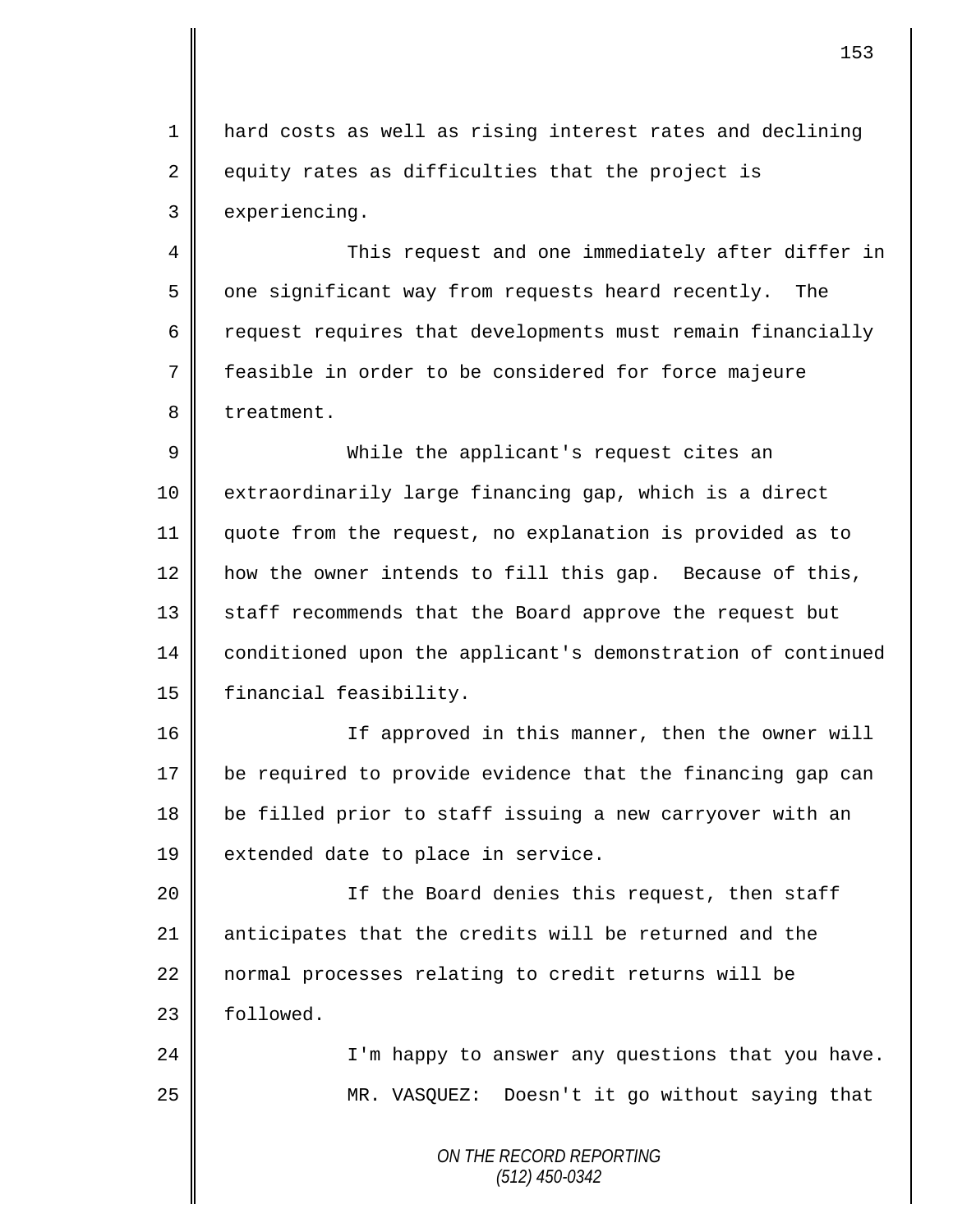*ON THE RECORD REPORTING (512) 450-0342* 1 when we approve something like this it's subject to them 2 meeting the financing requirements? 3 || MR. CAMPBELL: Sure, sure. 4 MR. VASQUEZ: Then we're just reiterating that  $5 \parallel$  because we don't know how the answer is going to be. 6 MR. CAMPBELL: So most of the requests we've 7 seen recently, you know: We've applied for MFDL funds, 8 we're coming in for supplemental credits, we've applied for 9 CDBG DR funds. This request doesn't provide us any of that 10 | information, and so without knowing where that money is 11 coming from, staff has less assurance that there's going to 12 be financial feasibility moving forward. 13 MR. VASQUEZ: Okay. But we're not going to 14 close or do any final issuance until we have that 15 | information and you've analyzed it. 16 || MR. CAMPBELL: Certainly. 17 || MR. VASQUEZ: Okay. 18 MR. CAMPBELL: Right. And I think that the 19 development would not get built until they address this 20 | issue. You know, they've got to get the money from 21 | somewhere. 22 MR. BATCH: When you say geopolitical issues, is 23  $\parallel$  there something specific there outside of -- what does that 24 mean exactly? Because that's a new term. 25 MR. CAMPBELL: It is a new one for me as well.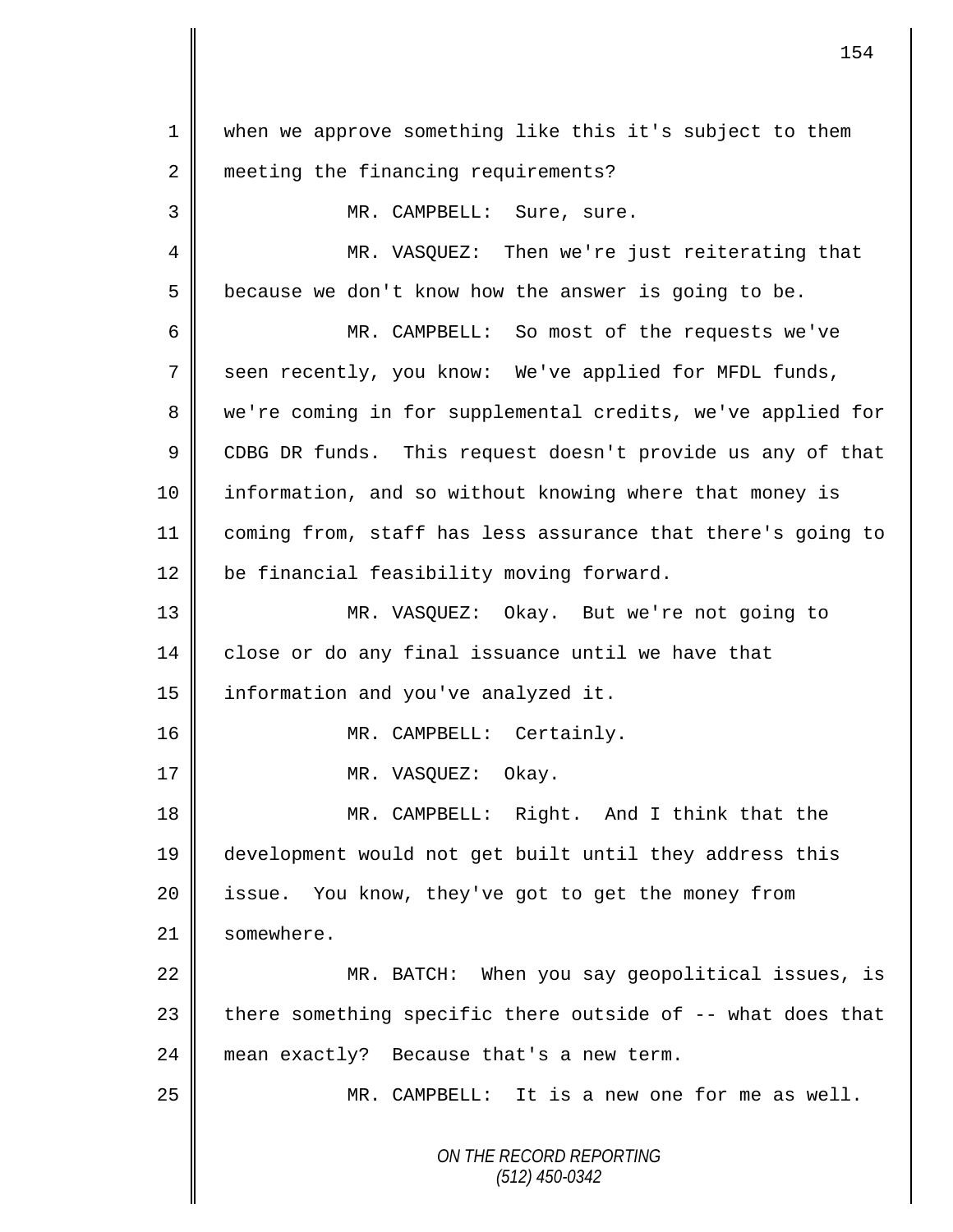*ON THE RECORD REPORTING (512) 450-0342* 1 || The request cites the war in Europe as being a reason. 2 MR. BATCH: But specifically -- I mean, the war 3 || in Europe, that's even broad in and of itself, so what are 4 we talking about when we say geopolitical issues? 5 MR. CAMPBELL: So the request ties that to the 6 T rising interest rates and decreasing equity rates that are 7 causing part of the shortfall. 8 || MR. WILKINSON: I would add that some of the  $9 \parallel$  force majeure requests, they list all the problems they're 10 dealing with and they don't necessarily narrow it to what's 11 actually covered by the rule, but just the supply 12 disruptions and labor cost increase due to COVID meet it by 13 | itself, so then they add some other things. 14 MR. BATCH: I just wanted to make sure -- maybe 15  $\parallel$  this is ridiculous; I just wanted to make sure that it 16 wasn't anything sanctions-wise that we're dealing with that 17 || is thrown into this category of geopolitical issues. 18 MR. WILKINSON: I don't think so. 19 MR. CAMPBELL: There's nothing in the request to  $20$  that effect. 21 MR. VASQUEZ: That's just one statement amongst 22  $\parallel$  a whole bunch of others that everyone else is citing. 23 || MR. CAMPBELL: Sure. 24 MR. VASQUEZ: If that was the sole thing they  $25$  | put in there, I'd question it too.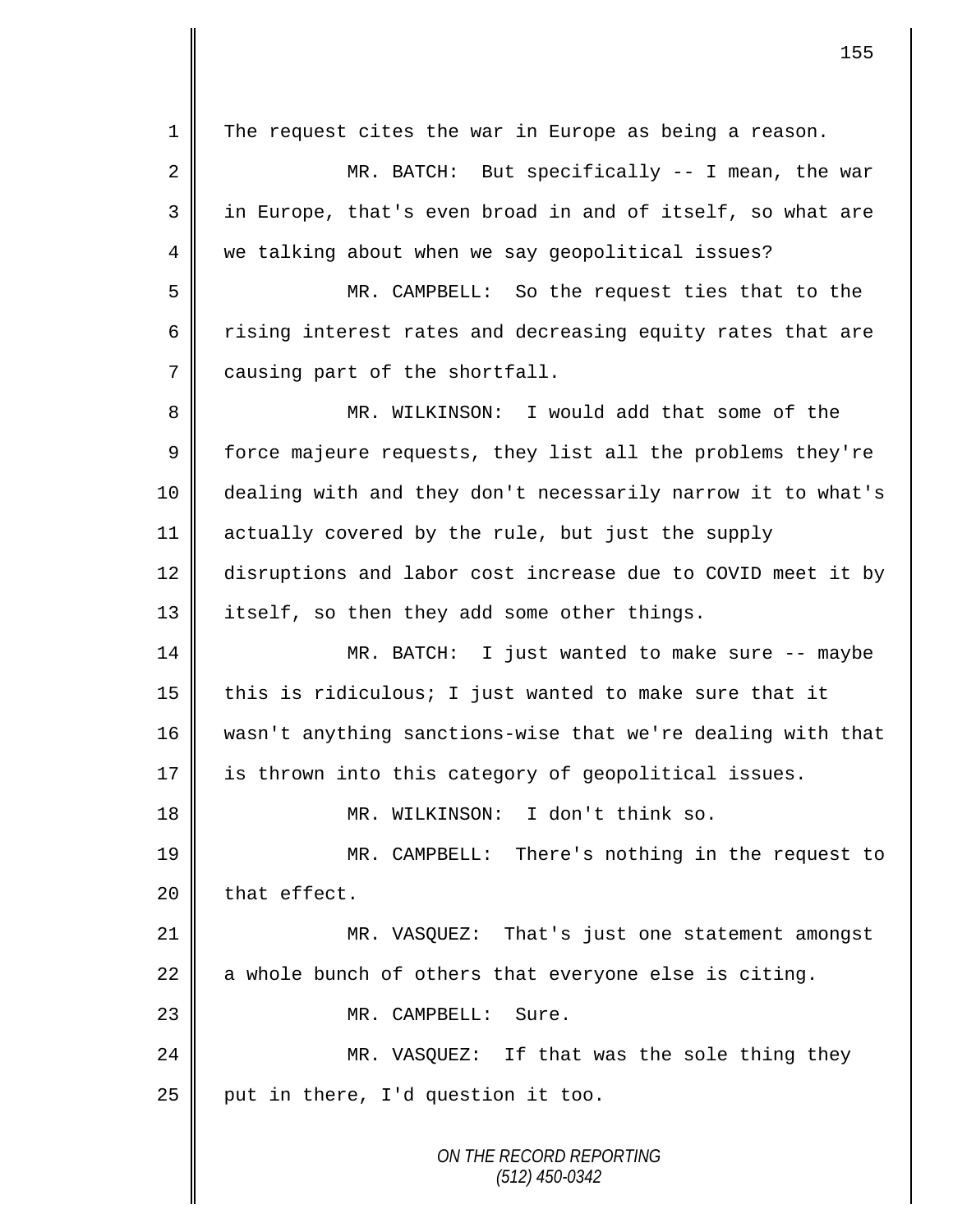*ON THE RECORD REPORTING (512) 450-0342* 1 So are there any questions on this item? I  $2 \parallel$  assume any potential speaker is in favor of the item. 3 Right? No one is here to speak against it? 4 || Okay. I'll entertain a motion on item 7(g). 5 Don't be shy. Ms. Farias. 6 MS. FARIAS: I move the Board conditionally 7 approve the request for treatment of Longview Square under 8 the force majeure rule, including the return and reissuance  $9 \parallel$  of tax credits, subject to the particular conditions as 10 || expressed in the Board action request and proposed 11 | resolution on this item. 12 MR. VASQUEZ: Thank you. 13 || Motion made by Ms. Farias. Is there a second? 14 | MR. THOMAS: Second, Mr. Chairman. 15 MR. VASQUEZ: Seconded by Mr. Thomas. All those 16 | in favor say aye. 17 || (A chorus of ayes.) 18 || MR. VASQUEZ: Any opposed? 19 (No response.) 20 MR. VASQUEZ: Hearing none, motion carries. 21 | T(h) of the agenda, Presentation, discussion,  $22$  and possible action on a request for return and 23 Feallocation of tax credits under 10 TAC Section 11.65 24 related to the credit returns resulting from force majeure 25  $\parallel$  for the Providence on the Park, project 21221.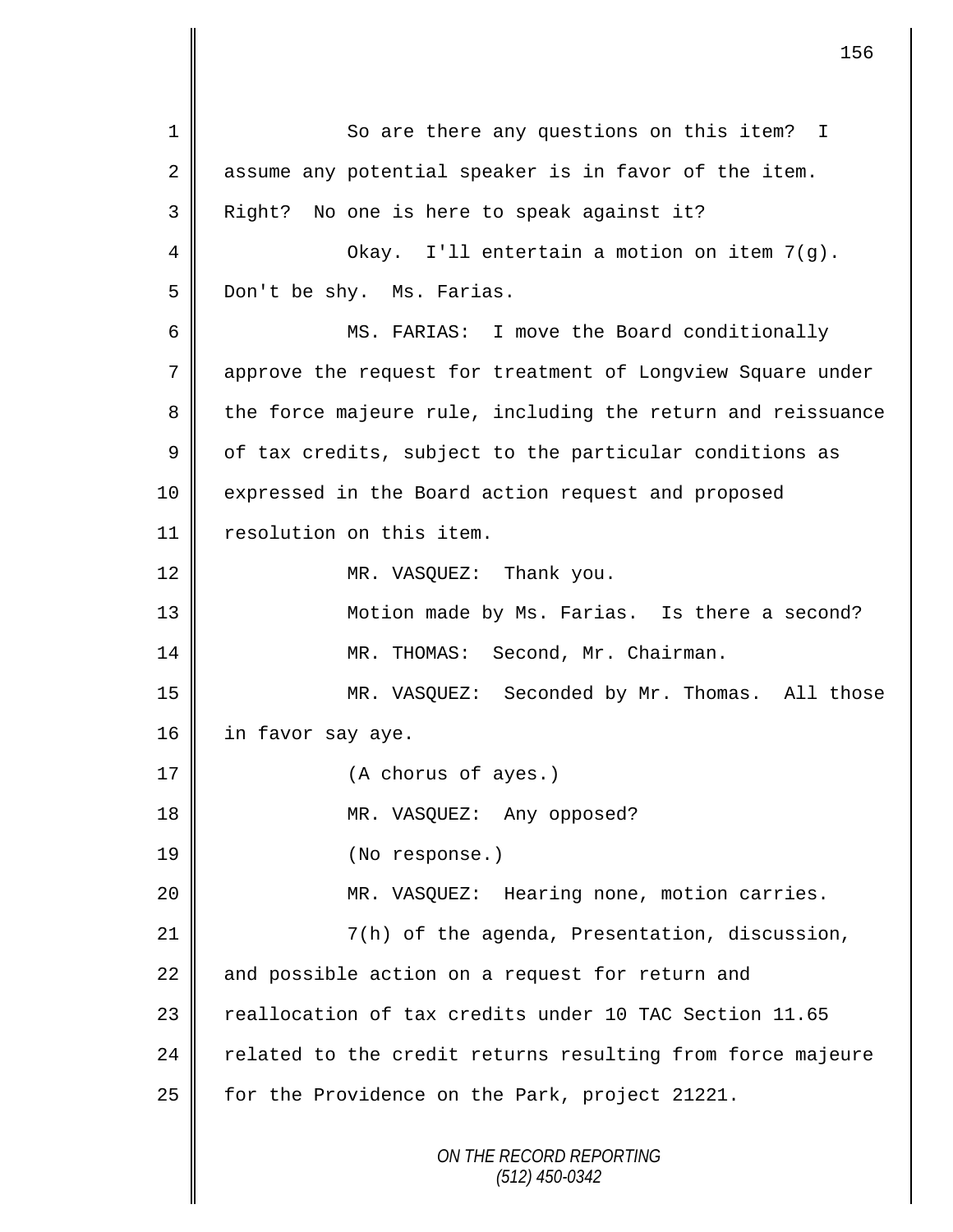*ON THE RECORD REPORTING (512) 450-0342* 1 MR. CAMPBELL: Thank you. So this item is  $2 \parallel$  identical to the previous item. It's for a 2021 9 percent 3 award located in Lumberton, name is Providence on the Park. 4 The reasons cited in the request -- it actually came in on  $5 \parallel$  the same letter, so the developer requested both of these 6  $\parallel$  at the same time. 7 About the only difference between the two of 8 them is that rather than a 29.55 percent increase, for this 9 particular development they cite a 39.42 percent increase. 10 || Staff's recommendation on this item is exactly 11 the same. We recommend that this be approved conditioned 12 | upon demonstration of continued financial feasibility for 13 | the development. 14 MR. VASQUEZ: Any Board members have questions 15 | on this item? 16 || (No response.) 17 MR. VASQUEZ: Hearing none, I'll entertain a 18 motion on item 7(h) of the agenda. 19 MR. BATCH: Mr. Chairman, I move that the Board 20 conditionally approve the request for treatment of 21 Providence on Park under the force majeure rule, including  $22$  the return and reissuance of tax credits, subject to the 23 particular conditions as expressed in the Board action  $24$  request and proposed resolution on this item. 25 || MR. VASQUEZ: Thank you.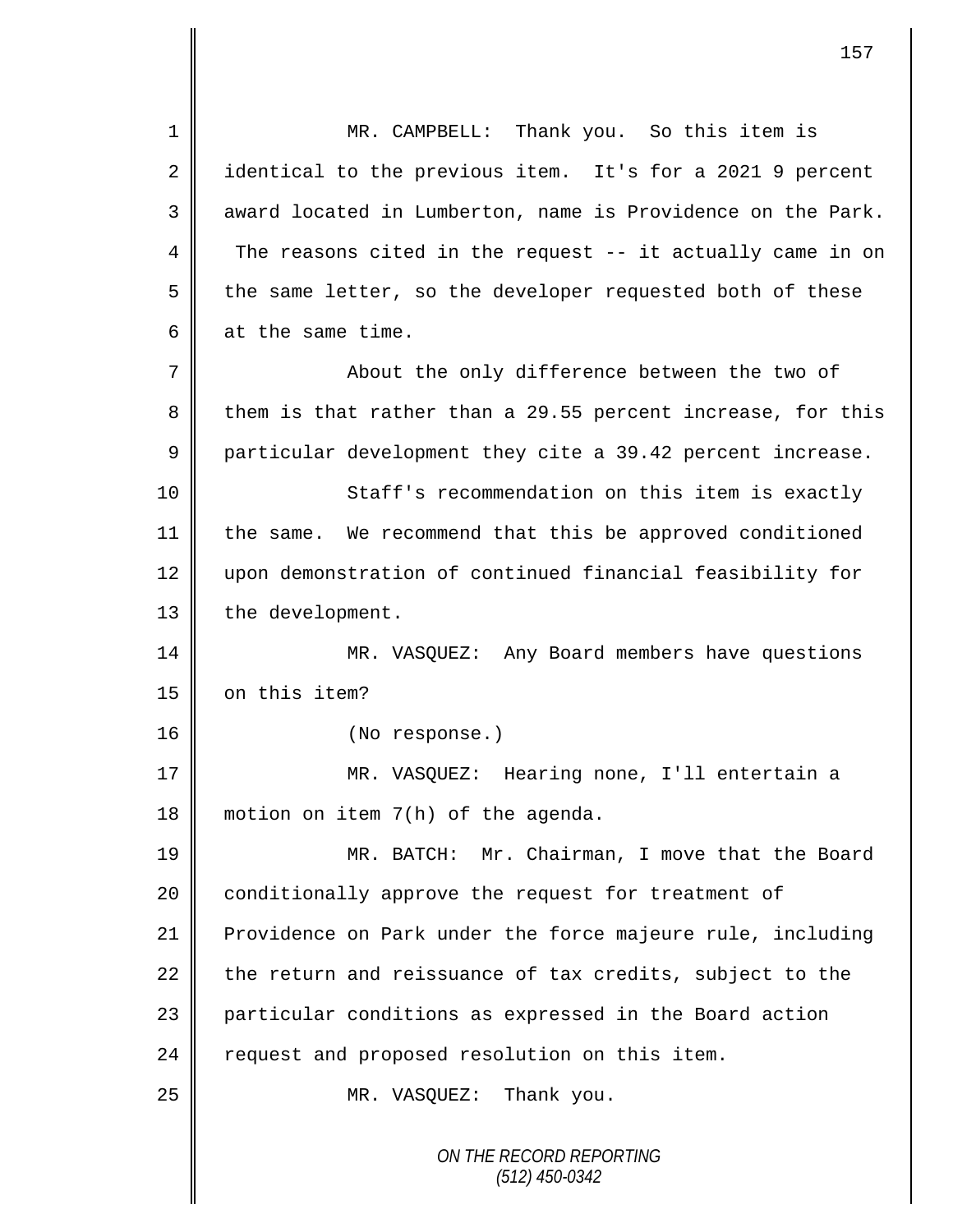|             | 158                                                         |
|-------------|-------------------------------------------------------------|
| 1           | Motion made by Mr. Batch. Is there a second?                |
| 2           | MR. MARCHANT: Second.                                       |
| 3           | MR. VASQUEZ: Seconded by Mr. Marchant.<br>All               |
| 4           | those in favor say aye.                                     |
| 5           | (A chorus of ayes.)                                         |
| 6           | MR. VASQUEZ: Any opposed?                                   |
| 7           | (No response.)                                              |
| 8           | MR. VASQUEZ: Hearing none, motion carries.                  |
| $\mathsf 9$ | We will be moving on to $7(i)$ of the agenda.<br>Let        |
| 10          | me introduce it and then I'll recognize you, Ms. Farias.    |
| 11          | Presentation, discussion, and possible action on            |
| 12          | the request for return and reallocation of tax credits      |
| 13          | under 10 TAC Section 11.65 relating to the credit returns   |
| 14          | resulting from force majeure events for 3300 Caroline       |
| 15          | Street, project 20114.                                      |
| 16          | And Ms. Farias would like to make a statement.              |
| 17          | MS. FARIAS: I will be stepping out because I                |
| 18          | must disclose that in my previous work as assistant         |
| 19          | secretary of Fair Housing at Housing and Urban Development, |
| 20          | I had occasion to act on matters that wound up in events    |
| 21          | such as the one before his Governing Board.                 |
| 22          | I do not have any pecuniary interest. I'm a                 |
| 23          | federal retiree. I've not been a consultant now, before or  |
| 24          | later to either of these two parties. However, over an      |
| 25          | abundance of caution I do not even want the appearance that |
|             | ON THE RECORD REPORTING<br>$(512)$ 450-0342                 |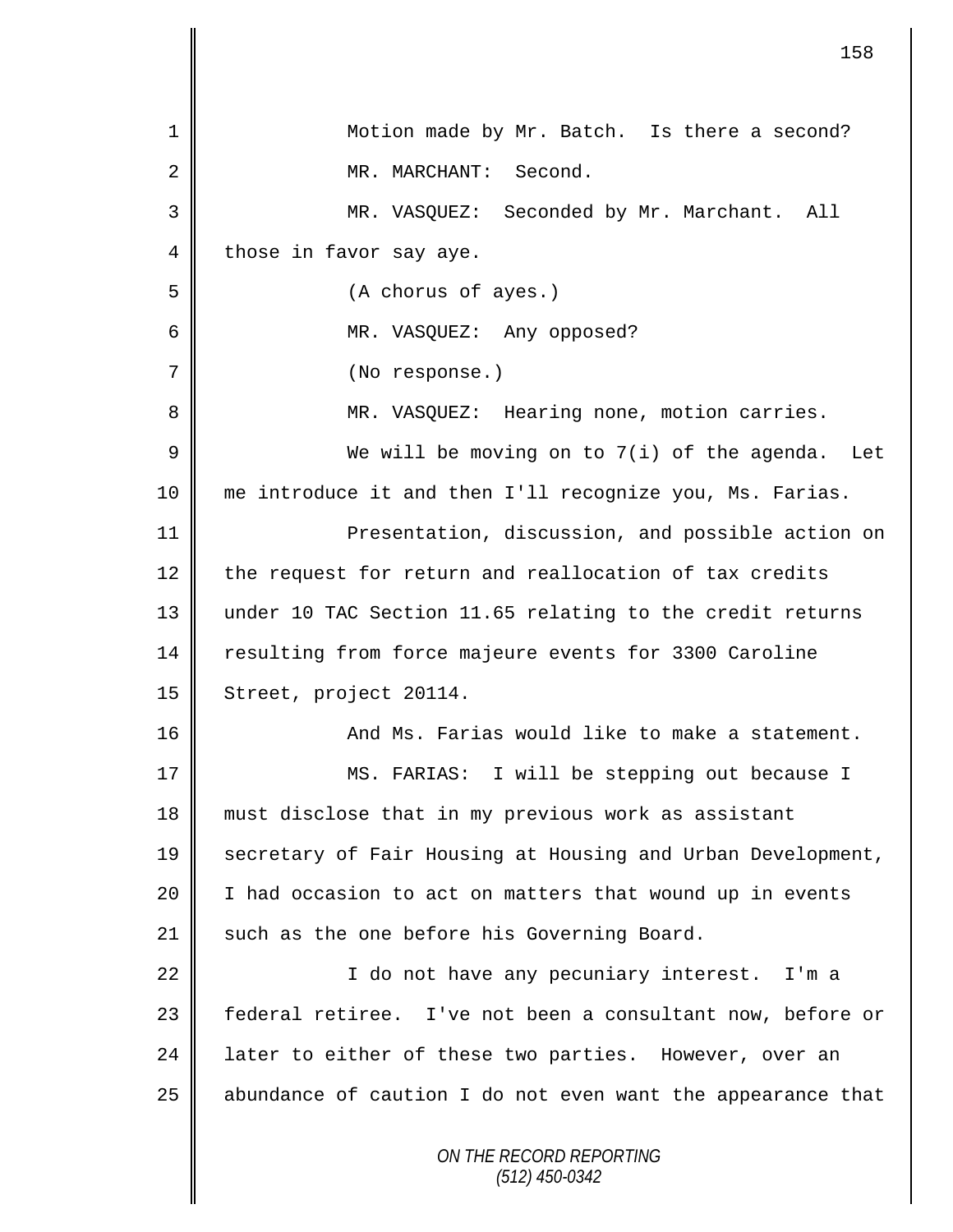*ON THE RECORD REPORTING (512) 450-0342* 1 | I lack impartiality. 2 MR. VASQUEZ: Does she have to physically leave? 3 MS. FARIAS: Doesn't matter. 4 || MR. VASQUEZ: I'll recuse myself too. 5 MR. ECCLES: If there's coffee and a bathroom, 6 I'm not going to stop her 7 (General laughter.). 8 MR. VASQUEZ: Let the record reflect that Ms. 9 Farias has recused herself from this vote and has 10 physically left the room. 11 || Mr. Campbell, please go ahead. 12 || MR. CAMPBELL: Thank you. 13 This item concerns a request for treatment under 14 the force majeure rule for 3300 Caroline, which is a 2020 9 15 percent award in Houston. This is the second time that 16 force majeure treatment has been requested for this 17 development, the first of which was submitted to the 18 Department in April of 2021 and approved by the Board in 19 September of that year. You may recall that there were 20 | several developments in a similar situation at the last 21 meeting that were requesting force majeure treatment for a  $22 \parallel$  second time. 23 This request cites common reasons for delays  $24$  related to rising costs and supply chain issues and also  $25$  cites numerous delays related to the City of Houston,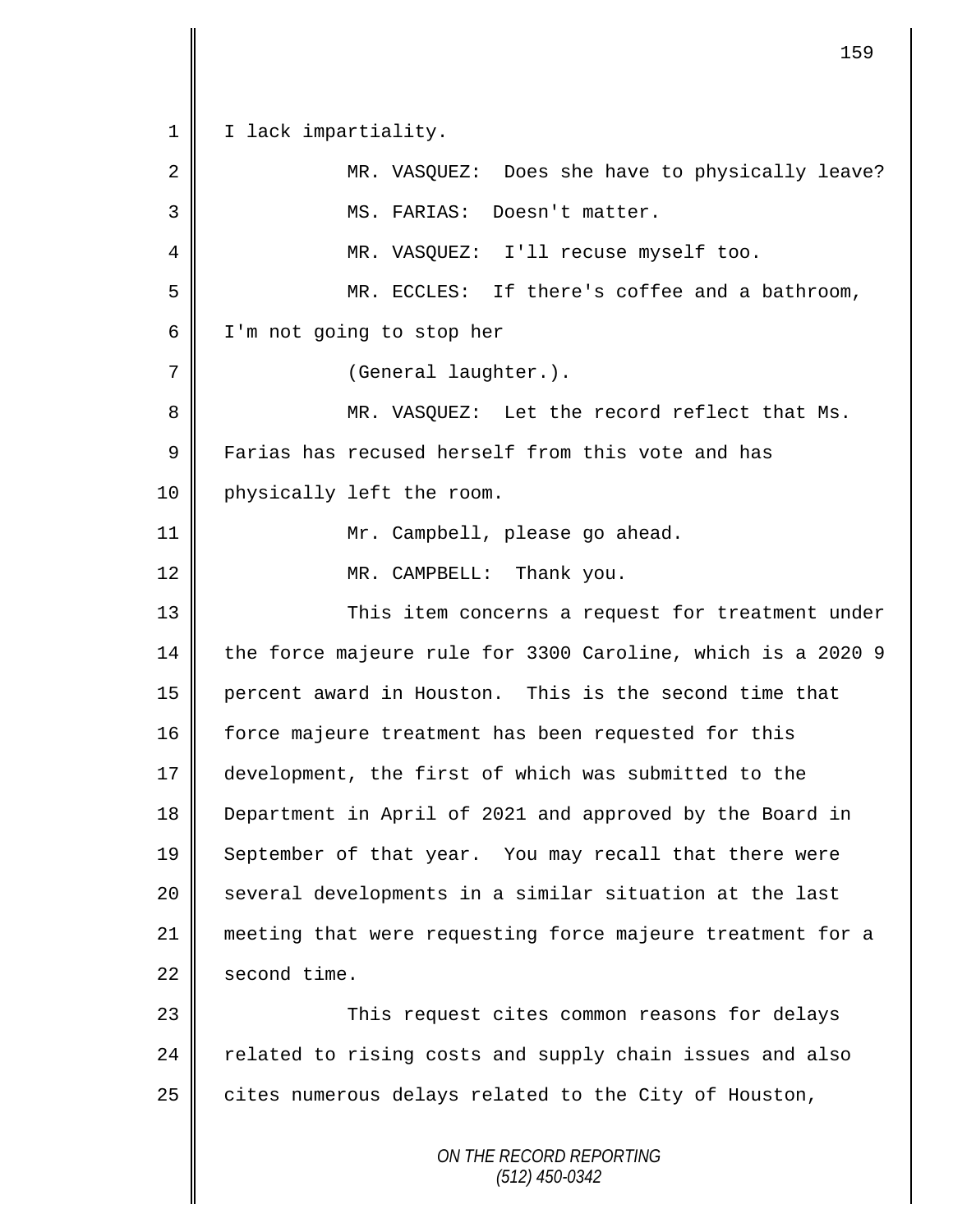1 specifically the city withholding CDBG DR funds as a result 2  $\parallel$  of the General Land Office freezing those funds, as well as  $3$  | the passage of a walkable streets ordinance, which required 4 site plan changes that were approved by the Board in 5 February of 2021.

6 Staff has determined that this situation does 7 meet the requirements of the force majeure rule. If 8 approved by the Board, staff will issue a new carryover 9 We with a 2024 deadline to place in service. If the Board 10 denies the request, then staff anticipates that the credits 11 will be returned and we will follow the normal procedures 12 in that event.

13 || Staff recommends approval of this request. 14 | MR. MARCHANT: Mr. Chairman, I have a question. 15 MR. VASQUEZ: Please, Mr. Marchant, you have a 16 question.

17 MR. MARCHANT: Just on items of force majeure in 18 general, when we give this to, say, these four or five 19 projects and then we open another round next year for 20  $\parallel$  shortfall additional funding, does that put them in that 21 | round automatically, or have they already passed their 22 | window for supplemental requests?

23 MR. CAMPBELL: So that depends on how the rule  $24$  ends up being written for next year. I think with internal 25 discussion among staff, if there do end up being

> *ON THE RECORD REPORTING (512) 450-0342*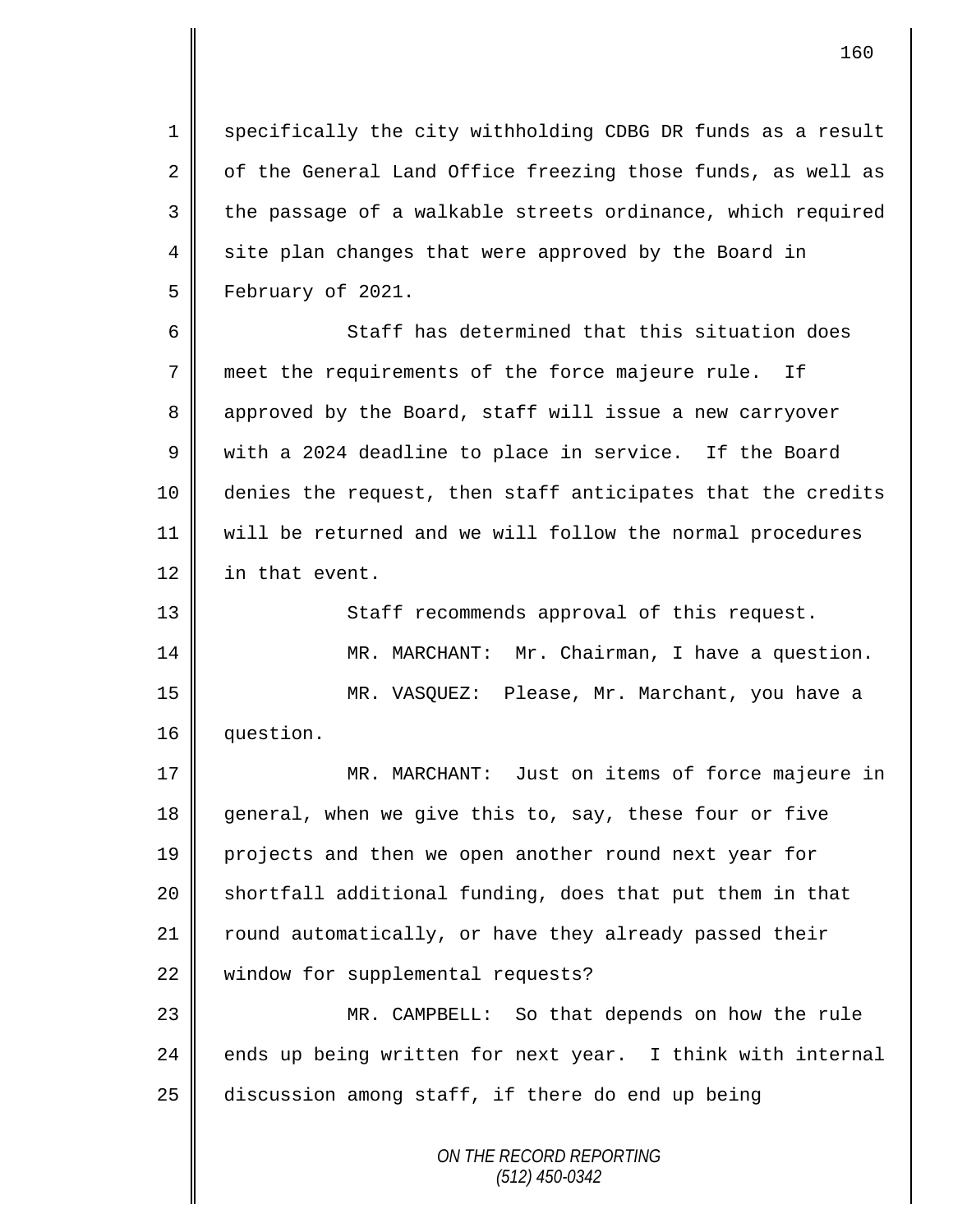*ON THE RECORD REPORTING (512) 450-0342* 1 || supplemental credits next year, we've identified perhaps  $2 \parallel$  ways that the process could go a little bit smoother next 3 year and, from an administrative standpoint, be a little 4 bit easier on staff. 5 So until the rule is finalized for what 2023 6 supplemental credits might look like, it's impossible to 7 answer that question, but we are certainly open to the 8 | input of the Board. 9 || MR. MARCHANT: You understand what my concern 10 is? 11 MR. CAMPBELL: Yes, sir, that they could come  $12$  back in -- they get this force majeure and then they also 13 | come back in. 14 MR. MARCHANT: Yeah. 15 || MR. CAMPBELL: Yes, sir. 16 || MR. MARCHANT: Thank you. 17 || MR. VASQUEZ: Any other questions in this item? 18 || (No response.) 19 MR. VASQUEZ: This reminds me that we're going  $20$  | to need to appoint a Board member as chair of the Rules 21 Committee, and perhaps since Ms. Farias is out of the room, 22 we could do that. We'll put that aside until later. 23 || (General laughter.) 24 MR. VASQUEZ: I would entertain a motion on item  $25$  |  $7(i)$  on the agenda.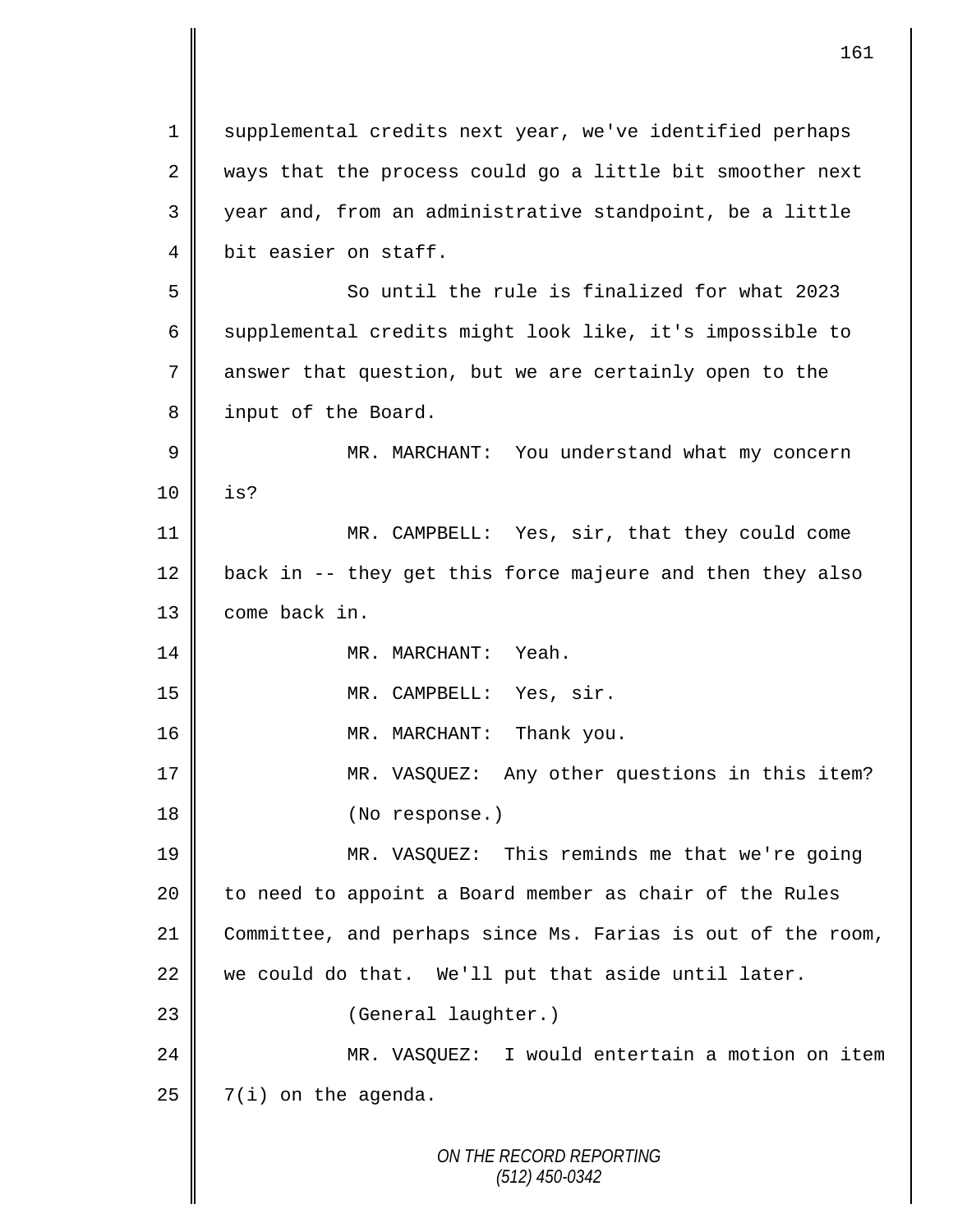*ON THE RECORD REPORTING (512) 450-0342* 1 MR. THOMAS: Mr. Chairman, I move the Board 2 approve the request for treatment of 3300 Caroline Street 3 under the force majeure rule, including the return and 4 reissuance of tax credits, subject to the conditions as 5 expressed in the Board action request and proposed 6 **c** resolution on this item. 7 MR. VASQUEZ: Motion made by Mr. Thomas. Is 8 there a second? 9 MR. BATCH: Second. 10 MR. VASQUEZ: Seconded by Mr. Batch. All those 11 || in favor say aye. 12 (A chorus of ayes.) 13 MR. VASQUEZ: Any opposed? 14 || (No response.) 15 MR. VASQUEZ: Hearing none, motion carries. 16 || Thank you, Mr. Campbell. 17  $\parallel$  So the Board has addressed the posted agenda 18 items. Now is the time of the meeting where members of the 19 public can raise issues with the Board on matters of 20 || relevance to the Department's business or request that the 21 Board place specific items on future agendas for 22 consideration. 23 || Is there anyone who would like to provide public 24 **comment** at this time? 25 No response.)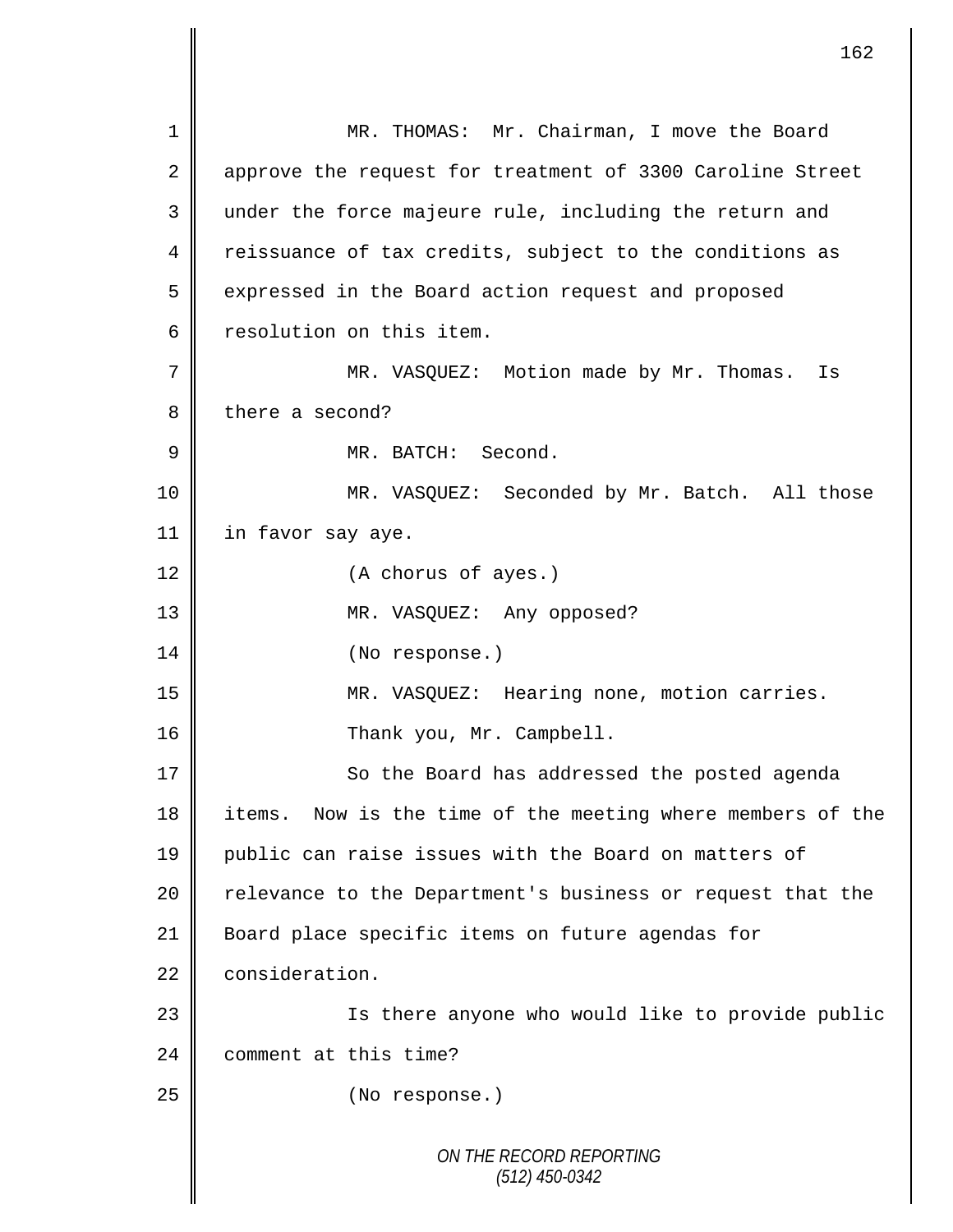*ON THE RECORD REPORTING (512) 450-0342* 1 MR. VASQUEZ: Thank you all. And thank you all 2 for bearing with us on a slightly extended meeting. We 3 will have our next scheduled meeting of the Board on 4 Thursday, June 16 at this same location at a time to be 5 | announced, either 10:00 a.m. or possibly 9:00 a.m., but we 6 | will get that posted. 7 || So is there a motion to adjourn? 8 || MS. FARIAS: I so move. 9  $\parallel$  MR. BATCH: Second. 10 MR. VASQUEZ: Motion made by Ms. Farias, 11 seconded by Mr. Batch. All those in favor say aye. 12 (A chorus of ayes.) 13 || MR. VASQUEZ: The meeting is adjourned. Thank 14 you. It is 2:03. 15 || (Whereupon, at 2:03 p.m., the meeting was 16 adjourned.)